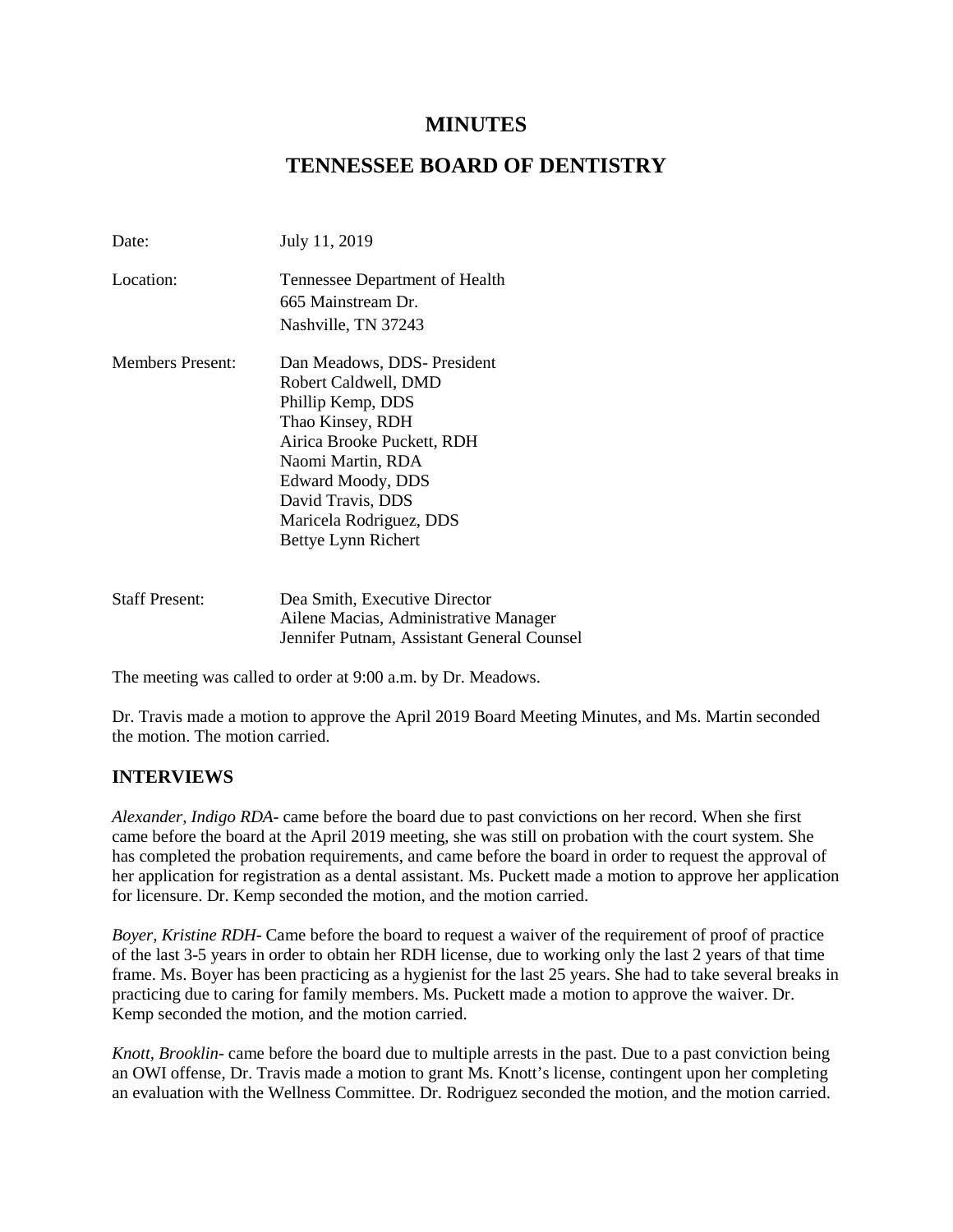*Welch, Savanna, RDA-* Ms. Welch came before the board due to a conviction in 2017 for possession of marijuana and reckless endangerment. Dr. Travis made a motion to approve Ms. Welch's license contingent on approval by the Wellness Committee. Ms. Richert seconded the motion, and the motion carried.

*Wilkin, Tori. RDA*- Ms. Wilkin came before the board due to having a DUI arrest in November, and being on unsupervised probation. Her probation will end in one year. Ms. Puckett made a motion that Ms. Wilkin be referred to the Wellness Committee and have a probation placed on her license to run concurrent with her probation. Ms. Martin seconded the motion, and the motion carried.

*Diffee, Steven DDS*- Dr. Diffee came before the board due to having taken the CDCA exam and failing a section, but passed the section with CITA at a later date. Dr. Kemp made a motion to accept the CITA section to complete Dr. Diffee's regional exam scores for his dental application. Ms. Kinsey seconded the motion, and the motion carried.

*King, Etta RDH*- Ms. King's reinstatement application came before the board due to her request for a waiver of 5 cycles of continuing education (over 150 hours) due to the need to work in Tennessee while taking care of ill family members. She requested to have the denial of the waiver for continuing education reconsidered by the board. Ms. King has been working as a hygienist out of state for the time period that her Tennessee license was expired, but did not have all of proof of all of the continuing education hours taken during that time. Ms. King provided one cycle of continuing education, but still needed 100 hours to complete the reinstatement requirements. Dr. Travis made a motion to waive one cycle of continuing education, and Dr. Rodriguez seconded the motion.

*Brown, Washida RDA*- Ms. Brown came before the board due to legal issues on her record. She was on diversion for a 2018 domestic charge (probation for 11 months). She will be on probation until April 2020. Ms. Puckett made a motion to refer Ms. Brown to the Wellness Committee, and have her license run concurrent with her probation. Ms. Richert seconded the motion, and the motion carried.

*Hall, Morgan RDA*- Ms. Hall came before the board came before the board due to convictions being on her record. She was arrested in 2018 for public intoxication and child neglect. Ms. Hall is under advisement for her 2018 charge, and is currently going to AA meetings and therapy. Dr. Travis made a motion to approve her license contingent upon completing an evaluation with the Wellness Committee. Ms. Puckett seconded the motion, and the motion carried.

# **RATIFICATIONS**

*New licenses, reinstatements/reactivations, and retirements*- Dr. Kemp made a motion to approve all, and Ms. Kinsey seconded the motion. The motion carried.

*Specialties, certifications and permits*- Dr. Moody made a motion to approve all, and Dr. Rodriguez seconded the motion. The motion carried.

*Administrative Revocations*- Dr. Travis made a motion to approve all, and Ms. Martin seconded the motion. The motion carried.

*Penny, Nikki*- denial of monitoring nitrous oxide course taken in 2016, due to not working for 3 years after the course was taken. Dr. Travis made a motion to require Ms. Penny to take a new course, but will not have to apply or pay again after the course is completed. Dr. Rodriguez seconded the motion and the motion carried.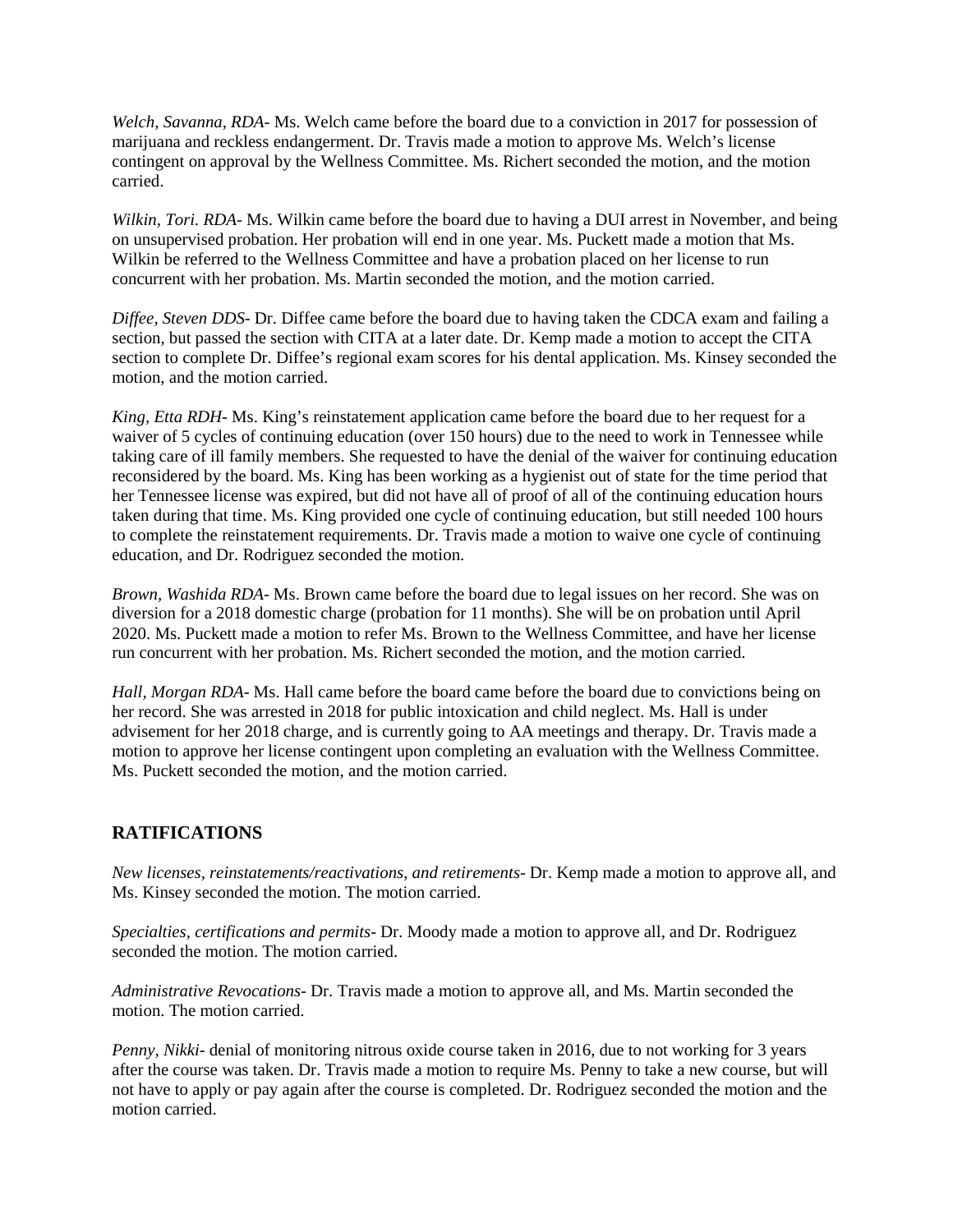# **APPROVAL OR DENIAL OF CE/CPR WAIVERS**

*Johns, Kris RDA*- CE Audit Waiver due to being the primary caregiver during the audit cycle for an ill family member. Ms. Kinsey made a motion to approve the waiver, and Ms. Martin seconded the motion. The motion carried.

*Massengale, June RDA*- CE audit waiver due to illness during audit cycle. Ms. Martin made a motion to approve the waiver, and Ms. Kinsey seconded the motion. The motion carried.

## **APPROVAL OR DENIAL OF CONTINUING EDUCATION AND/OR CPR COURSES**

Dr. Travis made a motion to approve all of the following courses:

- 1. Advanced Dental Implant and TMJ Center- "3<sup>rd</sup> Annual Interdisciplinary Symposium"
- 2. Smile Maker Orthodontics, Dr. Jay Burton- "Obstructive Sleep Apnea and Orthodontics"
- 3. SMILE ON 60+: "Geriatric Care Series- Removable Prosthetics Part II"

Dr. Moody seconded the motion, and the motion carried.

## **DENTAL ASSISTING PROGRAMS**

Ms. Puckett made a motion to approve all of the following courses

- 1. Academy of Dental & Medical Educators, Inc. Nashville
- 2. Academy of Dental & Medical Educators, Inc.- Cookeville
- 3. Remington College- Memphis
- 4. Tennessee College of Applied Technology- Murfreesboro
- 5. Tennessee State Dental Assisting School
- 6. Walters State Community College- Greeneville
- 7. Walters State Community College- Morristown
- 8. Walters State Community College- Sevierville

Ms. Martin seconded the motion, and the motion carried.

The program at Tennessee College of Applied Technology in Pulaski was not approved, due to having the incorrect student to teacher ratio. They will be contacted to update their application to request approval again.

## **REPORTS**

#### *Legislative Update*:

*Public Chapter 61*- This act states that an entity responsible for an AED program is immune from civil liability for personal injury caused by maintenance or use of an AED if such conduct does not rise to the level of willful or wanton misconduct or gross negligence.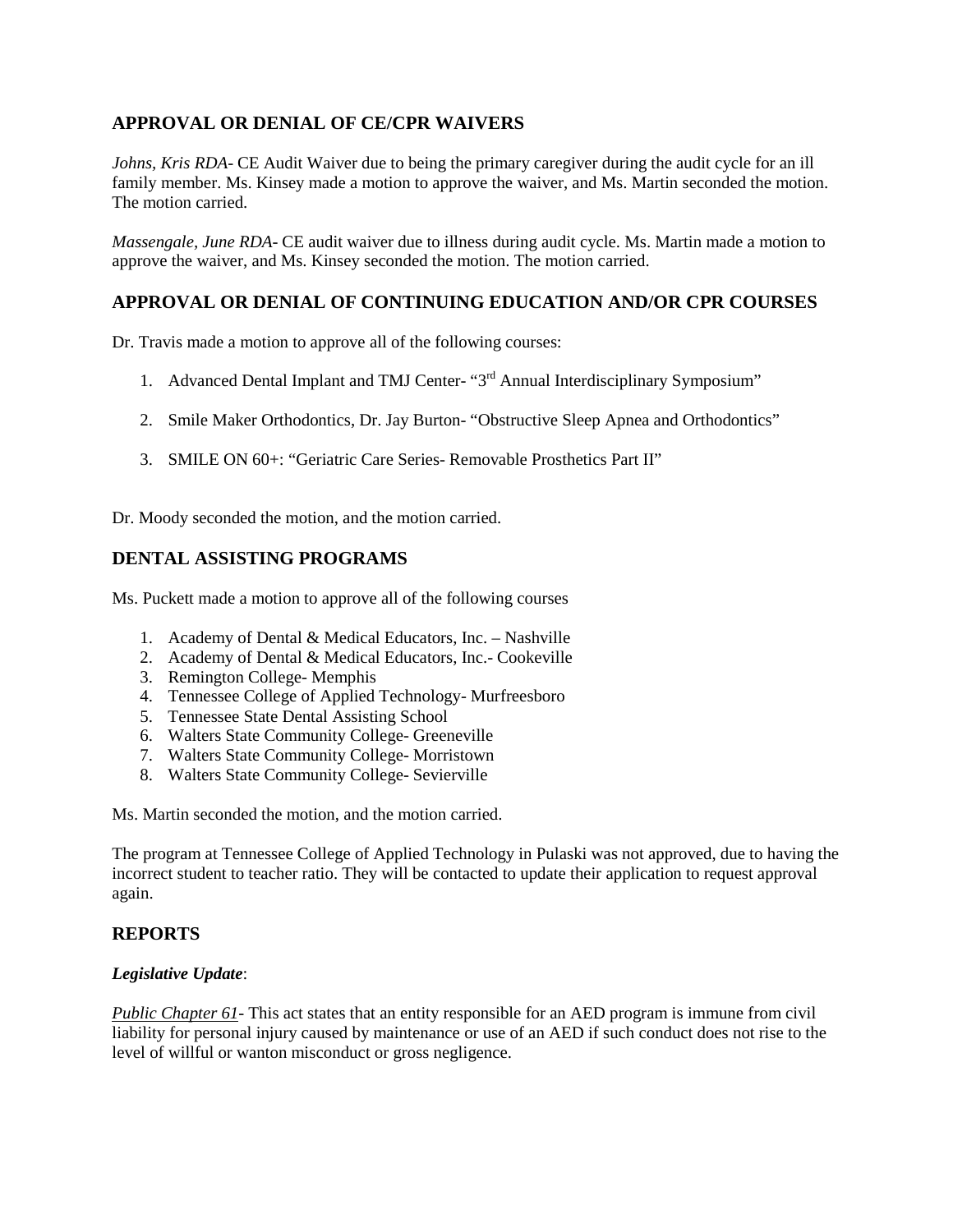*Public Chapter 117*- This act adds a definition of "alternative treatments" to 63-1-164 pertaining to the restrictions and limitations on treating patients with opioids. This act took affect April 9, 2019.

*Public Chapter 124*- This act makes a variety of small changes and additions to the TN Together opioid initiative put in place in 2018. One addition is allowing access to CSMD data to a healthcare practitioner under review by a quality improvement committee (QIC), as well as the QIC, if the information is furnished by a healthcare practitioner who is the subject of the review by the QIC.

The requirement for e-prescribing of all schedule II substances by January 1, 2020 has been delayed to January 1, 2021 and is modified to require a schedule II through V prescriptions to be e-prescribed except under certain circumstances. The law also requires all pharmacy dispensing software vendors operating in the state to update their systems to allow partial filling of controlled substances.

Definitions are given by this act to the terms a palliative care, severe burn and major physical trauma. Along with its new definition, palliative care has now joined severe burn and major physical trauma as an exception to the opioid dosage limits otherwise required under TN Together.

An unintended consequence of last year's Public Chapter 1039 was on cough syrup. This act establishes that the law does not apply to opioids approved by the FDA to treat upper respiratory symptoms or cough, but limits such cough syrup to a 14 day supply.

Also changed from last year's act is the requirement to partial fill. Partial filling of opioids is now permissive.

Finally, the opioid limits under have been simplified from the previous year's act. The twenty day supply and morphine milligram equivalent has been eliminated. Three day and ten day requirements remain the same. Instances such as more than minimally invasive surgery, which previously fell under the twenty day provision, now can be treated under the limits of the thirty day category.

This act took effect on April 9, 2019.

*Public Chapter 195*- The majority of this act pertains to boards governed by the Department of Commerce and Insurance. One small section applies to the health related boards. Currently, the health related boards have an expedited licensure process for military members and their spouses. Previously, a spouse of an active military member had to leave active employment to be eligible for this expedited process.

This act removes that requirement. This section applies to all health related boards. The Commissioner of Health is permitted to promulgate rules, but rules are not needed to implement the act.

This act takes effect July 1, 2019.

*Public Chapter 229*- This act allows healthcare professionals to accept goods or services as payment in direct exchange of barter for healthcare services. Bartering is only permissible if the patient to whom services are provided is not covered by health insurance. All barters accepted by a healthcare professional must be submitted to the IRS annually. This act does not apply to healthcare services provided at a pain management clinic.

This act took effect April 30, 2019.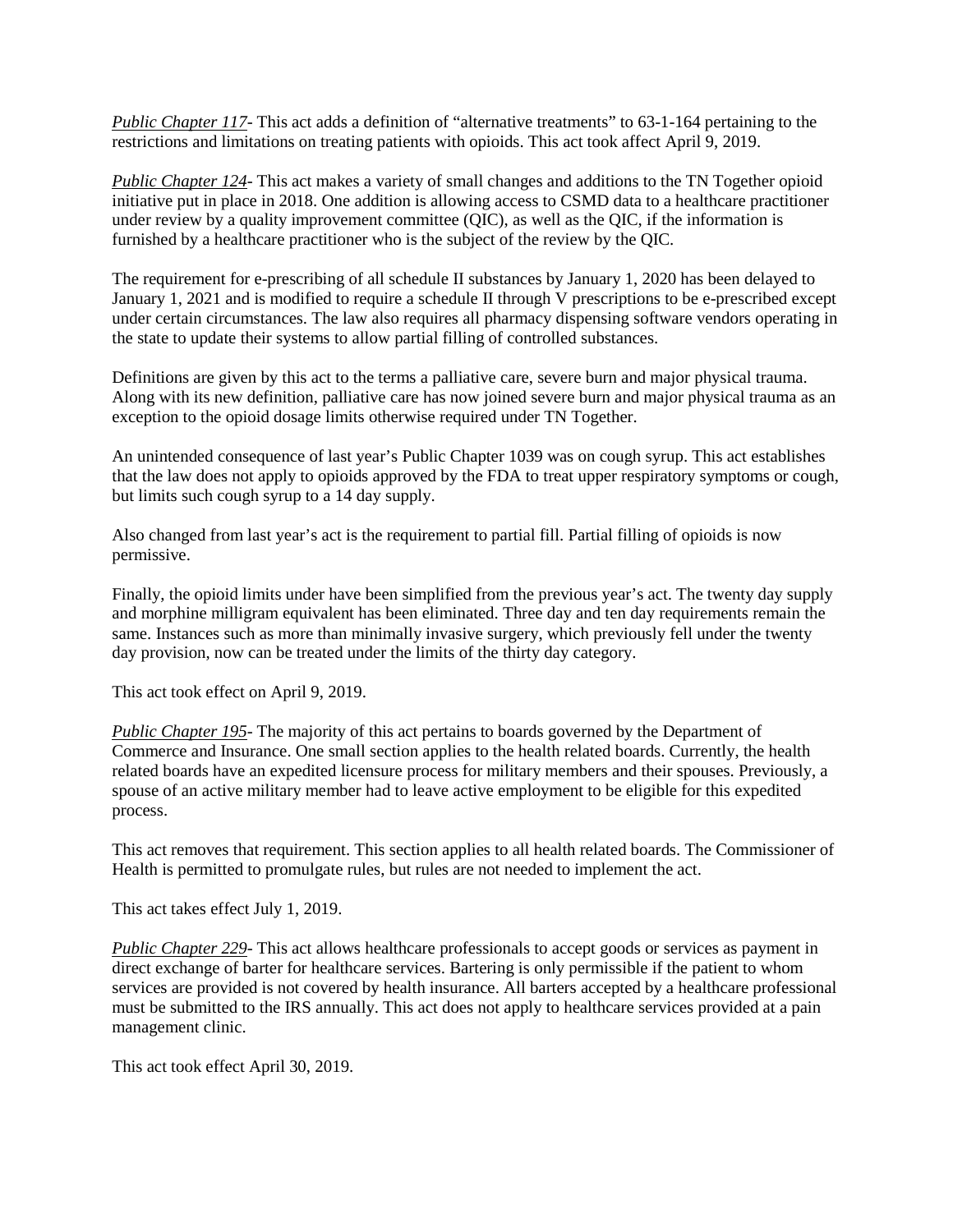*Public Chapter 243*- This act mandates that an agency that requires a person applying for a license to engage in an occupation, trade, or profession in this state to take an examination must provide appropriate accommodations in accordance with the Americans with Disabilities Act (ADA). Any state agency that administers a required examination for licensure (except for examinations required by federal law) shall promulgate rules in regard to eligibility criteria. This legislation was introduced to assist individuals with dyslexia.

This act took effect May 2, 2019 for the purpose promulgating rules, and for all other purposes, takes effect July 1, 2020.

*Public Chapter 255*- The act permits a medical professional who has a current license to practice from another state, commonwealth territory, or the District of Columbia is exempt from the licensure requirements of such boards if: (1) the medical professional is a member of the armed forces; and (2) the medical professional is engaged in the practice of the medical profession listed in 68-1-101 through a partnership with the Federal Innovative Readiness Training. The respective health boards may promulgate rules for implementation.

This act took affect April 18, 2019 for the purpose of promulgating rules, and for all other purposes, takes effect July 1, 2019

*Public Chapter 264*- This act permits the attorney general, reporter, and personnel to access confidential data from the Controlled Substance Monitoring Database upon request for the purposes of investigation of litigation of a civil action. Release of this information to other parties must be accompanied by an appropriate protective order. This bill was brought by the Office of the Attorney General.

This act took effect April 30, 2019.

*Public Chapter 319*- This act expands the practice of dental hygiene to include prescriptive authority limited to fluoride agents, topical oral anesthetic agents, and non-systematic oral antimicrobials provided that it is not a controlled substance under state and federal laws and it does not require a license by the federal drug enforcement agency. A dental hygienist's prescriptive authority must be exercised under the general supervision of a licensed dentist, pursuant to board rules, and in compliance with all applicable law concerning prescription packaging, labeling, and record keeping requirements. A prescription written by a dental hygienist must be reviewed by a dentist within thirty days. The board shall promulgate rules to implement this act.

This act took effect May 8, 2019 for the purpose of promulgating rules. For all other purposes, this act will take effect on July 1, 2020.

*Public Chapter 327*- This act requires the Commissioner of Health, by January 1, 2020, to study instances when co-prescribing of naloxone with an opioid is beneficial and publish the results to each prescribing board and to the board of pharmacy. The findings shall be included in the chronic pain guidelines adopted by Chronic Pain Guidelines Committee.

This act took effect May 8, 2019.

*Public Chapter 447*- This act permits law enforcement agencies to subpoena materials and documents pertaining to an investigation conducted by the Department of Health prior to formal disciplinary charges being filed against the provider. This bill was brought by the Tennessee Bureau of Investigation.

This act when into effect May 22, 2019.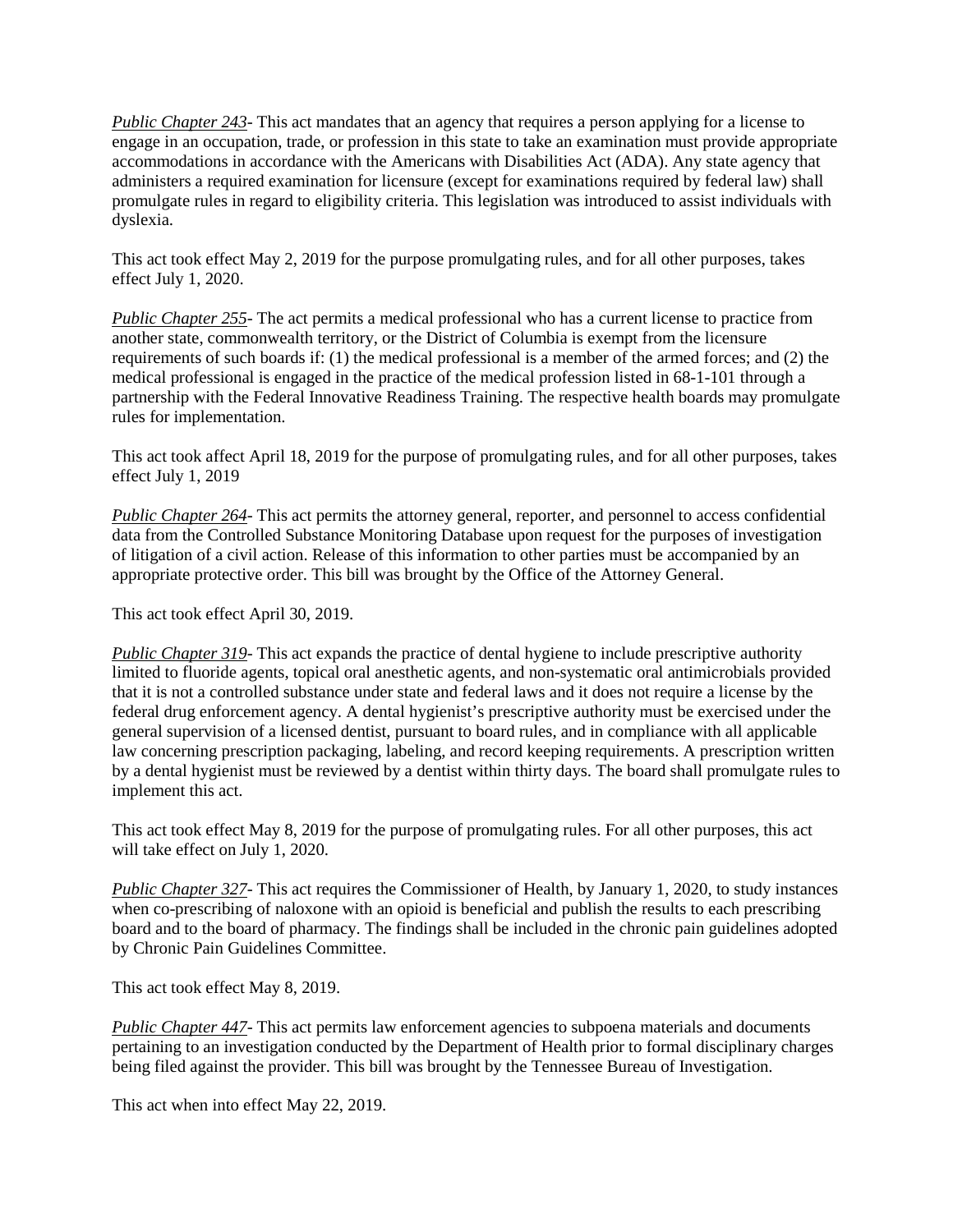Dr. Travis made a motion to work with HRB to assist with drafting a rule to put into place accommodations to comply with Public Chapter 243, to ensure any board administering exams will be in ADA compliance. Dr. Moody seconded the motion, and the motion carried.

Ms. Kinsey, Ms. Puckett, and Dr. Rodriguez volunteered to form a committee to draft the rules to be in compliance with Public Chapter 319.

#### *Executive Directors Report*

Since the beginning of 2019, the board has received between all 3 professions, a total of 1180 initial license applications. More than half of license holders are renewing their licenses using the online renewal system. As of June 30, 2019, the board has a total of 19, 227 active licenses.

#### *Office of General Counsel Report*

The teledentistry and anesthesia on-site inspection rules have been signed by the Secretary of State and will become effective August 12, 2019.

#### *Wellness Committee Report*

Dr. Sain informed the board of the name change to the Tennessee Wellness Foundation (since becoming an independent organization). They have a new location at 1821 Heritage Park Plaza, in Murfreesboro, TN. Their phone number has not changed with the move. Dr. Sain asked for an opinion from the board, about whether to ask for donations or charge a fee for speaking to groups of offices for continuing education classes. Several board members stated that in their opinion, it would not be unreasonable to ask for donations from attendees at continuing education lectures given by Dr. Sain.

*University of Tennessee, School of Dentistry*- Dr. Ragain gave an updated showing that of the 98 students that were accepted into the program, with the majority of the students being from Tennessee or Arkansas. The building construction at the School of Dentistry is currently on schedule.

*Meharry Medical College, School of Dentistry*- 58 students graduated in May, and the school welcomed 62 freshmen students into the program.

*Office of Investigations*- Since the beginning of 2019, there have been 131 new complaints opened on Dentists, 4 opened for Hygienists, and 23 opened for Dental Assistants. 64 complaints have been closed for Dentists, 1 closed for Hygienists, and 4 closed for Dental Assistants.

*Update on SRTA/ADEX and committee appointments*- the board chose to table this until the October 2019 meeting.

## **OTHER BUSINESS, RULE CHANGES AND/OR POLICY CHANGES**

Appoint member to the Controlled Substance Monitoring Database (CSMD) Committee to replace Dr. Hall- Dr. Travis made a motion to have Dr. Williams appointed to the committee. Dr Kemp seconded the motion, and the motion carried.

## **COMMITTEE AND TASKFORCE UPDATES**

Ms. Puckett made a motion to approve the minutes from the Anesthesia Committee regarding course approval. Dr. Travis seconded the motion, and the motion carried.

## **ORDER OF COMPLIANCE**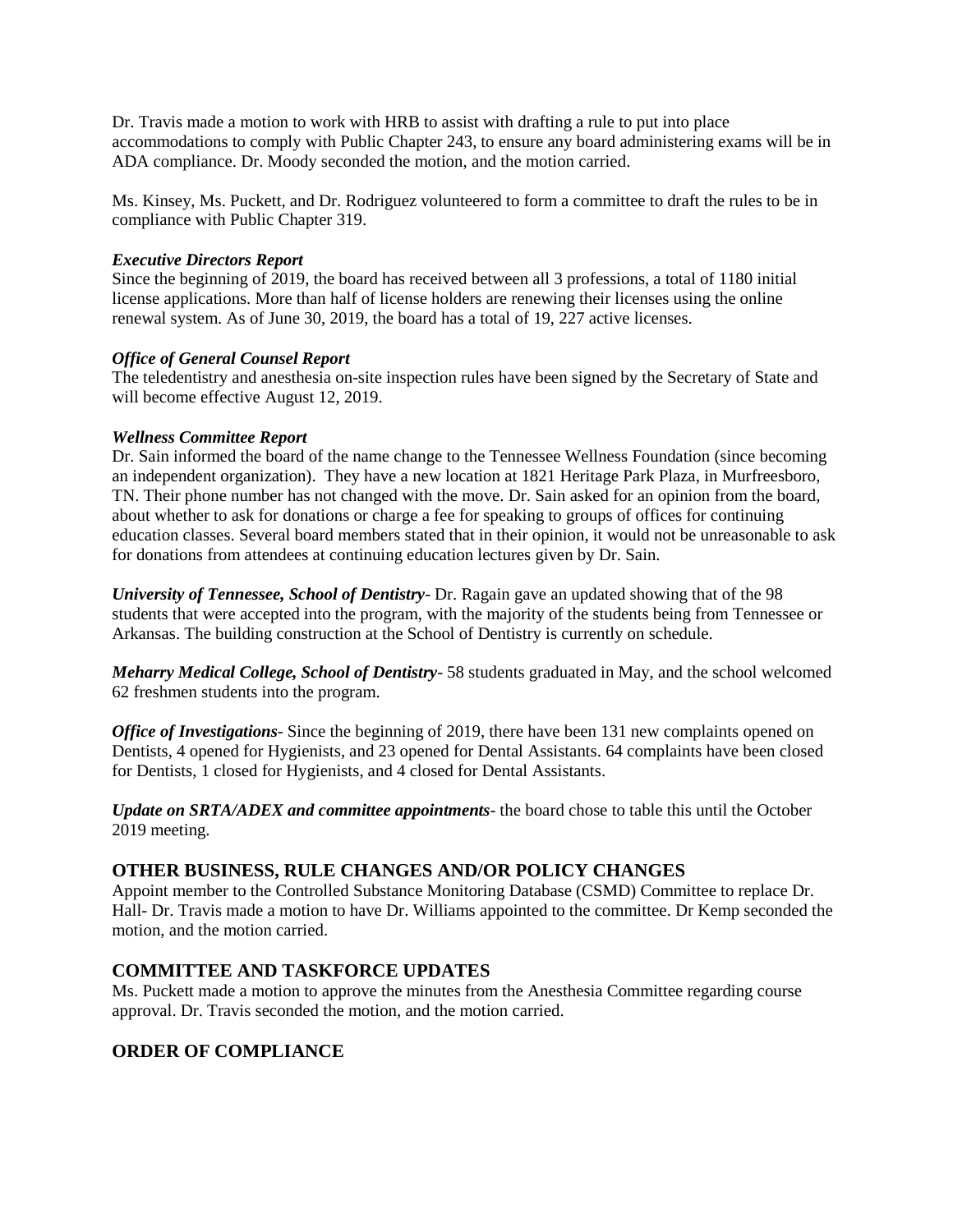*Holt, Charles DDS*- was disciplined in 2016 for self-reporting a relationship with a patient. Dr. Holt completed all requirements from the board in order to lift the probation on his license. Ms. Puckett made a motion to lift the probation from Dr. Holt's license. Ms. Martin seconded the motion, and the motion carried.

*McNeely, Timothy DDS*- has completed all requirements the board requested, and has the advocacy of the Wellness Committee. Dr. McNeely came before the board to request the probation be lifted from his license. Dr. Kemp made a motion to lift the probation on Dr. McNeely's license. Ms. Puckett seconded the motion, and the motion carried.

*Morgan, Jennifer RDA*- Ms. Morgan completed all requirements as listed in the consent order, and has the advocacy of the Wellness Committee. Ms. Morgan came before the board to request the suspension of her license be lifted, and the license be placed on probation. Ms. Puckett made a motion to approve lifting the suspension of the license, and placing the license on probation. Dr. Moody seconded the motion, and the motion carried.

*Slater, Otto DDS*- Dr. Otto completed all requirements as listed in the consent order, and came before the board to request the suspension on his license be lifted, so the license could be placed on probation. Ms. Puckett made a motion to lift the suspension and place the license on probation. Ms. Kinsey seconded the motion, and the motion carried.

# **PROGRAMS AND CERTIFICATIONS COURSES**

Ms. Kinsey made a motion to approve the following courses: *Administration of Local Anesthesia*

- a. Tennessee State University
- b. Tennessee Wesleyan University

*Administering and Monitoring Nitrous Oxide*

- a. Tennessee State University
- b. Tennessee Wesleyan University

Ms. Martin seconded the motion, and the motion carried.

Dr Travis made a motion to approve the following Restorative Functions course:

a. Meharry Medical College, School of Dentistry

Ms. Martin seconded the motion, and the motion carried.

# **EQUIVALNCY OF COURSES**

Dr. Travis made a motion to approve the following courses:

#### *Local Anesthesia*

a. Stockman, Letitia- Phoenix College

*Administering and Monitoring Nitrous Oxide*

- a. Bailey, Susan- Henderson Community College
- b. Harwood, Alexandrea- Farris State University
- c. Khuu, Phung- Indian river State College
- d. Lockhart, Linda, Linda- Maricopa Community College
- e. Loma Linda University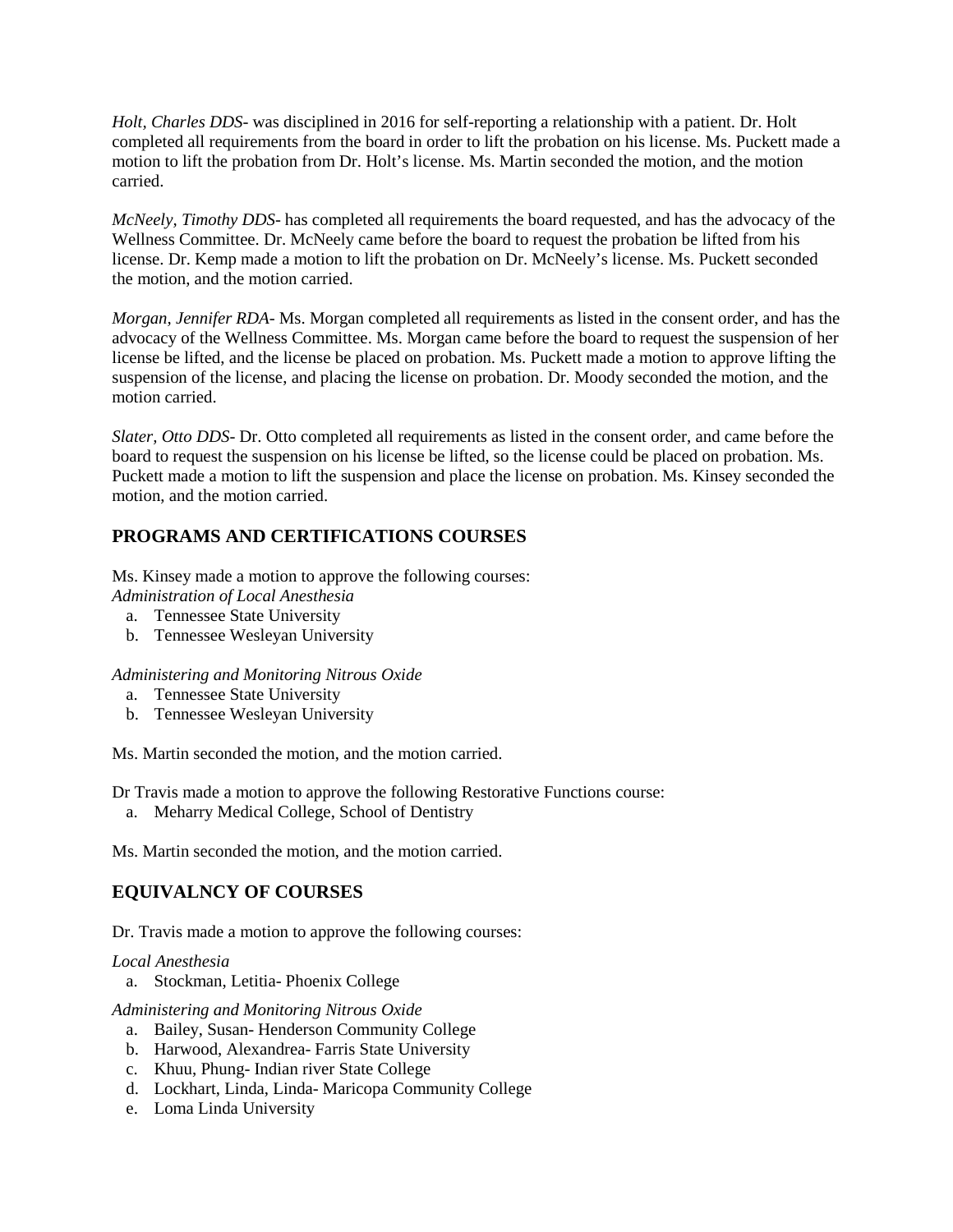- i. Brunel, Darlene
- ii. Hayes, Aprille
- f. Matheson, Meghan- Old Dominion University
- g. McMahon, Kady- Lancing Community College
- h. Nguyen, Hannah- LSU Health School of Dentistry
- i. Western Kentucky University
	- i. Croft, Cassandra iv. Messer, Halle
	- ii. Ghoson, Emily v. Schassfsma, Morgan
	- iii. Hasic, Adela
- vi. Shoaf, Carly
- vii. Sprinkle, Mary
- viii. Varoz, Angela
- j. Wojcik, Abby- Detroit Mercy Dental
- k. Wytheville Community College
	- i. Herndon, Brittany
	- ii. Maidens, Santana

#### *Radiology*

- a. Burgess, Bailey- Pima Medical Institute
- b. Doughtie, Amanda- Future Dental Assistant of Atlanta
- c. Jean, Tibote- Concorde Career Institute, Florida
- d. McKinney, Brynette- VCU Dental Care
- e. The Medical Institute of Kentucky
	- i. Best, Victoria
	- ii. Edwards Whitley
	- iii. Alexis, Monica

Ms. Kinsey seconded the motion, and the motion carried.

Ms. Puckett made a motion to uphold the denial of the following courses:

- a. Doughtie, Amanda- Future Dental Assistant of Atlanta
- b. Ottem, Desarae- Minnesota State Community College & Technical College

Ms. Richert seconded the motion, and the motion carried.

Ms. Martin made a motion to approve the following courses:

- a. Gorman, Leotha- Radiology, Nitrous Oxide Monitoring, Sealants, Restorative Function & Prosthetic Function
- b. Ottem, Desearae- Minnesota State Community College- Nitrous Oxide Monitoring- Coronal Polishing
- c. Wood, Victoria- Radiology, Nitrous Oxide Monitoring, & Coronal Polishing

Ms. Kinsey seconded the motion, and the motion carried.

# **CORRESPONDENCE**

*AADB 136th Annual Meeting*- Ms. Puckett made a motion to send Ms. Putnam to the AADB meeting, and Ms. Smith to both the AADA and AADB meeting in October 2019. Ms. Martin seconded the motion, and the motion carried.

A motion was made by Ms. Puckett to send Dr. Meadows, Ms. Kinsey, and Dr. Moody to the AADB meeting. Dr. Travis seconded the motion, and the motion carried.

- iv. Toy Asjylyn
- v. Watkins, Krista
- 
- -

- 
- 
- 
- 
-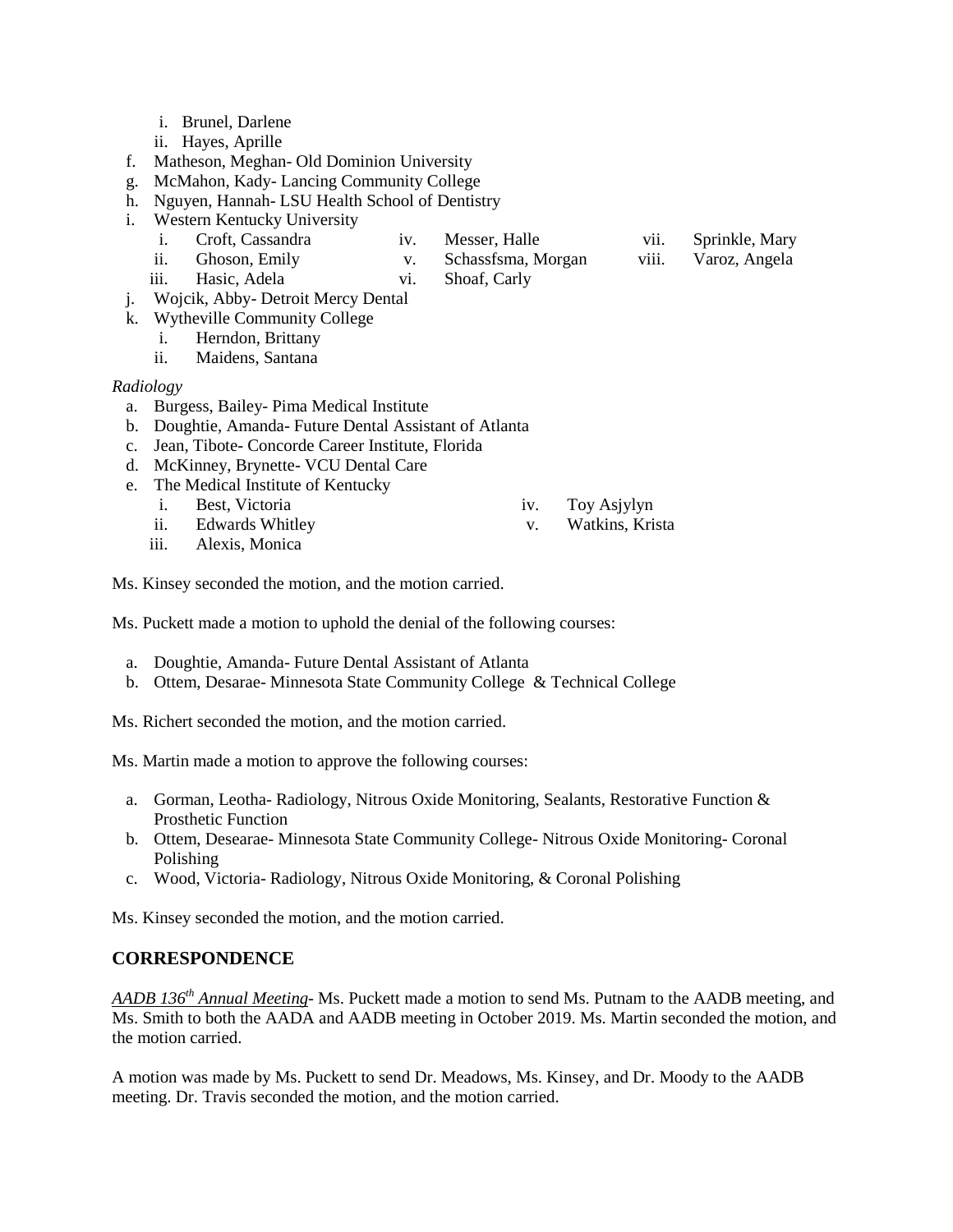*Email from Dr. Lynn*- regarding DBC Continuing Education and Cal/OSHA Training for Dental Office Personnel. Ms. Puckett made a motion to not have a rule change to require infection control continuing education, just to recommend the course is taken. Ms. Kinsey seconded the motion, and the motion carried.

# **AGREED CITATIONS**

Dr. Travis made a motion to approve all of the following agreed citations for continuing education:

- a. Andersson, Erik DDS
- b. Bean, Katlyn RDA
- c. Bullis, Danielle RDH
- d. Echard, Eric DDS
- e. Ezell, Haley RDA
- f. Davis, Chistina RDA
- g. Flanigan, Amy RDH
- h. Gallien, Luz RDA
- i. Gray, Robin RDH
- j. Griffin, Machisha RDA
- k. Hartline, Felicity RDH
- l. Hines, Morgan DDS
- m. Jones, Hattie RDA
- n. Kenyatta, Rugayyah RDH
- o. Kitts, Sheila RDA
- p. Knoell, Patrick
- q. Lee, Lea RDA
- r. Linebarier Jr., Chester DDS London, Jennifer RDH
- s. Lord, Michelle RDH
- t. Maldonado, Kimberly RDA
- u. Paraiso- Jimenez, Brenda
- v. Rathamone, Phoutthalak RDA
- w. Rion, Whitney RDH
- x. Shileds, Elizabeth RDA
- y. Smith, Lauren RDH
- z. Stitt, Karen RDA
- aa. Teague, Lisa RDA
- bb. Thrasher, Tracey RDA
- cc. Varner, Jeani RDH
- dd. Waldon, Courtney RDA
- ee. Winfrey, Kari DDS

Ms. Puckett seconded the motion, and the motion carried.

Ms. Puckett made a motion to accept all agreed citations for lapsed licenses:

- a. Eaves, Danielle LeAnne RDA
- b. Enfinger, Michael RDH
- c. Finger, Shannon, Michelle RDA

Ms. Martin seconded the motion, and the motion carried.

# **CONSENT ORDERS**

*Armbrister, Andre DDS*- Dr. Armbrister failed to provide proof of 2 hours of continuing education in the subject of sedation/anesthesia for the 2017-2018 audit for his Comprehensive Conscious Sedation Permit. As part of the consent order, he will be required to pay a civil penalty of \$200 and complete 2 hours of continuing education in the subject of sedation/anesthesia. Ms. Kinsey made a motion to approve, and Ms. Martin seconded the motion. The motion carried.

*Berry, Alana RDA*- Ms. Berry failed to provide any proof of CPR or continuing education for the 2015- 2016 continuing education. As part of the consent order, Ms. Berry must pay a civil penalty of \$150 and complete all required make up continuing education/ CPR. Dr. Travis made a motion to approve, and Ms. Kinsey seconded the motion. The motion carried.

*Buhl, Henry DDS*- Dr. Buhl did not send written notification to patients and shredded patient records after closing his orthodontic practice, before allowing patients to obtain copies of the records. He had approximately 25-30 active patients with pending orthodontic care at that time. Dr. Buhl voluntarily retired his license as part of the consent order. Ms. Richert made a motion to approve the consent order, and Dr. Kemp seconded the motion. The motion carried.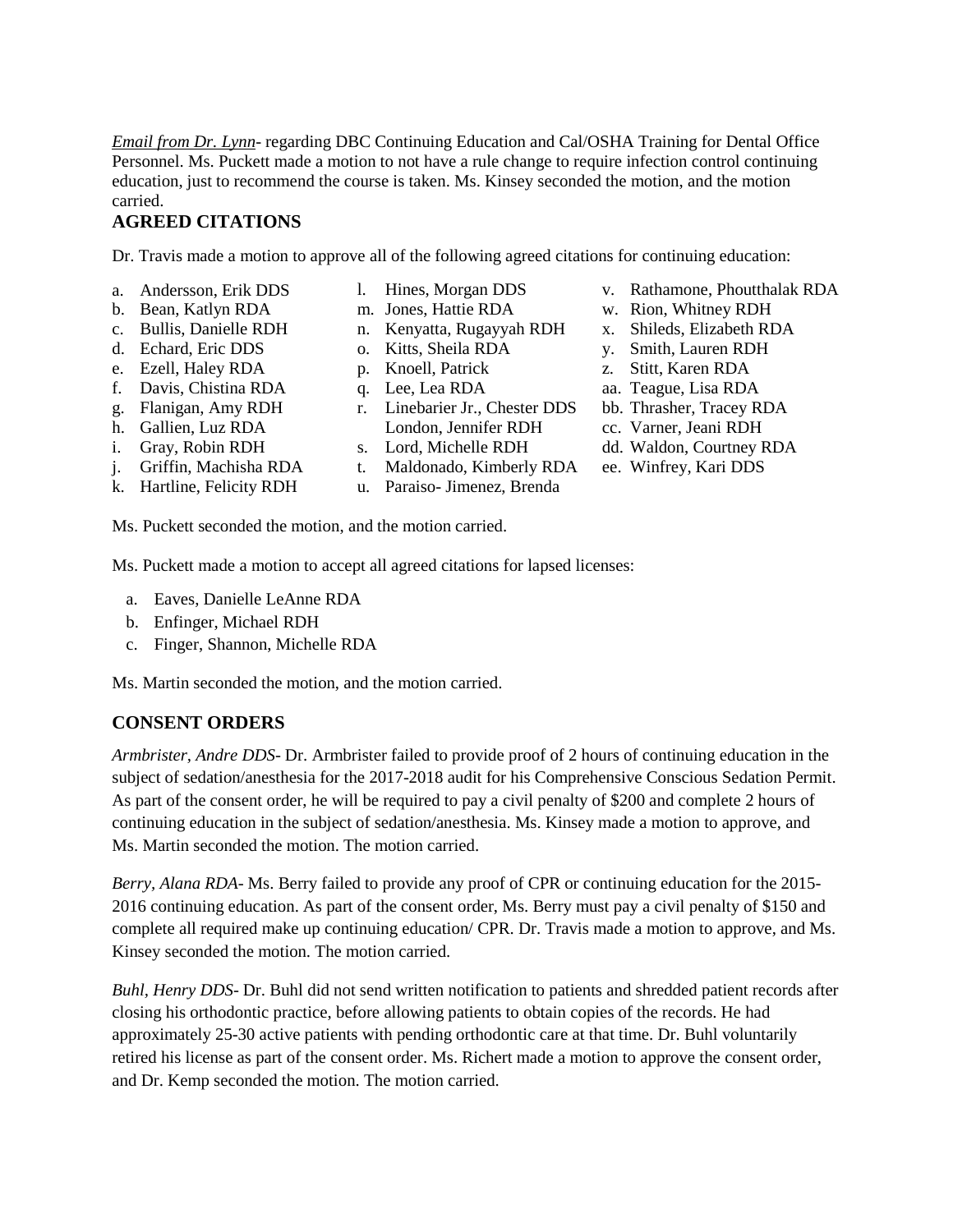*Hutchinson, Chad DDS*- Dr. Hutchinson failed to have all required emergency equipment present and easily accessible from the operatory and recovery room, as required for a dentist holding a Limited Conscious Sedation Permit. As part of the consent order, Dr. Hutchinson will be required to pay a civil penalty of \$100, and must show proof of obtaining the required equipment and drugs. Dr. Travis made a motion to approve the consent order, and Dr. Moody seconded the motion. The motion carried.

*Moore, Brittany RDA* – Ms. Moore entered into an Agreed Citation in 2018 for being deficient 24 hours of continuing education, including 2 hours in the area of chemical dependency for the 2015-2016 audit cycle. Ms. Moore paid the civil penalty and signed the Agreed Citation, but did not supply the required make up hours. As part of the consent order, Ms. Moore must make up the continuing education hours, and will be required to pay the costs for presenting the order to the board. Dr. Travis made a motion to approve the consent order, and Ms. Martin seconded the motion. The motion carried.

*Nabers, Clarence DDS*- Dr. Nabers admitted to failing to hire another dentist to work with him between his 2 dental practices for 4 months in 2018. It was found that he allowed dental hygienists and dental assistants practice outside of their scope of practice while working in his dental offices. It was discovered that multiple dental tools and patient examinations chairs were not being properly sanitized in both offices. Dr. Nabers failed to maintain a crash cart at his downtown location, and had not inspected the office fire extinguishers since 2012. It was also found that Dr. Nabers had forged continuing education certificates and had a dental assistant forge a CPR card for his 2015-2016 continuing education audit. Dr. Nabers failed to maintain updated patient medical history in his records. As part of the consent order, Dr. Nabers must pay a total of \$11,000 in civil penalties, and will have his license placed on probation for 2 years.

*Reed, Ronald DDS*- Ms. Kinsey recused herself from this order. Dr. Reed closed his practice in Dyersburg, TN without providing sufficient notice to patients. He also failed to timely provide complete dental records to patients, provide existing dental appliances to patients prior to closing, and also failed to provide complete dental records to the subsequent dentist treating his patients. As part of the consent order, his license will be reprimanded, and he must pay a total of \$1500 in civil penalties.

*Roach, George DDS*- In February 2019 Dr. Roach was arrested for domestic violence, possession of cocaine, and obstruction. He has entered into and completed a program for substance abuse. In May 2019, Dr. Roach voluntarily surrendered his dental license in Georgia. As part of the consent order for his Tennessee license, he has voluntarily surrendered his license. Dr. Kemp made a motion to approve the consent order. Ms. Puckett seconded the motion, and the motion carried.

*Robbins, Deborah DDS*- Dr. Robbins failed to provide proof of 2 hours of continuing education and CPR certification that was not taken in an online course. As part of the consent order, Dr. Robbins must pay \$150 in civil penalties, complete 2 hours of continuing education, and show proof of a current CPR certification that was taken in a live/in-person course. Ms. Martin made a motion to approve the consent order. Ms. Kinsey seconded the motion, and the motion carried.

*Smiley, George DDS*- Dr. Smiley failed to provide proof of the required 4 hours of continuing education in the subject of sedation/anesthesia for the audit of his Comprehensive Conscious Sedation Permit for the 2015-2016 audit cycle. As part of the consent order, Dr. Smiley must pay a civil penalty of \$400 and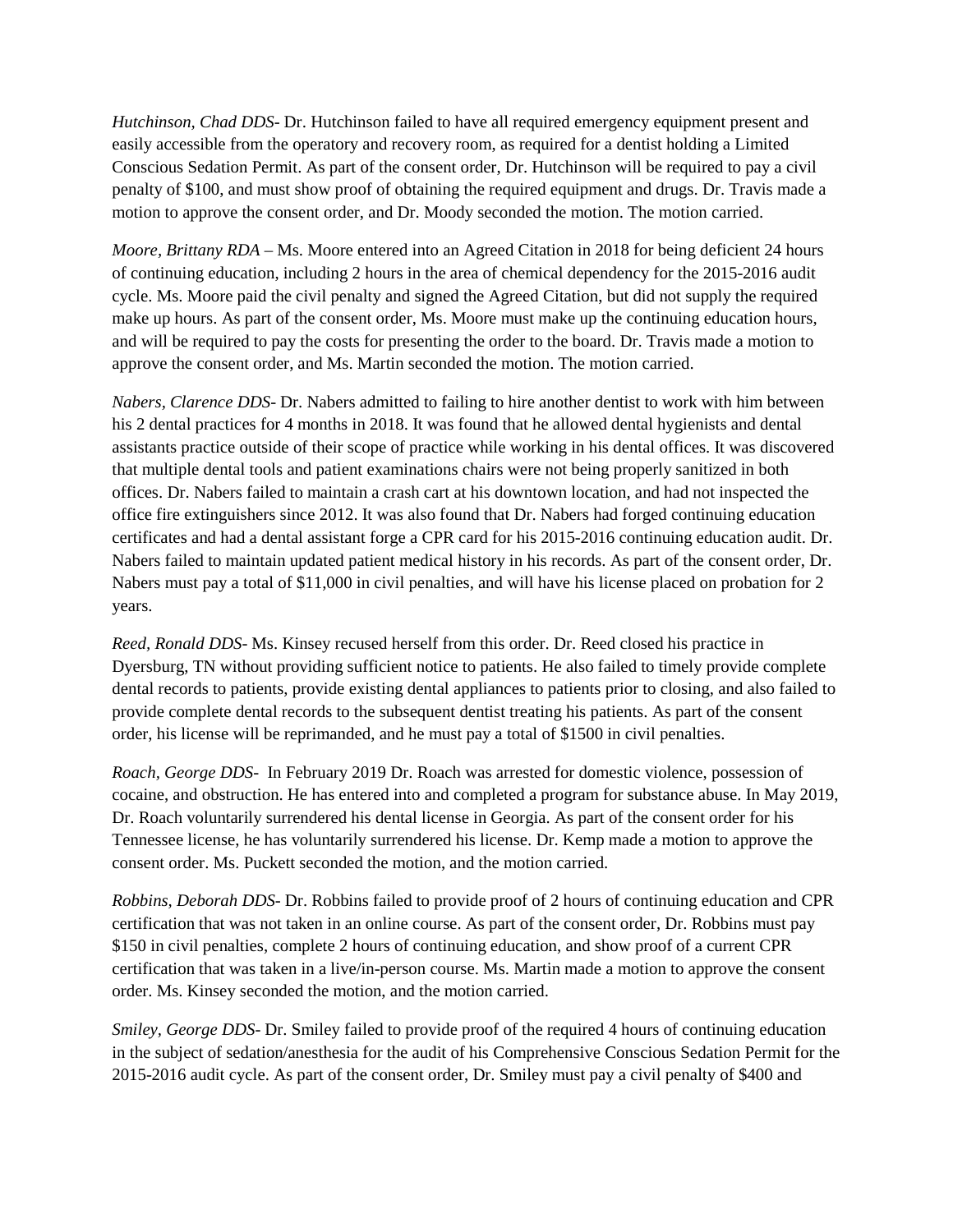complete 4 hours of continuing education in the subject of sedation/anesthesia. Dr. Rodriguez made a motion to approve the consent order, and Ms. Puckett seconded the motion. The motion carried.

*Solly, Michael DDS*- Dr. Solly failed to provide proof of ACLS certification taken in a live or in-person course from January 2017 to September 2017 for the audit of his Limited Conscious Sedation Permit for the 2017-2018 cycle. As part of the consent order, Dr. Solly will have to pay a total of \$900 in civil penalties. Ms. Puckett made a motion to approve the consent order, and Dr. Rodriguez seconded the motion. The motion carried.

*Tomlin, Tanya RDA* – Ms. Tomlin entered into a consent order with the board in April 2018, but failed to pay the remaining balance of \$930 in civil penalties. As part of this consent order, Ms. Tomlin's license will be placed on indefinite probation. Probation may be lifted once all balances and costs are paid. Ms. Kinsey made a motion to approve the consent order. Ms. Martin seconded the motion, and the motion carried.

*White, Kendra RDA*- After multiple attempts to contact Ms. White concerning the 2015-2016 continuing education audit, she failed to provide any proof of continuing education or CPR certification. As part of the consent order, Ms. White's license will be revoked. Dr. Travis made a motion to approve the consent order, and Dr. Kemp seconded the motion. The motion carried.

*White, Tanya RDA*- Ms. White failed to provide proof of 10 hours of continuing education for the 2015- 2016 continuing education audit. As part of the consent order, Ms. White must complete 10 hours of continuing education. Ms. Puckett made a motion to approve the consent order. Ms. Martin seconded the motion, and the motion carried.

*Worley, Charles DMD*- Dr. Worley failed to provide proof of ACLS certification taken in a live or inperson course from January 2015 to March 2016 for the audit of his Deep Sedation/General Anesthesia Permit for 2015-2016. As part of the consent order, Dr. Worley must pay \$1,400 in civil penalties. Ms. Puckett made a motion to approve the consent order, and Ms. Kinsey seconded the motion. The motion carried.

# **ELECTION OF OFFICERS**

Dr. Travis was nominated as the board Vice President. All board members approved this nomination, and elected Dr. Travis as the Vice President until he rolls off the board.

Dr. Williams was elected as the board Secretary/Treasurer. The motion was made by Dr. Travis, and Dr. Kemp seconded the motion. The motion carried.

Dr. Travis made a motion to have Dr. Hall continue as the board consultant until a new consultant can be trained. Ms. Puckett seconded the motion.

The meeting was adjourned at 1:00 p.m.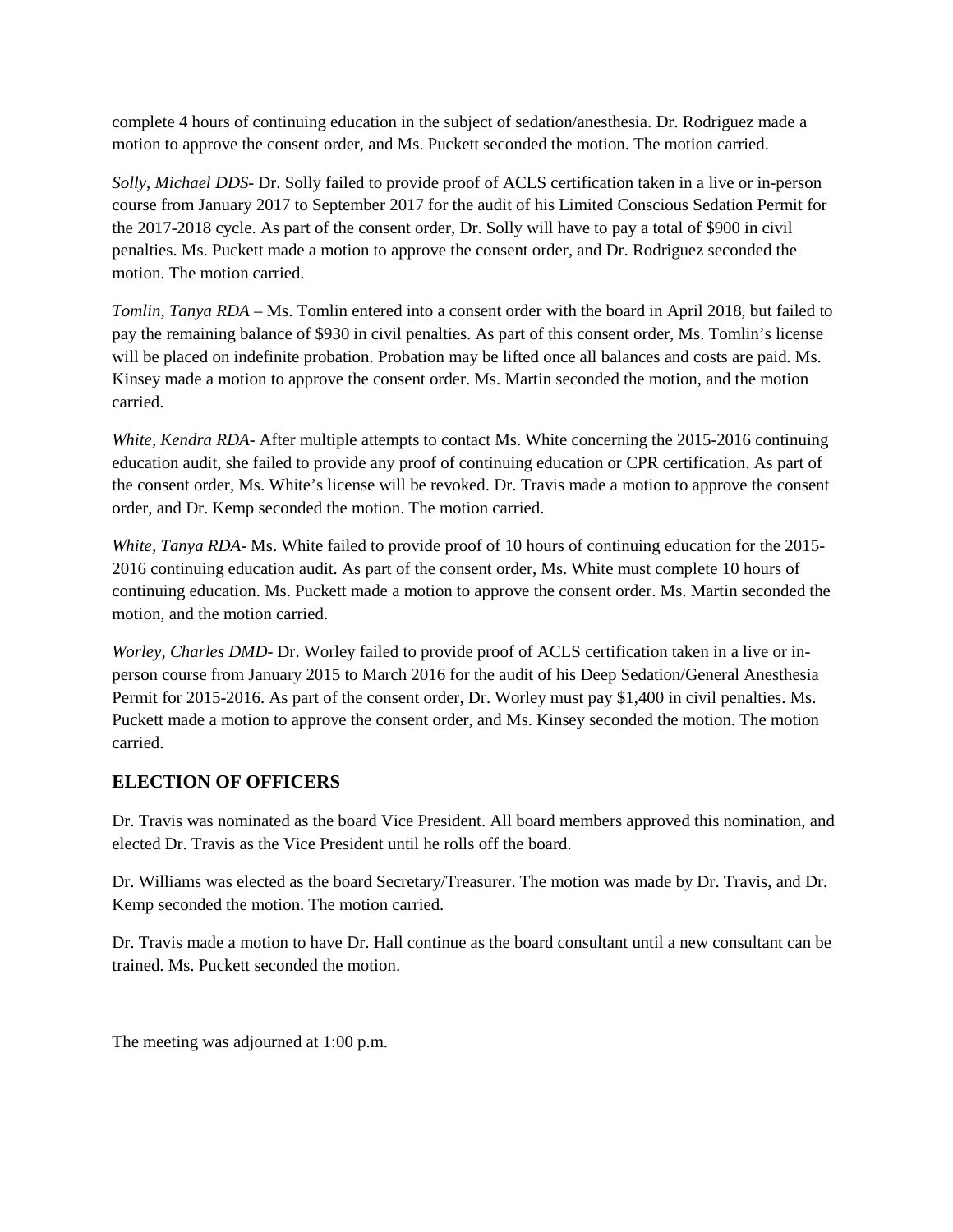Board Status Change Detailed Listing Report **April 10, 2019 to July 8, 2019** to July 8, 2019

License

|            |           | <b>Status</b>      |                               |                                     |                                      |                 |             |                  | Rank      |
|------------|-----------|--------------------|-------------------------------|-------------------------------------|--------------------------------------|-----------------|-------------|------------------|-----------|
|            |           | Effective          |                               |                                     | License                              |                 |             | License          | Effective |
| Profession |           | Rank Date          | <b>Current License Status</b> | Previous License Status Number Name |                                      | City            | State       | Expiry Date Date |           |
| Dentist    | <b>DS</b> | 6/10/2019 Licensed |                               | <b>Application in Process</b>       | 11066 Alford Jessica Dr.             | <b>Bogart</b>   | Georgia     | 9/30/2020        | 6/10/2019 |
| Dentist    | <b>DS</b> | 5/1/2019 Licensed  |                               | <b>Application in Process</b>       | 10978 Allaoa Mohammad                | Brooklyn        | New York    | 7/31/2020        | 5/1/2019  |
| Dentist    | <b>DS</b> | 6/14/2019 Licensed |                               | <b>Application in Process</b>       | 11028 Allen Emily Dr.                | Brentwood       | Tennessee   | 11/30/2020       | 6/14/2019 |
| Dentist    | <b>DS</b> | 7/1/2019 Licensed  |                               | <b>Application in Process</b>       | 11088 Anderson Justin Dr.            | Nashville       | Tennessee   | 7/31/2021        | 7/1/2019  |
| Dentist    | <b>DS</b> | 7/1/2019 Licensed  |                               | <b>Application in Process</b>       | 10995 Awe Adeseye O Dr               | Laurel          | Maryland    | 2/28/2022        | 7/1/2019  |
| Dentist    | <b>DS</b> | 4/15/2019 Licensed |                               | <b>Voluntarily Retired</b>          | 4341 Barton Rebecca A                | Eads            | Tennessee   | 2/28/2021        | 7/13/1984 |
| Dentist    | <b>DS</b> | 5/10/2019 Licensed |                               | <b>Application in Process</b>       | 10975 Bauman Danielle Volante        | Cordova         | Tennessee   | 7/31/2020        | 5/10/2019 |
| Dentist    | <b>DS</b> | 5/13/2019 Licensed |                               | <b>Application in Process</b>       | 11019 Bellamy Joyce Lovetta Dr.      | Madison         | Alabama     | 10/31/2020       | 5/13/2019 |
| Dentist    | <b>DS</b> | 5/3/2019 Licensed  |                               | <b>Application in Process</b>       | 10996 Bennett James Lawrence JR. DR. | Madison         | Mississippi | 7/31/2021        | 5/3/2019  |
| Dentist    | <b>DS</b> | 7/1/2019 Licensed  |                               | <b>Application in Process</b>       | 11098 Bi Shuya                       | Timonium        | Maryland    | 1/31/2022        | 7/1/2019  |
| Dentist    | <b>DS</b> | 6/21/2019 Licensed |                               | <b>Application in Process</b>       | 11005 Black Artha Julia              | Ooltewah        | Tennessee   | 2/28/2022        | 6/21/2019 |
| Dentist    | <b>DS</b> | 5/20/2019 Licensed |                               | <b>Application in Process</b>       | 10985 Booth Jordan                   | Indianapolis    | Indiana     | 1/31/2021        | 5/20/2019 |
| Dentist    | <b>DS</b> | 5/24/2019 Licensed |                               | <b>Application in Process</b>       | 11002 Bordlee Eric Cramer            | Franklin        | Tennessee   | 9/30/2021        | 5/24/2019 |
| Dentist    | <b>DS</b> | 6/10/2019 Licensed |                               | <b>Application in Process</b>       | 11043 Borum Robert Covington III Dr. | Kingston        | Tennessee   | 1/31/2022        | 6/10/2019 |
| Dentist    | <b>DS</b> | 6/11/2019 Licensed |                               | <b>Application in Process</b>       | 11063 Bradley Allison Jack           | Selmer          | Tennessee   | 1/31/2022        | 6/11/2019 |
| Dentist    | <b>DS</b> | 6/11/2019 Licensed |                               | <b>Application in Process</b>       | 11062 Bradley Maxwell Gavin          | Selmer          | Tennessee   | 8/31/2020        | 6/11/2019 |
| Dentist    | <b>DS</b> | 5/1/2019 Licensed  |                               | <b>Application in Process</b>       | 10998 Brahmbhatt Mitesh              | Westfield       | Mass.       | 9/30/2021        | 5/1/2019  |
| Dentist    | <b>DS</b> | 6/10/2019 Licensed |                               | <b>Application in Process</b>       | 11072 Broussard Morgan Elizabeth     | Memphis         | Tennessee   | 1/31/2022        | 6/10/2019 |
| Dentist    | <b>DS</b> | 6/3/2019 Licensed  |                               | <b>Voluntarily Retired</b>          | 7983 Burrows John Michael            | Marion          | Arkansas    | 12/31/2021       | 7/5/2002  |
| Dentist    | <b>DS</b> | 6/21/2019 Licensed |                               | <b>Application in Process</b>       | 11074 Carrera Jonathan Mr            | Shelbyville     | Tennessee   | 11/30/2020       | 6/21/2019 |
| Dentist    | <b>DS</b> | 5/24/2019 Licensed |                               | <b>Application in Process</b>       | 11017 Chakote Karunesh Dr.           | Atlanta         | Georgia     | 5/31/2020        | 5/24/2019 |
| Dentist    | <b>DS</b> |                    | 5/1/2019 Licensed             | <b>Application in Process</b>       | 11007 Cheng James L Dr.              | Augusta         | Georgia     | 3/31/2022        | 5/1/2019  |
| Dentist    | <b>DS</b> | 6/10/2019 Licensed |                               | <b>Application in Process</b>       | 11083 Cholewa James                  | Omaha           | Nebraska    | 9/30/2021        | 6/10/2019 |
| Dentist    | <b>DS</b> | 6/11/2019 Licensed |                               | <b>Application in Process</b>       | 11067 Clark Christopher Huw          | Carrollton      | Mississippi | 2/28/2021        | 6/11/2019 |
| Dentist    | <b>DS</b> | 6/3/2019 Licensed  |                               | <b>Application in Process</b>       | 11010 Clawson Jordan Jay             | Nashville       | Tennessee   | 7/31/2021        | 6/3/2019  |
| Dentist    | <b>DS</b> | 7/1/2019 Licensed  |                               | <b>Application in Process</b>       | 11101 Consalvo Vance Gregory Dr.     | Washingtonville | New York    | 7/31/2021        | 7/1/2019  |
| Dentist    | <b>DS</b> | 6/10/2019 Licensed |                               | <b>Application in Process</b>       | 11064 Denison Connor James           | Collierville    | Tennessee   | 11/30/2021       | 6/10/2019 |
| Dentist    | <b>DS</b> |                    | 5/1/2019 Licensed             | <b>Application in Process</b>       | 11008 Densmore Amanda Spaulding      | Cumming         | Georgia     | 5/31/2020        | 5/1/2019  |
| Dentist    | <b>DS</b> | 6/10/2019 Licensed |                               | <b>Application in Process</b>       | 11078 Diminick Bradley Dr.           | Kingsport       | Tennessee   | 4/30/2021        | 6/10/2019 |
| Dentist    | <b>DS</b> | 6/11/2019 Licensed |                               | <b>Application in Process</b>       | 11070 Driver Forrest Ray             | Gainesboro      | Tennessee   | 8/31/2020        | 6/11/2019 |
| Dentist    | <b>DS</b> | 7/1/2019 Licensed  |                               | <b>Application in Process</b>       | 11080 Drukteinis Saulius Edmundas    | Davie           | Florida     | 12/31/2020       | 7/1/2019  |
| Dentist    | <b>DS</b> | 6/21/2019 Licensed |                               | <b>Application in Process</b>       | 11027 Dufurrena Casey John Dr.       | Murfreesboro    | Tennessee   | 12/31/2020       | 6/21/2019 |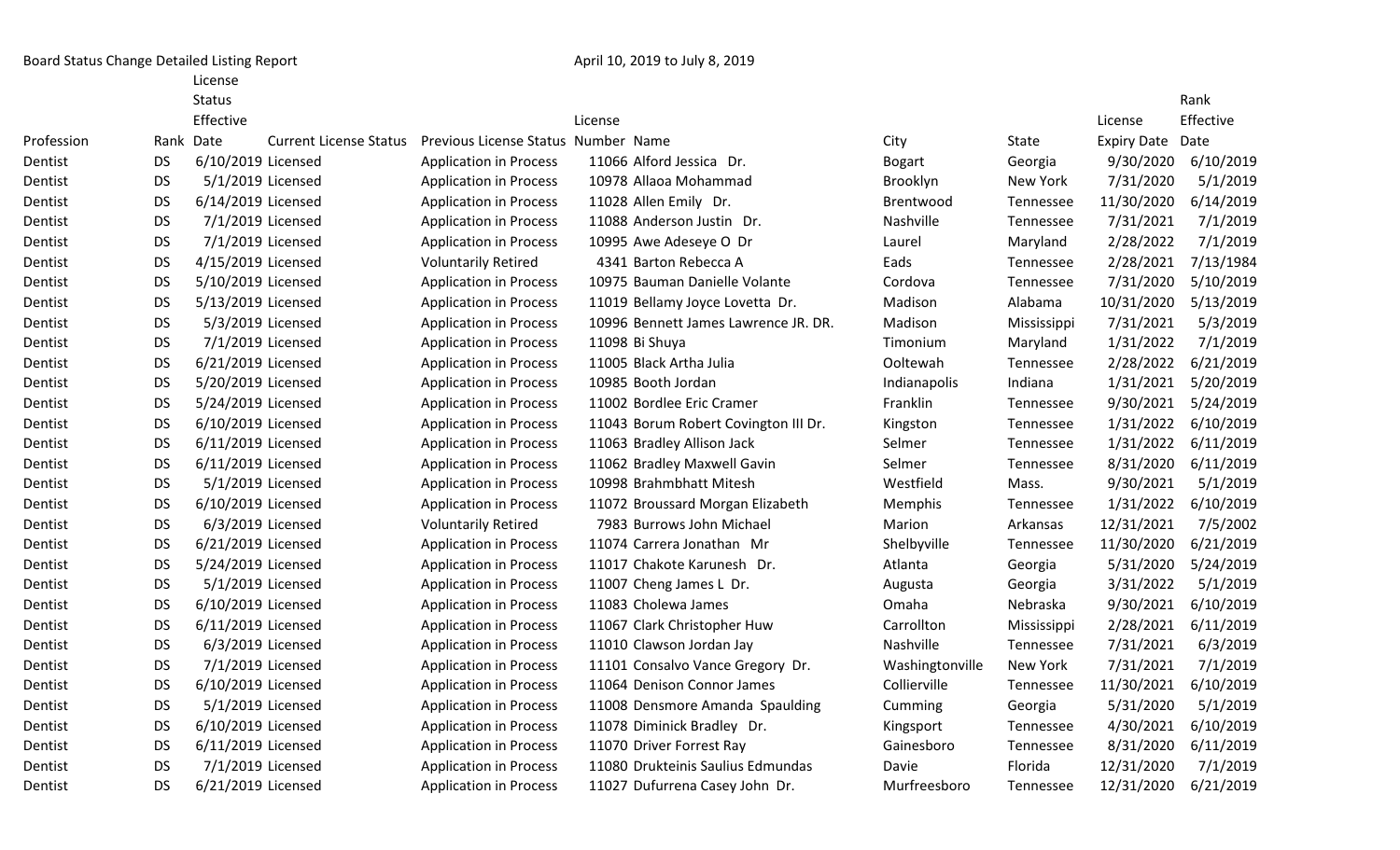| Dentist | DS        | 7/1/2019 Licensed  | <b>Application in Process</b> | 11093 Eaton Anna Claire              | Memphis         | Tennessee  | 12/31/2021 | 7/1/2019  |
|---------|-----------|--------------------|-------------------------------|--------------------------------------|-----------------|------------|------------|-----------|
| Dentist | <b>DS</b> | 5/24/2019 Licensed | <b>Application in Process</b> | 10989 Ellis Justin Kade              | Nashville       | Tennessee  | 5/31/2021  | 5/24/2019 |
| Dentist | <b>DS</b> | 6/10/2019 Licensed | <b>Application in Process</b> | 11069 Enochs Engler Taylor E Dr.     | Jackson         | Tennessee  | 8/31/2020  | 6/10/2019 |
| Dentist | <b>DS</b> | 5/20/2019 Licensed | <b>Application in Process</b> | 10939 Espinal Hafner Sonia C         | Farmingdale     | New York   | 8/31/2020  | 5/20/2019 |
| Dentist | <b>DS</b> | 6/14/2019 Licensed | <b>Application in Process</b> | 11057 Farrar Hannah J.               | Memphis         | Tennessee  | 6/30/2020  | 6/14/2019 |
| Dentist | <b>DS</b> | 5/3/2019 Licensed  | <b>Application in Process</b> | 10986 Francis Amir Dr.               | Memphis         | Tennessee  | 7/31/2021  | 5/3/2019  |
| Dentist | <b>DS</b> | 6/11/2019 Licensed | <b>Application in Process</b> | 11058 Fuchs Michael R                | Jonesborough    | Tennessee  | 1/31/2022  | 6/11/2019 |
| Dentist | DS        | 6/21/2019 Licensed | <b>Application in Process</b> | 11037 Gannon Nellie Dr.              | Chattanooga     | Tennessee  | 4/30/2022  | 6/21/2019 |
| Dentist | <b>DS</b> | 5/24/2019 Licensed | <b>Application in Process</b> | 11048 Garner Elizabeth Margaret Dr.  | Nashville       | Tennessee  | 4/30/2021  | 5/24/2019 |
| Dentist | <b>DS</b> | 5/1/2019 Licensed  | <b>Application in Process</b> | 10988 Gill Bradley Dr.               | Birmingham      | Alabama    | 11/30/2021 | 5/1/2019  |
| Dentist | <b>DS</b> | 7/1/2019 Licensed  | <b>Application in Process</b> | 11039 Gimness Emily Joy              | Seminole        | Florida    | 7/31/2021  | 7/1/2019  |
| Dentist | <b>DS</b> | 5/24/2019 Licensed | <b>Application in Process</b> | 11022 Gross Andrew Jacob             | Knoxville       | Tennessee  | 7/31/2021  | 5/24/2019 |
| Dentist | <b>DS</b> | 6/14/2019 Licensed | <b>Application in Process</b> | 11035 Hancock Kara Alexandra         | Louisville      | Kentucky   | 8/31/2020  | 6/14/2019 |
| Dentist | <b>DS</b> | 5/13/2019 Licensed | <b>Application in Process</b> | 11011 Hillman Christopher            | Kingsport       | Tennessee  | 5/31/2020  | 5/13/2019 |
| Dentist | <b>DS</b> | 6/10/2019 Licensed | <b>Application in Process</b> | 11049 Hollingsworth John Burnette IV | Knoxville       | Tennessee  | 4/30/2021  | 6/10/2019 |
| Dentist | <b>DS</b> | 6/10/2019 Licensed | <b>Application in Process</b> | 11071 Humphrey Kyle                  | Vancouver       | Washington | 11/30/2021 | 6/10/2019 |
| Dentist | <b>DS</b> | 6/11/2019 Licensed | <b>Application in Process</b> | 11021 Hunley Grayson Tucker          | Knoxville       | Tennessee  | 11/30/2020 | 6/11/2019 |
| Dentist | <b>DS</b> | 6/10/2019 Licensed | <b>Application in Process</b> | 11073 Huynh Ngoc-Lan Ms.             | Augusta         | Georgia    | 11/30/2021 | 6/10/2019 |
| Dentist | <b>DS</b> | 7/1/2019 Licensed  | <b>Application in Process</b> | 11094 Justice Kelley Marie           | Clarksville     | Tennessee  | 6/30/2021  | 7/1/2019  |
| Dentist | <b>DS</b> | 6/11/2019 Licensed | <b>Application in Process</b> | 11061 Kaiser Nicholas Arthur         | Prospect        | Kentucky   | 5/31/2022  | 6/11/2019 |
| Dentist | <b>DS</b> | 6/10/2019 Licensed | <b>Application in Process</b> | 11046 Kang Jack Dr.                  | <b>Bartlett</b> | Tennessee  | 8/31/2021  | 6/10/2019 |
| Dentist | <b>DS</b> | 5/20/2019 Licensed | <b>Application in Process</b> | 10991 Katras Sydney Hamel Dr.        | Memphis         | Tennessee  | 12/31/2020 | 5/20/2019 |
| Dentist | <b>DS</b> | 5/3/2019 Licensed  | <b>Application in Process</b> | 10997 Kent Jared Thomas              | <b>Buford</b>   | Georgia    | 2/28/2022  | 5/3/2019  |
| Dentist | <b>DS</b> | 7/1/2019 Licensed  | <b>Application in Process</b> | 11056 Kim John C                     | Nashville       | Tennessee  | 2/28/2022  | 7/1/2019  |
| Dentist | <b>DS</b> | 5/31/2019 Licensed | <b>Application in Process</b> | 10984 Kisner Allison Marie           | Annawan         | Illinois   | 8/31/2020  | 5/31/2019 |
| Dentist | <b>DS</b> | 5/1/2019 Licensed  | <b>Application in Process</b> | 11006 Kshatriya Riddhi               | Memphis         | Tennessee  | 1/31/2022  | 5/1/2019  |
| Dentist | DS        | 5/13/2019 Licensed | <b>Application in Process</b> | 11001 Kwon Jessica                   | Garland         | Texas      | 5/31/2020  | 5/13/2019 |
| Dentist | <b>DS</b> | 6/10/2019 Licensed | <b>Application in Process</b> | 11013 Lawson Brian Russell           | Farmington      | New York   | 7/31/2021  | 6/10/2019 |
| Dentist | <b>DS</b> | 6/3/2019 Licensed  | <b>Application in Process</b> | 11044 Le Nguyen Hanh                 | Antioch         | Tennessee  | 5/31/2021  | 6/3/2019  |
| Dentist | <b>DS</b> | 6/10/2019 Licensed | <b>Application in Process</b> | 11068 Ledford John Mr.               | Gainesville     | Florida    | 7/31/2021  | 6/10/2019 |
| Dentist | <b>DS</b> | 6/14/2019 Licensed | <b>Application in Process</b> | 11085 Lee Esther Dr.                 | Kingsport       | Tennessee  | 2/28/2021  | 6/14/2019 |
| Dentist | DS        | 6/10/2019 Licensed | <b>Application in Process</b> | 11054 Lott Matthew                   | Brentwood       | Tennessee  | 2/28/2022  | 6/10/2019 |
| Dentist | <b>DS</b> | 6/10/2019 Licensed | <b>Application in Process</b> | 11051 Lu Lawrence Songyuan           | Chattanooga     | Tennessee  | 9/30/2020  | 6/10/2019 |
| Dentist | DS        | 6/14/2019 Licensed | <b>Application in Process</b> | 11084 Mabry Caleb Mr.                | Louisville      | Kentucky   | 10/31/2021 | 6/14/2019 |
| Dentist | DS        | 6/14/2019 Licensed | <b>Application in Process</b> | 11076 Maggio Ann Marie Dr            | Westlake        | Texas      | 8/31/2020  | 6/14/2019 |
| Dentist | DS        | 5/1/2019 Licensed  | <b>Application in Process</b> | 10968 Manalastas Justine Dr.         | Chandler        | Arizona    | 10/31/2020 | 5/1/2019  |
| Dentist | DS        | 6/10/2019 Licensed | <b>Application in Process</b> | 11023 Marasigan Frances Louise Salac | Knoxville       | Tennessee  | 8/31/2021  | 6/10/2019 |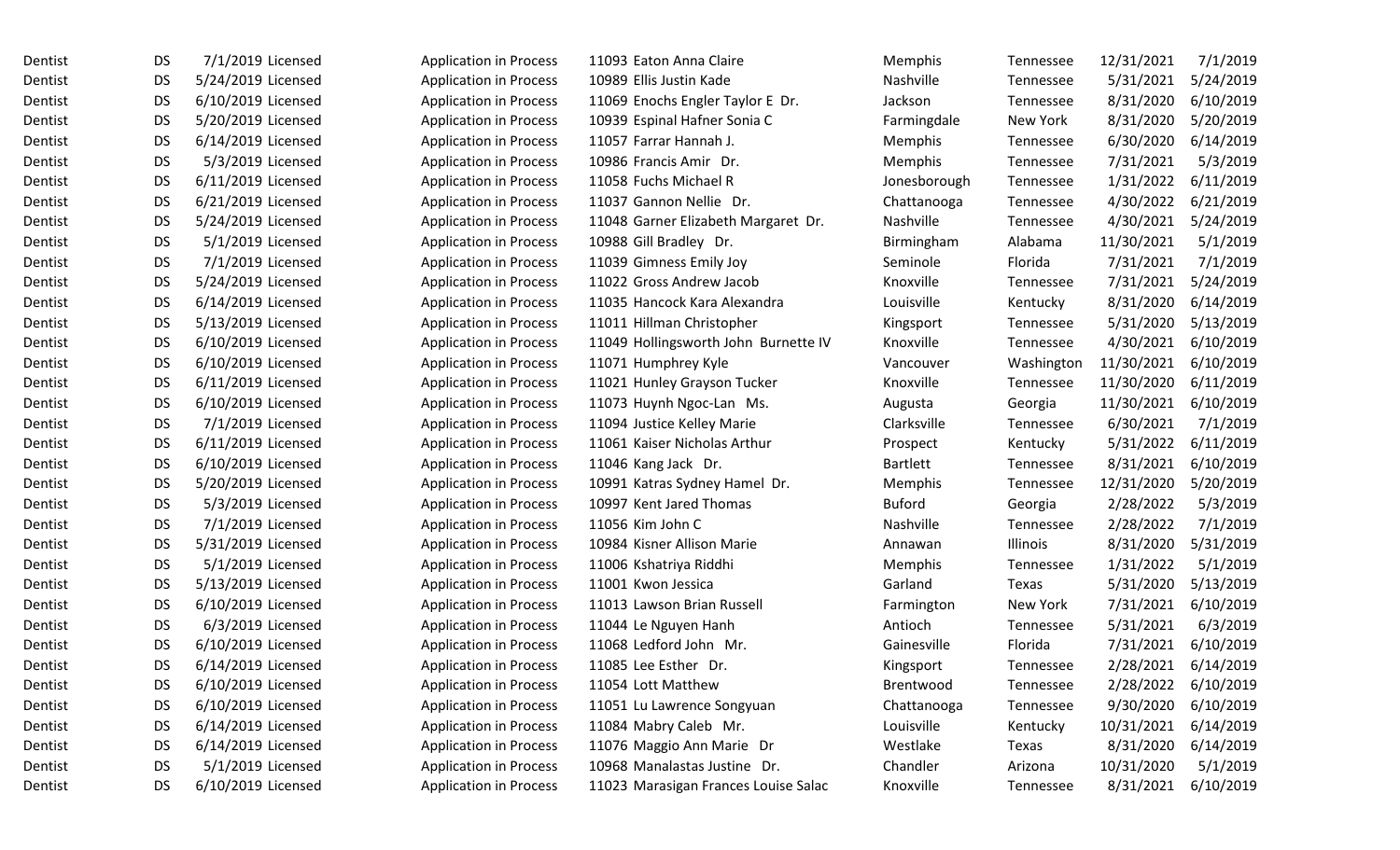| Dentist | DS        | 6/10/2019 Licensed | Expired                       | 3081 Martin George C                      | Springdale           | Arkansas          | 7/31/2020  | 6/10/1977 |
|---------|-----------|--------------------|-------------------------------|-------------------------------------------|----------------------|-------------------|------------|-----------|
| Dentist | <b>DS</b> | 6/3/2019 Licensed  | <b>Application in Process</b> | 11033 Mcgovern Daniel Dr.                 | Hixon                | Tennessee         | 10/31/2021 | 6/3/2019  |
| Dentist | <b>DS</b> | 5/10/2019 Licensed | <b>Application in Process</b> | 10980 Mclaughlin James Bryan Dr.          | El Paso              | Texas             | 8/31/2021  | 5/10/2019 |
| Dentist | <b>DS</b> | 6/11/2019 Licensed | <b>Voluntarily Retired</b>    | 9766 Mcnaught Michael Justin              | Nixa                 | Missouri          | 9/30/2020  | 9/13/2013 |
| Dentist | <b>DS</b> | 5/1/2019 Licensed  | <b>Application in Process</b> | 10994 Melvin Elizabeth Anne               | New Orleans          | Louisiana         | 2/28/2021  | 5/1/2019  |
| Dentist | <b>DS</b> | 5/24/2019 Licensed | <b>Application in Process</b> | 11038 Mirzai Homa                         | Nashville            | Tennessee         | 9/30/2021  | 5/24/2019 |
| Dentist | <b>DS</b> | 6/21/2019 Licensed | <b>Application in Process</b> | 11059 Mohsen Tanya Saadaldin Dr           | Murfreesboro         | Tennessee         | 10/31/2021 | 6/21/2019 |
| Dentist | <b>DS</b> | 5/24/2019 Licensed | <b>Application in Process</b> | 11024 Morton Skylor Dr.                   | Artesia              | <b>New Mexico</b> | 3/31/2022  | 5/24/2019 |
| Dentist | <b>DS</b> | 5/1/2019 Licensed  | <b>Application in Process</b> | 10993 Nielsen Tanya Lynne Dr              | Champaign            | Illinois          | 7/31/2020  | 5/1/2019  |
| Dentist | <b>DS</b> | 5/1/2019 Licensed  | <b>Application in Process</b> | 11003 Nunez Martinez Natalia Del Pilar    | Nashville            | Tennessee         | 1/31/2021  | 5/1/2019  |
| Dentist | <b>DS</b> | 7/1/2019 Licensed  | <b>Application in Process</b> | 11100 Overbey Brooke                      | Fayetteville         | Arkansas          | 3/31/2021  | 7/1/2019  |
| Dentist | <b>DS</b> | 6/11/2019 Licensed | <b>Application in Process</b> | 10973 Parkerson-Mcgovern Jancy Allison Dr | Hixson               | Tennessee         | 12/31/2020 | 6/11/2019 |
| Dentist | <b>DS</b> | 6/11/2019 Licensed | <b>Application in Process</b> | 10979 Patchett Drew                       | Birmingham           | Alabama           | 2/28/2022  | 6/11/2019 |
| Dentist | <b>DS</b> | 5/1/2019 Licensed  | <b>Application in Process</b> | 10987 Patel Deepa Govindbhai              | Fort Worth           | Texas             | 5/31/2020  | 5/1/2019  |
| Dentist | <b>DS</b> | 6/11/2019 Licensed | <b>Application in Process</b> | 11042 Patel Leena Mukesh                  | <b>Pleasant View</b> | Tennessee         | 10/31/2021 | 6/11/2019 |
| Dentist | <b>DS</b> | 6/3/2019 Licensed  | <b>Application in Process</b> | 11047 Patel Mehul J                       | Simi Valley          | California        | 2/28/2021  | 6/3/2019  |
| Dentist | <b>DS</b> | 5/10/2019 Licensed | <b>Application in Process</b> | 10977 Penner Jeffrey Dr.                  | San Antonio          | Texas             | 3/31/2022  | 5/10/2019 |
| Dentist | <b>DS</b> | 5/20/2019 Licensed | <b>Application in Process</b> | 11018 Pham Matthew Dr.                    | Fort Irwin           | California        | 11/30/2020 | 5/20/2019 |
| Dentist | <b>DS</b> | 6/14/2019 Licensed | <b>Application in Process</b> | 11055 Powell Brandon L                    | Nashville            | Tennessee         | 5/31/2022  | 6/14/2019 |
| Dentist | <b>DS</b> | 5/24/2019 Licensed | <b>Application in Process</b> | 11004 Quirk Carmen Allie                  | Cookeville           | Tennessee         | 4/30/2021  | 5/24/2019 |
| Dentist | <b>DS</b> | 5/24/2019 Licensed | <b>Application in Process</b> | 11015 Ray Andrew Tyler                    | Cleveland            | Tennessee         | 6/30/2020  | 5/24/2019 |
| Dentist | <b>DS</b> | 6/11/2019 Licensed | <b>Application in Process</b> | 11040 Reed Kasey L                        | Shelbyville          | Tennessee         | 5/31/2021  | 6/11/2019 |
| Dentist | <b>DS</b> | 7/1/2019 Licensed  | <b>Application in Process</b> | 11077 Ritter James D Dr                   | Bartlett             | Tennessee         | 9/30/2020  | 7/1/2019  |
| Dentist | <b>DS</b> | 5/10/2019 Licensed | <b>Application in Process</b> | 10981 Roush Steven Amos                   | Sequim               | Washington        | 4/30/2022  | 5/10/2019 |
| Dentist | <b>DS</b> | 5/1/2019 Licensed  | <b>Application in Process</b> | 10976 Russell Ashley Marie Dr.            | Knoxville            | Tennessee         | 7/31/2021  | 5/1/2019  |
| Dentist | <b>DS</b> | 5/1/2019 Licensed  | <b>Application in Process</b> | 10990 Ryan Jennifer Michelle              | <b>Dallas</b>        | Texas             | 2/28/2022  | 5/1/2019  |
| Dentist | <b>DS</b> | 6/10/2019 Licensed | <b>Application in Process</b> | 11034 Sands Glenn                         | Draper               | Utah              | 10/31/2021 | 6/10/2019 |
| Dentist | <b>DS</b> | 5/20/2019 Licensed | <b>Application in Process</b> | 10974 Schaefer Benjamin Edward            | Murfreesboro         | Tennessee         | 3/31/2021  | 5/20/2019 |
| Dentist | <b>DS</b> | 6/10/2019 Licensed | <b>Application in Process</b> | 11012 Schara Esther Joy Dr                | Nashville            | Tennessee         | 10/31/2021 | 6/10/2019 |
| Dentist | <b>DS</b> | 6/10/2019 Licensed | <b>Application in Process</b> | 10982 Schiller Christopher Michael Dr.    | New York             | New York          | 12/31/2020 | 6/10/2019 |
| Dentist | <b>DS</b> | 6/10/2019 Licensed | <b>Application in Process</b> | 11052 Schneider Andrew                    | Sparta               | Tennessee         | 8/31/2021  | 6/10/2019 |
| Dentist | DS        | 6/11/2019 Licensed | <b>Application in Process</b> | 11025 Scott Alexandra Dr.                 | Adairsville          | Georgia           | 1/31/2021  | 6/11/2019 |
| Dentist | DS        | 5/20/2019 Licensed | <b>Application in Process</b> | 11020 Sears Leila Marie Dr                | Memphis              | Tennessee         | 9/30/2020  | 5/20/2019 |
| Dentist | DS        | 7/1/2019 Licensed  | <b>Application in Process</b> | 11050 Sharp Mary Lauren Dr.               | Knoxville            | Tennessee         | 7/31/2021  | 7/1/2019  |
| Dentist | DS        | 6/3/2019 Licensed  | <b>Application in Process</b> | 11016 Shasteen Alivia Mary-Grace          | Tullahoma            | Tennessee         | 2/28/2021  | 6/3/2019  |
| Dentist | DS        | 5/24/2019 Licensed | <b>Application in Process</b> | 11032 Shea Jacob Nicholas                 | Knoxville            | Tennessee         | 7/31/2020  | 5/24/2019 |
| Dentist | <b>DS</b> | 5/31/2019 Licensed | <b>Application in Process</b> | 11060 Shelton Ethan John Howard           | Nashville            | Tennessee         | 8/31/2020  | 5/31/2019 |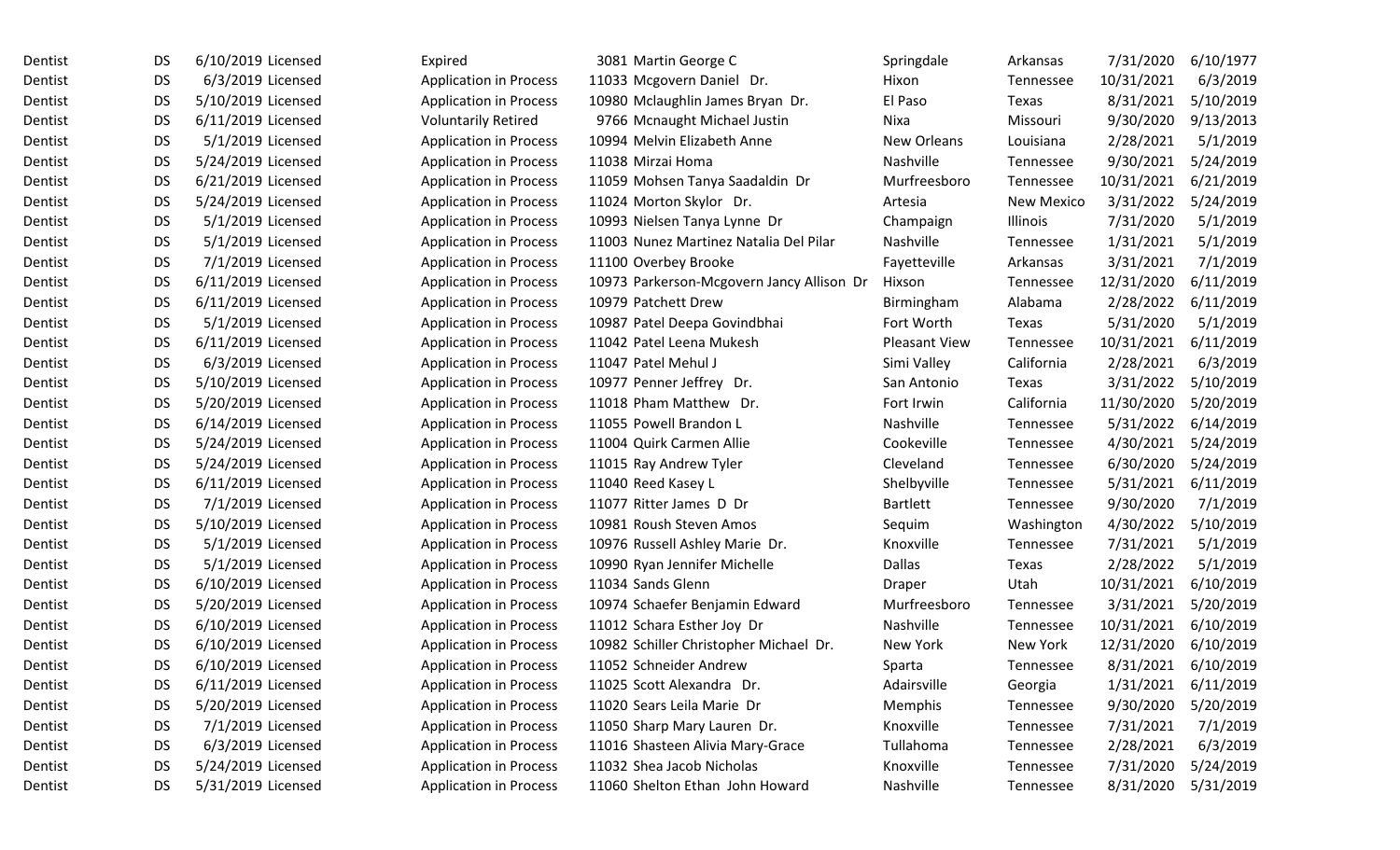| Dentist | <b>DS</b> | 6/14/2019 Licensed            | <b>Application in Process</b> | 11079 Sheraz Ghulam                 | Longmeadow   | Mass.        | 8/31/2021  | 6/14/2019 |
|---------|-----------|-------------------------------|-------------------------------|-------------------------------------|--------------|--------------|------------|-----------|
| Dentist | <b>DS</b> | 5/10/2019 Licensed            | <b>Application in Process</b> | 11014 Singh Smriti                  | Germantown   | Tennessee    | 4/30/2022  | 5/10/2019 |
| Dentist | <b>DS</b> | 6/11/2019 Licensed            | <b>Application in Process</b> | 11031 Slyman Abby                   | Huntsville   | Alabama      | 6/30/2021  | 6/11/2019 |
| Dentist | <b>DS</b> | 5/1/2019 Licensed             | <b>Application in Process</b> | 10983 Smiley Tashina Dr.            | Birmingham   | Alabama      | 6/30/2020  | 5/1/2019  |
| Dentist | <b>DS</b> | 6/10/2019 Licensed            | <b>Application in Process</b> | 11081 Smith Matthew Douglas Dr.     | Nashville    | Tennessee    | 10/31/2020 | 6/10/2019 |
| Dentist | <b>DS</b> | 6/10/2019 Licensed            | <b>Application in Process</b> | 11000 Smith Tyler Gunner Dr.        | Nashville    | Tennessee    | 8/31/2021  | 6/10/2019 |
| Dentist | <b>DS</b> | 5/10/2019 Licensed            | <b>Application in Process</b> | 11009 Spurgeon Jonathan R           | Sitka        | Alaska       | 1/31/2021  | 5/10/2019 |
| Dentist | <b>DS</b> | 6/10/2019 Licensed            | <b>Application in Process</b> | 11053 Swims Weston Todd             | Jackson      | Tennessee    | 5/31/2021  | 6/10/2019 |
| Dentist | <b>DS</b> | 6/10/2019 Licensed            | <b>Application in Process</b> | 11075 Thomas Christopher Derrick Dr | Oak Ridge    | Tennessee    | 9/30/2020  | 6/10/2019 |
| Dentist | <b>DS</b> | 7/1/2019 Licensed             | <b>Application in Process</b> | 11089 Tindall Ethan Earl Dr.        | Tacoma       | Washington   | 2/28/2022  | 7/1/2019  |
| Dentist | <b>DS</b> | 5/1/2019 Licensed             | <b>Application in Process</b> | 10992 Tobin Megan K Dr.             | Nashville    | Tennessee    | 7/31/2021  | 5/1/2019  |
| Dentist | <b>DS</b> | 5/24/2019 Licensed            | <b>Application in Process</b> | 10999 Trentacoste Anthony Jr        | Metairie     | Louisiana    | 2/28/2022  | 5/24/2019 |
| Dentist | <b>DS</b> | 6/11/2019 Licensed            | <b>Application in Process</b> | 11045 Tribble Chad Ryan             | Manchester   | Tennessee    | 3/31/2021  | 6/11/2019 |
| Dentist | <b>DS</b> | 6/3/2019 Licensed             | <b>Application in Process</b> | 11036 Trott Jamie Michael Dr.       | Topsham      | Maine        | 4/30/2022  | 6/3/2019  |
| Dentist | <b>DS</b> | 5/20/2019 Licensed            | <b>Application in Process</b> | 11026 Turner Kaci Danielle          | Hermitage    | Tennessee    | 9/30/2020  | 5/20/2019 |
| Dentist | <b>DS</b> | 5/3/2019 Licensed             | Expired                       | 3823 Wallace Deborah S              | Dover        | Tennessee    | 10/31/2020 | 7/30/1981 |
| Dentist | <b>DS</b> | 4/15/2019 Licensed            | <b>Application in Process</b> | 10972 Whetsell Ashley Marie Dr.     | Pittsburgh   | Pennsylvania | 3/31/2022  | 4/15/2019 |
| Dentist | <b>DS</b> | 7/1/2019 Licensed             | <b>Voluntarily Retired</b>    | 5059 Young Henry L JR               | Cleveland    | Ohio         | 10/31/2021 | 9/8/1988  |
| Dentist | <b>DS</b> | 5/30/2019 Voluntarily Retired | Licensed                      | 10878 Adams Anna Margaret           | Raleigh      | N.Carolina   | 5/31/2020  | 9/4/2018  |
| Dentist | <b>DS</b> | 5/29/2019 Voluntarily Retired | Licensed                      | 4262 Alford George B                | Griffin      | Georgia      | 11/30/2020 | 8/25/1983 |
| Dentist | <b>DS</b> | 4/26/2019 Voluntarily Retired | Licensed                      | 4768 Andrick Jett Scott             | Knoxville    | Tennessee    | 8/31/2019  | 7/8/1987  |
| Dentist | <b>DS</b> | 7/3/2019 Voluntarily Retired  | Licensed                      | 9467 Bargatze Honey Sue             | Nolensville  | Tennessee    | 2/29/2020  | 6/4/2012  |
| Dentist | <b>DS</b> | 6/12/2019 Voluntarily Retired | Licensed                      | 2663 Barrett William K III          | Memphis      | Tennessee    | 10/31/2020 | 7/8/1974  |
| Dentist | <b>DS</b> | 6/28/2019 Voluntarily Retired | Licensed                      | 2834 Bernstein Morris E             | Germantown   | Tennessee    | 2/29/2020  | 7/14/1975 |
| Dentist | <b>DS</b> | 6/5/2019 Voluntarily Retired  | Licensed                      | 3724 Bettis Victoria C              | Abingdon     | Virgina      | 6/30/2020  | 7/1/1981  |
| Dentist | <b>DS</b> | 6/6/2019 Voluntarily Retired  | Licensed                      | 5157 Burton Marion M                | Memphis      | Tennessee    | 9/30/2019  | 7/19/1989 |
| Dentist | <b>DS</b> | 5/28/2019 Voluntarily Retired | Licensed                      | 2628 Carden Zachary F JR            | Harrison     | Tennessee    | 6/30/2019  | 6/28/1974 |
| Dentist | <b>DS</b> | 5/31/2019 Voluntarily Retired | Licensed                      | 2099 Clayton Robert J               | Memphis      | Tennessee    | 12/31/2019 | 1/1/1975  |
| Dentist | <b>DS</b> | 5/21/2019 Voluntarily Retired | Licensed                      | 5219 Cook Benjamin T                | Williamsburg | Virgina      | 6/30/2019  | 4/20/1990 |
| Dentist | <b>DS</b> | 4/17/2019 Voluntarily Retired | Licensed                      | 3432 Davis John T                   | Lake Lure    | N.Carolina   | 3/31/2020  | 3/28/1979 |
| Dentist | <b>DS</b> | 4/25/2019 Voluntarily Retired | Licensed                      | 9640 Dominique Paul Andrew          | Atlanta      | Georgia      | 4/30/2019  | 5/21/2013 |
| Dentist | <b>DS</b> | 5/16/2019 Voluntarily Retired | Licensed                      | 2154 Doyle Marion G                 | Madison      | Tennessee    | 7/31/2019  | 1/1/1970  |
| Dentist | <b>DS</b> | 6/25/2019 Voluntarily Retired | Licensed                      | 4740 Durick Richard J               | Franklin     | Tennessee    | 9/30/2020  | 2/13/1987 |
| Dentist | <b>DS</b> | 5/31/2019 Voluntarily Retired | Licensed                      | 9703 Evensky Joshua Adam            | Memphis      | Tennessee    | 4/30/2019  | 7/11/2013 |
| Dentist | DS        | 4/26/2019 Voluntarily Retired | Licensed                      | 4879 Garrett Michael Creed          | Knoxville    | Tennessee    | 8/31/2020  | 2/4/1988  |
| Dentist | <b>DS</b> | 5/28/2019 Voluntarily Retired | Licensed                      | 8911 George Donald Irwin            | Franklin     | Tennessee    | 7/31/2019  | 11/7/2008 |
| Dentist | <b>DS</b> | 7/7/2019 Voluntarily Retired  | Licensed                      | 9845 Gill Danielle Gladneice        | Nashville    | Tennessee    | 4/30/2019  | 5/29/2014 |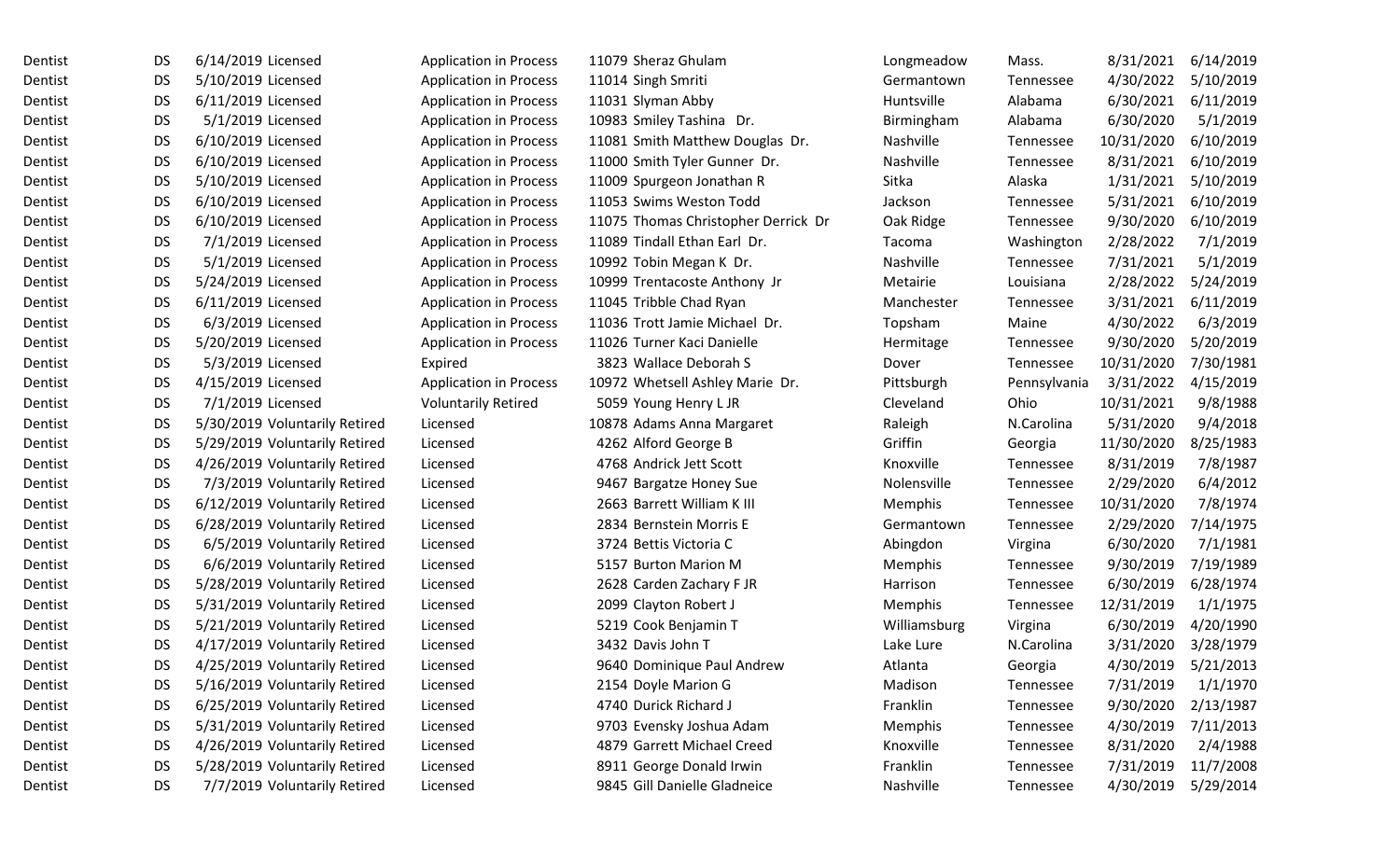| Dentist | <b>DS</b> | 5/14/2019 Voluntarily Retired | Licensed | 2585 Gillis Malcom E JR          | Columbia             | Tennessee   | 6/30/2019  | 1/18/1974 |
|---------|-----------|-------------------------------|----------|----------------------------------|----------------------|-------------|------------|-----------|
| Dentist | <b>DS</b> | 5/9/2019 Voluntarily Retired  | Licensed | 10116 Gopalan Shanti             | San Diego            | California  | 5/31/2019  | 6/18/2015 |
| Dentist | <b>DS</b> | 5/6/2019 Voluntarily Retired  | Licensed | 2732 Harris William G            | Oak Ridge            | Tennessee   | 10/31/2019 | 1/10/1975 |
| Dentist | <b>DS</b> | 5/29/2019 Voluntarily Retired | Licensed | 7272 Hayes Suzanne Watson        | Wetumpka             | Alabama     | 2/29/2020  | 10/4/1996 |
| Dentist | <b>DS</b> | 5/23/2019 Voluntarily Retired | Licensed | 10155 Hinte Melanie Anne         | Charlotte            | N.Carolina  | 7/31/2019  | 9/11/2015 |
| Dentist | <b>DS</b> | 7/1/2019 Voluntarily Retired  | Licensed | 2108 Hoover James M              | Adamsville           | Tennessee   | 6/30/2019  | 1/1/1970  |
| Dentist | <b>DS</b> | 4/26/2019 Voluntarily Retired | Licensed | 2786 Hunter Dale O JR            | Tullahoma            | Tennessee   | 7/31/2019  | 6/12/1975 |
| Dentist | <b>DS</b> | 5/31/2019 Voluntarily Retired | Licensed | 2796 Hutcheson Philip T III      | Cookeville           | Tennessee   | 5/31/2019  | 7/3/1975  |
| Dentist | <b>DS</b> | 5/7/2019 Voluntarily Retired  | Licensed | 7698 Huttula Andrew Scott        | Huntsville           | Alabama     | 2/28/2019  | 7/1/1999  |
| Dentist | <b>DS</b> | 5/23/2019 Voluntarily Retired | Licensed | 8764 Jones Stephen Barrett       | <b>Mountain City</b> | Tennessee   | 5/31/2019  | 11/9/2007 |
| Dentist | <b>DS</b> | 5/31/2019 Voluntarily Retired | Licensed | 10891 Katz Elliott Dr.           | Nashville            | Tennessee   | 2/29/2020  | 9/25/2018 |
| Dentist | <b>DS</b> | 5/14/2019 Voluntarily Retired | Licensed | 10490 Kim Moo Hyun               | New Haven            | Conneticut  | 7/31/2019  | 5/12/2017 |
| Dentist | <b>DS</b> | 5/21/2019 Voluntarily Retired | Licensed | 10537 Leding Carlton Taylor      | Old Hickory          | Tennessee   | 7/31/2019  | 5/26/2017 |
| Dentist | <b>DS</b> | 5/21/2019 Voluntarily Retired | Licensed | 10368 Leding Cassandra Elizabeth | Old Hickory          | Tennessee   | 10/31/2019 | 9/19/2016 |
| Dentist | <b>DS</b> | 5/13/2019 Voluntarily Retired | Licensed | 3995 Mcdonald David W            | Carthage             | Tennessee   | 10/31/2019 | 7/27/1982 |
| Dentist | <b>DS</b> | 5/6/2019 Voluntarily Retired  | Licensed | 8791 Messersmith Marion Leonard  | Nashville            | Tennessee   | 10/31/2019 | 1/4/2008  |
| Dentist | <b>DS</b> | 5/1/2019 Voluntarily Retired  | Licensed | 2596 Morris Dwight A.            | Memphis              | Tennessee   | 10/31/2020 | 1/18/1974 |
| Dentist | <b>DS</b> | 5/8/2019 Voluntarily Retired  | Licensed | 3158 Morris Graham H             | Memphis              | Tennessee   | 6/30/2019  | 1/21/1977 |
| Dentist | <b>DS</b> | 6/28/2019 Voluntarily Retired | Licensed | 3175 Moye Thomas D JR            | Knoxville            | Tennessee   | 11/30/2020 | 1/25/1977 |
| Dentist | <b>DS</b> | 4/24/2019 Voluntarily Retired | Licensed | 3417 Newman Steven               | Franklin             | Tennessee   | 4/30/2019  | 2/21/1979 |
| Dentist | <b>DS</b> | 6/12/2019 Voluntarily Retired | Licensed | 4356 Oakley Thomas J III         | Athens               | Tennessee   | 3/31/2020  | 7/13/1984 |
| Dentist | <b>DS</b> | 5/24/2019 Voluntarily Retired | Licensed | 3743 Paschal Richard C           | Nashville            | Tennessee   | 6/30/2019  | 7/7/1981  |
| Dentist | <b>DS</b> | 5/23/2019 Voluntarily Retired | Licensed | 10767 Patel Binal J Dr.          | Memphis              | Tennessee   | 5/31/2020  | 5/30/2018 |
| Dentist | <b>DS</b> | 5/30/2019 Voluntarily Retired | Licensed | 10683 Pauli Melissa Nicole Dr.   | Pinehurst            | N.Carolina  | 5/31/2019  | 2/16/2018 |
| Dentist | <b>DS</b> | 5/6/2019 Voluntarily Retired  | Licensed | 1069 Plesofsky Charles Z         | Memphis              | Tennessee   | 6/30/2019  | 1/1/1947  |
| Dentist | <b>DS</b> | 6/19/2019 Voluntarily Retired | Licensed | 10344 Rush Brittany Wilkes       | Charlotte            | N.Carolina  | 4/30/2019  | 9/6/2016  |
| Dentist | <b>DS</b> | 5/24/2019 Voluntarily Retired | Licensed | 10137 Shah Sagar Vinod           | Nashville            | Tennessee   | 1/31/2020  | 7/24/2015 |
| Dentist | <b>DS</b> | 5/28/2019 Voluntarily Retired | Licensed | 10369 Shah Shrenik               | Nolensville          | Tennessee   | 11/30/2020 | 10/3/2016 |
| Dentist | <b>DS</b> | 5/30/2019 Voluntarily Retired | Licensed | 10094 Sharow Kyle Alexander      | Elberta              | Alabama     | 6/30/2020  | 6/4/2015  |
| Dentist | <b>DS</b> | 5/24/2019 Voluntarily Retired | Licensed | 8350 Sharow Ralph Joel           | Nashville            | Tennessee   | 11/30/2019 | 4/26/2005 |
| Dentist | <b>DS</b> | 4/26/2019 Voluntarily Retired | Licensed | 10435 Smart Erika Santina        | Southaven            | Mississippi | 12/31/2019 | 7/14/2017 |
| Dentist | <b>DS</b> | 4/24/2019 Voluntarily Retired | Licensed | 3317 Suddarth Wesley A           | Lebanon              | Tennessee   | 3/31/2019  | 7/20/1978 |
| Dentist | <b>DS</b> | 4/22/2019 Voluntarily Retired | Licensed | 10753 Ta Loi                     | Memphis              | Tennessee   | 11/30/2020 | 5/30/2018 |
| Dentist | <b>DS</b> | 6/21/2019 Voluntarily Retired | Licensed | 2651 Teppenpaw William S Jr      | Hixson               | Tennessee   | 7/31/2019  | 6/28/1974 |
| Dentist | <b>DS</b> | 5/24/2019 Voluntarily Retired | Licensed | 10121 Vaswani Sheena Prakash     | Nashville            | Tennessee   | 2/29/2020  | 7/1/2015  |
| Dentist | <b>DS</b> | 6/5/2019 Voluntarily Retired  | Licensed | 2655 Waltemath Gary L            | Nashville            | Tennessee   | 9/30/2020  | 6/28/1974 |
| Dentist | <b>DS</b> | 5/21/2019 Voluntarily Retired | Licensed | 3320 Wicks Russell A             | Jacksonville         | Florida     | 10/31/2019 | 7/20/1978 |
|         |           |                               |          |                                  |                      |             |            |           |

|              | 2585 Gillis Malcom E JR          |
|--------------|----------------------------------|
|              | 10116 Gopalan Shanti             |
|              | 2732 Harris William G            |
|              | 7272 Hayes Suzanne Watson        |
|              | 10155 Hinte Melanie Anne         |
|              | 2108 Hoover James M              |
|              | 2786 Hunter Dale O JR            |
|              | 2796 Hutcheson Philip T III      |
|              | 7698 Huttula Andrew Scott        |
|              | 8764 Jones Stephen Barrett       |
|              | 10891 Katz Elliott Dr.           |
|              | 10490 Kim Moo Hyun               |
|              | 10537 Leding Carlton Taylor      |
|              | 10368 Leding Cassandra Elizabeth |
|              | 3995 Mcdonald David W            |
|              | 8791 Messersmith Marion Leonard  |
|              | 2596 Morris Dwight A.            |
|              | 3158 Morris Graham H             |
|              | 3175 Moye Thomas D JR            |
|              | 3417 Newman Steven               |
|              | 4356 Oakley Thomas J III         |
|              | 3743 Paschal Richard C           |
|              | 10767 Patel Binal J Dr.          |
|              | 10683 Pauli Melissa Nicole Dr.   |
|              | 1069 Plesofsky Charles Z         |
|              | 10344 Rush Brittany Wilkes       |
|              | 10137 Shah Sagar Vinod           |
|              | 10369 Shah Shrenik               |
|              | 10094 Sharow Kyle Alexander      |
|              | 8350 Sharow Ralph Joel           |
|              | 10435 Smart Erika Santina        |
|              | 3317 Suddarth Wesley A           |
| 10753 Ta Loi |                                  |
|              | 2651 Teppenpaw William S Jr      |
|              | 10121 Vaswani Sheena Prakash     |
|              | 2655 Waltemath Gary L            |
|              | 3320 Wicks Russell A             |

| Columbia              | Tennessee        | 6/30/2019  | 1/18/1974 |
|-----------------------|------------------|------------|-----------|
| San Diego             | California       | 5/31/2019  | 6/18/2015 |
| <b>Jak Ridge</b>      | Tennessee        | 10/31/2019 | 1/10/1975 |
| <b>Netumpka</b>       | Alabama          | 2/29/2020  | 10/4/1996 |
| Charlotte             | N.Carolina       | 7/31/2019  | 9/11/2015 |
| Adamsville            | Tennessee        | 6/30/2019  | 1/1/1970  |
| <b>Tullahoma</b>      | Tennessee        | 7/31/2019  | 6/12/1975 |
| Cookeville            | Tennessee        | 5/31/2019  | 7/3/1975  |
| Huntsville            | Alabama          | 2/28/2019  | 7/1/1999  |
| Mountain City         | Tennessee        | 5/31/2019  | 11/9/2007 |
| <b>Nashville</b>      | Tennessee        | 2/29/2020  | 9/25/2018 |
| <b>New Haven</b>      | Conneticut       | 7/31/2019  | 5/12/2017 |
| <b>Old Hickory</b>    | Tennessee        | 7/31/2019  | 5/26/2017 |
| <b>Old Hickory</b>    | Tennessee        | 10/31/2019 | 9/19/2016 |
| Carthage              | Tennessee        | 10/31/2019 | 7/27/1982 |
| <b>Nashville</b>      | Tennessee        | 10/31/2019 | 1/4/2008  |
| Memphis               | Tennessee        | 10/31/2020 | 1/18/1974 |
| Memphis               | Tennessee        | 6/30/2019  | 1/21/1977 |
| <b>Knoxville</b>      | <b>Tennessee</b> | 11/30/2020 | 1/25/1977 |
| Franklin              | Tennessee        | 4/30/2019  | 2/21/1979 |
| Athens                | Tennessee        | 3/31/2020  | 7/13/1984 |
| <b>Nashville</b>      | Tennessee        | 6/30/2019  | 7/7/1981  |
| Memphis               | Tennessee        | 5/31/2020  | 5/30/2018 |
| <sup>2</sup> inehurst | N.Carolina       | 5/31/2019  | 2/16/2018 |
| Memphis               | Tennessee        | 6/30/2019  | 1/1/1947  |
| Charlotte             | N.Carolina       | 4/30/2019  | 9/6/2016  |
| <b>Nashville</b>      | Tennessee        | 1/31/2020  | 7/24/2015 |
| <b>Nolensville</b>    | Tennessee        | 11/30/2020 | 10/3/2016 |
| Elberta               | Alabama          | 6/30/2020  | 6/4/2015  |
| <b>Nashville</b>      | Tennessee        | 11/30/2019 | 4/26/2005 |
| Southaven             | Mississippi      | 12/31/2019 | 7/14/2017 |
| ebanon.               | Tennessee        | 3/31/2019  | 7/20/1978 |
| Memphis               | Tennessee        | 11/30/2020 | 5/30/2018 |
| Hixson                | Tennessee        | 7/31/2019  | 6/28/1974 |
| <b>Nashville</b>      | Tennessee        | 2/29/2020  | 7/1/2015  |
| <b>Nashville</b>      | Tennessee        | 9/30/2020  | 6/28/1974 |
| lacksonville          | Florida          | 10/31/2019 | 7/20/1978 |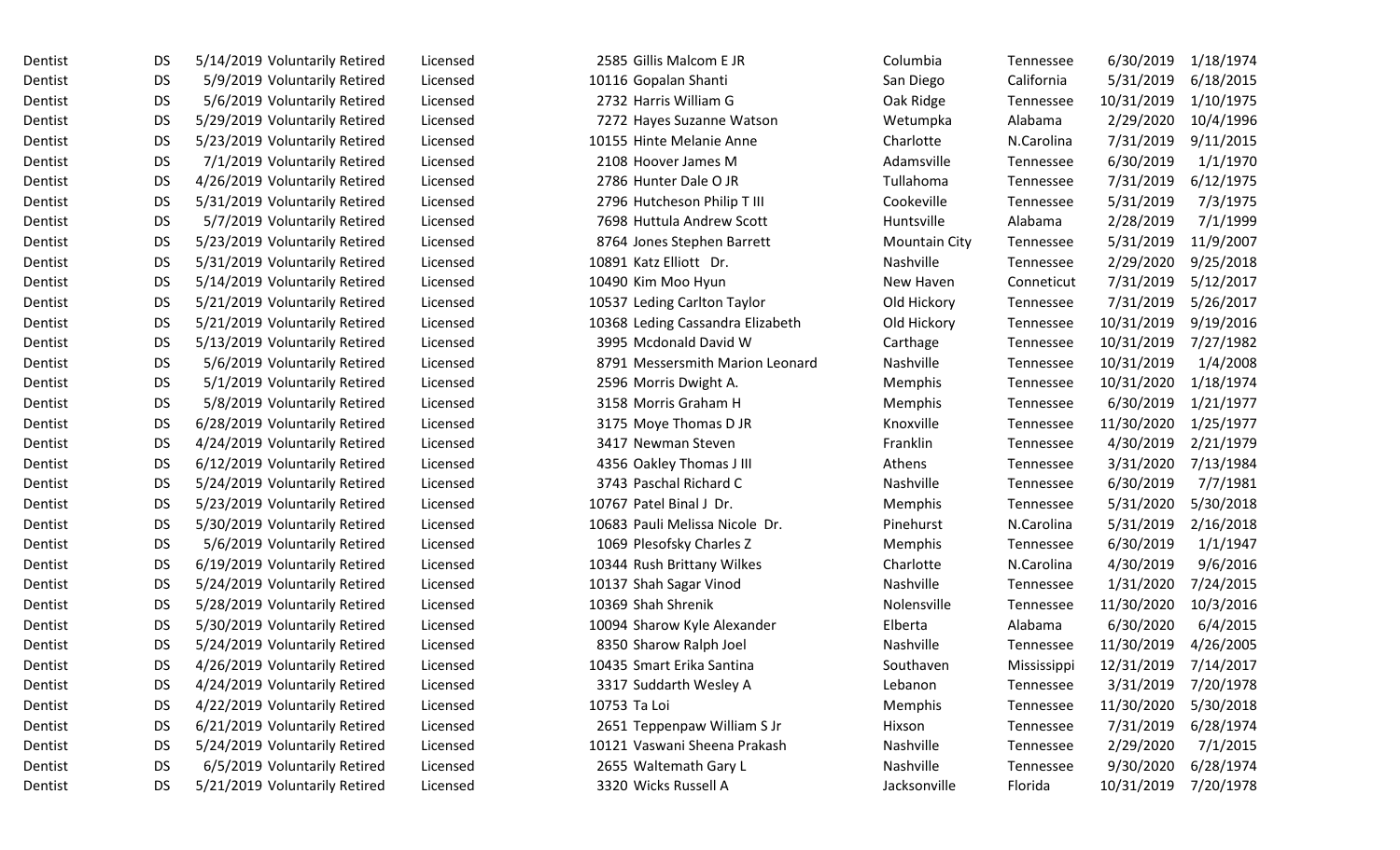| Dentist                  | EL  | 4/15/20 |
|--------------------------|-----|---------|
| Dentist                  | EL  | 7/1/20  |
| Dentist                  | IPB | 4/16/20 |
| Dentist                  | IPB | 6/10/20 |
| Dentist                  | VL  | 5/24/20 |
| Dental Hygienists        | DН  | 5/1/20  |
| Dental Hygienists        | DH  | 6/10/20 |
| Dental Hygienists        | DН  | 5/31/20 |
| Dental Hygienists        | DH  | 6/21/20 |
| <b>Dental Hygienists</b> | DH  | 5/24/20 |
| Dental Hygienists        | DH  | 5/10/20 |
| <b>Dental Hygienists</b> | DH  | 7/1/20  |
| Dental Hygienists        | DH  | 6/11/20 |
| Dental Hygienists        | DH  | 6/11/20 |
| <b>Dental Hygienists</b> | DH  | 7/1/20  |
| Dental Hygienists        | DH  | 5/10/20 |
| Dental Hygienists        | DН  | 6/11/20 |
| Dental Hygienists        | DH  | 6/10/20 |
| <b>Dental Hygienists</b> | DH  | 7/1/20  |
| Dental Hygienists        | DH  | 5/1/20  |
| Dental Hygienists        | DH  | 6/25/20 |
| Dental Hygienists        | DH  | 5/20/20 |
| Dental Hygienists        | DH  | 7/1/20  |
| <b>Dental Hygienists</b> | DH  | 7/1/20  |
| Dental Hygienists        | DН  | 5/24/20 |
| <b>Dental Hygienists</b> | DH  | 5/24/20 |
| Dental Hygienists        | DH  | 6/10/20 |
| Dental Hygienists        | DH  | 6/11/20 |
| <b>Dental Hygienists</b> | DH  | 6/14/20 |
| Dental Hygienists        | DН  | 6/24/20 |
| Dental Hygienists        | DH  | 5/31/20 |
| <b>Dental Hygienists</b> | DH  | 6/10/20 |
| <b>Dental Hygienists</b> | DH  | 6/10/20 |
| Dental Hygienists        | DН  | 5/16/20 |
| <b>Dental Hygienists</b> | DH  | 7/1/20  |
| Dental Hygienists        | DH  | 6/24/20 |
| Dental Hygienists        | DH  | 6/10/20 |

| Dentist           | EL         | 4/15/2019 Licensed            | <b>Withdrew Application</b>   | 10480 Shafter Mohamed                | Germantown          | Tennessee  | 10/31/2021 | 4/15/2019 |
|-------------------|------------|-------------------------------|-------------------------------|--------------------------------------|---------------------|------------|------------|-----------|
| Dentist           | EL         | 7/1/2019 Voluntarily Retired  | Licensed                      | 7441 Weeda Lawrence W.               | Memphis             | Tennessee  | 9/30/2020  | 2/5/1998  |
| Dentist           | <b>IPB</b> | 4/16/2019 Voluntarily Retired | Licensed                      | 2549 Gillenwater Larry               | Kingsport           | Tennessee  | 6/30/2019  | 2/7/2014  |
| Dentist           | <b>IPB</b> | 6/10/2019 Voluntarily Retired | Licensed                      | 2335 Reed Lon N                      | Jonesborough        | Tennessee  | 7/31/2019  | 7/11/2017 |
| Dentist           | VL         | 5/24/2019 Licensed            | Expired                       | 9175 Kwon David Hyuk Dr.             | Charlotte           | N.Carolina | 9/30/2020  | 12/7/2018 |
| Dental Hygienists | DH         | 5/1/2019 Licensed             | <b>Application in Process</b> | 9659 Adams Danielle Brianna          | Memphis             | Tennessee  | 4/30/2020  | 5/1/2019  |
| Dental Hygienists | DH         | 6/10/2019 Licensed            | <b>Application in Process</b> | 9727 Adams Hannah Marie              | Millington          | Tennessee  | 12/31/2021 | 6/10/2019 |
| Dental Hygienists | DH         | 5/31/2019 Licensed            | <b>Application in Process</b> | 9747 Adams Sarah Ms.                 | Murfreesboro        | Tennessee  | 9/30/2021  | 5/31/2019 |
| Dental Hygienists | DH         | 6/21/2019 Licensed            | <b>Application in Process</b> | 9766 Allison Chelsea Milling Mrs.    | Murfreesboro        | Tennessee  | 10/31/2020 | 6/21/2019 |
| Dental Hygienists | DH         | 5/24/2019 Licensed            | <b>Application in Process</b> | 9722 Almanza Gonzalez Alma Delia Ms. | Lenoir City         | Tennessee  | 1/31/2021  | 5/24/2019 |
| Dental Hygienists | DH         | 5/10/2019 Licensed            | Expired                       | 4982 Ansary Narwan                   | Knoxville           | Tennessee  | 11/30/2020 | 7/19/1999 |
| Dental Hygienists | DH         | 7/1/2019 Licensed             | <b>Application in Process</b> | 9650 Armstrong Kara                  | Morristown          | Tennessee  | 7/31/2021  | 7/1/2019  |
| Dental Hygienists | DH         | 6/11/2019 Licensed            | <b>Application in Process</b> | 9695 Arwood Brittany Layne           | Rosedale            | Virgina    | 5/31/2021  | 6/11/2019 |
| Dental Hygienists | DH         | 6/11/2019 Licensed            | <b>Application in Process</b> | 9749 Bailey Megan Hays               | Millington          | Tennessee  | 10/31/2021 | 6/11/2019 |
| Dental Hygienists | DH         | 7/1/2019 Licensed             | Expired                       | 7312 Baker-Monk Mitchi Ellen         | <b>West Chester</b> | Ohio       | 12/31/2020 | 4/15/2011 |
| Dental Hygienists | DH         | 5/10/2019 Licensed            | <b>Application in Process</b> | 9656 Bennett Margo Ms.               | New Tazewell        | Tennessee  | 10/31/2020 | 5/10/2019 |
| Dental Hygienists | DH         | 6/11/2019 Licensed            | <b>Application in Process</b> | 9754 Berry Aletia Jean               | <b>Ashland City</b> | Tennessee  | 1/31/2022  | 6/11/2019 |
| Dental Hygienists | DH         | 6/10/2019 Licensed            | <b>Application in Process</b> | 9730 Blackwood Hannah Rae            | Halls               | Tennessee  | 4/30/2021  | 6/10/2019 |
| Dental Hygienists | DH         | 7/1/2019 Licensed             | <b>Application in Process</b> | 9777 Bode Haley Ms.                  | Arlington           | Tennessee  | 4/30/2021  | 7/1/2019  |
| Dental Hygienists | DH         | 5/1/2019 Licensed             | Expired                       | 3429 Britton Leslie D                | Greeneville         | Tennessee  | 1/31/2021  | 4/17/1990 |
| Dental Hygienists | DH         | 6/25/2019 Licensed            | <b>Application in Process</b> | 9716 Brunel Darlene Mae Dial         | Collegedale         | Tennessee  | 1/31/2022  | 6/25/2019 |
| Dental Hygienists | DH         | 5/20/2019 Licensed            | <b>Application in Process</b> | 9696 Bunch Krista                    | Clinton             | Tennessee  | 4/30/2022  | 5/20/2019 |
| Dental Hygienists | DH         | 7/1/2019 Licensed             | <b>Application in Process</b> | 9775 Calkins Carlene R               | Maryville           | Tennessee  | 10/31/2020 | 7/1/2019  |
| Dental Hygienists | DH         | 7/1/2019 Licensed             | <b>Application in Process</b> | 9768 Cody Melody Ms.                 | Knoxville           | Tennessee  | 2/28/2021  | 7/1/2019  |
| Dental Hygienists | DH         | 5/24/2019 Licensed            | <b>Application in Process</b> | 9719 Cowan Jennifer Ellen            | Knoxville           | Tennessee  | 2/28/2022  | 5/24/2019 |
| Dental Hygienists | DH         | 5/24/2019 Licensed            | <b>Application in Process</b> | 9712 Croft Cassandra Mrs.            | Cottontown          | Tennessee  | 2/28/2021  | 5/24/2019 |
| Dental Hygienists | DH         | 6/10/2019 Licensed            | <b>Application in Process</b> | 9737 Daniels Payton                  | Morristown          | Tennessee  | 11/30/2020 | 6/10/2019 |
| Dental Hygienists | DH         | 6/11/2019 Licensed            | <b>Application in Process</b> | 9751 Davis Angela Marissa Ms.        | Decatur             | Tennessee  | 12/31/2021 | 6/11/2019 |
| Dental Hygienists | DH         | 6/14/2019 Licensed            | <b>Application in Process</b> | 9758 Dill Abbie                      | <b>Bartlett</b>     | Tennessee  | 10/31/2020 | 6/14/2019 |
| Dental Hygienists | DH         | 6/24/2019 Licensed            | <b>Application in Process</b> | 9658 Droze Diane L                   | Germantown          | Tennessee  | 3/31/2022  | 6/24/2019 |
| Dental Hygienists | DH         | 5/31/2019 Licensed            | <b>Application in Process</b> | 9669 Durakovic Jasminka              | Chattanooga         | Tennessee  | 3/31/2021  | 5/31/2019 |
| Dental Hygienists | DH         | 6/10/2019 Licensed            | <b>Application in Process</b> | 9738 Easter Emma                     | Morristown          | Tennessee  | 1/31/2021  | 6/10/2019 |
| Dental Hygienists | DH         | 6/10/2019 Licensed            | <b>Application in Process</b> | 9701 Elgin Callie RDH                | Dyersburg           | Tennessee  | 2/28/2021  | 6/10/2019 |
| Dental Hygienists | DH         | 5/16/2019 Licensed            | Expired                       | 5059 Enfinger Michael A              | Jackson             | Tennessee  | 11/30/2020 | 4/18/2000 |
| Dental Hygienists | DH         | 7/1/2019 Licensed             | <b>Application in Process</b> | 9760 Foucart Annette                 | Speedwell           | Tennessee  | 2/28/2021  | 7/1/2019  |
| Dental Hygienists | DH         | 6/24/2019 Licensed            | <b>Application in Process</b> | 9779 Ghosn Emily Marie               | Naperville          | Illinois   | 2/28/2021  | 6/24/2019 |
| Dental Hygienists | DH         | 6/10/2019 Licensed            | <b>Application in Process</b> | 9702 Gibbons Caroline                | Memphis             | Tennessee  | 10/31/2020 | 6/10/2019 |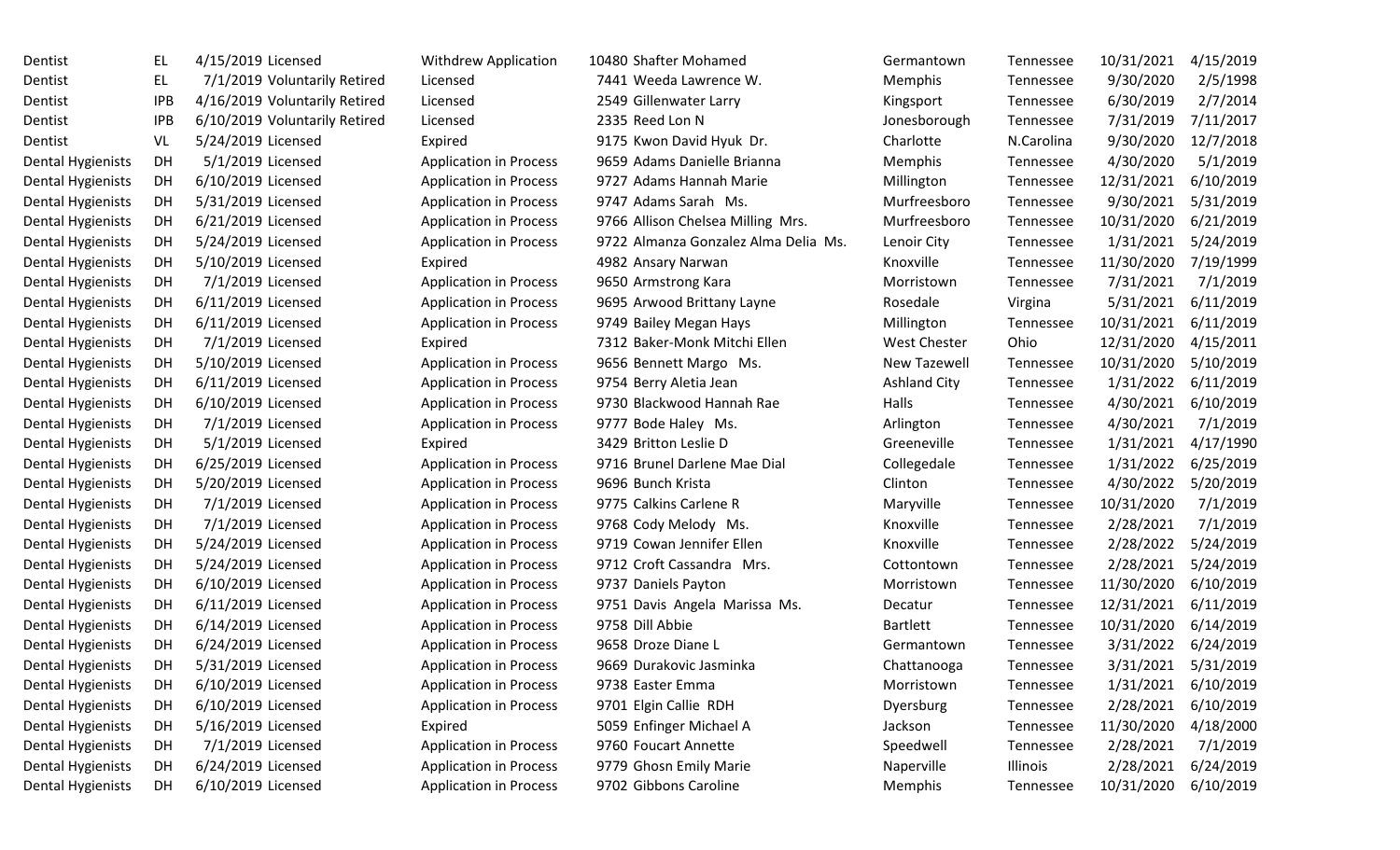| Dental Hygienists | DH | 6/11/2019 Licens |
|-------------------|----|------------------|
| Dental Hygienists | DH | 5/20/2019 Licens |
| Dental Hygienists | DH | 6/10/2019 Licens |
| Dental Hygienists | DH | 6/14/2019 Licens |
| Dental Hygienists | DH | 5/31/2019 Licens |
| Dental Hygienists | DH | 6/10/2019 Licens |
| Dental Hygienists | DН | 6/14/2019 Licens |
| Dental Hygienists | DH | 6/24/2019 Licens |
| Dental Hygienists | DH | 5/24/2019 Licens |
| Dental Hygienists | DH | 7/1/2019 License |
| Dental Hygienists | DH | 5/24/2019 Licens |
| Dental Hygienists | DH | 6/10/2019 Licens |
| Dental Hygienists | DH | 6/10/2019 Licens |
| Dental Hygienists | DH | 6/24/2019 Licens |
| Dental Hygienists | DH | 6/10/2019 Licens |
| Dental Hygienists | DH | 6/14/2019 Licens |
| Dental Hygienists | DH | 5/31/2019 Licens |
| Dental Hygienists | DH | 5/20/2019 Licens |
| Dental Hygienists | DH | 5/24/2019 Licens |
| Dental Hygienists | DH | 6/14/2019 Licens |
| Dental Hygienists | DH | 5/10/2019 Licens |
| Dental Hygienists | DH | 6/3/2019 Licens  |
| Dental Hygienists | DH | 6/10/2019 Licens |
| Dental Hygienists | DH | 7/1/2019 Licens  |
| Dental Hygienists | DH | 4/26/2019 Licens |
| Dental Hygienists | DН | 6/11/2019 Licens |
| Dental Hygienists | DH | 5/31/2019 Licens |
| Dental Hygienists | DH | 6/21/2019 Licens |
| Dental Hygienists | DH | 5/31/2019 Licens |
| Dental Hygienists | DH | 6/24/2019 Licens |
| Dental Hygienists | DH | 6/14/2019 Licens |
| Dental Hygienists | DH | 5/10/2019 Licens |
| Dental Hygienists | DH | 6/24/2019 Licens |
| Dental Hygienists | DH | 6/11/2019 Licens |
| Dental Hygienists | DH | 5/20/2019 Licens |
| Dental Hygienists | DH | 4/15/2019 Licens |
| Dental Hygienists | DH | 6/11/2019 Licens |

| Dental Hygienists | DH | 6/11/2019 Licensed | <b>Application in Process</b> | 9684 Goodall Brittany Rushing      | Chattanooga          | Tennessee   | 11/30/2020 | 6/11/2019 |
|-------------------|----|--------------------|-------------------------------|------------------------------------|----------------------|-------------|------------|-----------|
| Dental Hygienists | DH | 5/20/2019 Licensed | <b>Application in Process</b> | 9704 Graham Christina Kay          | Crossville           | Tennessee   | 1/31/2022  | 5/20/2019 |
| Dental Hygienists | DH | 6/10/2019 Licensed | <b>Application in Process</b> | 9708 Gray Haley Elissa             | Ooltewah             | Tennessee   | 4/30/2022  | 6/10/2019 |
| Dental Hygienists | DH | 6/14/2019 Licensed | <b>Application in Process</b> | 9753 Gray Molly                    | Nesbit               | Mississippi | 5/31/2021  | 6/14/2019 |
| Dental Hygienists | DH | 5/31/2019 Licensed | <b>Application in Process</b> | 9689 Guzzo Olivia Marie            | Jackson              | Tennessee   | 2/28/2022  | 5/31/2019 |
| Dental Hygienists | DH | 6/10/2019 Licensed | <b>Application in Process</b> | 9718 Hall Tiffany Anne             | <b>Mountain Home</b> | Tennessee   | 5/31/2021  | 6/10/2019 |
| Dental Hygienists | DH | 6/14/2019 Licensed | <b>Application in Process</b> | 9745 Harwood Alexandrea Louise     | Crossville           | Tennessee   | 8/31/2021  | 6/14/2019 |
| Dental Hygienists | DH | 6/24/2019 Licensed | <b>Application in Process</b> | 9770 Hasic Adela Mrs.              | <b>Bowling Green</b> | Kentucky    | 9/30/2021  | 6/24/2019 |
| Dental Hygienists | DH | 5/24/2019 Licensed | <b>Application in Process</b> | 9691 Hawkins Britney Diane Ms.     | Vonore               | Tennessee   | 11/30/2021 | 5/24/2019 |
| Dental Hygienists | DH | 7/1/2019 Licensed  | <b>Application in Process</b> | 9765 Hawks Haley Grace             | Wytheville           | Virgina     | 11/30/2021 | 7/1/2019  |
| Dental Hygienists | DH | 5/24/2019 Licensed | <b>Application in Process</b> | 9666 Hayes Aprille Jenee'          | Ooltewah             | Tennessee   | 4/30/2021  | 5/24/2019 |
| Dental Hygienists | DH | 6/10/2019 Licensed | <b>Application in Process</b> | 9682 Hays Brooklyn Grace           | Lexington            | Tennessee   | 6/30/2020  | 6/10/2019 |
| Dental Hygienists | DH | 6/10/2019 Licensed | <b>Application in Process</b> | 9759 Hearn Mary Elizabeth Ms.      | Chattanooga          | Tennessee   | 5/31/2022  | 6/10/2019 |
| Dental Hygienists | DH | 6/24/2019 Licensed | <b>Application in Process</b> | 9778 Hensley Emily Caroline        | Gate City            | Virgina     | 12/31/2021 | 6/24/2019 |
| Dental Hygienists | DH | 6/10/2019 Licensed | <b>Application in Process</b> | 9741 Herbert Katy N                | Tullahoma            | Tennessee   | 3/31/2021  | 6/10/2019 |
| Dental Hygienists | DH | 6/14/2019 Licensed | <b>Application in Process</b> | 9746 Herndon Brittany Danielle     | Castlewood           | Virgina     | 4/30/2021  | 6/14/2019 |
| Dental Hygienists | DH | 5/31/2019 Licensed | <b>Application in Process</b> | 9723 Hill Falisha Ann              | Middleton            | Tennessee   | 6/30/2021  | 5/31/2019 |
| Dental Hygienists | DH | 5/20/2019 Licensed | <b>Application in Process</b> | 9690 Hodges Savanna Shea Ms.       | Dresden              | Tennessee   | 10/31/2021 | 5/20/2019 |
| Dental Hygienists | DH | 5/24/2019 Licensed | <b>Application in Process</b> | 9679 Hollis Jennifer Haley         | <b>Tunnel Hill</b>   | Georgia     | 7/31/2020  | 5/24/2019 |
| Dental Hygienists | DH | 6/14/2019 Licensed | <b>Application in Process</b> | 9761 Hopkins Staci                 | Mcminnville          | Tennessee   | 11/30/2020 | 6/14/2019 |
| Dental Hygienists | DH | 5/10/2019 Licensed | <b>Application in Process</b> | 9664 Horner Marina                 | Denver               | Colorado    | 1/31/2021  | 5/10/2019 |
| Dental Hygienists | DH | 6/3/2019 Licensed  | <b>Application in Process</b> | 9742 Hughes Megan                  | Olive Branch         | Mississippi | 3/31/2021  | 6/3/2019  |
| Dental Hygienists | DH | 6/10/2019 Licensed | <b>Application in Process</b> | 9693 Ivy Hannah Faith              | Hernando             | Mississippi | 11/30/2021 | 6/10/2019 |
| Dental Hygienists | DH | 7/1/2019 Licensed  | <b>Application in Process</b> | 9771 Jordan Holly Anne             | Nesbit               | Mississippi | 10/31/2021 | 7/1/2019  |
| Dental Hygienists | DH | 4/26/2019 Licensed | <b>Voluntarily Retired</b>    | 6051 Judd Laura Christine          | Nolensville          | Tennessee   | 4/30/2020  | 6/21/2005 |
| Dental Hygienists | DH | 6/11/2019 Licensed | <b>Application in Process</b> | 9700 Judish Regan                  | Clarksville          | Tennessee   | 8/31/2021  | 6/11/2019 |
| Dental Hygienists | DH | 5/31/2019 Licensed | <b>Application in Process</b> | 9720 Kendzierski Kaitlin           | Murfreesboro         | Tennessee   | 12/31/2020 | 5/31/2019 |
| Dental Hygienists | DH | 6/21/2019 Licensed | <b>Application in Process</b> | 9763 Khuu Phung                    | Nashville            | Tennessee   | 11/30/2021 | 6/21/2019 |
| Dental Hygienists | DH | 5/31/2019 Licensed | <b>Application in Process</b> | 9709 Kim Erica Rose                | Lebanon              | Tennessee   | 9/30/2020  | 5/31/2019 |
| Dental Hygienists | DH | 6/24/2019 Licensed | <b>Application in Process</b> | 9764 Lackey Stephanie D.           | Harrison             | Tennessee   | 3/31/2022  | 6/24/2019 |
| Dental Hygienists | DH | 6/14/2019 Licensed | <b>Application in Process</b> | 9739 Lamb Lexie Jacobs RDH         | Cleveland            | Tennessee   | 1/31/2021  | 6/14/2019 |
| Dental Hygienists | DH | 5/10/2019 Licensed | <b>Application in Process</b> | 9667 Laughlin Ginny                | Nashville            | Tennessee   | 6/30/2021  | 5/10/2019 |
| Dental Hygienists | DH | 6/24/2019 Licensed | <b>Application in Process</b> | 9713 Lejeune Bailey Denman         | Collierville         | Tennessee   | 12/31/2020 | 6/24/2019 |
| Dental Hygienists | DH | 6/11/2019 Licensed | <b>Application in Process</b> | 9670 Levis Destinee Kay            | Chattanooga          | Tennessee   | 4/30/2022  | 6/11/2019 |
| Dental Hygienists | DH | 5/20/2019 Licensed | <b>Application in Process</b> | 9681 Lewis Emily Marie             | Knoxville            | Tennessee   | 11/30/2021 | 5/20/2019 |
| Dental Hygienists | DH | 4/15/2019 Licensed | <b>Application in Process</b> | 9637 Lockhart Linda Horlacher Mrs. | Henderson            | Nevada      | 1/31/2021  | 4/15/2019 |
| Dental Hygienists | DH | 6/11/2019 Licensed | <b>Application in Process</b> | 9724 Lowry Destiney R              | Ooltewah             | Tennessee   | 8/31/2021  | 6/11/2019 |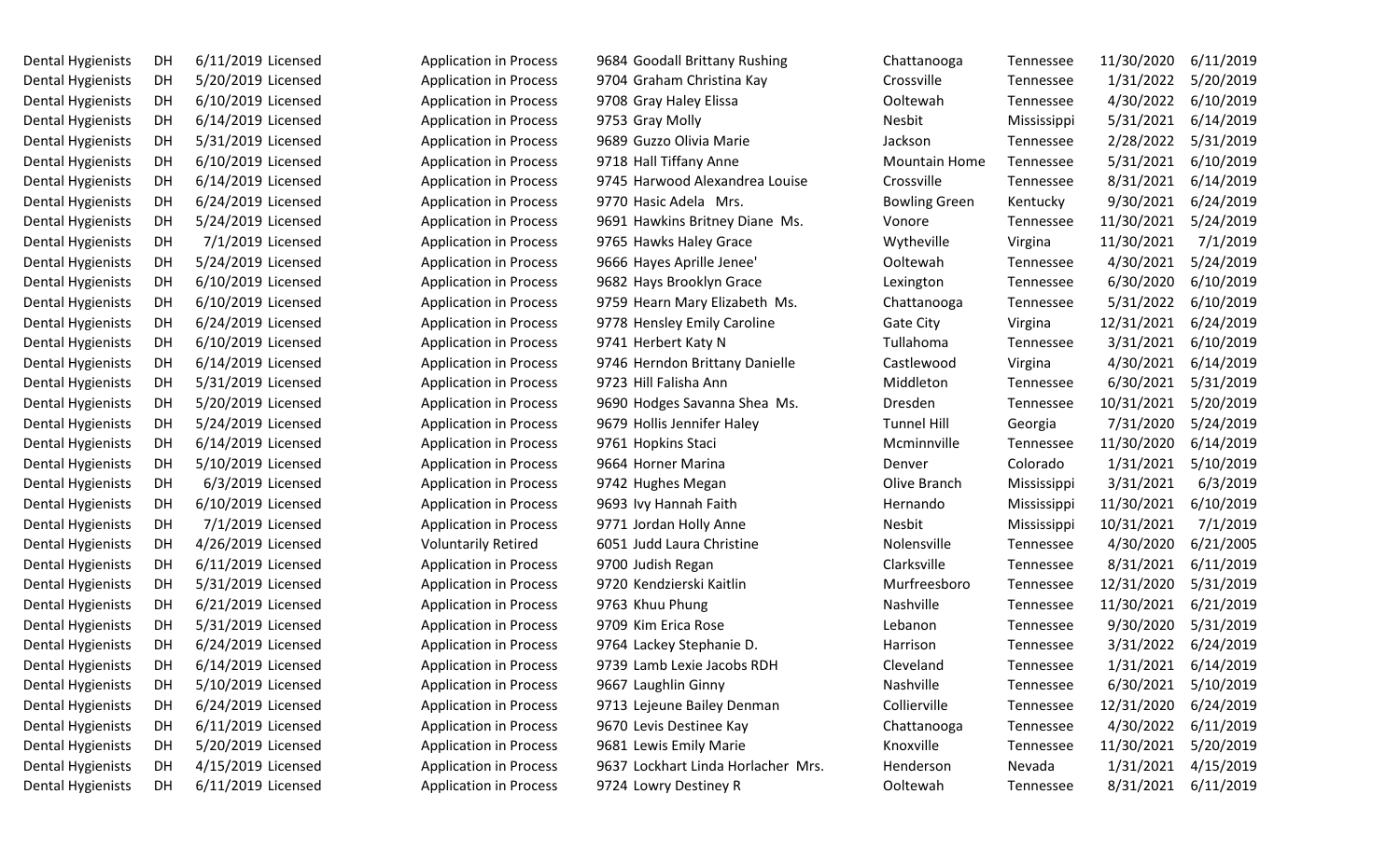| Dental Hygienists | DH | 6/10/2019 License |
|-------------------|----|-------------------|
| Dental Hygienists | DH | 6/24/2019 License |
| Dental Hygienists | DH | 6/10/2019 License |
| Dental Hygienists | DH | 6/14/2019 License |
| Dental Hygienists | DH | 6/24/2019 License |
| Dental Hygienists | DH | 7/1/2019 License  |
| Dental Hygienists | DH | 5/20/2019 License |
| Dental Hygienists | DH | 6/24/2019 License |
| Dental Hygienists | DH | 5/20/2019 License |
| Dental Hygienists | DH | 6/10/2019 License |
| Dental Hygienists | DH | 5/31/2019 License |
| Dental Hygienists | DH | 6/11/2019 License |
| Dental Hygienists | DH | 5/20/2019 License |
| Dental Hygienists | DH | 5/20/2019 License |
| Dental Hygienists | DH | 6/10/2019 License |
| Dental Hygienists | DH | 5/31/2019 License |
| Dental Hygienists | DH | 5/31/2019 License |
| Dental Hygienists | DH | 4/17/2019 License |
| Dental Hygienists | DH | 5/20/2019 License |
| Dental Hygienists | DH | 5/1/2019 License  |
| Dental Hygienists | DH | 6/24/2019 License |
| Dental Hygienists | DH | 6/14/2019 License |
| Dental Hygienists | DH | 5/24/2019 License |
| Dental Hygienists | DH | 5/13/2019 License |
| Dental Hygienists | DH | 6/11/2019 License |
| Dental Hygienists | DH | 5/20/2019 License |
| Dental Hygienists | DH | 6/24/2019 License |
| Dental Hygienists | DH | 6/24/2019 License |
| Dental Hygienists | DH | 6/10/2019 License |
| Dental Hygienists | DH | 5/1/2019 License  |
| Dental Hygienists | DH | 6/24/2019 License |
| Dental Hygienists | DH | 6/10/2019 License |
| Dental Hygienists | DH | 5/31/2019 License |
| Dental Hygienists | DH | 6/10/2019 License |
| Dental Hygienists | DH | 6/10/2019 License |
| Dental Hygienists | DH | 5/31/2019 License |
| Dental Hygienists | DH | 5/24/2019 License |

| Dental Hygienists | DH | 6/10/2019 Licensed | <b>Application in Process</b> | 9721 Malashiy Alesya                   | Chattanooga         | Tennessee   | 12/31/2020 | 6/10/2019 |
|-------------------|----|--------------------|-------------------------------|----------------------------------------|---------------------|-------------|------------|-----------|
| Dental Hygienists | DH | 6/24/2019 Licensed | <b>Application in Process</b> | 9688 Matheson Meghan                   | Germantown          | Tennessee   | 4/30/2021  | 6/24/2019 |
| Dental Hygienists | DH | 6/10/2019 Licensed | <b>Application in Process</b> | 9757 Mccarty Molly Ruth                | Meridian            | Mississippi | 11/30/2020 | 6/10/2019 |
| Dental Hygienists | DH | 6/14/2019 Licensed | <b>Application in Process</b> | 9752 Mcmahon Kady L                    | Haslett             | Michigan    | 3/31/2021  | 6/14/2019 |
| Dental Hygienists | DH | 6/24/2019 Licensed | <b>Application in Process</b> | 9769 Messer Halle                      | Hendersonville      | Tennessee   | 3/31/2021  | 6/24/2019 |
| Dental Hygienists | DH | 7/1/2019 Licensed  | <b>Application in Process</b> | 9772 Miller Amy Mrs.                   | Millington          | Tennessee   | 10/31/2021 | 7/1/2019  |
| Dental Hygienists | DH | 5/20/2019 Licensed | <b>Application in Process</b> | 9697 Milligan Mackenzie                | Powell              | Tennessee   | 1/31/2021  | 5/20/2019 |
| Dental Hygienists | DH | 6/24/2019 Licensed | <b>Application in Process</b> | 9674 Moore Kathleen Marie Mrs.         | Saint Clair         | Michigan    | 12/31/2020 | 6/24/2019 |
| Dental Hygienists | DH | 5/20/2019 Licensed | <b>Application in Process</b> | 9653 Morgan Catherine Elaine           | <b>Ashland City</b> | Tennessee   | 2/28/2022  | 5/20/2019 |
| Dental Hygienists | DH | 6/10/2019 Licensed | <b>Application in Process</b> | 9698 Morgan Kayla Marie                | <b>Bartlett</b>     | Tennessee   | 3/31/2022  | 6/10/2019 |
| Dental Hygienists | DH | 5/31/2019 Licensed | <b>Application in Process</b> | 9671 Morgan Kristan                    | Jasper              | Tennessee   | 3/31/2022  | 5/31/2019 |
| Dental Hygienists | DH | 6/11/2019 Licensed | <b>Application in Process</b> | 9725 Moses Ashlee Brooke               | Memphis             | Tennessee   | 10/31/2020 | 6/11/2019 |
| Dental Hygienists | DH | 5/20/2019 Licensed | <b>Application in Process</b> | 9705 Mullins Rachel Marie              | Madisonville        | Tennessee   | 7/31/2021  | 5/20/2019 |
| Dental Hygienists | DH | 5/20/2019 Licensed | <b>Application in Process</b> | 9680 Nelson Tory Elizabeth             | Maryville           | Tennessee   | 4/30/2022  | 5/20/2019 |
| Dental Hygienists | DH | 6/10/2019 Licensed | <b>Application in Process</b> | 9706 Neumair Amy Joyce                 | Paris               | Tennessee   | 1/31/2022  | 6/10/2019 |
| Dental Hygienists | DH | 5/31/2019 Licensed | <b>Application in Process</b> | 9672 Nguyen Hannah                     | Memphis             | Tennessee   | 8/31/2021  | 5/31/2019 |
| Dental Hygienists | DH | 5/31/2019 Licensed | <b>Application in Process</b> | 9726 Ottinger Hope                     | Greeneville         | Tennessee   | 7/31/2021  | 5/31/2019 |
| Dental Hygienists | DH | 4/17/2019 Licensed | <b>Voluntarily Retired</b>    | 8421 Patel Binita H                    | Fort Wayne          | Indiana     | 9/30/2021  | 4/13/2015 |
| Dental Hygienists | DH | 5/20/2019 Licensed | <b>Application in Process</b> | 9685 Patterson Savannah Marie Ms.      | Kingston            | Tennessee   | 8/31/2020  | 5/20/2019 |
| Dental Hygienists | DH | 5/1/2019 Licensed  | <b>Application in Process</b> | 9662 Pennington Bailey Suzanne Mrs.    | Springfield         | Tennessee   | 6/30/2020  | 5/1/2019  |
| Dental Hygienists | DH | 6/24/2019 Licensed | <b>Application in Process</b> | 9780 Pettitt Avery Summers             | Sweetwater          | Tennessee   | 9/30/2020  | 6/24/2019 |
| Dental Hygienists | DH | 6/14/2019 Licensed | <b>Application in Process</b> | 9756 Pike Logan Alyse                  | Memphis             | Tennessee   | 12/31/2021 | 6/14/2019 |
| Dental Hygienists | DH | 5/24/2019 Licensed | <b>Application in Process</b> | 9714 Price Sydney B                    | <b>Spring City</b>  | Tennessee   | 10/31/2020 | 5/24/2019 |
| Dental Hygienists | DH | 5/13/2019 Licensed | <b>Application in Process</b> | 9663 Ray Samantha Nicole               | Adamsville          | Alabama     | 11/30/2021 | 5/13/2019 |
| Dental Hygienists | DH | 6/11/2019 Licensed | <b>Application in Process</b> | 9676 Reed Emily Elizabeth              | Franklin            | Tennessee   | 7/31/2020  | 6/11/2019 |
| Dental Hygienists | DH | 5/20/2019 Licensed | <b>Application in Process</b> | 9686 Riley Micah Callie-Jamison Ms.    | <b>Bells</b>        | Tennessee   | 12/31/2021 | 5/20/2019 |
| Dental Hygienists | DH | 6/24/2019 Licensed | <b>Application in Process</b> | 9781 Robertson Bethany Doris Mrs       | Springfield         | Tennessee   | 12/31/2020 | 6/24/2019 |
| Dental Hygienists | DH | 6/24/2019 Licensed | <b>Application in Process</b> | 9776 Rogers Kaitlyn                    | Loudon              | Tennessee   | 4/30/2021  | 6/24/2019 |
| Dental Hygienists | DH | 6/10/2019 Licensed | <b>Application in Process</b> | 9678 Schaafsma Morgan Riley            | St. Anne            | Illinois    | 8/31/2020  | 6/10/2019 |
| Dental Hygienists | DH | 5/1/2019 Licensed  | <b>Voluntarily Retired</b>    | 2691 Seybold Evetta F. Kelley          | Thompsons Stn       | Tennessee   | 10/31/2021 | 2/8/1984  |
| Dental Hygienists | DH | 6/24/2019 Licensed | <b>Application in Process</b> | 9773 Shafer Megan Lynne Mrs            | Graysville          | Tennessee   | 6/30/2020  | 6/24/2019 |
| Dental Hygienists | DH | 6/10/2019 Licensed | <b>Application in Process</b> | 9740 Shaw Susan Emily                  | Mckenzie            | Tennessee   | 8/31/2020  | 6/10/2019 |
| Dental Hygienists | DH | 5/31/2019 Licensed | <b>Application in Process</b> | 9736 Shoaf Carly Elaine Miss           | Jonesborough        | Tennessee   | 9/30/2021  | 5/31/2019 |
| Dental Hygienists | DH | 6/10/2019 Licensed | <b>Application in Process</b> | 9692 Smartt April                      | <b>Tracy City</b>   | Tennessee   | 4/30/2022  | 6/10/2019 |
| Dental Hygienists | DH | 6/10/2019 Licensed | <b>Application in Process</b> | 9755 Snowden Terricka Latrice          | Millington          | Tennessee   | 4/30/2021  | 6/10/2019 |
| Dental Hygienists | DH | 5/31/2019 Licensed | Expired                       | 5665 Southerland-Clark Jennifer Louise | Chattanooga         | Tennessee   | 7/31/2020  | 7/11/2003 |
| Dental Hygienists | DH | 5/24/2019 Licensed | <b>Application in Process</b> | 9711 Sprinkle Macy Evelyn              | Portland            | Tennessee   | 12/31/2021 | 5/24/2019 |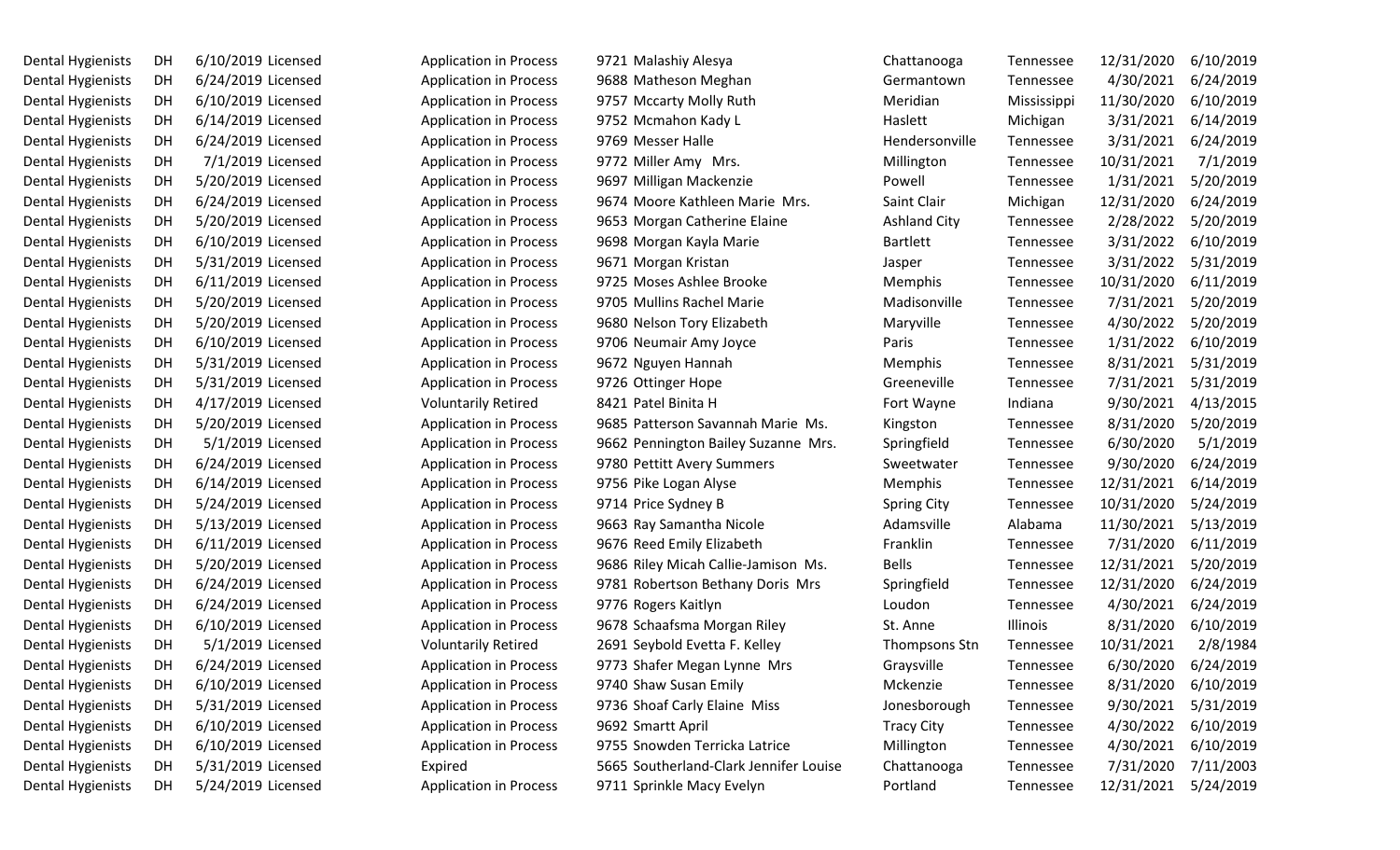| Dental Hygienists        | DН | 4/16/2019 License |  |
|--------------------------|----|-------------------|--|
| Dental Hygienists        | DН | 7/1/2019 License  |  |
| Dental Hygienists        | DH | 5/10/2019 License |  |
| Dental Hygienists        | DН | 5/10/2019 License |  |
| Dental Hygienists        | DH | 6/11/2019 License |  |
| <b>Dental Hygienists</b> | DH | 6/24/2019 License |  |
| Dental Hygienists        | DН | 5/3/2019 License  |  |
| Dental Hygienists        | DН | 5/31/2019 License |  |
| Dental Hygienists        | DН | 6/24/2019 License |  |
| Dental Hygienists        | DН | 5/20/2019 License |  |
| Dental Hygienists        | DH | 7/1/2019 License  |  |
| Dental Hygienists        | DН | 5/24/2019 License |  |
| Dental Hygienists        | DH | 6/24/2019 License |  |
| Dental Hygienists        | DH | 5/31/2019 License |  |
| Dental Hygienists        | DH | 5/24/2019 License |  |
| <b>Dental Hygienists</b> | DН | 5/24/2019 License |  |
| Dental Hygienists        | DН | 5/24/2019 License |  |
| Dental Hygienists        | DН | 6/11/2019 License |  |
| Dental Hygienists        | DH | 5/31/2019 License |  |
| Dental Hygienists        | DН | 6/14/2019 License |  |
| Dental Hygienists        | DН | 6/10/2019 License |  |
| Dental Hygienists        | DH | 4/15/2019 License |  |
| <b>Dental Hygienists</b> | DН | 5/31/2019 License |  |
| <b>Dental Hygienists</b> | DH | 5/24/2019 License |  |
| Dental Hygienists        | DH | 6/10/2019 License |  |
| Dental Hygienists        | DН | 4/17/2019 Volunta |  |
| Dental Hygienists        | DH | 5/7/2019 Volunta  |  |
| Dental Hygienists        | DH | 4/30/2019 Volunta |  |
| Dental Hygienists        | DH | 6/27/2019 Volunta |  |
| Dental Hygienists        | DН | 6/19/2019 Volunta |  |
| Dental Hygienists        | DH | 5/30/2019 Volunta |  |
| Dental Hygienists        | DH | 5/8/2019 Volunta  |  |
| Dental Hygienists        | DH | 5/20/2019 Volunta |  |
| Dental Hygienists        | DH | 5/24/2019 Volunta |  |
| Dental Hygienists        | DH | 4/15/2019 Volunta |  |
| <b>Dental Hygienists</b> | DH | 6/27/2019 Volunta |  |
| <b>Dental Hygienists</b> | DH | 6/21/2019 Volunta |  |

| Dental Hygienists | DH | 4/16/2019 Licensed            | <b>Application in Process</b> | 9657 Spurlock Andrea Michelle Ms  | Smyrna                  | Tennessee    | 12/31/2020 | 4/16/2019            |
|-------------------|----|-------------------------------|-------------------------------|-----------------------------------|-------------------------|--------------|------------|----------------------|
| Dental Hygienists | DH | 7/1/2019 Licensed             | <b>Application in Process</b> | 9774 Stearns Abigail Rose         | Memphis                 | Tennessee    | 10/31/2020 | 7/1/2019             |
| Dental Hygienists | DH | 5/10/2019 Licensed            | <b>Application in Process</b> | 9661 Stockman Letitia Lynn        | Southaven               | Mississippi  | 3/31/2022  | 5/10/2019            |
| Dental Hygienists | DH | 5/10/2019 Licensed            | <b>Application in Process</b> | 9660 Stokes Macy Hartel Mrs.      | Southaven               | Mississippi  | 10/31/2021 | 5/10/2019            |
| Dental Hygienists | DH | 6/11/2019 Licensed            | <b>Application in Process</b> | 9735 Stout Kenzie Brea' Mrs.      | Pikeville               | Tennessee    | 11/30/2021 | 6/11/2019            |
| Dental Hygienists | DH | 6/24/2019 Licensed            | <b>Application in Process</b> | 9762 Sutton Madison Nale          | Dayton                  | Tennessee    | 8/31/2020  | 6/24/2019            |
| Dental Hygienists | DH | 5/3/2019 Licensed             | <b>Application in Process</b> | 9668 Terrell Shelby               | Jackson                 | Mississippi  | 3/31/2022  | 5/3/2019             |
| Dental Hygienists | DH | 5/31/2019 Licensed            | <b>Application in Process</b> | 9675 Tharp Samantha               | Alexandria              | Louisiana    | 1/31/2022  | 5/31/2019            |
| Dental Hygienists | DH | 6/24/2019 Licensed            | <b>Application in Process</b> | 9767 Tipton Ramona Rae            | Mosheim                 | Tennessee    | 10/31/2020 | 6/24/2019            |
| Dental Hygienists | DH | 5/20/2019 Licensed            | <b>Application in Process</b> | 9665 Tokarz Amy                   | Holden                  | Mass.        | 4/30/2022  | 5/20/2019            |
| Dental Hygienists | DH | 7/1/2019 Licensed             | <b>Application in Process</b> | 9791 Travis Tina Marie Mrs        | Southaven               | Mississippi  | 4/30/2022  | 7/1/2019             |
| Dental Hygienists | DH | 5/24/2019 Licensed            | <b>Application in Process</b> | 9687 Vales Deericka               | Lavergne                | Tennessee    | 2/28/2021  | 5/24/2019            |
| Dental Hygienists | DH | 6/24/2019 Licensed            | <b>Application in Process</b> | 9677 Varoz Angela                 | Gallatin                | Tennessee    | 7/31/2021  | 6/24/2019            |
| Dental Hygienists | DH | 5/31/2019 Licensed            | <b>Application in Process</b> | 9744 Vazquez Andrea Maeli         | Chuckey                 | Tennessee    | 10/31/2020 | 5/31/2019            |
| Dental Hygienists | DH | 5/24/2019 Licensed            | <b>Application in Process</b> | 9694 Voda Alexandra               | Maryville               | Tennessee    | 9/30/2020  | 5/24/2019            |
| Dental Hygienists | DH | 5/24/2019 Licensed            | <b>Application in Process</b> | 9710 Wade Aubrey Nicole           | <b>Kingston Springs</b> | Tennessee    | 7/31/2020  | 5/24/2019            |
| Dental Hygienists | DH | 5/24/2019 Licensed            | <b>Application in Process</b> | 9715 Wallace Ashley Renee Ms.     | Clinton                 | Tennessee    | 3/31/2022  | 5/24/2019            |
| Dental Hygienists | DH | 6/11/2019 Licensed            | <b>Application in Process</b> | 9748 Westbrooks Morgan            | Arlington               | Tennessee    | 3/31/2021  | 6/11/2019            |
| Dental Hygienists | DH | 5/31/2019 Licensed            | <b>Application in Process</b> | 9707 Whiteaker Kristen            | Selmer                  | Tennessee    | 8/31/2021  | 5/31/2019            |
| Dental Hygienists | DH | 6/14/2019 Licensed            | Expired                       | 8312 Wilkins Courtney Mcdonald    | Fairfield               | Idaho        | 6/30/2021  | 9/8/2014             |
| Dental Hygienists | DH | 6/10/2019 Licensed            | <b>Application in Process</b> | 9673 Williams Jordan Elizabeth    | Ringgold                | Georgia      | 4/30/2021  | 6/10/2019            |
| Dental Hygienists | DH | 4/15/2019 Licensed            | <b>Application in Process</b> | 9649 Wojcik Abby                  | Port Sanilac            | Michigan     | 12/31/2020 | 4/15/2019            |
| Dental Hygienists | DH | 5/31/2019 Licensed            | <b>Application in Process</b> | 9743 Wright Olivia                | Decatur                 | Tennessee    | 9/30/2020  | 5/31/2019            |
| Dental Hygienists | DH | 5/24/2019 Licensed            | <b>Application in Process</b> | 9717 Yankey Royse Johanne Taguchi | Knoxville               | Tennessee    | 12/31/2021 | 5/24/2019            |
| Dental Hygienists | DH | 6/10/2019 Licensed            | <b>Application in Process</b> | 9683 Yoder Emily M                | Wrightsville            | Pennsylvania | 10/31/2020 | 6/10/2019            |
| Dental Hygienists | DH | 4/17/2019 Voluntarily Retired | Licensed                      | 6634 Bigelow Patricia Louise      | Christmas               | Florida      | 2/28/2019  | 2/1/2008             |
| Dental Hygienists | DH | 5/7/2019 Voluntarily Retired  | Licensed                      | 7585 Blaxton Sheena Latrelle      | Birmingham              | Alabama      | 2/28/2019  | 5/17/2012            |
| Dental Hygienists | DH | 4/30/2019 Voluntarily Retired | Licensed                      | 7232 Brown Misti                  | Goodlettsvlle           | Tennessee    | 4/30/2019  | 8/13/2010            |
| Dental Hygienists | DH | 6/27/2019 Voluntarily Retired | Licensed                      | 1218 Burgin Carolyn W             | Murfreesboro            | Tennessee    | 7/31/2019  | 6/14/1974            |
| Dental Hygienists | DH | 6/19/2019 Voluntarily Retired | Licensed                      | 7302 Carlyle Carrie J.            | Morristown              | Tennessee    | 4/30/2020  | 6/7/2013             |
| Dental Hygienists | DH | 5/30/2019 Voluntarily Retired | Licensed                      | 9626 Dameron Jessica              | Nashville               | Tennessee    | 5/31/2021  | 3/1/2019             |
| Dental Hygienists | DH | 5/8/2019 Voluntarily Retired  | Licensed                      | 8669 Fleming Sarah Jo Labrador    | Hephzibah               | Georgia      | 5/31/2019  | 6/6/2016             |
| Dental Hygienists | DH | 5/20/2019 Voluntarily Retired | Licensed                      | 2270 Glennen Catherine M          | Knoxville               | Tennessee    | 8/31/2019  | 1/16/1981            |
| Dental Hygienists | DH | 5/24/2019 Voluntarily Retired | Licensed                      | 6451 Grider Kelley Renee          | Smyrna                  | Tennessee    | 5/31/2019  | 8/10/2007            |
| Dental Hygienists | DH | 4/15/2019 Voluntarily Retired | Licensed                      | 8971 Hamilton Emilie Jean         | Hernando                | Mississippi  |            | 4/30/2019 12/15/2016 |
| Dental Hygienists | DH | 6/27/2019 Voluntarily Retired | Licensed                      | 6295 Hays Deborah Colleen         | Memphis                 | Tennessee    | 9/30/2019  | 6/21/2006            |
| Dental Hygienists | DH | 6/21/2019 Voluntarily Retired | Licensed                      | 4076 Heard Wendy Ferguson         | Franklin                | Tennessee    | 5/31/2020  | 8/17/1994            |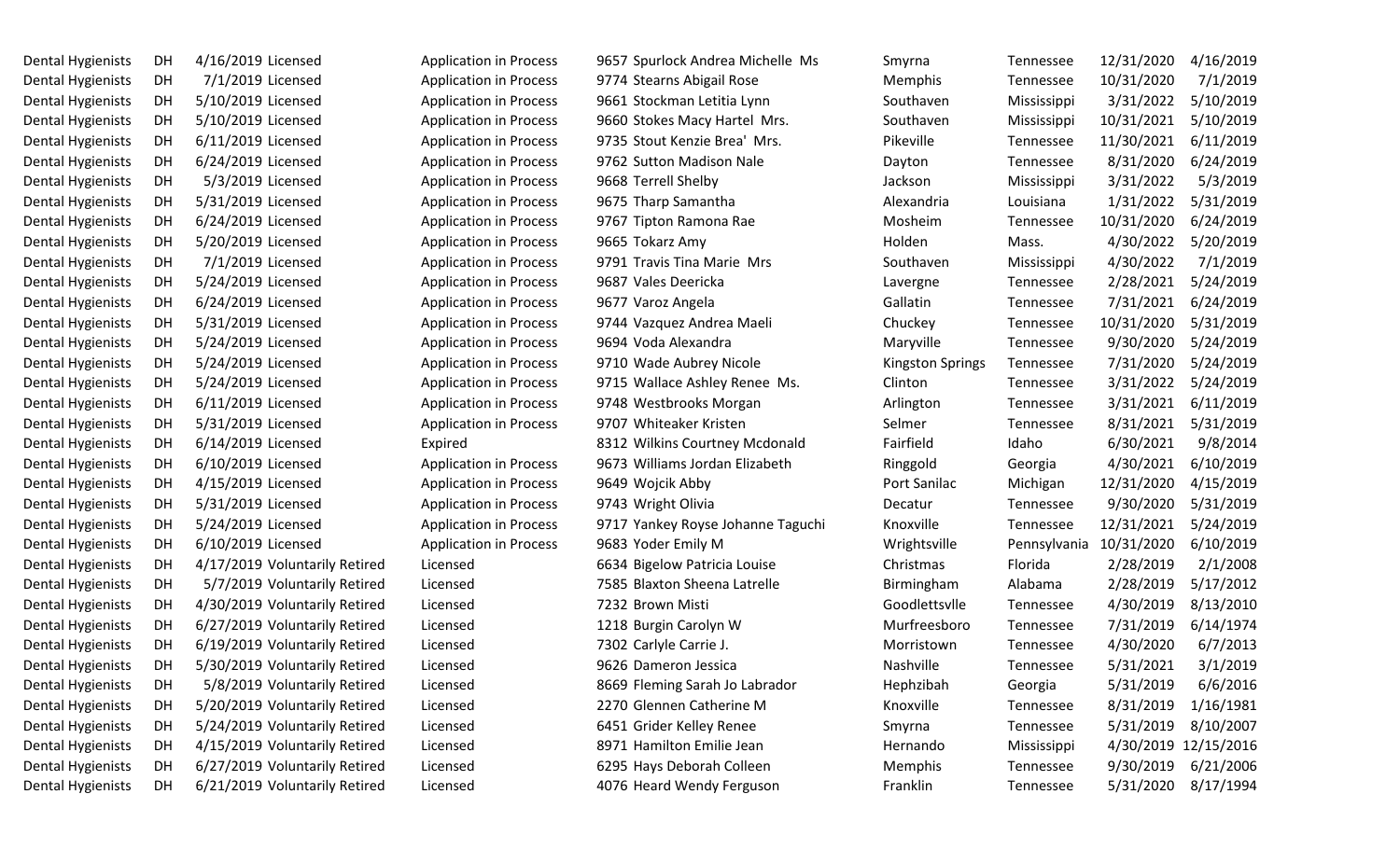| Dental Hygienists        | DH | 7/2/2019 Voluntarily Retired  | Licensed                      | 8550 Hinds April Ellyn            | Daphne                  | Alabama     | 7/31/2019  | 7/30/2015            |
|--------------------------|----|-------------------------------|-------------------------------|-----------------------------------|-------------------------|-------------|------------|----------------------|
| Dental Hygienists        | DH | 6/21/2019 Voluntarily Retired | Licensed                      | 5058 Kuder-Massa Nancy Karen      | Ocean Springs           | Mississippi | 7/31/2019  | 4/18/2000            |
| Dental Hygienists        | DH | 7/7/2019 Voluntarily Retired  | Licensed                      | 4985 Lawson Heather Marie         | Murfreesboro            | Tennessee   | 4/30/2019  | 7/19/1999            |
| Dental Hygienists        | DH | 5/1/2019 Voluntarily Retired  | Licensed                      | 2844 Lees Pamela Duncan           | Nashville               | Tennessee   | 5/31/2019  | 7/1/1985             |
| Dental Hygienists        | DH | 5/9/2019 Voluntarily Retired  | Licensed                      | 1464 Linville Sherri D            | Clifton                 | Tennessee   |            | 6/30/2019 12/15/1975 |
| Dental Hygienists        | DH | 4/15/2019 Voluntarily Retired | Licensed                      | 8051 Mayfield Sabra Jordan        | Walls                   | Mississippi | 12/31/2019 | 8/30/2013            |
| Dental Hygienists        | DH | 5/7/2019 Voluntarily Retired  | Licensed                      | 4810 Simmons Rhoda Leah           | Orange Beach            | Alabama     | 2/28/2019  | 7/21/1998            |
| Dental Hygienists        | DH | 7/7/2019 Voluntarily Retired  | Licensed                      | 1797 Spencer Kathrine A           | Gallatin                | Tennessee   | 4/30/2019  | 4/10/1978            |
| Dental Hygienists        | DH | 5/2/2019 Voluntarily Retired  | Licensed                      | 6649 Sprunger Gail Ann            | Austin                  | Texas       | 6/30/2019  | 1/17/2008            |
| Dental Hygienists        | DH | 5/8/2019 Voluntarily Retired  | Licensed                      | 2833 Taylor Mildred L             | Memphis                 | Tennessee   | 5/31/2019  | 5/2/1985             |
| Dental Hygienists        | DH | 5/16/2019 Voluntarily Retired | Licensed                      | 7580 Turner Elizabeth Anne        | <b>Whispering Pines</b> | N.Carolina  | 3/31/2021  | 5/24/2012            |
| Dental Hygienists        | DH | 5/31/2019 Voluntarily Retired | Licensed                      | 9020 Wittschen Sara Elizabeth     | Augusta                 | Georgia     | 7/31/2020  | 4/7/2017             |
| Dental Hygienists        | DH | 5/13/2019 Voluntarily Retired | Licensed                      | 7466 Wood Anna Claire             | Prairie Du Sac          | Wisconsin   | 8/31/2020  | 7/29/2011            |
| Dental Assistants        | DA | 6/19/2019 Registered          | <b>Application in Process</b> | 26225 Adams Ella                  | Jonesboro               | Arkansas    | 3/31/2021  | 6/19/2019            |
| <b>Dental Assistants</b> | DA | 5/24/2019 Registered          | <b>Application in Process</b> | 26171 Adams Kristen Lona          | Columbia                | Tennessee   | 12/31/2021 | 5/24/2019            |
| Dental Assistants        | DA | 6/10/2019 Registered          | <b>Application in Process</b> | 26270 Adams Natalie               | Brentwood               | Tennessee   | 4/30/2021  | 6/10/2019            |
| Dental Assistants        | DA | 6/3/2019 Registered           | <b>Application in Process</b> | 26203 Addei Grace                 | Smyrna                  | Tennessee   | 6/30/2021  | 6/3/2019             |
| Dental Assistants        | DA | 6/14/2019 Registered          | <b>Application in Process</b> | 26173 Alexander Ashley            | <b>Mount Pleasant</b>   | Tennessee   | 12/31/2021 | 6/14/2019            |
| Dental Assistants        | DA | 5/24/2019 Registered          | <b>Application in Process</b> | 26199 Allen Markisha              | Knoxville               | Tennessee   | 12/31/2021 | 5/24/2019            |
| Dental Assistants        | DA | 5/24/2019 Registered          | <b>Application in Process</b> | 26218 Allison Jamie               | Westmoreland            | Tennessee   | 12/31/2021 | 5/24/2019            |
| Dental Assistants        | DA | 6/10/2019 Registered          | <b>Application in Process</b> | 26063 Amlek Sana Ms               | Cordova                 | Tennessee   | 9/30/2020  | 6/10/2019            |
| Dental Assistants        | DA | 5/24/2019 Registered          | <b>Application in Process</b> | 26216 Anderson Janie              | Westmoreland            | Tennessee   | 11/30/2020 | 5/24/2019            |
| Dental Assistants        | DA | 5/24/2019 Registered          | <b>Application in Process</b> | 26104 Anderson Keari Ann Miss     | Walling                 | Tennessee   | 5/31/2020  | 5/24/2019            |
| Dental Assistants        | DA | 6/14/2019 Registered          | <b>Application in Process</b> | 26210 Appiah Alexander Kubi       | Smyrna                  | Tennessee   | 7/31/2021  | 6/14/2019            |
| Dental Assistants        | DA | 5/31/2019 Registered          | <b>Application in Process</b> | 26202 Archer Amanda               | Millington              | Tennessee   | 2/28/2021  | 5/31/2019            |
| Dental Assistants        | DA | 5/20/2019 Registered          | <b>Application in Process</b> | 26136 Archibald Courtney          | Knoxville               | Tennessee   | 9/30/2020  | 5/20/2019            |
| Dental Assistants        | DA | 5/1/2019 Registered           | <b>Application in Process</b> | 25566 Arnold Amberly Breann       | Huntland                | Tennessee   | 7/31/2020  | 5/1/2019             |
| Dental Assistants        | DA | 5/2/2019 Registered           | Expired                       | 3208 Attkisson Janet A            | Gallatin                | Tennessee   | 9/30/2020  | 9/8/2017             |
| Dental Assistants        | DA | 5/24/2019 Registered          | <b>Application in Process</b> | 26217 Austin Destiny Emerald Mrs. | Columbia                | Tennessee   | 8/31/2020  | 5/24/2019            |
| Dental Assistants        | DA | 5/31/2019 Registered          | <b>Application in Process</b> | 25693 Austin Tiara Ms.            | Memphis                 | Tennessee   | 11/30/2020 | 5/31/2019            |
| Dental Assistants        | DA | 5/14/2019 Registered          | <b>Application in Process</b> | 25994 Aycock Samantha             | Kingston                | Tennessee   | 4/30/2022  | 5/14/2019            |
| Dental Assistants        | DA | 5/3/2019 Registered           | <b>Application in Process</b> | 25823 Ball Kristle                | Corryton                | Tennessee   | 12/31/2021 | 5/3/2019             |
| Dental Assistants        | DA | 5/31/2019 Registered          | <b>Application in Process</b> | 26254 Banner Tiffany              | Knoxville               | Tennessee   | 8/31/2020  | 5/31/2019            |
| Dental Assistants        | DA | 5/20/2019 Registered          | <b>Application in Process</b> | 26030 Barham Elizabeth Grace      | Cleveland               | Tennessee   | 8/31/2020  | 5/20/2019            |
| Dental Assistants        | DA | 4/12/2019 Registered          | <b>Application in Process</b> | 25903 Barker Derraneka D          | Memphis                 | Tennessee   | 9/30/2021  | 4/12/2019            |
| Dental Assistants        | DA | 4/12/2019 Registered          | <b>Application in Process</b> | 25935 Barnickle Taylor Bree Miss  | Pulaski                 | Tennessee   | 7/31/2020  | 4/12/2019            |
| Dental Assistants        | DA | 4/12/2019 Registered          | <b>Application in Process</b> | 25915 Barr Kayla                  | Memphis                 | Tennessee   | 8/31/2020  | 4/12/2019            |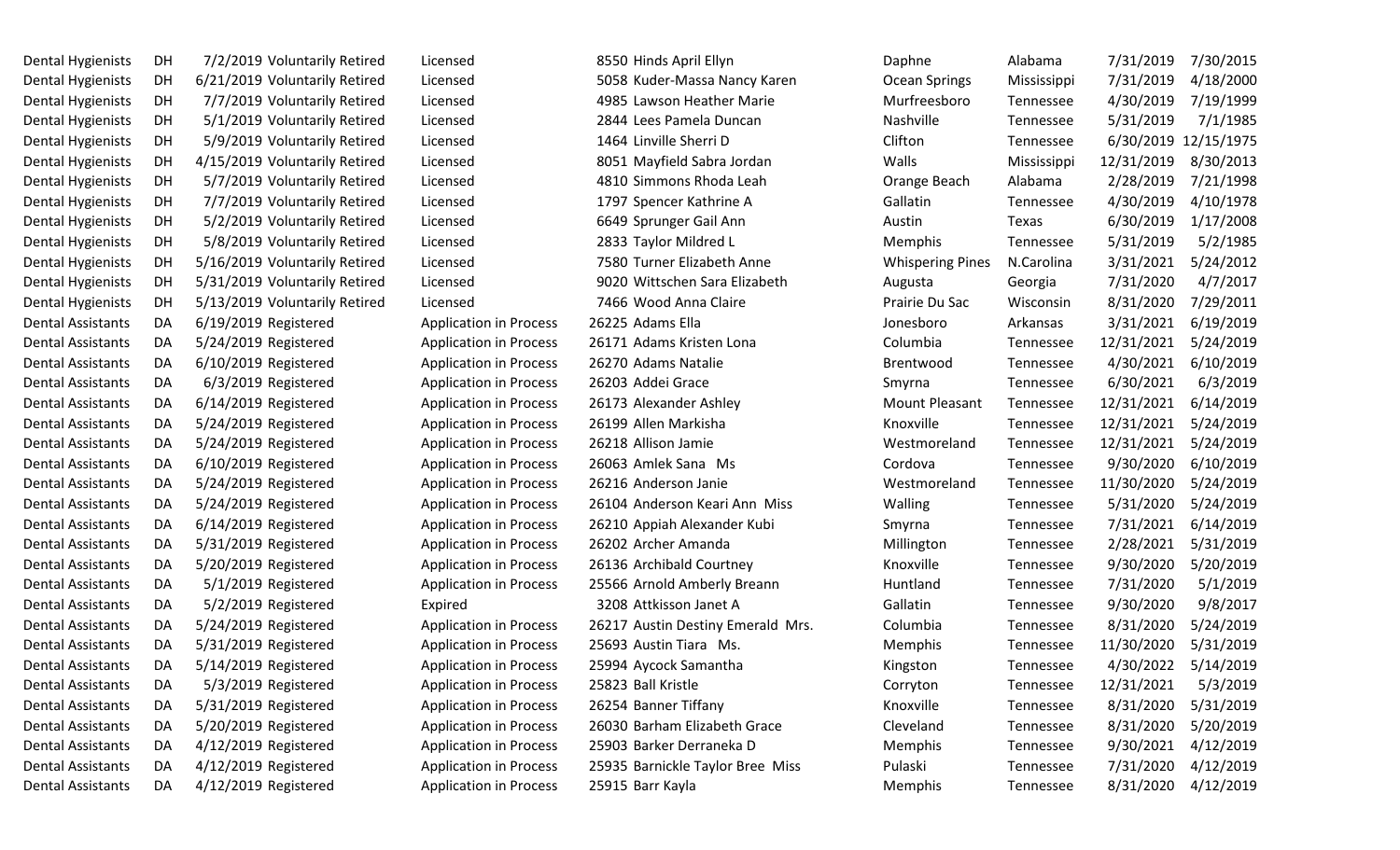| Dental Assistants | DA | 5/20/2019 Registered |                     |
|-------------------|----|----------------------|---------------------|
| Dental Assistants | DA |                      | 7/1/2019 Registered |
| Dental Assistants | DA | 5/20/2019 Registered |                     |
| Dental Assistants | DA | 5/24/2019 Registered |                     |
| Dental Assistants | DA | 6/19/2019 Registered |                     |
| Dental Assistants | DA | 5/13/2019 Registered |                     |
| Dental Assistants | DA | 5/24/2019 Registered |                     |
| Dental Assistants | DA |                      | 5/2/2019 Registered |
| Dental Assistants | DA | 5/24/2019 Registered |                     |
| Dental Assistants | DA | 5/31/2019 Registered |                     |
| Dental Assistants | DA |                      | 5/2/2019 Registered |
| Dental Assistants | DA | 6/21/2019 Registered |                     |
| Dental Assistants | DA | 5/20/2019 Registered |                     |
| Dental Assistants | DA | 6/21/2019 Registered |                     |
| Dental Assistants | DA | 5/24/2019 Registered |                     |
| Dental Assistants | DA | 5/13/2019 Registered |                     |
| Dental Assistants | DA |                      | 6/3/2019 Registered |
| Dental Assistants | DA | 6/25/2019 Registered |                     |
| Dental Assistants | DA | 5/24/2019 Registered |                     |
| Dental Assistants | DA | 6/21/2019 Registered |                     |
| Dental Assistants | DA |                      | 5/2/2019 Registered |
| Dental Assistants | DA | 5/14/2019 Registered |                     |
| Dental Assistants | DA | 5/20/2019 Registered |                     |
| Dental Assistants | DA |                      | 6/3/2019 Registered |
| Dental Assistants | DA |                      | 5/1/2019 Registered |
| Dental Assistants | DA |                      | 6/3/2019 Registered |
| Dental Assistants | DA |                      | 5/1/2019 Registered |
| Dental Assistants | DA |                      | 7/1/2019 Registered |
| Dental Assistants | DA | 5/31/2019 Registered |                     |
| Dental Assistants | DA |                      | 6/3/2019 Registered |
| Dental Assistants | DA |                      | 5/2/2019 Registered |
| Dental Assistants | DA | 5/28/2019 Registered |                     |
| Dental Assistants | DA |                      | 6/3/2019 Registered |
| Dental Assistants | DA | 6/14/2019 Registered |                     |
| Dental Assistants | DA | 6/21/2019 Registered |                     |
| Dental Assistants | DA |                      | 6/3/2019 Registered |
| Dental Assistants | DA |                      | 5/2/2019 Registered |

| Dental Assistants        | DA | 5/20/2019 Registered | <b>Application in Process</b> | 26084 Bass Ashley Nicole        | Murfreesboro   | Tennessee   | 7/31/2020  | 5/20/2019 |
|--------------------------|----|----------------------|-------------------------------|---------------------------------|----------------|-------------|------------|-----------|
| Dental Assistants        | DA | 7/1/2019 Registered  | <b>Application in Process</b> | 26101 Bateman Devon Ms          | Coldwater      | Mississippi | 6/30/2021  | 7/1/2019  |
| Dental Assistants        | DA | 5/20/2019 Registered | <b>Application in Process</b> | 25949 Becker Julie Dorothea     | Kingsport      | Tennessee   | 8/31/2020  | 5/20/2019 |
| Dental Assistants        | DA | 5/24/2019 Registered | <b>Application in Process</b> | 26214 Bennett Ashleigh          | Columbia       | Tennessee   | 12/31/2021 | 5/24/2019 |
| Dental Assistants        | DA | 6/19/2019 Registered | <b>Application in Process</b> | 26139 Best Victoria Lee         | Oak Grove      | Kentucky    | 4/30/2022  | 6/19/2019 |
| Dental Assistants        | DA | 5/13/2019 Registered | <b>Application in Process</b> | 26044 Beverly Lohni James       | Chattanooga    | Tennessee   | 8/31/2020  | 5/13/2019 |
| Dental Assistants        | DA | 5/24/2019 Registered | <b>Application in Process</b> | 26132 Bingham Tanytha           | Knoxville      | Tennessee   | 12/31/2021 | 5/24/2019 |
| Dental Assistants        | DA | 5/2/2019 Registered  | <b>Application in Process</b> | 26027 Bishop Haley              | Knoxville      | Tennessee   | 8/31/2020  | 5/2/2019  |
| Dental Assistants        | DA | 5/24/2019 Registered | <b>Application in Process</b> | 26166 Bivens Susan Camille      | Columbia       | Tennessee   | 2/28/2021  | 5/24/2019 |
| Dental Assistants        | DA | 5/31/2019 Registered | <b>Application in Process</b> | 25694 Bizzell Brittany          | Halls          | Tennessee   | 9/30/2021  | 5/31/2019 |
| Dental Assistants        | DA | 5/2/2019 Registered  | <b>Application in Process</b> | 25984 Blaylock Maggie           | Crossville     | Tennessee   | 7/31/2020  | 5/2/2019  |
| Dental Assistants        | DA | 6/21/2019 Registered | <b>Closed Application</b>     | 25416 Boettcher Marissa Spring  | Portland       | Tennessee   | 12/31/2021 | 6/21/2019 |
| Dental Assistants        | DA | 5/20/2019 Registered | Expired                       | 14170 Bone Erica Michelle       | Chattanooga    | Tennessee   | 5/31/2021  | 8/11/2009 |
| Dental Assistants        | DA | 6/21/2019 Registered | <b>Application in Process</b> | 26284 Boone Sierra Nicole       | Erin           | Tennessee   | 5/31/2022  | 6/21/2019 |
| Dental Assistants        | DA | 5/24/2019 Registered | <b>Application in Process</b> | 26097 Boone Tyneiceyia Laquette | Cordova        | Tennessee   | 3/31/2021  | 5/24/2019 |
| Dental Assistants        | DA | 5/13/2019 Registered | <b>Application in Process</b> | 25941 Boucher Keith             | Lafollette     | Tennessee   | 10/31/2021 | 5/13/2019 |
| Dental Assistants        | DA | 6/3/2019 Registered  | <b>Application in Process</b> | 25977 Bounphonsy Anita          | Murfreesboro   | Tennessee   | 10/31/2021 | 6/3/2019  |
| Dental Assistants        | DA | 6/25/2019 Registered | <b>Application in Process</b> | 26078 Branstetter Stephanie     | Athens         | Tennessee   | 10/31/2020 | 6/25/2019 |
| Dental Assistants        | DA | 5/24/2019 Registered | <b>Application in Process</b> | 25816 Brawner Sara              | Franklin       | Tennessee   | 8/31/2020  | 5/24/2019 |
| Dental Assistants        | DA | 6/21/2019 Registered | <b>Application in Process</b> | 26307 Brenneise Mary Lynn       | Hermitage      | Tennessee   | 3/31/2021  | 6/21/2019 |
| Dental Assistants        | DA | 5/2/2019 Registered  | <b>Application in Process</b> | 26022 Brewer Lanissa Brewer     | Crossville     | Tennessee   | 6/30/2021  | 5/2/2019  |
| Dental Assistants        | DA | 5/14/2019 Registered | <b>Application in Process</b> | 26107 Brock Reychelle           | Chattanooga    | Tennessee   | 12/31/2020 | 5/14/2019 |
| Dental Assistants        | DA | 5/20/2019 Registered | <b>Application in Process</b> | 26131 Broglin Samantha          | Rockwood       | Tennessee   | 9/30/2021  | 5/20/2019 |
| Dental Assistants        | DA | 6/3/2019 Registered  | <b>Application in Process</b> | 26226 Brooks Chyna ms           | Memphis        | Tennessee   | 9/30/2021  | 6/3/2019  |
| Dental Assistants        | DA | 5/1/2019 Registered  | <b>Application in Process</b> | 25964 Brooks Kaylea             | Kimball        | Tennessee   | 7/31/2021  | 5/1/2019  |
| Dental Assistants        | DA | 6/3/2019 Registered  | Expired                       | 14484 Brown Jessica             | Nashville      | Tennessee   | 3/31/2022  | 5/28/2010 |
| Dental Assistants        | DA | 5/1/2019 Registered  | <b>Application in Process</b> | 26005 Brown Marissa Kay         | Jackson        | Tennessee   | 5/31/2020  | 5/1/2019  |
| Dental Assistants        | DA | 7/1/2019 Registered  | <b>Application in Process</b> | 26094 Brown Shakeirra Ms        | Memphis        | Tennessee   | 2/28/2021  | 7/1/2019  |
| Dental Assistants        | DA | 5/31/2019 Registered | <b>Application in Process</b> | 26182 Brown Trezjure Aleese     | Knoxville      | Tennessee   | 2/28/2022  | 5/31/2019 |
| Dental Assistants        | DA | 6/3/2019 Registered  | <b>Application in Process</b> | 26222 Bryant Roshanda Marie Ms  | Memphis        | Tennessee   | 10/31/2021 | 6/3/2019  |
| Dental Assistants        | DA | 5/2/2019 Registered  | <b>Application in Process</b> | 25966 Bunch Nellie Regina       | Lafollette     | Tennessee   | 7/31/2021  | 5/2/2019  |
| Dental Assistants        | DA | 5/28/2019 Registered | <b>Application in Process</b> | 26163 Burgess Bailey            | Crossville     | Tennessee   | 11/30/2021 | 5/28/2019 |
| Dental Assistants        | DA | 6/3/2019 Registered  | <b>Application in Process</b> | 26004 Burriss Taylor            | Cordova        | Tennessee   | 10/31/2020 | 6/3/2019  |
| Dental Assistants        | DA | 6/14/2019 Registered | <b>Application in Process</b> | 26113 Burrows Madison Payge     | Gruetli Laager | Tennessee   | 4/30/2022  | 6/14/2019 |
| <b>Dental Assistants</b> | DA | 6/21/2019 Registered | <b>Application in Process</b> | 26308 Caldwell Laura            | Fairview       | Tennessee   | 11/30/2020 | 6/21/2019 |
| Dental Assistants        | DA | 6/3/2019 Registered  | <b>Application in Process</b> | 26215 Campbell Tiffini          | Lewisburg      | Tennessee   | 7/31/2021  | 6/3/2019  |
| Dental Assistants        | DA | 5/2/2019 Registered  | <b>Application in Process</b> | 26012 Cannon Rachel Hope        | Sparta         | Tennessee   | 8/31/2020  | 5/2/2019  |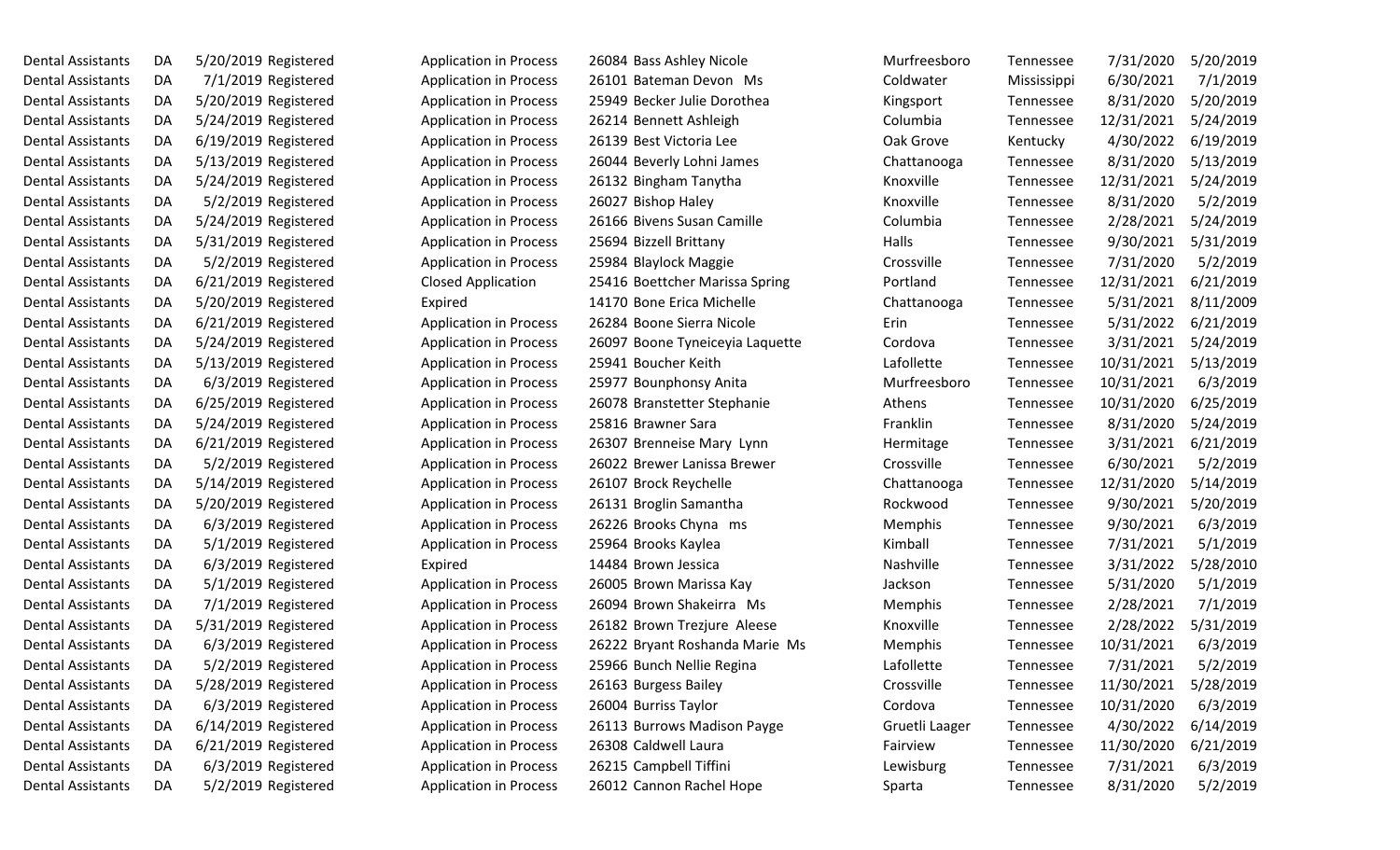| Dental Assistants | DA |                      | 5/20/2019 Registered |
|-------------------|----|----------------------|----------------------|
| Dental Assistants | DA |                      | 6/10/2019 Registered |
| Dental Assistants | DA |                      | 6/3/2019 Registered  |
| Dental Assistants | DA |                      | 5/13/2019 Registered |
| Dental Assistants | DA |                      | 4/12/2019 Registered |
| Dental Assistants | DA |                      | 5/24/2019 Registered |
| Dental Assistants | DA |                      | 5/24/2019 Registered |
| Dental Assistants | DA |                      | 6/14/2019 Registered |
| Dental Assistants | DA |                      | 5/16/2019 Registered |
| Dental Assistants | DA |                      | 5/16/2019 Registered |
| Dental Assistants | DA | 4/12/2019 Registered |                      |
| Dental Assistants | DA |                      | 6/14/2019 Registered |
| Dental Assistants | DA |                      | 5/24/2019 Registered |
| Dental Assistants | DA |                      | 5/20/2019 Registered |
| Dental Assistants | DA |                      | 5/3/2019 Registered  |
| Dental Assistants | DA |                      | 5/14/2019 Registered |
| Dental Assistants | DA |                      | 5/20/2019 Registered |
| Dental Assistants | DA |                      | 5/20/2019 Registered |
| Dental Assistants | DA |                      | 5/1/2019 Registered  |
| Dental Assistants | DA |                      | 6/10/2019 Registered |
| Dental Assistants | DA |                      | 7/1/2019 Registered  |
| Dental Assistants | DA |                      | 5/24/2019 Registered |
| Dental Assistants | DA |                      | 5/20/2019 Registered |
| Dental Assistants | DA |                      | 5/16/2019 Registered |
| Dental Assistants | DA |                      | 6/27/2019 Registered |
| Dental Assistants | DA |                      | 6/10/2019 Registered |
| Dental Assistants | DA |                      | 5/1/2019 Registered  |
| Dental Assistants | DA |                      | 5/16/2019 Registered |
| Dental Assistants | DA |                      | 5/31/2019 Registered |
| Dental Assistants | DA |                      | 5/1/2019 Registered  |
| Dental Assistants | DA |                      | 6/3/2019 Registered  |
| Dental Assistants | DA |                      | 5/14/2019 Registered |
| Dental Assistants | DA |                      | 5/16/2019 Registered |
| Dental Assistants | DA |                      | 5/24/2019 Registered |
| Dental Assistants | DA |                      | 5/16/2019 Registered |
| Dental Assistants | DA |                      | 5/1/2019 Registered  |
| Dental Assistants | DA |                      | 5/1/2019 Registered  |

| Dental Assistants        | DA | 5/20/2019 Registered | <b>Application in Process</b> | 25981 Carey Katherine Scarlett           | Gordonsville    | Tennessee   | 10/31/2020            | 5/20/2019 |
|--------------------------|----|----------------------|-------------------------------|------------------------------------------|-----------------|-------------|-----------------------|-----------|
| Dental Assistants        | DA | 6/10/2019 Registered | <b>Application in Process</b> | 26083 Cash Vonda Marie                   | Gatlinburg      | Tennessee   | 11/30/2020            | 6/10/2019 |
| Dental Assistants        | DA | 6/3/2019 Registered  | Expired                       | 13485 Chamblee Brittany Cook             | <b>Bartlett</b> | Tennessee   | 12/31/2020 12/18/2009 |           |
| Dental Assistants        | DA | 5/13/2019 Registered | <b>Application in Process</b> | 26052 Chance Macy                        | Henderson       | Tennessee   | 10/31/2021            | 5/13/2019 |
| Dental Assistants        | DA | 4/12/2019 Registered | <b>Application in Process</b> | 25937 Chapman Taylor Elizabeth           | Crossville      | Tennessee   | 3/31/2021             | 4/12/2019 |
| Dental Assistants        | DA | 5/24/2019 Registered | <b>Application in Process</b> | 26138 Charneicki Rena Ann                | Cleveland       | Tennessee   | 8/31/2020             | 5/24/2019 |
| Dental Assistants        | DA | 5/24/2019 Registered | <b>Application in Process</b> | 26205 Chassot Chance                     | Antioch         | Tennessee   | 5/31/2021             | 5/24/2019 |
| Dental Assistants        | DA | 6/14/2019 Registered | <b>Application in Process</b> | 26172 Chavez-Angulo Brenda               | Antioch         | Tennessee   | 4/30/2022             | 6/14/2019 |
| Dental Assistants        | DA | 5/16/2019 Registered | <b>Application in Process</b> | 26151 Cirotto Amanda Marie               | Brentwood       | Tennessee   | 10/31/2021            | 5/16/2019 |
| Dental Assistants        | DA | 5/16/2019 Registered | <b>Application in Process</b> | 26111 Clark Bethany                      | Cleveland       | Tennessee   | 11/30/2020            | 5/16/2019 |
| Dental Assistants        | DA | 4/12/2019 Registered | <b>Application in Process</b> | 24961 Clark Deslin                       | Nashville       | Tennessee   | 5/31/2021             | 4/12/2019 |
| Dental Assistants        | DA | 6/14/2019 Registered | <b>Application in Process</b> | 26035 Clark Kaddesha S                   | Memphis         | Tennessee   | 10/31/2021            | 6/14/2019 |
| Dental Assistants        | DA | 5/24/2019 Registered | <b>Application in Process</b> | 26169 Clark Sarah                        | Adamsville      | Tennessee   | 9/30/2021             | 5/24/2019 |
| Dental Assistants        | DA | 5/20/2019 Registered | <b>Application in Process</b> | 26146 Clayborn Chelsea Camille           | Memphis         | Tennessee   | 11/30/2021            | 5/20/2019 |
| Dental Assistants        | DA | 5/3/2019 Registered  | Expired                       | 15114 Cloyd Katelyn Marlana              | Hohenwald       | Tennessee   | 12/31/2021            | 6/18/2010 |
| Dental Assistants        | DA | 5/14/2019 Registered | <b>Application in Process</b> | 26037 Cole Brooklynn                     | Jackson         | Tennessee   | 3/31/2021             | 5/14/2019 |
| Dental Assistants        | DA | 5/20/2019 Registered | <b>Application in Process</b> | 26090 Collins Chasity Yvette             | Memphis         | Tennessee   | 9/30/2021             | 5/20/2019 |
| Dental Assistants        | DA | 5/20/2019 Registered | <b>Application in Process</b> | 26069 Conger Savannah Marie              | Knoxville       | Tennessee   | 10/31/2021            | 5/20/2019 |
| Dental Assistants        | DA | 5/1/2019 Registered  | <b>Application in Process</b> | 25280 Conner Kayla                       | Chattanooga     | Tennessee   | 3/31/2022             | 5/1/2019  |
| Dental Assistants        | DA | 6/10/2019 Registered | <b>Application in Process</b> | 26247 Cook Kaitlyn                       | Memphis         | Tennessee   | 5/31/2022             | 6/10/2019 |
| Dental Assistants        | DA | 7/1/2019 Registered  | <b>Application in Process</b> | 26317 Cook Kyla Boneta Ms.               | Southaven       | Mississippi | 4/30/2021             | 7/1/2019  |
| Dental Assistants        | DA | 5/24/2019 Registered | <b>Application in Process</b> | 26209 Coop Elizabeth                     | Clarksville     | Tennessee   | 10/31/2021            | 5/24/2019 |
| Dental Assistants        | DA | 5/20/2019 Registered | <b>Application in Process</b> | 26068 Corray Roseshamala Robert Benedict | Knoxville       | Tennessee   | 8/31/2021             | 5/20/2019 |
| Dental Assistants        | DA | 5/16/2019 Registered | Expired                       | 6196 Cortez Martha P.                    | Kodak           | Tennessee   | 3/31/2021             | 6/7/2017  |
| Dental Assistants        | DA | 6/27/2019 Registered | Expired                       | 18256 Cosey Gurleatha J                  | Chattanooga     | Tennessee   | 10/31/2021            | 4/18/2013 |
| Dental Assistants        | DA | 6/10/2019 Registered | <b>Application in Process</b> | 26259 Cox George Matthew                 | Maryville       | Tennessee   | 2/28/2022             | 6/10/2019 |
| Dental Assistants        | DA | 5/1/2019 Registered  | <b>Application in Process</b> | 25855 Crabb Gabrielle Alexis Mrs.        | Hendersonville  | Tennessee   | 10/31/2021            | 5/1/2019  |
| Dental Assistants        | DA | 5/16/2019 Registered | <b>Application in Process</b> | 25988 Creasy Felisha Dawn Ms             | Baxter          | Tennessee   | 4/30/2022             | 5/16/2019 |
| Dental Assistants        | DA | 5/31/2019 Registered | <b>Application in Process</b> | 26251 Crosby Priscilla                   | Knoxville       | Tennessee   | 4/30/2022             | 5/31/2019 |
| <b>Dental Assistants</b> | DA | 5/1/2019 Registered  | <b>Application in Process</b> | 26020 Cupp Victoria                      | Ewing           | Virgina     | 9/30/2020             | 5/1/2019  |
| Dental Assistants        | DA | 6/3/2019 Registered  | Expired                       | 17417 Cureton Chelsie Renee              | Trenton         | Georgia     | 8/31/2020             | 7/24/2012 |
| Dental Assistants        | DA | 5/14/2019 Registered | <b>Application in Process</b> | 26079 Curl Kayla Paige                   | Knoxville       | Tennessee   | 10/31/2021            | 5/14/2019 |
| Dental Assistants        | DA | 5/16/2019 Registered | <b>Application in Process</b> | 26028 Davenport Daria                    | Knoxvillle      | Tennessee   | 9/30/2021             | 5/16/2019 |
| Dental Assistants        | DA | 5/24/2019 Registered | <b>Application in Process</b> | 26200 Davenport Emily                    | Knoxville       | Tennessee   | 2/28/2022             | 5/24/2019 |
| <b>Dental Assistants</b> | DA | 5/16/2019 Registered | <b>Application in Process</b> | 25909 Davis Kaleigh                      | Jackson         | Tennessee   | 12/31/2020            | 5/16/2019 |
| Dental Assistants        | DA | 5/1/2019 Registered  | <b>Application in Process</b> | 25645 Davis Robin                        | Clarksville     | Tennessee   | 12/31/2020            | 5/1/2019  |
| Dental Assistants        | DA | 5/1/2019 Registered  | <b>Application in Process</b> | 25848 Dean Latoya ms.                    | Memphis         | Tennessee   | 8/31/2020             | 5/1/2019  |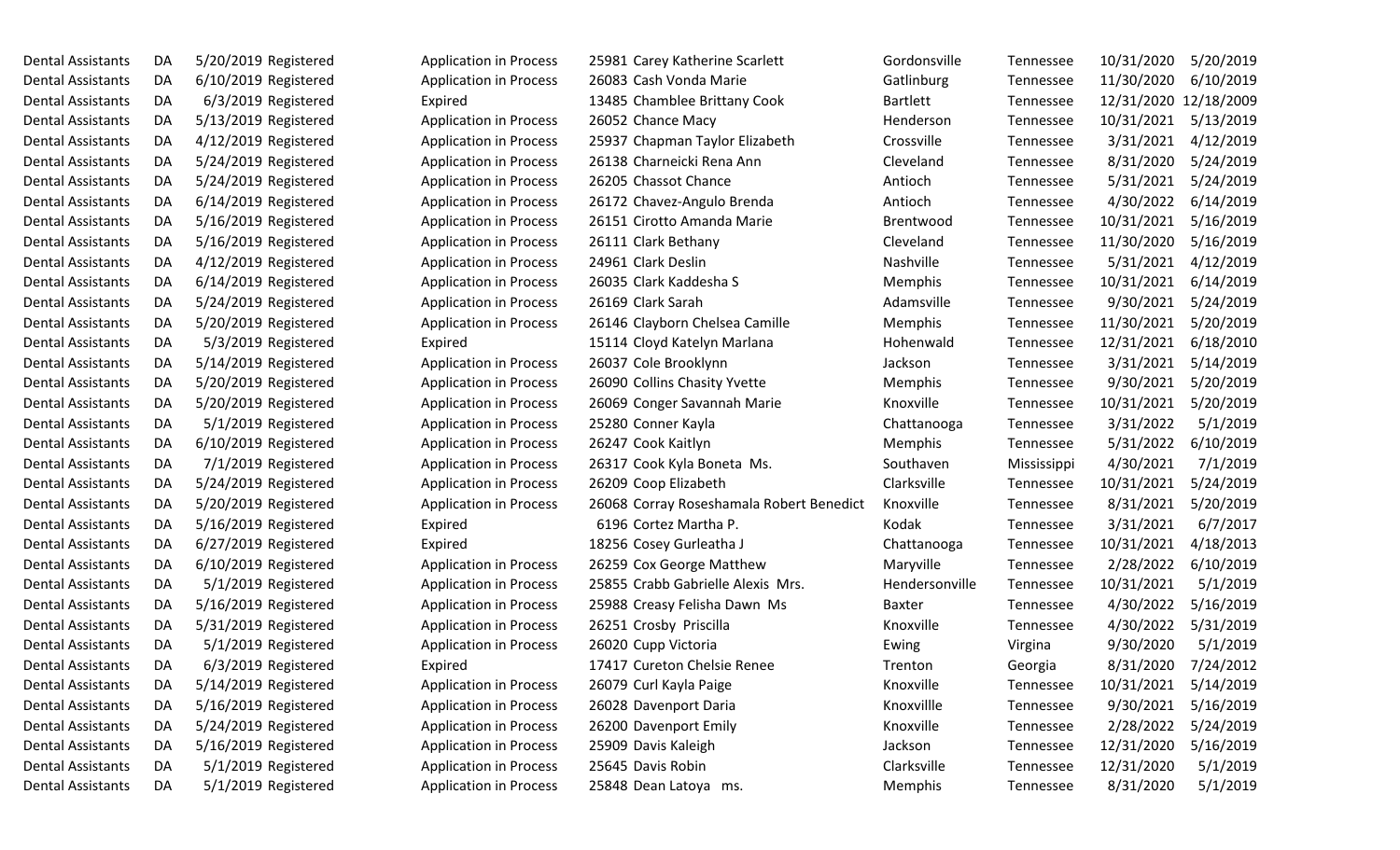| Dental Assistants        | DA | 5/20/2019 Registered |                     |
|--------------------------|----|----------------------|---------------------|
| Dental Assistants        | DA | 5/14/2019 Registered |                     |
| Dental Assistants        | DA | 5/31/2019 Registered |                     |
| Dental Assistants        | DA |                      | 5/2/2019 Registered |
| Dental Assistants        | DA | 5/24/2019 Registered |                     |
| Dental Assistants        | DA | 5/13/2019 Registered |                     |
| Dental Assistants        | DA | 5/15/2019 Registered |                     |
| <b>Dental Assistants</b> | DA | 5/14/2019 Registered |                     |
| Dental Assistants        | DA |                      | 6/3/2019 Registered |
| Dental Assistants        | DA |                      | 7/1/2019 Registered |
| Dental Assistants        | DA | 5/20/2019 Registered |                     |
| Dental Assistants        | DA |                      | 6/3/2019 Registered |
| Dental Assistants        | DA | 5/13/2019 Registered |                     |
| Dental Assistants        | DA |                      | 5/1/2019 Registered |
| Dental Assistants        | DA | 6/14/2019 Registered |                     |
| Dental Assistants        | DA | 5/16/2019 Registered |                     |
| Dental Assistants        | DA | 6/10/2019 Registered |                     |
| <b>Dental Assistants</b> | DA | 6/21/2019 Registered |                     |
| Dental Assistants        | DA | 5/14/2019 Registered |                     |
| <b>Dental Assistants</b> | DA | 6/21/2019 Registered |                     |
| Dental Assistants        | DA | 4/25/2019 Registered |                     |
| Dental Assistants        | DA | 6/21/2019 Registered |                     |
| Dental Assistants        | DA | 5/20/2019 Registered |                     |
| Dental Assistants        | DA | 5/28/2019 Registered |                     |
| Dental Assistants        | DA | 6/10/2019 Registered |                     |
| Dental Assistants        | DA | 4/12/2019 Registered |                     |
| Dental Assistants        | DA | 5/16/2019 Registered |                     |
| Dental Assistants        | DA | 5/14/2019 Registered |                     |
| <b>Dental Assistants</b> | DA | 5/24/2019 Registered |                     |
| <b>Dental Assistants</b> | DA | 6/14/2019 Registered |                     |
| Dental Assistants        | DA |                      | 5/2/2019 Registered |
| <b>Dental Assistants</b> | DA |                      | 7/1/2019 Registered |
| <b>Dental Assistants</b> | DA | 5/14/2019 Registered |                     |
| <b>Dental Assistants</b> | DA | 5/13/2019 Registered |                     |
| <b>Dental Assistants</b> | DA | 5/24/2019 Registered |                     |
| <b>Dental Assistants</b> | DA | 5/16/2019 Registered |                     |
| Dental Assistants        | DA |                      | 5/1/2019 Registered |

| Dental Assistants        | DA | 5/20/2019 Registered | <b>Application in Process</b> | 25678 Desoto Krista Amberlin         | Hendersonville       | Tennessee   | 7/31/2021  | 5/20/2019 |
|--------------------------|----|----------------------|-------------------------------|--------------------------------------|----------------------|-------------|------------|-----------|
| Dental Assistants        | DA | 5/14/2019 Registered | <b>Application in Process</b> | 25856 Dickerson Angel Brianna        | Madison              | Tennessee   | 11/30/2020 | 5/14/2019 |
| Dental Assistants        | DA | 5/31/2019 Registered | <b>Application in Process</b> | 25593 Doran Taylor                   | Goodlettsville       | Tennessee   | 9/30/2021  | 5/31/2019 |
| Dental Assistants        | DA | 5/2/2019 Registered  | <b>Application in Process</b> | 25976 Dorris Kadeverek               | Olive Branch         | Mississippi | 7/31/2021  | 5/2/2019  |
| Dental Assistants        | DA | 5/24/2019 Registered | <b>Application in Process</b> | 26162 Dotson Hailey Leigh            | Dickson              | Tennessee   | 4/30/2021  | 5/24/2019 |
| Dental Assistants        | DA | 5/13/2019 Registered | <b>Application in Process</b> | 26119 Duarte Leah Michelle Mrs.      | <b>Beech Bluff</b>   | Tennessee   | 8/31/2020  | 5/13/2019 |
| Dental Assistants        | DA | 5/15/2019 Registered | Expired                       | 4140 Dunlap Chiquita                 | Nashville            | Tennessee   | 9/30/2021  | 9/18/1991 |
| Dental Assistants        | DA | 5/14/2019 Registered | <b>Application in Process</b> | 25967 Durfee Amberly Christine       | Knoxville            | Tennessee   | 4/30/2022  | 5/14/2019 |
| Dental Assistants        | DA | 6/3/2019 Registered  | <b>Application in Process</b> | 25899 Dyer Shelby                    | Manchester           | Tennessee   | 7/31/2020  | 6/3/2019  |
| Dental Assistants        | DA | 7/1/2019 Registered  | Expired                       | 22546 Eads Tara Danyell              | Tennessee Rdg        | Tennessee   | 10/31/2020 | 9/26/2016 |
| Dental Assistants        | DA | 5/20/2019 Registered | <b>Closed Application</b>     | 23889 Eaton Chelsea L                | Columbia             | Tennessee   | 5/31/2020  | 5/20/2019 |
| Dental Assistants        | DA | 6/3/2019 Registered  | Expired                       | 19453 Eaves Danielle Leeanne         | <b>Union City</b>    | Tennessee   | 10/31/2020 | 9/11/2017 |
| Dental Assistants        | DA | 5/13/2019 Registered | <b>Application in Process</b> | 26087 Eckley Nicole Tyler            | Hendersonville       | Tennessee   | 3/31/2022  | 5/13/2019 |
| Dental Assistants        | DA | 5/1/2019 Registered  | <b>Application in Process</b> | 25953 Edwards Brooklyn Paige         | Murfreesboro         | Tennessee   | 5/31/2020  | 5/1/2019  |
| Dental Assistants        | DA | 6/14/2019 Registered | <b>Application in Process</b> | 26206 Edwards Mallori                | Columbia             | Tennessee   | 2/28/2022  | 6/14/2019 |
| Dental Assistants        | DA | 5/16/2019 Registered | <b>Application in Process</b> | 26014 Edwards Whitley                | Joelton              | Tennessee   | 2/28/2022  | 5/16/2019 |
| Dental Assistants        | DA | 6/10/2019 Registered | <b>Voluntarily Retired</b>    | 11827 Epley Melissa A                | Dickson              | Tennessee   | 12/31/2020 | 6/15/2007 |
| Dental Assistants        | DA | 6/21/2019 Registered | <b>Application in Process</b> | 26302 Ervin Barbara A                | Parsons              | Tennessee   | 10/31/2021 | 6/21/2019 |
| Dental Assistants        | DA | 5/14/2019 Registered | <b>Application in Process</b> | 26046 Falcon Shenelle Jamice         | Tullahoma            | Tennessee   | 2/28/2022  | 5/14/2019 |
| Dental Assistants        | DA | 6/21/2019 Registered | <b>Application in Process</b> | 26258 Feely Chasiti Anne Ms.         | Dickson              | Tennessee   | 2/28/2021  | 6/21/2019 |
| Dental Assistants        | DA | 4/25/2019 Registered | Expired                       | 5268 Finger Shannon Michelle         | Maryville            | Tennessee   | 10/31/2020 | 3/17/1993 |
| Dental Assistants        | DA | 6/21/2019 Registered | Expired                       | 17898 Finley Leigh Marie             | Adamsville           | Tennessee   | 7/31/2020  | 10/7/2016 |
| Dental Assistants        | DA | 5/20/2019 Registered | <b>Application in Process</b> | 26105 Fisher Michelle Lee Ms         | Cookeville           | Tennessee   | 2/28/2021  | 5/20/2019 |
| Dental Assistants        | DA | 5/28/2019 Registered | <b>Voluntarily Retired</b>    | 7864 Flory Angela Nicole             | Georgetown           | Tennessee   | 12/31/2021 | 8/30/1999 |
| Dental Assistants        | DA | 6/10/2019 Registered | <b>Application in Process</b> | 26275 Fowler Ashley                  | Lula                 | Georgia     | 2/28/2022  | 6/10/2019 |
| Dental Assistants        | DA | 4/12/2019 Registered | <b>Application in Process</b> | 25803 Fowler Nicole Brianna          | Southaven            | Mississippi | 12/31/2021 | 4/12/2019 |
| Dental Assistants        | DA | 5/16/2019 Registered | <b>Application in Process</b> | 26010 Franklin Sharonica             | <b>Holly Springs</b> | Mississippi | 4/30/2022  | 5/16/2019 |
| Dental Assistants        | DA | 5/14/2019 Registered | <b>Application in Process</b> | 26055 Frutos-Martinez Joanna         | Loudon               | Tennessee   | 5/31/2020  | 5/14/2019 |
| Dental Assistants        | DA | 5/24/2019 Registered | <b>Application in Process</b> | 26208 Fuqua Savanna Sky              | Westmoreland         | Tennessee   | 9/30/2021  | 5/24/2019 |
| Dental Assistants        | DA | 6/14/2019 Registered | <b>Application in Process</b> | 26252 Garber Shania                  | Shelbyville          | Tennessee   | 2/28/2022  | 6/14/2019 |
| <b>Dental Assistants</b> | DA | 5/2/2019 Registered  | <b>Application in Process</b> | 25945 Garcia-Sharp Danielle Michelle | Clarksville          | Tennessee   | 7/31/2020  | 5/2/2019  |
| Dental Assistants        | DA | 7/1/2019 Registered  | <b>Application in Process</b> | 26318 Garrett Chelsea Brooke Mrs     | Jamestown            | Tennessee   | 7/31/2020  | 7/1/2019  |
| Dental Assistants        | DA | 5/14/2019 Registered | <b>Application in Process</b> | 26051 Gasaway Theresa Carol          | Hixson               | Tennessee   | 7/31/2020  | 5/14/2019 |
| Dental Assistants        | DA | 5/13/2019 Registered | <b>Application in Process</b> | 26082 Gilbert Jasmine                | Chattanooga          | Tennessee   | 4/30/2022  | 5/13/2019 |
| Dental Assistants        | DA | 5/24/2019 Registered | <b>Application in Process</b> | 26155 Goe Sydney Ms                  | Chattanooga          | Tennessee   | 5/31/2020  | 5/24/2019 |
| Dental Assistants        | DA | 5/16/2019 Registered | <b>Application in Process</b> | 26066 Goins Tegan Owenby Mrs.        | Johnson City         | Tennessee   | 2/28/2021  | 5/16/2019 |
| Dental Assistants        | DA | 5/1/2019 Registered  | <b>Application in Process</b> | 26009 Gomez-Lopez Marilyn Elizabeth  | Antioch              | Tennessee   | 10/31/2021 | 5/1/2019  |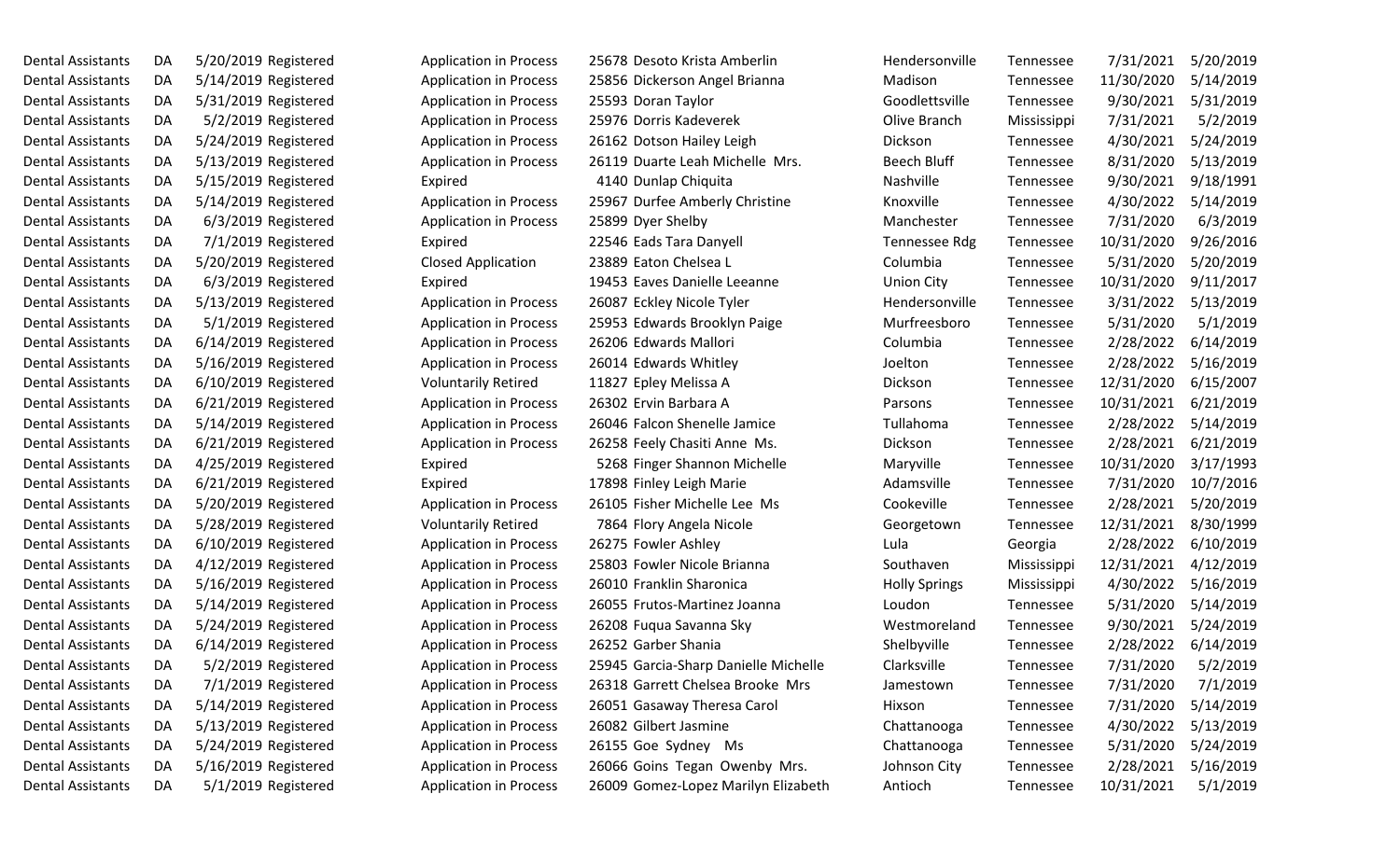| Dental Assistants        | DА | 6/21/2019 Registered |
|--------------------------|----|----------------------|
| Dental Assistants        | DA | 5/14/2019 Registered |
| <b>Dental Assistants</b> | DA | 6/10/2019 Registered |
| Dental Assistants        | DA | 5/3/2019 Registered  |
| <b>Dental Assistants</b> | DA | 5/20/2019 Registered |
| <b>Dental Assistants</b> | DA | 5/1/2019 Registered  |
| Dental Assistants        | DA | 6/14/2019 Registered |
| <b>Dental Assistants</b> | DA | 5/2/2019 Registered  |
| <b>Dental Assistants</b> | DA | 5/24/2019 Registered |
| <b>Dental Assistants</b> | DA | 5/14/2019 Registered |
| <b>Dental Assistants</b> | DA | 5/16/2019 Registered |
| Dental Assistants        | DA | 5/2/2019 Registered  |
| Dental Assistants        | DA | 5/20/2019 Registered |
| <b>Dental Assistants</b> | DA | 6/10/2019 Registered |
| <b>Dental Assistants</b> | DA | 5/14/2019 Registered |
| Dental Assistants        | DA | 5/31/2019 Registered |
| <b>Dental Assistants</b> | DA | 7/1/2019 Registered  |
| <b>Dental Assistants</b> | DA | 5/24/2019 Registered |
| <b>Dental Assistants</b> | DA | 5/24/2019 Registered |
| <b>Dental Assistants</b> | DA | 5/2/2019 Registered  |
| Dental Assistants        | DA | 5/1/2019 Registered  |
| <b>Dental Assistants</b> | DA | 5/31/2019 Registered |
| <b>Dental Assistants</b> | DA | 6/21/2019 Registered |
| Dental Assistants        | DA | 5/13/2019 Registered |
| <b>Dental Assistants</b> | DA | 6/21/2019 Registered |
| Dental Assistants        | DA | 5/2/2019 Registered  |
| <b>Dental Assistants</b> | DA | 5/13/2019 Registered |
| <b>Dental Assistants</b> | DA | 5/3/2019 Registered  |
| <b>Dental Assistants</b> | DA | 5/24/2019 Registered |
| <b>Dental Assistants</b> | DA | 5/14/2019 Registered |
| Dental Assistants        | DA | 5/2/2019 Registered  |
| <b>Dental Assistants</b> | DA | 5/14/2019 Registered |
| <b>Dental Assistants</b> | DA | 5/20/2019 Registered |
| <b>Dental Assistants</b> | DA | 5/15/2019 Registered |
| <b>Dental Assistants</b> | DA | 5/14/2019 Registered |
| Dental Assistants        | DA | 5/24/2019 Registered |
| Dental Assistants        | DA | 5/14/2019 Registered |

| Dental Assistants | DA | $6/21/2019$ Registered | <b>Application in Process</b> | 25739 Goodrich Kerrigon           | Knoxville    | Tennessee   | 2/28/2021  | 6/21/2019            |
|-------------------|----|------------------------|-------------------------------|-----------------------------------|--------------|-------------|------------|----------------------|
| Dental Assistants | DA | $5/14/2019$ Registered | <b>Application in Process</b> | 26077 Gordon April                | Knoxville    | Tennessee   | 8/31/2020  | 5/14/2019            |
| Dental Assistants | DA | 6/10/2019 Registered   | <b>Application in Process</b> | 26265 Gray Kaitlyn Leeann         | Greeneville  | Tennessee   | 3/31/2021  | 6/10/2019            |
| Dental Assistants | DA | 5/3/2019 Registered    | <b>Application in Process</b> | 25524 Green Katelyn               | Chapmansboro | Tennessee   | 8/31/2021  | 5/3/2019             |
| Dental Assistants | DA | 5/20/2019 Registered   | <b>Application in Process</b> | 26126 Haidar Nisrin               | Knoxville    | Tennessee   | 3/31/2021  | 5/20/2019            |
| Dental Assistants | DA | 5/1/2019 Registered    | <b>Application in Process</b> | 25952 Hall Ashley Nicole          | Newport      | Tennessee   | 2/28/2022  | 5/1/2019             |
| Dental Assistants | DA | 6/14/2019 Registered   | <b>Application in Process</b> | 26296 Hall Courtney Renee         | Medina       | Tennessee   | 9/30/2021  | 6/14/2019            |
| Dental Assistants | DA | 5/2/2019 Registered    | <b>Application in Process</b> | 26003 Hamilton Diona              | Clarksville  | Tennessee   | 10/31/2021 | 5/2/2019             |
| Dental Assistants | DA | 5/24/2019 Registered   | <b>Application in Process</b> | 26032 Hamilton Lacey Lynette      | Petersburg   | Tennessee   | 5/31/2021  | 5/24/2019            |
| Dental Assistants | DA | 5/14/2019 Registered   | <b>Application in Process</b> | 26076 Hammer Tara                 | Jefferson    | Tennessee   | 8/31/2020  | 5/14/2019            |
| Dental Assistants | DA | 5/16/2019 Registered   | Expired                       | 14381 Hammitt Whitney Nichole     | Jonesborough | Tennessee   | 7/31/2021  | 10/7/2015            |
| Dental Assistants | DA | 5/2/2019 Registered    | <b>Application in Process</b> | 25947 Harper Kendra Denise        | Loudon       | Tennessee   | 2/28/2022  | 5/2/2019             |
| Dental Assistants | DA | 5/20/2019 Registered   | <b>Application in Process</b> | 25985 Harris Monica Renee         | Clarksville  | Tennessee   | 12/31/2020 | 5/20/2019            |
| Dental Assistants | DA | 6/10/2019 Registered   | <b>Application in Process</b> | 25928 Haston Katelyn Rae          | Murfreesboro | Tennessee   | 4/30/2021  | 6/10/2019            |
| Dental Assistants | DA | 5/14/2019 Registered   | <b>Application in Process</b> | 26096 Hathcock Abbey              | Sparta       | Tennessee   | 3/31/2022  | 5/14/2019            |
| Dental Assistants | DA | 5/31/2019 Registered   | <b>Application in Process</b> | 26250 Hayes Madison Paige         | Blaine       | Tennessee   | 8/31/2020  | 5/31/2019            |
| Dental Assistants | DA | 7/1/2019 Registered    | <b>Application in Process</b> | 26305 Hazelwood Jenna Brooke Ms.  | Jackson      | Tennessee   | 5/31/2021  | 7/1/2019             |
| Dental Assistants | DA | 5/24/2019 Registered   | <b>Application in Process</b> | 26180 Henry Morgan                | Knoxville    | Tennessee   | 8/31/2021  | 5/24/2019            |
| Dental Assistants | DA | 5/24/2019 Registered   | <b>Application in Process</b> | 26207 Henson Ashley               | Lewisburg    | Tennessee   | 2/28/2021  | 5/24/2019            |
| Dental Assistants | DA | 5/2/2019 Registered    | <b>Application in Process</b> | 25929 Henson Mckayla Dawn         | Lynnville    | Tennessee   | 12/31/2021 | 5/2/2019             |
| Dental Assistants | DA | 5/1/2019 Registered    | <b>Application in Process</b> | 25751 Herring Danielle Nicole Mrs | Powell       | Tennessee   | 5/31/2021  | 5/1/2019             |
| Dental Assistants | DA | 5/31/2019 Registered   | <b>Application in Process</b> | 26197 Herron Haleigh              | Lafayette    | Tennessee   | 6/30/2021  | 5/31/2019            |
| Dental Assistants | DA | 6/21/2019 Registered   | <b>Application in Process</b> | 26320 Hickerson Ashley            | Olivehill    | Tennessee   | 8/31/2021  | 6/21/2019            |
| Dental Assistants | DA | 5/13/2019 Registered   | <b>Application in Process</b> | 26106 Hickey Kelsey               | Hixson       | Tennessee   | 5/31/2020  | 5/13/2019            |
| Dental Assistants | DA | 6/21/2019 Registered   | <b>Application in Process</b> | 26295 Hickman Summer              | Jackson      | Tennessee   | 5/31/2021  | 6/21/2019            |
| Dental Assistants | DA | 5/2/2019 Registered    | <b>Application in Process</b> | 25992 Hill Janay                  | Chattanooga  | Tennessee   | 9/30/2020  | 5/2/2019             |
| Dental Assistants | DA | 5/13/2019 Registered   | <b>Application in Process</b> | 25944 Hines Sharetha Shard'E      | Olive Branch | Mississippi | 11/30/2021 | 5/13/2019            |
| Dental Assistants | DA | 5/3/2019 Registered    | Expired                       | 15624 Hinojoza Laura Patricia     | Memphis      | Tennessee   |            | 9/30/2020 12/13/2010 |
| Dental Assistants | DA | 5/24/2019 Registered   | <b>Application in Process</b> | 26186 Holcomb Marion              | Columbia     | Tennessee   | 12/31/2020 | 5/24/2019            |
| Dental Assistants | DA | 5/14/2019 Registered   | <b>Application in Process</b> | 26040 Holder Tevan Jade           | Mc Minnville | Tennessee   | 2/28/2021  | 5/14/2019            |
| Dental Assistants | DA | 5/2/2019 Registered    | <b>Application in Process</b> | 25930 Holland Kyla Bree           | La Fayette   | Georgia     | 6/30/2020  | 5/2/2019             |
| Dental Assistants | DA | 5/14/2019 Registered   | <b>Application in Process</b> | 26054 Holt Whitney Eleanor        | Newport      | Tennessee   | 11/30/2020 | 5/14/2019            |
| Dental Assistants | DA | 5/20/2019 Registered   | <b>Application in Process</b> | 25879 Hoskins Angela Lynette Miss | Memphis      | Tennessee   | 8/31/2021  | 5/20/2019            |
| Dental Assistants | DA | 5/15/2019 Registered   | <b>Application in Process</b> | 24557 Hudson Bailey               | Bethpage     | Tennessee   | 1/31/2022  | 5/15/2019            |
| Dental Assistants | DA | 5/14/2019 Registered   | <b>Application in Process</b> | 26002 Huffman Miranda Jae         | Knoxville    | Tennessee   | 3/31/2022  | 5/14/2019            |
| Dental Assistants | DA | 5/24/2019 Registered   | <b>Application in Process</b> | 26160 Hughes Taylor Sardina Mrs   | Chattanooga  | Tennessee   | 12/31/2021 | 5/24/2019            |
| Dental Assistants | DA | 5/14/2019 Registered   | <b>Application in Process</b> | 26041 Humphrey Laporcha           | Hazel Green  | Alabama     |            | 8/31/2021 5/14/2019  |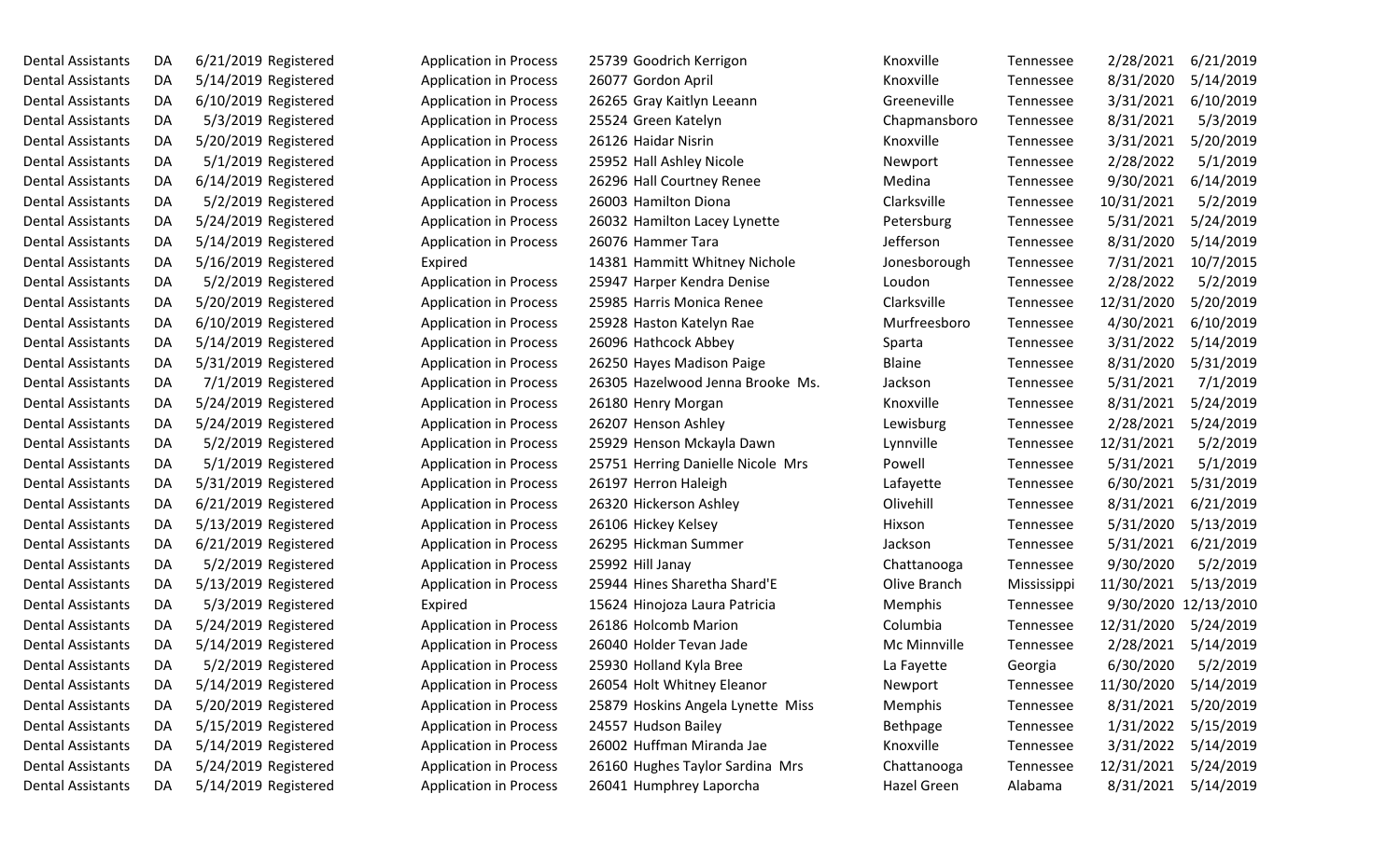| Dental Assistants        | DA | 5/13/2019 Registered |  |
|--------------------------|----|----------------------|--|
| <b>Dental Assistants</b> | DA | 5/3/2019 Registered  |  |
| <b>Dental Assistants</b> | DA | 6/10/2019 Registered |  |
| <b>Dental Assistants</b> | DA | 6/3/2019 Registered  |  |
| <b>Dental Assistants</b> | DA | 5/31/2019 Registered |  |
| <b>Dental Assistants</b> | DA | 7/1/2019 Registered  |  |
| Dental Assistants        | DA | 5/24/2019 Registered |  |
| <b>Dental Assistants</b> | DА | 5/14/2019 Registered |  |
| <b>Dental Assistants</b> | DA | 4/12/2019 Registered |  |
| <b>Dental Assistants</b> | DA | 5/14/2019 Registered |  |
| <b>Dental Assistants</b> | DA | 5/24/2019 Registered |  |
| Dental Assistants        | DA | 5/1/2019 Registered  |  |
| Dental Assistants        | DA | 5/16/2019 Registered |  |
| <b>Dental Assistants</b> | DA | 6/3/2019 Registered  |  |
| <b>Dental Assistants</b> | DA | 5/1/2019 Registered  |  |
| <b>Dental Assistants</b> | DA | 5/24/2019 Registered |  |
| <b>Dental Assistants</b> | DА | 5/2/2019 Registered  |  |
| Dental Assistants        | DA | 5/20/2019 Registered |  |
| <b>Dental Assistants</b> | DA | 5/1/2019 Registered  |  |
| <b>Dental Assistants</b> | DA | 5/13/2019 Registered |  |
| <b>Dental Assistants</b> | DA | 5/2/2019 Registered  |  |
| <b>Dental Assistants</b> | DA | 7/1/2019 Registered  |  |
| Dental Assistants        | DA | 5/1/2019 Registered  |  |
| Dental Assistants        | DA | 5/2/2019 Registered  |  |
| <b>Dental Assistants</b> | DA | 5/28/2019 Registered |  |
| Dental Assistants        | DA | 5/16/2019 Registered |  |
| Dental Assistants        | DA | 5/24/2019 Registered |  |
| <b>Dental Assistants</b> | DA | 5/13/2019 Registered |  |
| <b>Dental Assistants</b> | DA | 6/14/2019 Registered |  |
| <b>Dental Assistants</b> | DA | 5/24/2019 Registered |  |
| Dental Assistants        | DA | 5/24/2019 Registered |  |
| <b>Dental Assistants</b> | DA | 6/21/2019 Registered |  |
| <b>Dental Assistants</b> | DA | 5/24/2019 Registered |  |
| <b>Dental Assistants</b> | DA | 5/20/2019 Registered |  |
| <b>Dental Assistants</b> | DA | 5/24/2019 Registered |  |
| <b>Dental Assistants</b> | DA | 6/10/2019 Registered |  |
| Dental Assistants        | DA | 5/2/2019 Registered  |  |

| Dental Assistants        | DA | 5/13/2019 Registered | <b>Application in Process</b> | 25999 Inman Dana G                 | Knoxville          | Tennessee   | 7/31/2021  | 5/13/2019 |
|--------------------------|----|----------------------|-------------------------------|------------------------------------|--------------------|-------------|------------|-----------|
| Dental Assistants        | DA | 5/3/2019 Registered  | <b>Application in Process</b> | 25911 Jack Jonathan                | Murfreeesboro      | Tennessee   | 9/30/2020  | 5/3/2019  |
| Dental Assistants        | DA | 6/10/2019 Registered | <b>Application in Process</b> | 26274 Jarrell Samantha             | Murfreesboro       | Tennessee   | 6/30/2020  | 6/10/2019 |
| Dental Assistants        | DA | 6/3/2019 Registered  | <b>Application in Process</b> | 26144 Jean Tibote                  | Antioch            | Tennessee   | 11/30/2020 | 6/3/2019  |
| Dental Assistants        | DA | 5/31/2019 Registered | <b>Application in Process</b> | 26236 Jenkins Cynthia Ann          | Morristown         | Tennessee   | 10/31/2020 | 5/31/2019 |
| Dental Assistants        | DA | 7/1/2019 Registered  | <b>Application in Process</b> | 26343 Johnson Ashley Danelle       | Lenoir City        | Tennessee   | 11/30/2021 | 7/1/2019  |
| Dental Assistants        | DA | 5/24/2019 Registered | <b>Application in Process</b> | 26212 Johnson Emily                | Medina             | Tennessee   | 9/30/2020  | 5/24/2019 |
| Dental Assistants        | DA | 5/14/2019 Registered | <b>Application in Process</b> | 26021 Johnson Kaitlyn Marie        | Maryville          | Tennessee   | 2/28/2022  | 5/14/2019 |
| Dental Assistants        | DA | 4/12/2019 Registered | <b>Application in Process</b> | 25931 Johnson Shakira Elise        | Memphis            | Tennessee   | 10/31/2021 | 4/12/2019 |
| Dental Assistants        | DA | 5/14/2019 Registered | <b>Application in Process</b> | 26001 Jolly Lexy                   | Kingston           | Tennessee   | 4/30/2022  | 5/14/2019 |
| Dental Assistants        | DA | 5/24/2019 Registered | <b>Application in Process</b> | 26193 Keel Josiana Erin            | Millington         | Tennessee   | 3/31/2022  | 5/24/2019 |
| Dental Assistants        | DA | 5/1/2019 Registered  | <b>Application in Process</b> | 25960 Kennedy Courtney             | Enville            | Tennessee   | 12/31/2020 | 5/1/2019  |
| Dental Assistants        | DA | 5/16/2019 Registered | <b>Application in Process</b> | 26023 Kennedy Lauren               | Powell             | Tennessee   | 12/31/2021 | 5/16/2019 |
| Dental Assistants        | DA | 6/3/2019 Registered  | <b>Application in Process</b> | 26233 Kerr Megan Lenna             | Knoxville          | Tennessee   | 1/31/2022  | 6/3/2019  |
| Dental Assistants        | DA | 5/1/2019 Registered  | <b>Application in Process</b> | 25910 King Lindsay                 | Murfreesboro       | Tennessee   | 9/30/2020  | 5/1/2019  |
| Dental Assistants        | DA | 5/24/2019 Registered | <b>Application in Process</b> | 26191 Klinkel Kaylie Ms.           | Smyrna             | Tennessee   | 5/31/2020  | 5/24/2019 |
| Dental Assistants        | DA | 5/2/2019 Registered  | <b>Application in Process</b> | 25973 Knighten Alicia              | Dundee             | Mississippi | 6/30/2021  | 5/2/2019  |
| Dental Assistants        | DA | 5/20/2019 Registered | <b>Application in Process</b> | 25839 Kolwyck Ashley Danielle      | Ringgold           | Georgia     | 3/31/2022  | 5/20/2019 |
| Dental Assistants        | DA | 5/1/2019 Registered  | <b>Application in Process</b> | 25969 La Rue Allison Marie         | Hernando           | Mississippi | 9/30/2021  | 5/1/2019  |
| Dental Assistants        | DA | 5/13/2019 Registered | <b>Application in Process</b> | 26086 Lafraniere Theresa           | New Market         | Tennessee   | 3/31/2021  | 5/13/2019 |
| Dental Assistants        | DA | 5/2/2019 Registered  | <b>Application in Process</b> | 25978 Lair Chelsea N Mrs.          | <b>Spring Hill</b> | Tennessee   | 12/31/2020 | 5/2/2019  |
| Dental Assistants        | DA | 7/1/2019 Registered  | <b>Application in Process</b> | 26348 Lambers Ashley               | <b>Spring Hill</b> | Tennessee   | 4/30/2021  | 7/1/2019  |
| Dental Assistants        | DA | 5/1/2019 Registered  | <b>Application in Process</b> | 25971 Langham Hannah Brooke        | Southaven          | Mississippi | 1/31/2022  | 5/1/2019  |
| Dental Assistants        | DA | 5/2/2019 Registered  | <b>Application in Process</b> | 25954 Langley Hannah Alyssa        | Mount Juliet       | Tennessee   | 8/31/2020  | 5/2/2019  |
| Dental Assistants        | DA | 5/28/2019 Registered | <b>Application in Process</b> | 26024 Laudermilk Tara              | Loudon             | Tennessee   | 4/30/2022  | 5/28/2019 |
| Dental Assistants        | DA | 5/16/2019 Registered | <b>Application in Process</b> | 26117 Lawson Haley Brook           | Jacksboro          | Tennessee   | 1/31/2021  | 5/16/2019 |
| Dental Assistants        | DA | 5/24/2019 Registered | <b>Application in Process</b> | 26188 Leath Meleah                 | Lafayette          | Tennessee   | 10/31/2020 | 5/24/2019 |
| Dental Assistants        | DA | 5/13/2019 Registered | <b>Application in Process</b> | 26125 Lett Erin E                  | Tullahoma          | Tennessee   | 6/30/2020  | 5/13/2019 |
| Dental Assistants        | DA | 6/14/2019 Registered | <b>Application in Process</b> | 26298 Leuch Rachael Lauren         | Jefferson City     | Tennessee   | 3/31/2022  | 6/14/2019 |
| <b>Dental Assistants</b> | DA | 5/24/2019 Registered | <b>Application in Process</b> | 26164 Lewis Ashley                 | Knoxville          | Tennessee   | 9/30/2020  | 5/24/2019 |
| Dental Assistants        | DA | 5/24/2019 Registered | <b>Application in Process</b> | 26185 Longshore Kayla Danielle Ms. | Lewisburg          | Tennessee   | 8/31/2021  | 5/24/2019 |
| Dental Assistants        | DA | 6/21/2019 Registered | <b>Application in Process</b> | 26073 Loveday Candace Renee        | Caryville          | Tennessee   | 11/30/2020 | 6/21/2019 |
| Dental Assistants        | DA | 5/24/2019 Registered | <b>Application in Process</b> | 26177 Lyles Britney L              | Clarksville        | Tennessee   | 4/30/2021  | 5/24/2019 |
| Dental Assistants        | DA | 5/20/2019 Registered | <b>Application in Process</b> | 26080 Lyons Taylor                 | Knoxville          | Tennessee   | 2/28/2021  | 5/20/2019 |
| Dental Assistants        | DA | 5/24/2019 Registered | <b>Application in Process</b> | 26176 Maginnis Emily               | Brentwood          | Tennessee   | 9/30/2020  | 5/24/2019 |
| Dental Assistants        | DA | 6/10/2019 Registered | <b>Application in Process</b> | 26249 Malik Safia Noriel           | Cordova            | Tennessee   | 5/31/2021  | 6/10/2019 |
| <b>Dental Assistants</b> | DA | 5/2/2019 Registered  | <b>Application in Process</b> | 25893 Malone Chereka Diona         | Nashville          | Tennessee   | 3/31/2022  | 5/2/2019  |
|                          |    |                      |                               |                                    |                    |             |            |           |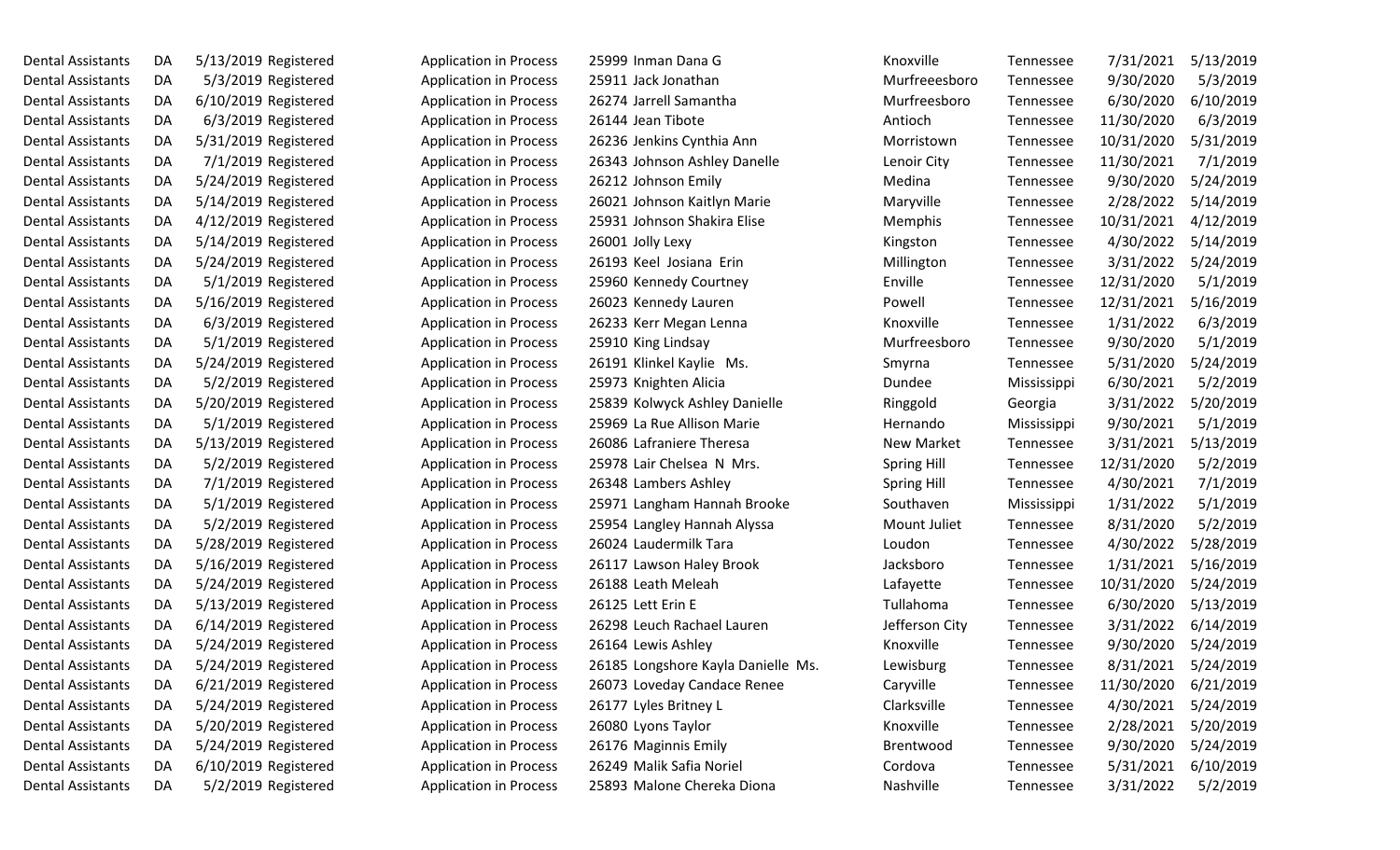| Dental Assistants        | DA | 5/14/2019 Registered |                     |
|--------------------------|----|----------------------|---------------------|
| Dental Assistants        | DA | 5/24/2019 Registered |                     |
| Dental Assistants        | DA | 5/24/2019 Registered |                     |
| Dental Assistants        | DA | 6/14/2019 Registered |                     |
| Dental Assistants        | DA |                      | 5/1/2019 Registered |
| Dental Assistants        | DA | 6/14/2019 Registered |                     |
| Dental Assistants        | DA | 5/16/2019 Registered |                     |
| <b>Dental Assistants</b> | DA |                      | 5/2/2019 Registered |
| Dental Assistants        | DA |                      | 6/3/2019 Registered |
| Dental Assistants        | DA |                      | 5/2/2019 Registered |
| <b>Dental Assistants</b> | DA | 5/24/2019 Registered |                     |
| Dental Assistants        | DA |                      | 5/2/2019 Registered |
| Dental Assistants        | DA | 5/16/2019 Registered |                     |
| <b>Dental Assistants</b> | DA | 4/12/2019 Registered |                     |
| <b>Dental Assistants</b> | DA |                      | 5/2/2019 Registered |
| <b>Dental Assistants</b> | DA |                      | 6/3/2019 Registered |
| Dental Assistants        | DA | 4/17/2019 Registered |                     |
| Dental Assistants        | DA | 5/24/2019 Registered |                     |
| <b>Dental Assistants</b> | DA | 5/24/2019 Registered |                     |
| <b>Dental Assistants</b> | DA | 5/20/2019 Registered |                     |
| Dental Assistants        | DA | 5/14/2019 Registered |                     |
| Dental Assistants        | DA |                      | 6/6/2019 Registered |
| Dental Assistants        | DA | 6/14/2019 Registered |                     |
| <b>Dental Assistants</b> | DA | 5/14/2019 Registered |                     |
| Dental Assistants        | DA |                      | 5/1/2019 Registered |
| Dental Assistants        | DA |                      | 5/3/2019 Registered |
| Dental Assistants        | DA |                      | 7/3/2019 Registered |
| Dental Assistants        | DA | 5/28/2019 Registered |                     |
| <b>Dental Assistants</b> | DA | 4/12/2019 Registered |                     |
| <b>Dental Assistants</b> | DA | 5/31/2019 Registered |                     |
| <b>Dental Assistants</b> | DA | 5/24/2019 Registered |                     |
| <b>Dental Assistants</b> | DA |                      | 7/1/2019 Registered |
| <b>Dental Assistants</b> | DA | 5/24/2019 Registered |                     |
| Dental Assistants        | DA | 5/24/2019 Registered |                     |
| <b>Dental Assistants</b> | DA |                      | 6/3/2019 Registered |
| <b>Dental Assistants</b> | DA |                      | 6/3/2019 Registered |
| Dental Assistants        | DA | 5/13/2019 Registered |                     |

| Dental Assistants        | DA | 5/14/2019 Registered | <b>Application in Process</b> | 26043 Manning Staley Sue        | Memphis                 | Tennessee   | 10/31/2020            | 5/14/2019 |
|--------------------------|----|----------------------|-------------------------------|---------------------------------|-------------------------|-------------|-----------------------|-----------|
| Dental Assistants        | DA | 5/24/2019 Registered | <b>Application in Process</b> | 26189 Marquez Eileen Arale      | Mc Minnville            | Tennessee   | 2/28/2022             | 5/24/2019 |
| Dental Assistants        | DA | 5/24/2019 Registered | <b>Application in Process</b> | 26100 Marske Mckenzie           | <b>Estill Springs</b>   | Tennessee   | 12/31/2020            | 5/24/2019 |
| Dental Assistants        | DA | 6/14/2019 Registered | <b>Application in Process</b> | 26112 Martin Bailey Nichole     | Hixson                  | Tennessee   | 8/31/2020             | 6/14/2019 |
| Dental Assistants        | DA | 5/1/2019 Registered  | <b>Application in Process</b> | 25872 Martin Hannah Hope        | Kingsport               | Tennessee   | 3/31/2021             | 5/1/2019  |
| Dental Assistants        | DA | 6/14/2019 Registered | <b>Application in Process</b> | 26301 Mashburn Cortney Savannah | Maryville               | Tennessee   | 12/31/2021            | 6/14/2019 |
| Dental Assistants        | DA | 5/16/2019 Registered | Expired                       | 12784 Mcbroom Tina Michelle     | Monterey                | Tennessee   | 2/28/2022             | 5/7/2016  |
| Dental Assistants        | DA | 5/2/2019 Registered  | <b>Application in Process</b> | 26025 Mcdonald Tina             | Fayetteville            | Tennessee   | 8/31/2020             | 5/2/2019  |
| Dental Assistants        | DA | 6/3/2019 Registered  | Expired                       | 13589 Mcguire Tiffany Renae     | Dyersburg               | Tennessee   | 11/30/2021 12/15/2008 |           |
| Dental Assistants        | DA | 5/2/2019 Registered  | <b>Application in Process</b> | 26008 Mckinney Brynette         | Johnson Ciy             | Tennessee   | 3/31/2021             | 5/2/2019  |
| Dental Assistants        | DA | 5/24/2019 Registered | <b>Application in Process</b> | 25481 Mcneil Whitney Shalane    | Morristown              | Tennessee   | 6/30/2020             | 5/24/2019 |
| Dental Assistants        | DA | 5/2/2019 Registered  | <b>Application in Process</b> | 25939 Mendoza Alexis            | Clarksville             | Tennessee   | 11/30/2021            | 5/2/2019  |
| Dental Assistants        | DA | 5/16/2019 Registered | Expired                       | 23841 Merrell Kathryn           | <b>Thompson Station</b> | Tennessee   | 12/31/2020            | 9/25/2017 |
| Dental Assistants        | DA | 4/12/2019 Registered | <b>Application in Process</b> | 25847 Miles Kendra Marie ms     | Horn Lake               | Mississippi | 7/31/2021             | 4/12/2019 |
| Dental Assistants        | DA | 5/2/2019 Registered  | <b>Application in Process</b> | 26011 Miller Nikita Nicole      | Manchester              | Tennessee   | 7/31/2021             | 5/2/2019  |
| Dental Assistants        | DA | 6/3/2019 Registered  | <b>Application in Process</b> | 26114 Miller Sharon Lynn        | Knoxville               | Tennessee   | 10/31/2021            | 6/3/2019  |
| Dental Assistants        | DA | 4/17/2019 Registered | Expired                       | 21006 Mintlow Rockesia Shawntez | Murfreesboro            | Tennessee   | 1/31/2021             | 4/7/2017  |
| Dental Assistants        | DA | 5/24/2019 Registered | <b>Application in Process</b> | 26219 Modena Sabrina            | Lyles                   | Tennessee   | 5/31/2020             | 5/24/2019 |
| <b>Dental Assistants</b> | DA | 5/24/2019 Registered | <b>Application in Process</b> | 26168 Mohaghegh Parissa         | Brentwood               | Tennessee   | 7/31/2020             | 5/24/2019 |
| Dental Assistants        | DA | 5/20/2019 Registered | <b>Application in Process</b> | 26150 Montgomery Katie Ann      | Nashville               | Tennessee   | 7/31/2020             | 5/20/2019 |
| Dental Assistants        | DA | 5/14/2019 Registered | <b>Application in Process</b> | 26108 Moore Amy                 | Chattanooga             | Tennessee   | 5/31/2020             | 5/14/2019 |
| Dental Assistants        | DA | 6/6/2019 Registered  | <b>Application in Process</b> | 25652 Moore Brandy Nicole       | Wynne                   | Arkansas    | 5/31/2022             | 6/6/2019  |
| Dental Assistants        | DA | 6/14/2019 Registered | <b>Application in Process</b> | 25943 Moran Lonna Mrs           | Sale Creek              | Tennessee   | 10/31/2021            | 6/14/2019 |
| Dental Assistants        | DA | 5/14/2019 Registered | <b>Application in Process</b> | 25975 Morris Mackenzie          | Olive Branch            | Mississippi | 4/30/2021             | 5/14/2019 |
| Dental Assistants        | DA | 5/1/2019 Registered  | <b>Application in Process</b> | 25968 Mosley Masheetta Veronica | <b>Batesville</b>       | Mississippi | 3/31/2021             | 5/1/2019  |
| Dental Assistants        | DA | 5/3/2019 Registered  | <b>Application in Process</b> | 25886 Moton Catera Mechelle     | Memphis                 | Tennessee   | 7/31/2020             | 5/3/2019  |
| Dental Assistants        | DA | 7/3/2019 Registered  | Expired                       | 10636 Myers Betty Ann Sanders   | Cookeville              | Tennessee   | 9/30/2020             | 6/23/2005 |
| Dental Assistants        | DA | 5/28/2019 Registered | Expired                       | 12692 Neikirk Jeanette Lumpkins | <b>Bybee</b>            | Tennessee   | 5/31/2021             | 2/22/2008 |
| Dental Assistants        | DA | 4/12/2019 Registered | Expired                       | 17892 Newton Whitney Paige      | Clarksville             | Tennessee   | 5/31/2021             | 8/7/2017  |
| Dental Assistants        | DA | 5/31/2019 Registered | <b>Application in Process</b> | 26192 Nguyen Thi Ngoc Hoa       | Nashville               | Tennessee   | 7/31/2021             | 5/31/2019 |
| Dental Assistants        | DA | 5/24/2019 Registered | <b>Application in Process</b> | 26165 Nipple Bridgett           | Clarksville             | Tennessee   | 11/30/2021            | 5/24/2019 |
| Dental Assistants        | DA | 7/1/2019 Registered  | <b>Application in Process</b> | 25916 Nolan Jessica             | Dunlap                  | Tennessee   | 10/31/2020            | 7/1/2019  |
| Dental Assistants        | DA | 5/24/2019 Registered | <b>Application in Process</b> | 26187 Norwood Fara              | Readyville              | Tennessee   | 3/31/2021             | 5/24/2019 |
| Dental Assistants        | DA | 5/24/2019 Registered | <b>Application in Process</b> | 26128 Ogle Britlee              | Cleveland               | Tennessee   | 3/31/2021             | 5/24/2019 |
| Dental Assistants        | DA | 6/3/2019 Registered  | <b>Application in Process</b> | 26183 Oliva Lizbeth Isamar      | Cottontown              | Tennessee   | 8/31/2021             | 6/3/2019  |
| Dental Assistants        | DA | 6/3/2019 Registered  | <b>Application in Process</b> | 26242 Olivas Rocio              | Clarksville             | Tennessee   | 3/31/2021             | 6/3/2019  |
| Dental Assistants        | DA | 5/13/2019 Registered | <b>Application in Process</b> | 26152 Paco Erika                | Mount Juliet            | Tennessee   | 12/31/2021            | 5/13/2019 |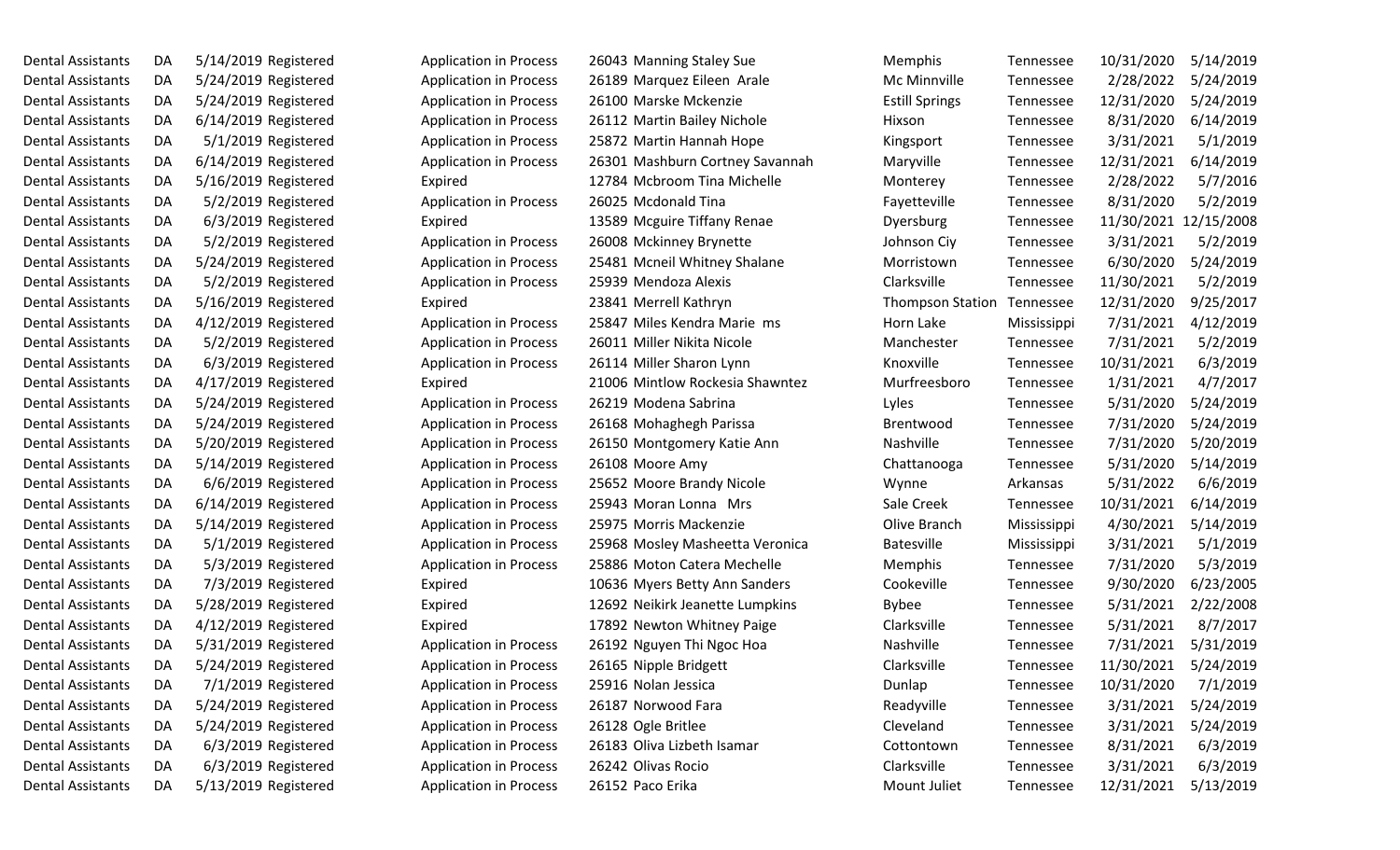| Dental Assistants        | DA | 6/3/2019 Registered  |
|--------------------------|----|----------------------|
| <b>Dental Assistants</b> | DA | 5/31/2019 Registered |
| <b>Dental Assistants</b> | DA | 5/13/2019 Registered |
| <b>Dental Assistants</b> | DA | 4/12/2019 Registered |
| <b>Dental Assistants</b> | DA | 5/17/2019 Registered |
| <b>Dental Assistants</b> | DA | 5/2/2019 Registered  |
| <b>Dental Assistants</b> | DA | 4/12/2019 Registered |
| <b>Dental Assistants</b> | DA | 6/14/2019 Registered |
| <b>Dental Assistants</b> | DA | 5/31/2019 Registered |
| <b>Dental Assistants</b> | DA | 6/27/2019 Registered |
| <b>Dental Assistants</b> | DA | 4/12/2019 Registered |
| <b>Dental Assistants</b> | DA | 6/10/2019 Registered |
| <b>Dental Assistants</b> | DA | 6/3/2019 Registered  |
| <b>Dental Assistants</b> | DA | 6/14/2019 Registered |
| <b>Dental Assistants</b> | DA | 6/14/2019 Registered |
| <b>Dental Assistants</b> | DA | 6/14/2019 Registered |
| <b>Dental Assistants</b> | DA | 6/21/2019 Registered |
| <b>Dental Assistants</b> | DA | 6/21/2019 Registered |
| <b>Dental Assistants</b> | DA | 5/13/2019 Registered |
| <b>Dental Assistants</b> | DA | 5/24/2019 Registered |
| Dental Assistants        | DA | 5/16/2019 Registered |
| <b>Dental Assistants</b> | DA | 7/1/2019 Registered  |
| <b>Dental Assistants</b> | DA | 5/14/2019 Registered |
| <b>Dental Assistants</b> | DA | 4/12/2019 Registered |
| <b>Dental Assistants</b> | DA | 6/3/2019 Registered  |
| <b>Dental Assistants</b> | DA | 6/25/2019 Registered |
| Dental Assistants        | DA | 5/1/2019 Registered  |
| <b>Dental Assistants</b> | DA | 5/3/2019 Registered  |
| <b>Dental Assistants</b> | DA | 6/25/2019 Registered |
| Dental Assistants        | DА | 7/1/2019 Registered  |
| <b>Dental Assistants</b> | DA | 5/24/2019 Registered |
| <b>Dental Assistants</b> | DA | 5/24/2019 Registered |
| <b>Dental Assistants</b> | DA | 5/20/2019 Registered |
| <b>Dental Assistants</b> | DA | 5/13/2019 Registered |
| <b>Dental Assistants</b> | DA | 5/14/2019 Registered |
| <b>Dental Assistants</b> | DA | 6/3/2019 Registered  |
| <b>Dental Assistants</b> | DA | 6/14/2019 Registered |

| Dental Assistants | DA | $6/3/2019$ Registered | <b>Application in Process</b> | 26129 Page Caroline              | Knoxville             | Tennessee   | 7/31/2020  | 6/3/2019            |
|-------------------|----|-----------------------|-------------------------------|----------------------------------|-----------------------|-------------|------------|---------------------|
| Dental Assistants | DA | 5/31/2019 Registered  | <b>Application in Process</b> | 26220 Parham Hannah Suzette Mrs. | Maryville             | Tennessee   | 11/30/2020 | 5/31/2019           |
| Dental Assistants | DA | 5/13/2019 Registered  | <b>Application in Process</b> | 26123 Parker Hallie              | Hixson                | Tennessee   | 2/28/2021  | 5/13/2019           |
| Dental Assistants | DA | 4/12/2019 Registered  | <b>Application in Process</b> | 25917 Patel Hemangi              | Crossville            | Tennessee   | 7/31/2020  | 4/12/2019           |
| Dental Assistants | DA | 5/17/2019 Registered  | <b>Application in Process</b> | 26124 Pendley Megan Nicole Ms.   | Copperhill            | Tennessee   | 2/28/2022  | 5/17/2019           |
| Dental Assistants | DA | 5/2/2019 Registered   | <b>Application in Process</b> | 25961 Perez Elia                 | Fort Campbell         | Kentucky    | 12/31/2021 | 5/2/2019            |
| Dental Assistants | DA | 4/12/2019 Registered  | Expired                       | 10134 Petitt Jenifer Ann         | Mckenzie              | Tennessee   | 3/31/2021  | 6/10/2015           |
| Dental Assistants | DA | 6/14/2019 Registered  | <b>Application in Process</b> | 26286 Pittman Zarlei Janale      | Jackson               | Tennessee   | 3/31/2021  | 6/14/2019           |
| Dental Assistants | DA | 5/31/2019 Registered  | <b>Application in Process</b> | 26121 Posley Princess Bynum      | Chattanooga           | Tennessee   | 6/30/2021  | 5/31/2019           |
| Dental Assistants | DA | 6/27/2019 Registered  | Expired                       | 21382 Pounders Staci Marie       | Nesbit                | Mississippi | 12/31/2020 | 9/29/2017           |
| Dental Assistants | DA | 4/12/2019 Registered  | <b>Application in Process</b> | 25956 Proctor Clarissa           | Clarksville           | Tennessee   | 3/31/2022  | 4/12/2019           |
| Dental Assistants | DA | 6/10/2019 Registered  | <b>Application in Process</b> | 26031 Prueitt Morgan             | Ooltewah              | Tennessee   | 9/30/2021  | 6/10/2019           |
| Dental Assistants | DA | 6/3/2019 Registered   | Expired                       | 21941 Pugh Angela Morgan         | Nashville             | Tennessee   | 9/30/2020  | 3/21/2016           |
| Dental Assistants | DA | 6/14/2019 Registered  | <b>Application in Process</b> | 26273 Qasim Abdullah             | Antioch               | Tennessee   | 6/30/2021  | 6/14/2019           |
| Dental Assistants | DA | 6/14/2019 Registered  | <b>Application in Process</b> | 26272 Qasim Fatiamh              | Antich                | Tennessee   | 6/30/2021  | 6/14/2019           |
| Dental Assistants | DA | 6/14/2019 Registered  | <b>Application in Process</b> | 26285 Queener Kimberly Ann       | Maryville             | Tennessee   | 2/28/2021  | 6/14/2019           |
| Dental Assistants | DA | 6/21/2019 Registered  | <b>Application in Process</b> | 26316 Rameriz Adrian             | Waverly               | Tennessee   | 2/28/2022  | 6/21/2019           |
| Dental Assistants | DA | 6/21/2019 Registered  | <b>Application in Process</b> | 26268 Ramirez Abigail Mrs        | Cordova               | Tennessee   | 10/31/2021 | 6/21/2019           |
| Dental Assistants | DA | 5/13/2019 Registered  | <b>Application in Process</b> | 25459 Rankin Shandrika           | Horn Lake             | Mississippi | 1/31/2021  | 5/13/2019           |
| Dental Assistants | DA | 5/24/2019 Registered  | <b>Application in Process</b> | 26161 Ransome Mylania Ransome    | Knoxville             | Tennessee   | 6/30/2020  | 5/24/2019           |
| Dental Assistants | DA | 5/16/2019 Registered  | <b>Application in Process</b> | 26019 Reagon Teagan Breeanna Ms. | Crossville            | Tennessee   | 10/31/2021 | 5/16/2019           |
| Dental Assistants | DA | 7/1/2019 Registered   | <b>Application in Process</b> | 26159 Reed Savanah               | Ooltewah              | Tennessee   | 9/30/2021  | 7/1/2019            |
| Dental Assistants | DA | 5/14/2019 Registered  | <b>Application in Process</b> | 26070 Roberts Destinee           | Lenoir City           | Tennessee   | 2/28/2022  | 5/14/2019           |
| Dental Assistants | DA | 4/12/2019 Registered  | <b>Application in Process</b> | 25946 Roberts Kelsi              | Cookeville            | Tennessee   | 12/31/2020 | 4/12/2019           |
| Dental Assistants | DA | 6/3/2019 Registered   | <b>Application in Process</b> | 25647 Robinson Amara Monique     | Memphis               | Tennessee   | 10/31/2021 | 6/3/2019            |
| Dental Assistants | DA | 6/25/2019 Registered  | <b>Application in Process</b> | 25982 Robinson Holli Renee       | Memphis               | Tennessee   | 8/31/2020  | 6/25/2019           |
| Dental Assistants | DA | 5/1/2019 Registered   | <b>Application in Process</b> | 25951 Rojas Laura                | Smyrna                | Tennessee   | 5/31/2020  | 5/1/2019            |
| Dental Assistants | DA | 5/3/2019 Registered   | <b>Application in Process</b> | 25515 Rolling Leah Cheyenne      | <b>Estill Springs</b> | Tennessee   | 5/31/2020  | 5/3/2019            |
| Dental Assistants | DA | 6/25/2019 Registered  | <b>Application in Process</b> | 26092 Roy Asjylyn                | Fort Campbell         | Kentucky    | 3/31/2022  | 6/25/2019           |
| Dental Assistants | DA | 7/1/2019 Registered   | <b>Application in Process</b> | 26156 Rudd Amelia                | Chattanooga           | Tennessee   | 5/31/2022  | 7/1/2019            |
| Dental Assistants | DA | 5/24/2019 Registered  | <b>Application in Process</b> | 26170 Runions Daisy              | Hohenwald             | Tennessee   | 11/30/2021 | 5/24/2019           |
| Dental Assistants | DA | 5/24/2019 Registered  | <b>Application in Process</b> | 26201 Russell Shelby             | White House           | Tennessee   | 2/28/2022  | 5/24/2019           |
| Dental Assistants | DA | 5/20/2019 Registered  | <b>Application in Process</b> | 26120 Salaices Claribel Amaris   | Dalton                | Georgia     | 7/31/2021  | 5/20/2019           |
| Dental Assistants | DA | 5/13/2019 Registered  | <b>Application in Process</b> | 26075 Sanderfur Alissa Marie     | Ooltewah              | Tennessee   | 10/31/2021 | 5/13/2019           |
| Dental Assistants | DA | 5/14/2019 Registered  | <b>Application in Process</b> | 26029 Scarbrough Maggie          | Knoxville             | Tennessee   | 6/30/2021  | 5/14/2019           |
| Dental Assistants | DA | 6/3/2019 Registered   | Expired                       | 19673 Schemitz Amanda Rae        | Sweetwater            | Tennessee   | 5/31/2022  | 5/30/2014           |
| Dental Assistants | DA | 6/14/2019 Registered  | <b>Application in Process</b> | 26255 Schultze Jennifer          | Clarksville           | Tennessee   |            | 4/30/2021 6/14/2019 |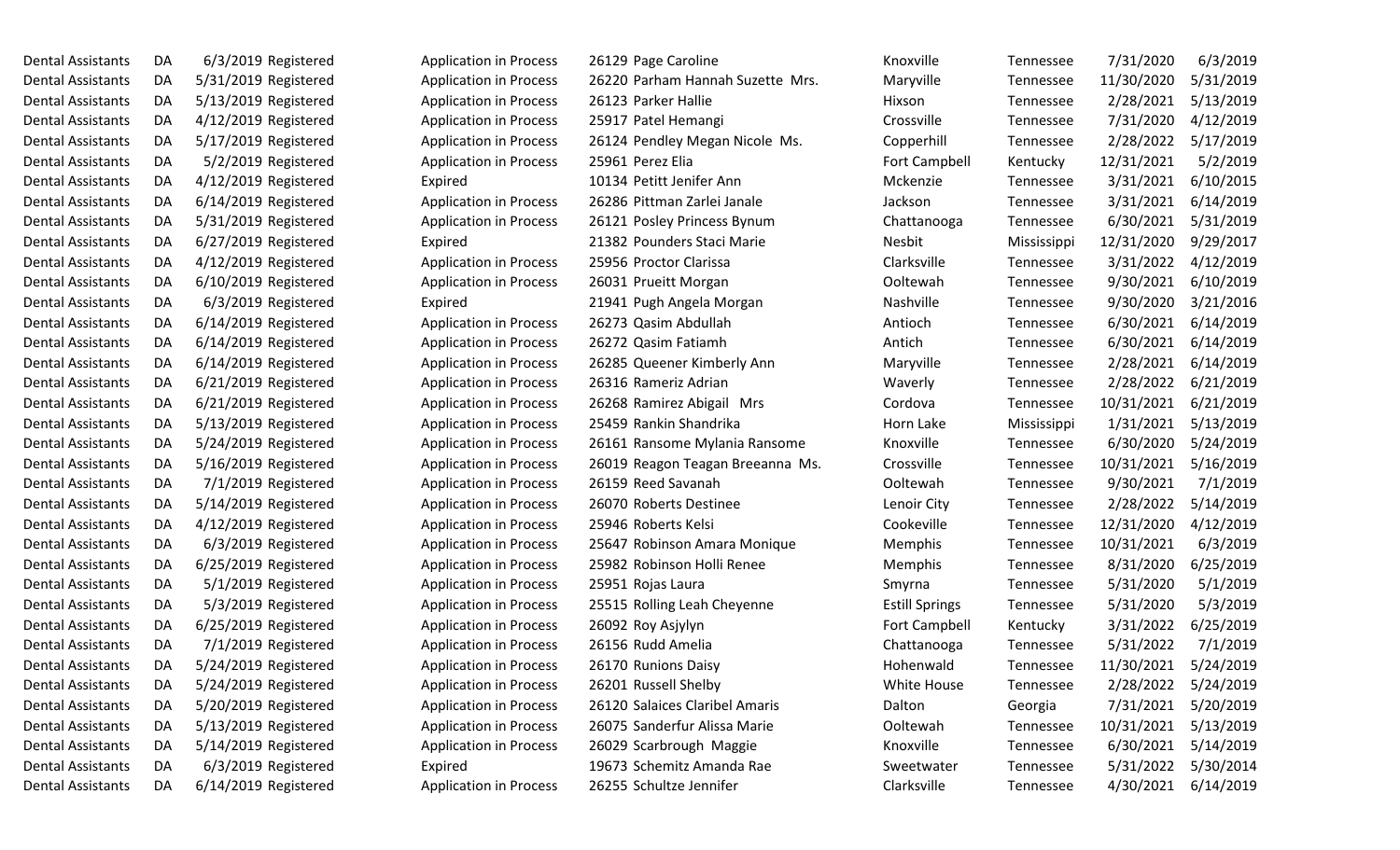| Dental Assistants        | DA | 4/12/2019 Registered |
|--------------------------|----|----------------------|
| <b>Dental Assistants</b> | DA | 6/10/2019 Registered |
| <b>Dental Assistants</b> | DA | 6/14/2019 Registered |
| Dental Assistants        | DA | 5/2/2019 Registered  |
| Dental Assistants        | DA | 5/16/2019 Registered |
| Dental Assistants        | DA | 5/14/2019 Registered |
| Dental Assistants        | DA | 5/14/2019 Registered |
| <b>Dental Assistants</b> | DA | 5/1/2019 Registered  |
| Dental Assistants        | DA | 5/31/2019 Registered |
| <b>Dental Assistants</b> | DA | 5/14/2019 Registered |
| <b>Dental Assistants</b> | DA | 5/14/2019 Registered |
| Dental Assistants        | DA | 5/20/2019 Registered |
| <b>Dental Assistants</b> | DA | 4/12/2019 Registered |
| Dental Assistants        | DA | 6/3/2019 Registered  |
| <b>Dental Assistants</b> | DA | 5/13/2019 Registered |
| Dental Assistants        | DA | 5/14/2019 Registered |
| Dental Assistants        | DA | 6/3/2019 Registered  |
| Dental Assistants        | DA | 5/17/2019 Registered |
| Dental Assistants        | DA | 5/13/2019 Registered |
| <b>Dental Assistants</b> | DA | 5/3/2019 Registered  |
| Dental Assistants        | DA | 6/19/2019 Registered |
| <b>Dental Assistants</b> | DA | 6/14/2019 Registered |
| Dental Assistants        | DA | 6/10/2019 Registered |
| <b>Dental Assistants</b> | DA | 7/1/2019 Registered  |
| <b>Dental Assistants</b> | DA | 6/21/2019 Registered |
| <b>Dental Assistants</b> | DA | 5/14/2019 Registered |
| <b>Dental Assistants</b> | DA | 6/14/2019 Registered |
| Dental Assistants        | DA | 5/24/2019 Registered |
| <b>Dental Assistants</b> | DA | 5/13/2019 Registered |
| <b>Dental Assistants</b> | DA | 6/3/2019 Registered  |
| Dental Assistants        | DA | 7/1/2019 Registered  |
| <b>Dental Assistants</b> | DA | 6/21/2019 Registered |
| <b>Dental Assistants</b> | DA | 6/10/2019 Registered |
| Dental Assistants        | DA | 5/2/2019 Registered  |
| <b>Dental Assistants</b> | DA | 5/2/2019 Registered  |
| <b>Dental Assistants</b> | DA | 4/12/2019 Registered |
| Dental Assistants        | DA | 5/31/2019 Registered |

| Dental Assistants        | DA | 4/12/2019 Registered | <b>Application in Process</b> | 25709 Scoda Halle Christine          | Knoxville            | Tennessee   | 11/30/2021 | 4/12/2019 |
|--------------------------|----|----------------------|-------------------------------|--------------------------------------|----------------------|-------------|------------|-----------|
| Dental Assistants        | DA | 6/10/2019 Registered | <b>Application in Process</b> | 26231 Sears Michelle Lynn            | Doral                | Florida     | 4/30/2022  | 6/10/2019 |
| Dental Assistants        | DA | 6/14/2019 Registered | <b>Application in Process</b> | 26287 Seate Brett Ms                 | Clarksville          | Tennessee   | 7/31/2021  | 6/14/2019 |
| Dental Assistants        | DA | 5/2/2019 Registered  | <b>Application in Process</b> | 25876 Sellers Ankayla Miss           | <b>Holly Springs</b> | Mississippi | 7/31/2020  | 5/2/2019  |
| Dental Assistants        | DA | 5/16/2019 Registered | <b>Application in Process</b> | 25924 Shaffer Alyson Jade            | Gallatin             | Tennessee   | 4/30/2021  | 5/16/2019 |
| Dental Assistants        | DA | 5/14/2019 Registered | <b>Application in Process</b> | 25995 Shanks Malinda                 | Lafollette           | Tennessee   | 9/30/2021  | 5/14/2019 |
| Dental Assistants        | DA | 5/14/2019 Registered | <b>Application in Process</b> | 26081 Sharp Sierra                   | Ten Mile             | Tennessee   | 10/31/2020 | 5/14/2019 |
| Dental Assistants        | DA | 5/1/2019 Registered  | <b>Application in Process</b> | 25948 Shelton Kayla Elizabeth        | Hillsboro            | Tennessee   | 6/30/2020  | 5/1/2019  |
| Dental Assistants        | DA | 5/31/2019 Registered | <b>Application in Process</b> | 25531 Sherrill Heather Danielle      | Lenoir City          | Tennessee   | 5/31/2021  | 5/31/2019 |
| Dental Assistants        | DA | 5/14/2019 Registered | <b>Application in Process</b> | 26013 Shoemaker Chelsie Lashae       | Newport              | Tennessee   | 1/31/2022  | 5/14/2019 |
| Dental Assistants        | DA | 5/14/2019 Registered | <b>Application in Process</b> | 25863 Sidarous Kerstin Samir Samwael | Clarksville          | Tennessee   | 9/30/2020  | 5/14/2019 |
| Dental Assistants        | DA | 5/20/2019 Registered | <b>Application in Process</b> | 26116 Sidlinskiy Liliya              | Ringgold             | Georgia     | 11/30/2020 | 5/20/2019 |
| Dental Assistants        | DA | 4/12/2019 Registered | Expired                       | 13282 Simerly Whitley Nicole         | Maryville            | Tennessee   | 1/31/2021  | 4/7/2017  |
| Dental Assistants        | DA | 6/3/2019 Registered  | <b>Application in Process</b> | 26198 Simmons Haleigh                | Mckenzie             | Tennessee   | 7/31/2020  | 6/3/2019  |
| Dental Assistants        | DA | 5/13/2019 Registered | <b>Application in Process</b> | 26038 Simmons Shatoriah A            | Murfreesboro         | Tennessee   | 1/31/2021  | 5/13/2019 |
| Dental Assistants        | DA | 5/14/2019 Registered | <b>Application in Process</b> | 25997 Slover Sharon Elizabeth        | Lafollette           | Tennessee   | 2/28/2021  | 5/14/2019 |
| Dental Assistants        | DA | 6/3/2019 Registered  | <b>Application in Process</b> | 26232 Smith Cara                     | Nashville            | Tennessee   | 8/31/2020  | 6/3/2019  |
| Dental Assistants        | DA | 5/17/2019 Registered | <b>Application in Process</b> | 26148 Smith Haley Ann                | Murfreesboro         | Tennessee   | 11/30/2021 | 5/17/2019 |
| Dental Assistants        | DA | 5/13/2019 Registered | <b>Application in Process</b> | 25612 Smith Kaneshia                 | Nashville            | Tennessee   | 3/31/2022  | 5/13/2019 |
| Dental Assistants        | DA | 5/3/2019 Registered  | <b>Application in Process</b> | 25806 Smith Kayla Elizabeth          | Cookeville           | Tennessee   | 2/28/2022  | 5/3/2019  |
| Dental Assistants        | DA | 6/19/2019 Registered | <b>Application in Process</b> | 26007 Smith Rachel Mrs.              | Oakland              | Tennessee   | 1/31/2022  | 6/19/2019 |
| <b>Dental Assistants</b> | DA | 6/14/2019 Registered | <b>Application in Process</b> | 25993 Smith Wannitta Ashley          | Cookevile            | Tennessee   | 10/31/2021 | 6/14/2019 |
| Dental Assistants        | DA | 6/10/2019 Registered | <b>Application in Process</b> | 26122 Sneed Lori Nichole             | Dunlap               | Tennessee   | 5/31/2021  | 6/10/2019 |
| Dental Assistants        | DA | 7/1/2019 Registered  | <b>Application in Process</b> | 26157 Soto Juan Antonio              | Franklin             | Tennessee   | 3/31/2021  | 7/1/2019  |
| Dental Assistants        | DA | 6/21/2019 Registered | <b>Application in Process</b> | 26310 Sparks Ashlee                  | Memphis              | Tennessee   | 5/31/2021  | 6/21/2019 |
| Dental Assistants        | DA | 5/14/2019 Registered | <b>Application in Process</b> | 26034 Spencer Olivia                 | Memphis              | Tennessee   | 12/31/2020 | 5/14/2019 |
| Dental Assistants        | DA | 6/14/2019 Registered | <b>Application in Process</b> | 26276 Stamm Emily DA                 | Olive Branch         | Mississippi | 8/31/2021  | 6/14/2019 |
| Dental Assistants        | DA | 5/24/2019 Registered | <b>Application in Process</b> | 26015 Stemke Amber                   | Linden               | Tennessee   | 10/31/2020 | 5/24/2019 |
| Dental Assistants        | DA | 5/13/2019 Registered | <b>Application in Process</b> | 26061 Sterling Deandra Jonatha       | Murfreesboro         | Tennessee   | 2/28/2021  | 5/13/2019 |
| Dental Assistants        | DA | 6/3/2019 Registered  | <b>Application in Process</b> | 26211 Stewart Summer                 | Dickson              | Tennessee   | 5/31/2022  | 6/3/2019  |
| Dental Assistants        | DA | 7/1/2019 Registered  | <b>Application in Process</b> | 26283 Stinnett Lauren Paige          | Sevierville          | Tennessee   | 7/31/2021  | 7/1/2019  |
| Dental Assistants        | DA | 6/21/2019 Registered | <b>Application in Process</b> | 26303 Stokes Metricia Elise          | Memphis              | Tennessee   | 6/30/2020  | 6/21/2019 |
| Dental Assistants        | DA | 6/10/2019 Registered | <b>Application in Process</b> | 26266 Straughn Lateshia Zipporah     | <b>Indian Mound</b>  | Tennessee   | 10/31/2021 | 6/10/2019 |
| Dental Assistants        | DA | 5/2/2019 Registered  | <b>Application in Process</b> | 25933 Strogen Jacqueline Rena        | Clarksville          | Tennessee   | 4/30/2021  | 5/2/2019  |
| Dental Assistants        | DA | 5/2/2019 Registered  | <b>Application in Process</b> | 25932 Sullivan Melissa Newman        | Lakeland             | Tennessee   | 3/31/2021  | 5/2/2019  |
| Dental Assistants        | DA | 4/12/2019 Registered | <b>Application in Process</b> | 25955 Sullivan Victoria D            | Walling              | Tennessee   | 3/31/2021  | 4/12/2019 |
| Dental Assistants        | DA | 5/31/2019 Registered | <b>Application in Process</b> | 26133 Tankersley Brooke Robyn        | Cleveland            | Tennessee   | 8/31/2021  | 5/31/2019 |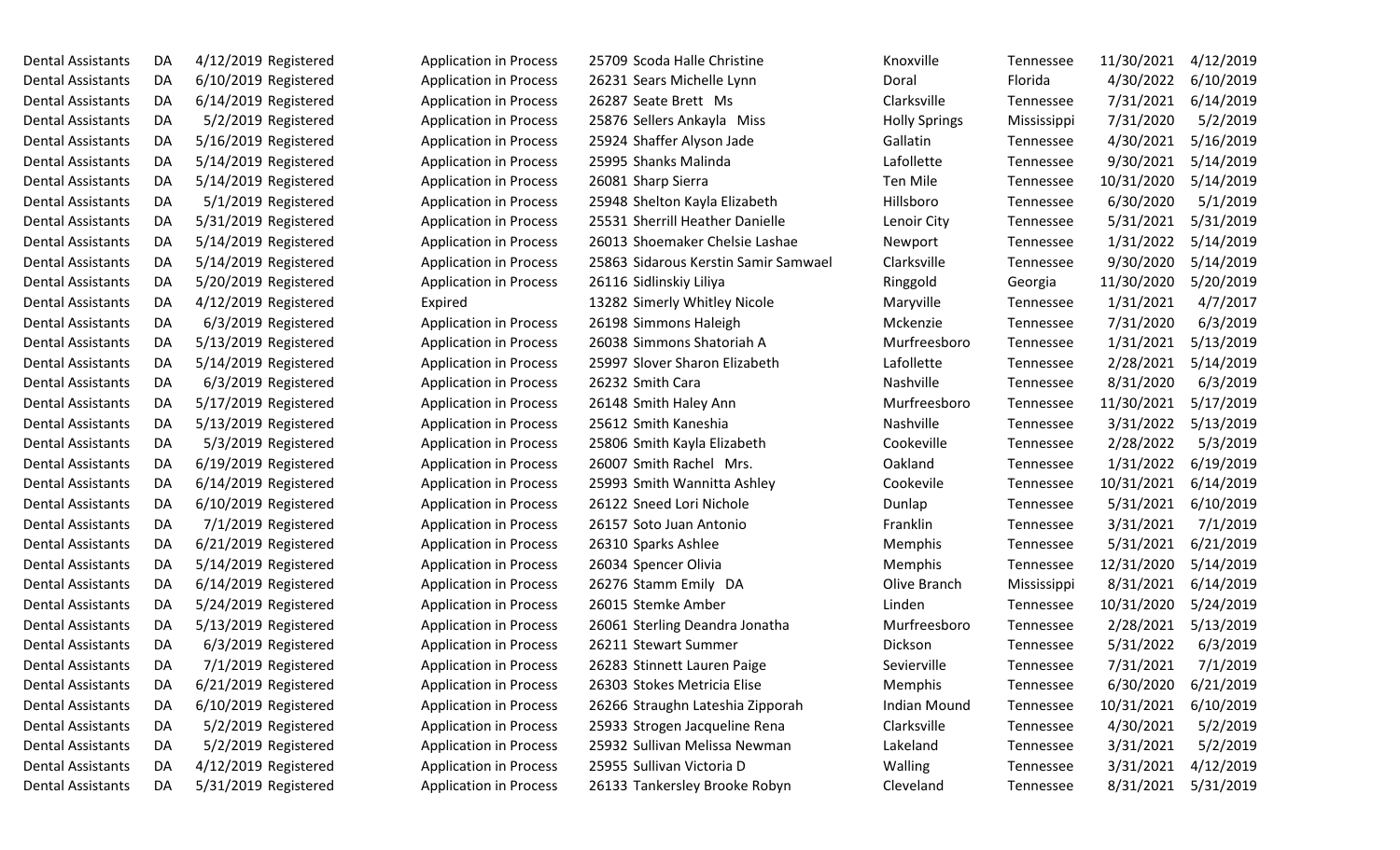| Dental Assistants | DA | 6/10/2019 Registered |                     |
|-------------------|----|----------------------|---------------------|
| Dental Assistants | DA |                      | 5/1/2019 Registered |
| Dental Assistants | DA | 6/14/2019 Registered |                     |
| Dental Assistants | DA |                      | 5/1/2019 Registered |
| Dental Assistants | DA | 6/10/2019 Registered |                     |
| Dental Assistants | DA | 6/19/2019 Registered |                     |
| Dental Assistants | DA | 5/14/2019 Registered |                     |
| Dental Assistants | DA | 6/21/2019 Registered |                     |
| Dental Assistants | DA | 5/24/2019 Registered |                     |
| Dental Assistants | DA |                      | 5/1/2019 Registered |
| Dental Assistants | DA | 6/19/2019 Registered |                     |
| Dental Assistants | DA |                      | 5/2/2019 Registered |
| Dental Assistants | DA | 5/24/2019 Registered |                     |
| Dental Assistants | DA | 6/19/2019 Registered |                     |
| Dental Assistants | DA | 5/13/2019 Registered |                     |
| Dental Assistants | DA | 5/20/2019 Registered |                     |
| Dental Assistants | DA | 5/24/2019 Registered |                     |
| Dental Assistants | DA | 5/24/2019 Registered |                     |
| Dental Assistants | DA |                      | 5/2/2019 Registered |
| Dental Assistants | DA | 5/24/2019 Registered |                     |
| Dental Assistants | DA | 6/19/2019 Registered |                     |
| Dental Assistants | DA | 5/20/2019 Registered |                     |
| Dental Assistants | DA | 4/12/2019 Registered |                     |
| Dental Assistants | DA |                      | 5/2/2019 Registered |
| Dental Assistants | DA | 5/20/2019 Registered |                     |
| Dental Assistants | DA | 5/14/2019 Registered |                     |
| Dental Assistants | DA | 6/10/2019 Registered |                     |
| Dental Assistants | DA | 5/14/2019 Registered |                     |
| Dental Assistants | DA | 5/24/2019 Registered |                     |
| Dental Assistants | DA | 6/21/2019 Registered |                     |
| Dental Assistants | DA | 5/20/2019 Registered |                     |
| Dental Assistants | DA | 5/24/2019 Registered |                     |
| Dental Assistants | DA |                      | 5/2/2019 Registered |
| Dental Assistants | DA | 5/24/2019 Registered |                     |
| Dental Assistants | DA | 5/31/2019 Registered |                     |
| Dental Assistants | DA |                      | 7/1/2019 Registered |
| Dental Assistants | DA | 5/17/2019 Registered |                     |

| Dental Assistants        | DA | 6/10/2019 Registered | Expired                       | 15874 Taylor Precious Demetrai    | Memphis            | Tennessee   | 1/31/2022  | 2/18/2011 |
|--------------------------|----|----------------------|-------------------------------|-----------------------------------|--------------------|-------------|------------|-----------|
| Dental Assistants        | DA | 5/1/2019 Registered  | <b>Application in Process</b> | 25962 Teague Jasmyn               | Harrison           | Tennessee   | 9/30/2020  | 5/1/2019  |
| Dental Assistants        | DA | 6/14/2019 Registered | <b>Application in Process</b> | 26058 Terry Aubrie Kendall Ms.    | Robbins            | Tennessee   | 1/31/2022  | 6/14/2019 |
| Dental Assistants        | DA | 5/1/2019 Registered  | <b>Application in Process</b> | 26016 Thomas Jennifer Mrs         | Decaturville       | Tennessee   | 2/28/2021  | 5/1/2019  |
| Dental Assistants        | DA | 6/10/2019 Registered | <b>Application in Process</b> | 25983 Thurman Adrianna            | Byrdstown          | Tennessee   | 2/28/2022  | 6/10/2019 |
| Dental Assistants        | DA | 6/19/2019 Registered | Expired                       | 20766 Tidwell Madison Kate        | Centerville        | Tennessee   | 4/30/2021  | 7/7/2017  |
| Dental Assistants        | DA | 5/14/2019 Registered | <b>Application in Process</b> | 26000 Tollett Mattye              | Loudon             | Tennessee   | 11/30/2021 | 5/14/2019 |
| Dental Assistants        | DA | 6/21/2019 Registered | <b>Application in Process</b> | 26143 Torner Leslie Lauren        | Chattanooga        | Tennessee   | 5/31/2022  | 6/21/2019 |
| Dental Assistants        | DA | 5/24/2019 Registered | <b>Application in Process</b> | 26167 Tracz Danielle              | Columbia           | Tennessee   | 5/31/2021  | 5/24/2019 |
| Dental Assistants        | DA | 5/1/2019 Registered  | <b>Application in Process</b> | 25802 Tucker Arnesha Dominque     | Lamar              | Mississippi | 11/30/2021 | 5/1/2019  |
| Dental Assistants        | DA | 6/19/2019 Registered | <b>Application in Process</b> | 26036 Turner April Dawn           | Kingsport          | Tennessee   | 8/31/2020  | 6/19/2019 |
| Dental Assistants        | DA | 5/2/2019 Registered  | <b>Application in Process</b> | 25970 Turner Shinahriya C. Shi    | Tunica             | Mississippi | 12/31/2020 | 5/2/2019  |
| Dental Assistants        | DA | 5/24/2019 Registered | <b>Application in Process</b> | 26190 Tyson Kristen               | Dickson            | Tennessee   | 11/30/2020 | 5/24/2019 |
| Dental Assistants        | DA | 6/19/2019 Registered | <b>Application in Process</b> | 25688 Vardaman Satori Ms          | Dundee             | Mississippi | 11/30/2020 | 6/19/2019 |
| Dental Assistants        | DA | 5/13/2019 Registered | <b>Application in Process</b> | 25979 Vaughn Alexander            | Madison            | Tennessee   | 7/31/2020  | 5/13/2019 |
| Dental Assistants        | DA | 5/20/2019 Registered | <b>Application in Process</b> | 26057 Velez Eunice Ivette         | Murfreesboro       | Tennessee   | 6/30/2020  | 5/20/2019 |
| Dental Assistants        | DA | 5/24/2019 Registered | <b>Application in Process</b> | 26178 Ventura Emily               | Reagan             | Tennessee   | 11/30/2020 | 5/24/2019 |
| Dental Assistants        | DA | 5/24/2019 Registered | <b>Application in Process</b> | 26127 Ward Brittany Nashea        | Jacksboro          | Tennessee   | 1/31/2021  | 5/24/2019 |
| Dental Assistants        | DA | 5/2/2019 Registered  | <b>Application in Process</b> | 25987 Watkins Krista              | Clarksville        | Tennessee   | 5/31/2021  | 5/2/2019  |
| Dental Assistants        | DA | 5/24/2019 Registered | <b>Application in Process</b> | 26181 Wells Lacy Gabrielle        | Clinton            | Tennessee   | 1/31/2022  | 5/24/2019 |
| Dental Assistants        | DA | 6/19/2019 Registered | <b>Application in Process</b> | 26223 White Haley                 | Friendship         | Tennessee   | 4/30/2022  | 6/19/2019 |
| Dental Assistants        | DA | 5/20/2019 Registered | <b>Application in Process</b> | 26050 White Heather               | Fort Oglethorpe    | Georgia     | 8/31/2021  | 5/20/2019 |
| Dental Assistants        | DA | 4/12/2019 Registered | <b>Application in Process</b> | 25959 Whitler Maci                | Mt Pleasant        | Tennessee   | 2/28/2021  | 4/12/2019 |
| Dental Assistants        | DA | 5/2/2019 Registered  | <b>Application in Process</b> | 26018 Wilkerson Shamar            | Smyrna             | Tennessee   | 10/31/2020 | 5/2/2019  |
| Dental Assistants        | DA | 5/20/2019 Registered | <b>Application in Process</b> | 26118 Willard Kristina Diane      | Chattanooga        | Tennessee   | 9/30/2020  | 5/20/2019 |
| Dental Assistants        | DA | 5/14/2019 Registered | <b>Application in Process</b> | 26045 Williams Brooke Marie       | Knoxville          | Tennessee   | 7/31/2020  | 5/14/2019 |
| Dental Assistants        | DA | 6/10/2019 Registered | <b>Application in Process</b> | 26149 Williams Kerianne Elizabeth | Morristown         | Tennessee   | 9/30/2021  | 6/10/2019 |
| Dental Assistants        | DA | 5/14/2019 Registered | <b>Application in Process</b> | 26056 Williams Tiffany Lasha      | Memphis            | Tennessee   | 8/31/2021  | 5/14/2019 |
| Dental Assistants        | DA | 5/24/2019 Registered | <b>Application in Process</b> | 25792 Williams Travon Dellesheon  | Moscow             | Tennessee   | 11/30/2021 | 5/24/2019 |
| <b>Dental Assistants</b> | DA | 6/21/2019 Registered | <b>Application in Process</b> | 26257 Williamson Domonique        | Knoxville          | Tennessee   | 12/31/2020 | 6/21/2019 |
| Dental Assistants        | DA | 5/20/2019 Registered | <b>Application in Process</b> | 26109 Willis Jordan Brianna       | Chattanooga        | Tennessee   | 7/31/2020  | 5/20/2019 |
| Dental Assistants        | DA | 5/24/2019 Registered | <b>Application in Process</b> | 26174 Wills Macy                  | <b>Spring Hill</b> | Tennessee   | 11/30/2020 | 5/24/2019 |
| Dental Assistants        | DA | 5/2/2019 Registered  | <b>Voluntarily Retired</b>    | 9535 Willson Lindsey Marie        | Murfreesboro       | Tennessee   | 5/31/2020  | 8/22/2003 |
| Dental Assistants        | DA | 5/24/2019 Registered | <b>Application in Process</b> | 26194 Willwerth Heather           | Springfield        | Tennessee   | 10/31/2020 | 5/24/2019 |
| Dental Assistants        | DA | 5/31/2019 Registered | <b>Application in Process</b> | 26237 Winter Leandra Carol        | Greeneville        | Tennessee   | 6/30/2021  | 5/31/2019 |
| Dental Assistants        | DA | 7/1/2019 Registered  | Expired                       | 23503 Wolfe Victoria Danielle     | Millington         | Tennessee   | 1/31/2021  | 6/16/2017 |
| Dental Assistants        | DA | 5/17/2019 Registered | <b>Application in Process</b> | 26071 Wolfenbarger Maddison       | Blaine             | Tennessee   | 8/31/2020  | 5/17/2019 |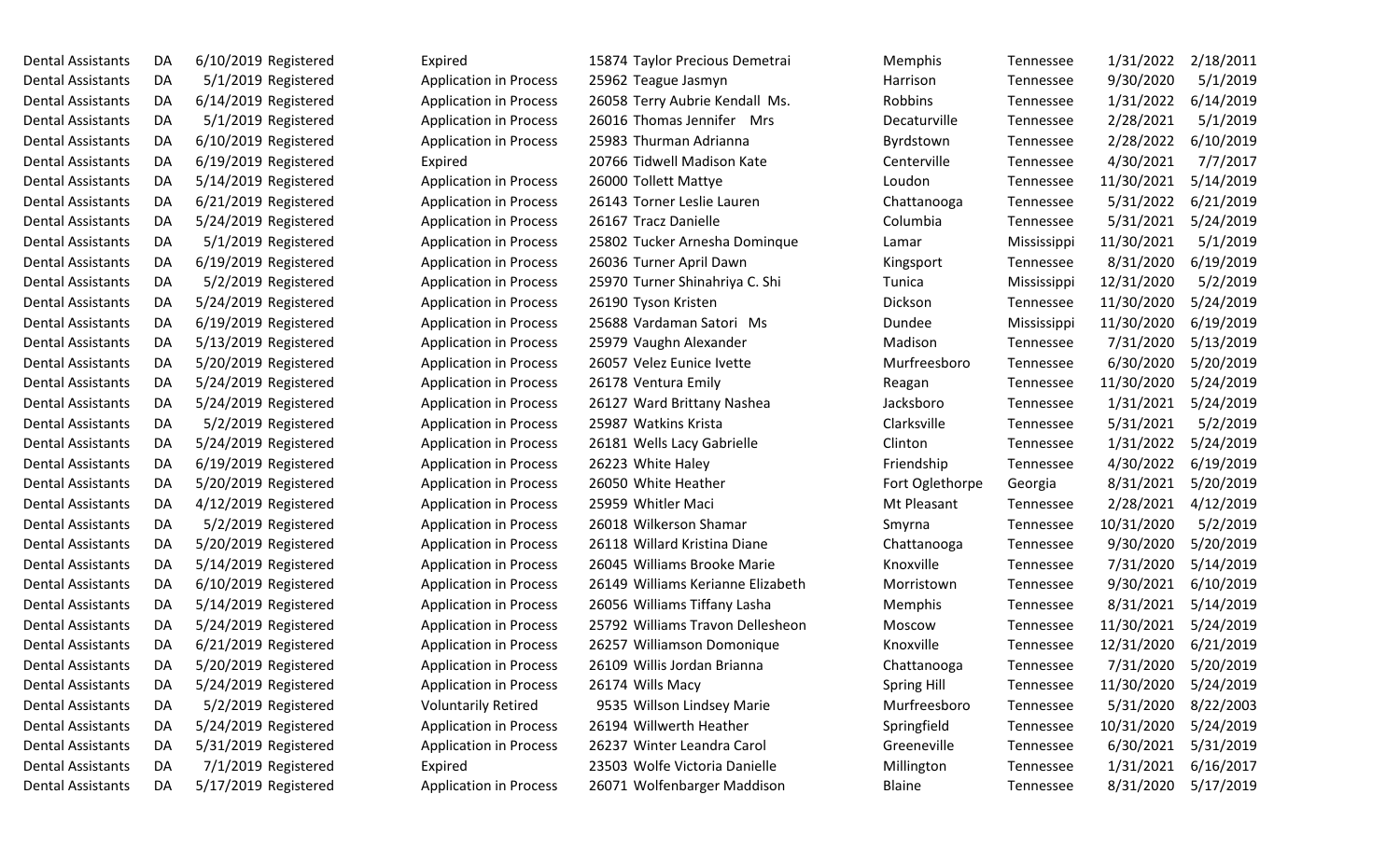| Dental Assistants        | DA | 5/2/2019 Registered           | <b>Application in Process</b> | 25923 Wood Victoria               | Cordova        | Tennessee | 2/28/2021  | 5/2/2019             |
|--------------------------|----|-------------------------------|-------------------------------|-----------------------------------|----------------|-----------|------------|----------------------|
| Dental Assistants        | DA | 5/24/2019 Registered          | <b>Application in Process</b> | 26175 Woods Ashley                | Adams          | Tennessee | 12/31/2021 | 5/24/2019            |
| Dental Assistants        | DA | 5/24/2019 Registered          | <b>Application in Process</b> | 26158 Worles Teandre              | Somerville     | Tennessee | 9/30/2021  | 5/24/2019            |
| Dental Assistants        | DA | 5/13/2019 Registered          | <b>Application in Process</b> | 26017 Wright Kelsy                | Memphis        | Tennessee | 8/31/2020  | 5/13/2019            |
| Dental Assistants        | DA | 5/31/2019 Registered          | <b>Application in Process</b> | 26230 Yang Mai Zoua               | Hendersonville | Tennessee | 9/30/2020  | 5/31/2019            |
| Dental Assistants        | DA | 5/17/2019 Registered          | Expired                       | 2479 Yarbrough Sonja M.           | Ripley         | Tennessee | 1/31/2021  | 10/16/1987           |
| Dental Assistants        | DA | 5/1/2019 Registered           | <b>Application in Process</b> | 25642 Young Loretta Jean          | Smithville     | Tennessee | 9/30/2020  | 5/1/2019             |
| Dental Assistants        | DA | 5/24/2019 Registered          | <b>Application in Process</b> | 26026 Young Tara                  | Morristown     | Tennessee | 8/31/2021  | 5/24/2019            |
| Dental Assistants        | DA | 5/24/2019 Registered          | <b>Application in Process</b> | 26195 Young Victoria              | La Vergne      | Tennessee | 9/30/2020  | 5/24/2019            |
| Dental Assistants        | DA | 5/2/2019 Registered           | <b>Application in Process</b> | 25980 Zaitz Pamela Rachelle       | Knoxville      | Tennessee | 9/30/2021  | 5/2/2019             |
| Dental Assistants        | DA | 5/28/2019 Registered          | <b>Application in Process</b> | 25942 Zenquis Mcintyre Wilda Jean | Maynardville   | Tennessee | 5/31/2021  | 5/28/2019            |
| Dental Assistants        | DA | 5/3/2019 Voluntarily Retired  | Registered                    | 5333 Bowman Lisa Y                | Ellenwood      | Georgia   | 4/30/2019  | 8/31/1993            |
| Dental Assistants        | DA | 5/16/2019 Voluntarily Retired | Registered                    | 10418 Choy-Madrid Cecibel         | Memphis        | Tennessee | 4/30/2019  | 1/21/2005            |
| Dental Assistants        | DA | 5/8/2019 Voluntarily Retired  | Registered                    | 462 Cromwell Sandra               | Savannah       | Tennessee | 4/30/2019  | 4/24/1980            |
| Dental Assistants        | DA | 5/7/2019 Voluntarily Retired  | Registered                    | 12475 Devivo Donna Kathleen       | Clinton        | Tennessee | 2/28/2019  | 11/9/2007            |
| Dental Assistants        | DA | 4/29/2019 Voluntarily Retired | Registered                    | 9390 Duncan Amanda Rene'          | Chattanooga    | Tennessee | 6/30/2019  | 12/30/2002           |
| Dental Assistants        | DA | 5/8/2019 Voluntarily Retired  | Registered                    | 7135 Dunn Tracy D                 | Kelso          | Tennessee | 3/31/2019  | 9/12/1997            |
| Dental Assistants        | DA | 5/23/2019 Voluntarily Retired | Registered                    | 18556 Fox Hannah Elizabeth Mrs    | Thorn Hill     | Tennessee | 6/30/2019  | 6/20/2013            |
| Dental Assistants        | DA | 6/21/2019 Voluntarily Retired | Registered                    | 10100 Garland Heather Lynne       | Surgoinsville  | Tennessee | 4/30/2019  | 3/12/2004            |
| Dental Assistants        | DA | 4/15/2019 Voluntarily Retired | Registered                    | 6335 Gibson Deborah L.            | Kingsport      | Tennessee | 4/30/2019  | 6/2/1995             |
| Dental Assistants        | DA | 5/10/2019 Voluntarily Retired | Registered                    | 1822 Gibson Robin A               | Andersonville  | Tennessee | 6/30/2019  | 1/29/1986            |
| Dental Assistants        | DA | 6/26/2019 Voluntarily Retired | Registered                    | 2813 Gray Kelly H                 | Knoxville      | Tennessee | 7/31/2019  | 1/23/1989            |
| Dental Assistants        | DA | 7/5/2019 Voluntarily Retired  | Registered                    | 15738 Hernandez Sarah Jessica     | Knoxville      | Tennessee | 6/30/2019  | 12/23/2010           |
| Dental Assistants        | DA | 5/30/2019 Voluntarily Retired | Registered                    | 1341 Higgs Harriett               | Martin         | Tennessee | 7/31/2019  | 5/3/1984             |
| Dental Assistants        | DA | 7/1/2019 Voluntarily Retired  | Registered                    | 14570 Locker Anna Bue             | Prospect       | Tennessee |            | 7/31/2019 11/23/2009 |
| Dental Assistants        | DA | 5/1/2019 Voluntarily Retired  | Registered                    | 203 Maples Carolyn                | Powell         | Tennessee |            | 5/31/2019 10/19/1978 |
| Dental Assistants        | DA | 5/24/2019 Voluntarily Retired | Registered                    | 6873 Mcgarry Nicole J.            | Moscow         | Tennessee | 2/28/2021  | 2/25/1997            |
| Dental Assistants        | DA | 6/20/2019 Voluntarily Retired | Registered                    | 20032 Mclemore Brittany Fuller    | Cypress        | Texas     | 5/31/2019  | 6/6/2016             |
| Dental Assistants        | DA | 4/29/2019 Voluntarily Retired | Registered                    | 24313 Murray Rachel Parker Mrs.   | Cordova        | Tennessee | 12/31/2020 | 3/12/2018            |
| <b>Dental Assistants</b> | DA | 6/10/2019 Voluntarily Retired | Registered                    | 18439 Noone Lisa Alyce            | Ellenton       | Florida   | 4/30/2019  | 5/24/2013            |
| Dental Assistants        | DA | 5/7/2019 Voluntarily Retired  | Registered                    | 12687 Park Aubrey Ann             | Milton         | Florida   | 2/28/2019  | 2/22/2008            |
| Dental Assistants        | DA | 5/23/2019 Voluntarily Retired | Registered                    | 20211 Rico Diana                  | Antioch        | Tennessee | 5/31/2019  | 7/30/2015            |
| Dental Assistants        | DA | 4/16/2019 Voluntarily Retired | Registered                    | 8421 Roddy Staci Muse             | Dayton         | Tennessee | 4/30/2019  | 7/11/2000            |
| Dental Assistants        | DA | 7/7/2019 Voluntarily Retired  | Registered                    | 13776 Rogers Natalie Brooke       | Columbia       | Tennessee | 4/30/2019  | 2/27/2009            |
| Dental Assistants        | DA | 4/24/2019 Voluntarily Retired | Registered                    | 22081 Salihovic Elmedina          | Waterloo       | lowa      | 1/31/2021  | 6/12/2017            |
| Dental Assistants        | DA | 5/21/2019 Voluntarily Retired | Registered                    | 16611 Smith Cathi Jean            | Henderson      | Tennessee | 6/30/2019  | 9/9/2011             |
| Dental Assistants        | DA | 6/26/2019 Voluntarily Retired | Registered                    | 6558 Smith Shelia D.              | Crossville     | Tennessee | 6/30/2019  | 10/4/2016            |

| Cordova        | <b>Tennessee</b> | 2/28/2021  | 5/2/2019   |
|----------------|------------------|------------|------------|
| Adams          | Tennessee        | 12/31/2021 | 5/24/2019  |
| Somerville     | Tennessee        | 9/30/2021  | 5/24/2019  |
| Memphis        | Tennessee        | 8/31/2020  | 5/13/2019  |
| Hendersonville | Tennessee        | 9/30/2020  | 5/31/2019  |
| Ripley         | Tennessee        | 1/31/2021  | 10/16/1987 |
| Smithville     | Tennessee        | 9/30/2020  | 5/1/2019   |
| Morristown     | Tennessee        | 8/31/2021  | 5/24/2019  |
| La Vergne      | Tennessee        | 9/30/2020  | 5/24/2019  |
| Knoxville      | Tennessee        | 9/30/2021  | 5/2/2019   |
| Maynardville   | Tennessee        | 5/31/2021  | 5/28/2019  |
| Ellenwood      | Georgia          | 4/30/2019  | 8/31/1993  |
| Memphis        | Tennessee        | 4/30/2019  | 1/21/2005  |
| Savannah       | Tennessee        | 4/30/2019  | 4/24/1980  |
| Clinton        | Tennessee        | 2/28/2019  | 11/9/2007  |
| Chattanooga    | Tennessee        | 6/30/2019  | 12/30/2002 |
| Kelso          | Tennessee        | 3/31/2019  | 9/12/1997  |
| Thorn Hill     | Tennessee        | 6/30/2019  | 6/20/2013  |
| Surgoinsville  | Tennessee        | 4/30/2019  | 3/12/2004  |
| Kingsport      | Tennessee        | 4/30/2019  | 6/2/199    |
| Andersonville  | Tennessee        | 6/30/2019  | 1/29/1986  |
| Knoxville      | Tennessee        | 7/31/2019  | 1/23/1989  |
| Knoxville      | Tennessee        | 6/30/2019  | 12/23/2010 |
| Martin         | Tennessee        | 7/31/2019  | 5/3/1984   |
| Prospect       | Tennessee        | 7/31/2019  | 11/23/2009 |
| Powell         | Tennessee        | 5/31/2019  | 10/19/1978 |
| Moscow         | Tennessee        | 2/28/2021  | 2/25/1997  |
| Cypress        | Texas            | 5/31/2019  | 6/6/2016   |
| Cordova        | Tennessee        | 12/31/2020 | 3/12/2018  |
| Ellenton       | Florida          | 4/30/2019  | 5/24/2013  |
| Milton         | Florida          | 2/28/2019  | 2/22/2008  |
| Antioch        | Tennessee        | 5/31/2019  | 7/30/2015  |
| Dayton         | Tennessee        | 4/30/2019  | 7/11/2000  |
| Columbia       | Tennessee        | 4/30/2019  | 2/27/2009  |
| Waterloo       | lowa             | 1/31/2021  | 6/12/2017  |
| Henderson      | Tennessee        | 6/30/2019  | 9/9/2011   |
| Crossville     | Tennessee        | 6/30/2019  | 10/4/2016  |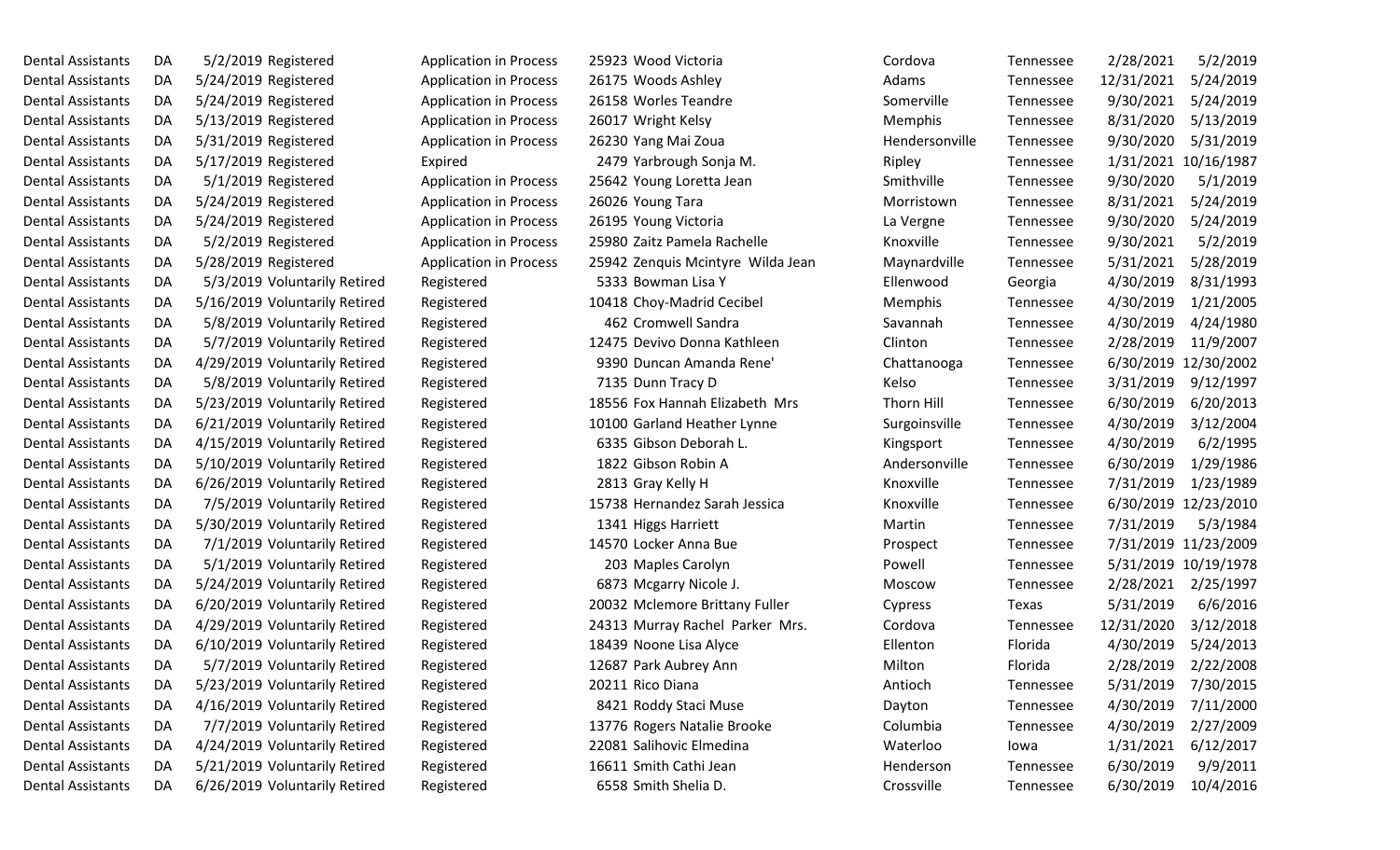| <b>Dental Assistants</b> | DA | 6/12/2019 Voluntarily Retired | Registered | 7348 Stephens Janet C.         | Athens       | Tennessee | 5/31/2020  | 4/23/1998            |
|--------------------------|----|-------------------------------|------------|--------------------------------|--------------|-----------|------------|----------------------|
| <b>Dental Assistants</b> | DA | 6/19/2019 Voluntarily Retired | Registered | 18283 Terzic Nedina            | Ooltewah     | Tennessee | 5/31/2021  | 4/5/2013             |
| <b>Dental Assistants</b> | DA | 4/29/2019 Voluntarily Retired | Registered | 15582 Thompson Amber Nicole    | Clarksville  | Tennessee |            | 4/30/2019 11/12/2010 |
| Dental Assistants        | DA | 6/12/2019 Voluntarily Retired | Registered | 17636 Wallace Citzie June Mrs. | <b>Burns</b> | Tennessee |            | 6/30/2019 8/17/2012  |
| <b>Dental Assistants</b> | DA | 6/4/2019 Voluntarily Retired  | Registered | 4234 West Sandy Gail           | Cookeville   | Tennessee |            | 5/31/2019 12/17/1991 |
| Dental Assistants        | DA | 4/11/2019 Voluntarily Retired | Registered | 9199 Witt Catherine Blanke     | Lake City    | Tennessee | 11/30/2020 | 8/29/2002            |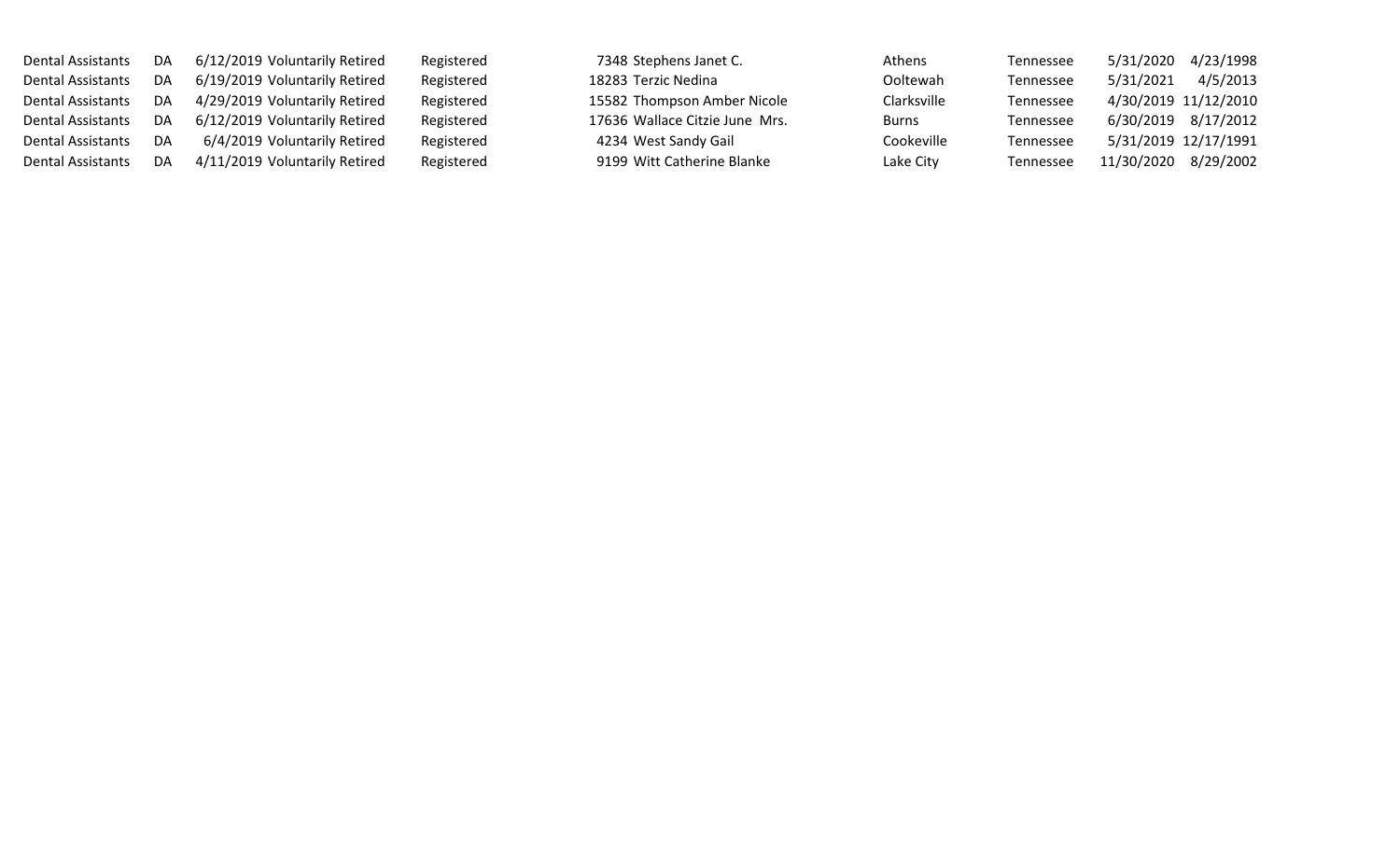## Modifier Detail Report April 10, 2019 to July 8, 2019

|                  |                |                    |                          | Modifier      |             |                                                 |
|------------------|----------------|--------------------|--------------------------|---------------|-------------|-------------------------------------------------|
|                  | License Status |                    |                          | Effective     | Modifier    |                                                 |
| Profession       |                | Number Description | Name                     | Date          | <b>Type</b> | <b>Modifier Description</b>                     |
| Dentist          |                | 10975 Licensed     | <b>Bauman Danielle</b>   | 7/1/2019 Q    |             | <b>Limited Conscious Sedation</b>               |
| Dentist          |                | 10198 Licensed     | <b>Edgmon Gary</b>       | 4/15/2019 S   |             | <b>Orthodontics and Dentofacial Orthopedics</b> |
| Dentist          |                | 10713 Licensed     | <b>Felts Charles</b>     | 7/1/2019 S    |             | Oral and Maxillofacial Surgery                  |
| Dentist          |                | 10713 Licensed     | <b>Felts Charles</b>     | 7/1/2019 Q    |             | Deep Sedation/General Anesthesia                |
| Dentist          |                | 10986 Licensed     | <b>Francis Amir</b>      | 7/5/2019 S    |             | Oral and Maxillofacial Surgery                  |
| Dentist          |                | 10986 Licensed     | <b>Francis Amir</b>      | 7/5/2019 Q    |             | Deep Sedation/General Anesthesia                |
| Dentist          |                | 11048 Licensed     | Garner Elizabeth         | 7/2/2019 S    |             | Periodontics                                    |
| Dentist          |                | 10063 Licensed     | <b>Holmes Tyler</b>      | 7/1/2019 Q    |             | <b>Comprehensive Conscious Sedation</b>         |
| Dentist          |                | 10322 Licensed     | <b>KING GRANT</b>        | 7/2/2019 S    |             | <b>Periodontics</b>                             |
| Dentist          |                | 10269 Licensed     | Kutsulis Courtney        | 5/20/2019 Q   |             | <b>Limited Conscious Sedation</b>               |
| Dentist          |                | 10086 Licensed     | Manuel Joshua            | 7/1/2019 S    |             | Oral and Maxillofacial Surgery                  |
| Dentist          |                | 10086 Licensed     | Manuel Joshua            | 5/10/2019 Q   |             | Deep Sedation/General Anesthesia                |
| Dentist          |                | 10980 Licensed     | McLaughlin James         | 5/10/2019 S   |             | Prosthodontics                                  |
| Dentist          |                | 8116 Licensed      | <b>OAKES MICHAEL</b>     | 7/1/2019 Q    |             | <b>Comprehensive Conscious Sedation</b>         |
| Dentist          |                | 10977 Licensed     | Penner Jeffrey           | 6/10/2019 Q   |             | <b>Comprehensive Conscious Sedation</b>         |
| Dentist          |                | 10977 Licensed     | Penner Jeffrey           | 6/10/2019 S   |             | Periodontics                                    |
| Dentist          |                | 11004 Licensed     | Quirk Carmen             | 7/1/2019 S    |             | <b>Orthodontics and Dentofacial Orthopedics</b> |
| Dentist          |                | 10990 Licensed     | Ryan Jennifer            | 6/10/2019 S   |             | <b>Orthodontics and Dentofacial Orthopedics</b> |
| Dentist          |                | 9716 Licensed      | <b>SCOTT ROBERT</b>      | 7/1/2019 S    |             | Endodontics                                     |
| Dentist          |                | 10924 Licensed     | <b>STANLEY BRANDON</b>   | 6/10/2019 S   |             | Oral and Maxillofacial Surgery                  |
| Dentist          |                | 10924 Licensed     | <b>STANLEY BRANDON</b>   | 5/20/2019 Q   |             | Deep Sedation/General Anesthesia                |
| Dentist          |                | 10974 Licensed     | Schaefer Benjamin        | 7/1/2019 S    |             | Oral and Maxillofacial Surgery                  |
| Dentist          |                | 10974 Licensed     | Schaefer Benjamin        | 7/1/2019 Q    |             | Deep Sedation/General Anesthesia                |
| Dentist          |                | 10982 Licensed     | Schiller Christopher     | 7/1/2019 S    |             | Endodontics                                     |
| Dentist          |                | 10927 Licensed     | Sharma Ashish            | 7/1/2019 S    |             | Oral and Maxillofacial Surgery                  |
| Dentist          |                | 10458 Licensed     | <b>Tischbein Phillip</b> | 5/2/2019 Q    |             | <b>Limited Conscious Sedation</b>               |
| Dental Hygienist |                | 9722 Licensed      | ALMANZA GONZALEZ ALMA    | 5/24/2019 Q   |             | Administration of Local Anesthesia              |
| Dental Hygienist |                | 9722 Licensed      | ALMANZA GONZALEZ ALMA    | 5/24/2019 Q   |             | Administration and Monitoring of Nitrous Oxide  |
| Dental Hygienist |                | 3885 Licensed      | <b>ARCHER FELICIA</b>    | 7/2/2019 Q    |             | Administration and Monitoring of Nitrous Oxide  |
| Dental Hygienist |                | 9727 Licensed      | Adams Hannah             | $6/10/2019$ Q |             | Administration and Monitoring of Nitrous Oxide  |
| Dental Hygienist |                | 9727 Licensed      | Adams Hannah             | 6/10/2019 Q   |             | Administration of Local Anesthesia              |
| Dental Hygienist |                | 9747 Licensed      | Adams Sarah              | 5/31/2019 Q   |             | Administration and Monitoring of Nitrous Oxide  |
| Dental Hygienist |                | 9747 Licensed      | Adams Sarah              | 5/31/2019 Q   |             | Administration of Local Anesthesia              |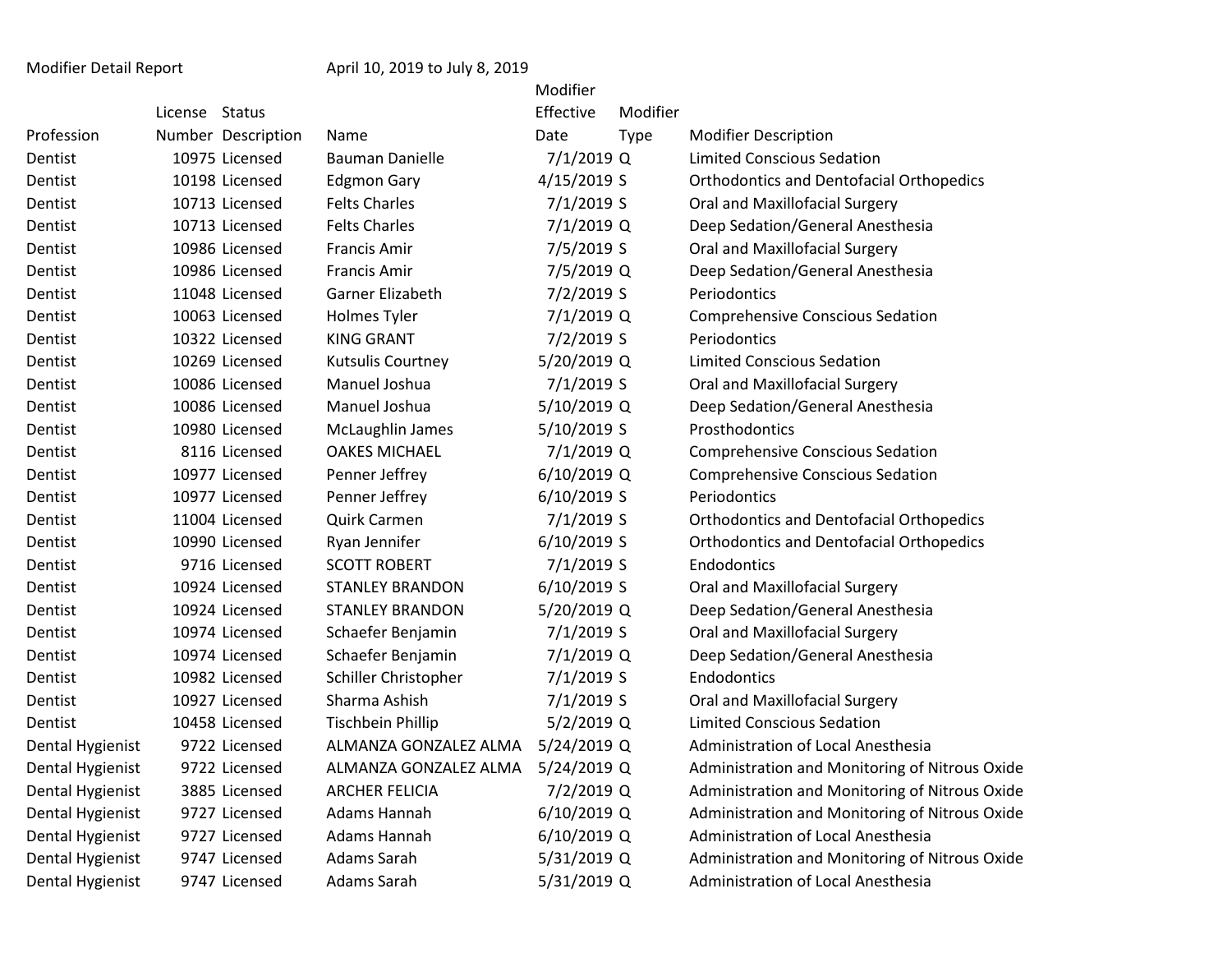| Dental Hygienist | 9650 Licensed | Armstrong Kara            | 7/1/2019 Q    | <b>Administration of Local Anesthesia</b>      |
|------------------|---------------|---------------------------|---------------|------------------------------------------------|
| Dental Hygienist | 9650 Licensed | Armstrong Kara            | 7/1/2019 Q    | Administration and Monitoring of Nitrous Oxide |
| Dental Hygienist | 8716 Licensed | <b>BEARDEN AMANDA</b>     | 5/16/2019 Q   | Administration and Monitoring of Nitrous Oxide |
| Dental Hygienist | 7598 Licensed | <b>BELL LAUREN</b>        | 5/20/2019 Q   | <b>Prosthetic Functions</b>                    |
| Dental Hygienist | 9754 Licensed | <b>BERRY ALETIA</b>       | $6/11/2019$ Q | Administration of Local Anesthesia             |
| Dental Hygienist | 9754 Licensed | <b>BERRY ALETIA</b>       | $6/11/2019$ Q | Administration and Monitoring of Nitrous Oxide |
| Dental Hygienist | 3401 Licensed | <b>BRANDJES EUNICE</b>    | $6/21/2019$ Q | <b>Administration of Local Anesthesia</b>      |
| Dental Hygienist | 9749 Licensed | <b>Bailey Megan</b>       | $6/11/2019$ Q | Administration of Local Anesthesia             |
| Dental Hygienist | 9749 Licensed | <b>Bailey Megan</b>       | $6/11/2019$ Q | Administration and Monitoring of Nitrous Oxide |
| Dental Hygienist | 9656 Licensed | <b>Bennett Margo</b>      | 5/10/2019 Q   | <b>Administration of Local Anesthesia</b>      |
| Dental Hygienist | 9534 Licensed | <b>Bobell Kristina</b>    | 5/16/2019 Q   | Administration and Monitoring of Nitrous Oxide |
| Dental Hygienist | 9777 Licensed | <b>Bode Haley</b>         | 7/1/2019 Q    | <b>Administration of Local Anesthesia</b>      |
| Dental Hygienist | 9777 Licensed | <b>Bode Haley</b>         | 7/1/2019 Q    | Administration and Monitoring of Nitrous Oxide |
| Dental Hygienist | 9407 Licensed | <b>Boss Christie</b>      | 5/16/2019 Q   | Administration and Monitoring of Nitrous Oxide |
| Dental Hygienist | 9716 Licensed | <b>Brunel Darlene Mae</b> | $6/25/2019$ Q | Administration of Local Anesthesia             |
| Dental Hygienist | 9716 Licensed | <b>Brunel Darlene Mae</b> | $6/25/2019$ Q | Administration and Monitoring of Nitrous Oxide |
| Dental Hygienist | 9716 Licensed | <b>Brunel Darlene Mae</b> | $6/25/2019$ Q | <b>Nitrous Oxide Monitoring</b>                |
| Dental Hygienist | 9696 Licensed | <b>Bunch Krista</b>       | 5/20/2019 Q   | Administration of Local Anesthesia             |
| Dental Hygienist | 9696 Licensed | <b>Bunch Krista</b>       | 5/20/2019 Q   | Administration and Monitoring of Nitrous Oxide |
| Dental Hygienist | 9246 Licensed | <b>Bush Sharla</b>        | 5/13/2019 Q   | Administration of Local Anesthesia             |
| Dental Hygienist | 4634 Licensed | <b>COLLINS STACY</b>      | 5/16/2019 Q   | Administration and Monitoring of Nitrous Oxide |
| Dental Hygienist | 7873 Licensed | <b>COPELAND NAOMI</b>     | 5/31/2019 Q   | Administration of Local Anesthesia             |
| Dental Hygienist | 4084 Licensed | <b>CORUM STACY</b>        | 5/16/2019 Q   | Administration and Monitoring of Nitrous Oxide |
| Dental Hygienist | 7709 Licensed | <b>CUNNINGHAM CERIA</b>   | 5/31/2019 Q   | Administration of Local Anesthesia             |
| Dental Hygienist | 8666 Licensed | Cavitt Sarah              | $7/2/2019$ Q  | Administration and Monitoring of Nitrous Oxide |
| Dental Hygienist | 8986 Licensed | <b>Chatman Candace</b>    | 5/16/2019 Q   | Administration and Monitoring of Nitrous Oxide |
| Dental Hygienist | 9768 Licensed | Cody Melody               | 7/1/2019 Q    | <b>Administration of Local Anesthesia</b>      |
| Dental Hygienist | 9768 Licensed | Cody Melody               | 7/1/2019 Q    | Administration and Monitoring of Nitrous Oxide |
| Dental Hygienist | 9719 Licensed | Cowan Jennifer            | 5/24/2019 Q   | Administration of Local Anesthesia             |
| Dental Hygienist | 9719 Licensed | Cowan Jennifer            | 5/24/2019 Q   | Administration and Monitoring of Nitrous Oxide |
| Dental Hygienist | 9712 Licensed | Croft Cassandra           | 5/24/2019 Q   | Administration of Local Anesthesia             |
| Dental Hygienist | 9712 Licensed | Croft Cassandra           | 5/24/2019 Q   | Administration and Monitoring of Nitrous Oxide |
| Dental Hygienist | 5313 Licensed | <b>DUNLAP MARLA</b>       | 7/2/2019 Q    | Administration and Monitoring of Nitrous Oxide |
| Dental Hygienist | 9737 Licensed | Daniels Payton            | 6/10/2019 Q   | Administration of Local Anesthesia             |
| Dental Hygienist | 9751 Licensed | Davis Angela              | $6/11/2019$ Q | Administration and Monitoring of Nitrous Oxide |
| Dental Hygienist | 9751 Licensed | Davis Angela              | $6/11/2019$ Q | Administration of Local Anesthesia             |
| Dental Hygienist | 9758 Licensed | Dill Abbie                | 6/14/2019 Q   | Administration and Monitoring of Nitrous Oxide |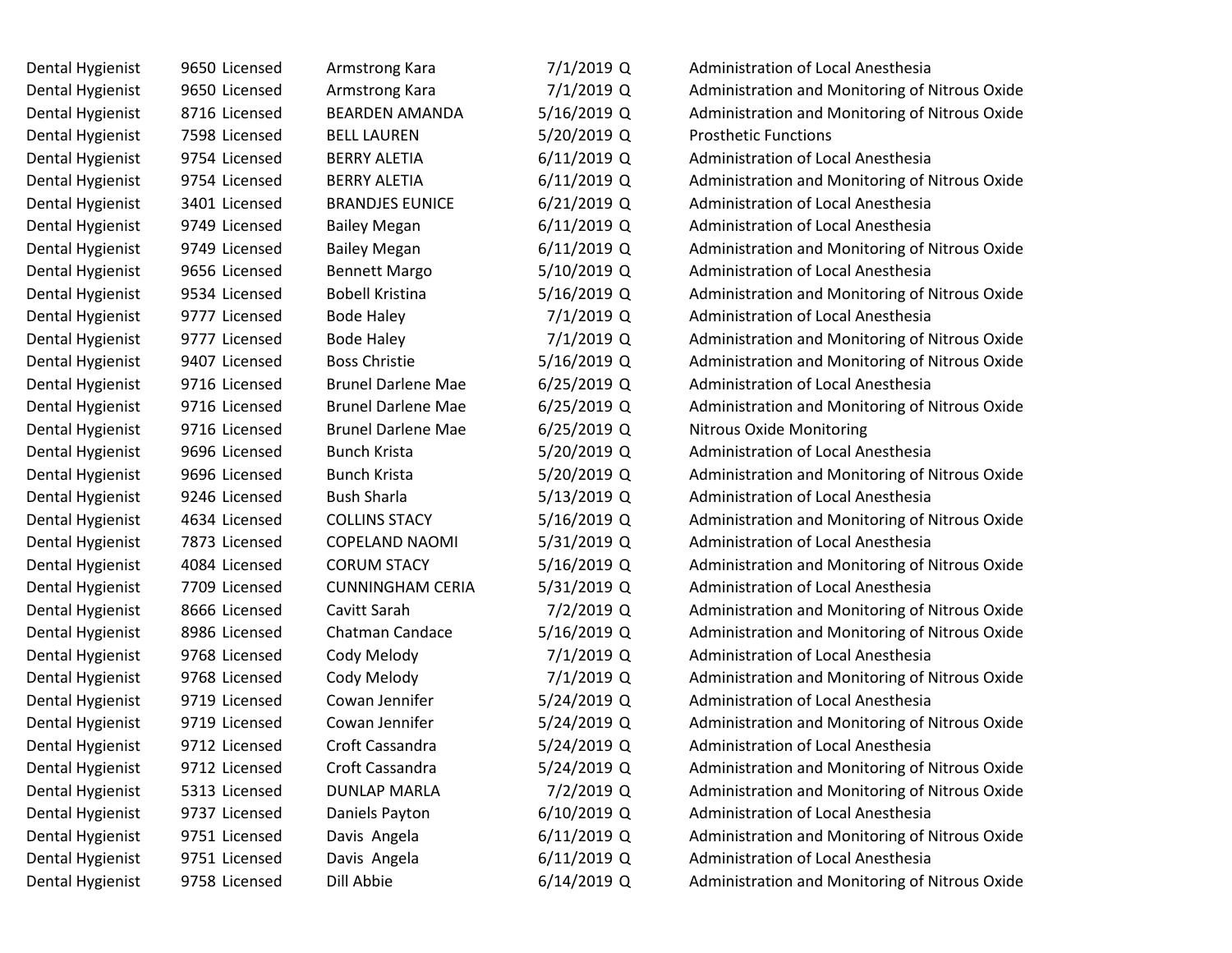| Dental Hygienist | 9758 Licensed | Dill Abbie              | $6/14/2019$ Q | Administration of Local Anesthesia             |
|------------------|---------------|-------------------------|---------------|------------------------------------------------|
| Dental Hygienist | 9669 Licensed | Durakovic Jasminka      | 5/31/2019 Q   | <b>Administration of Local Anesthesia</b>      |
| Dental Hygienist | 9669 Licensed | Durakovic Jasminka      | 5/31/2019 Q   | Administration and Monitoring of Nitrous Oxide |
| Dental Hygienist | 9738 Licensed | Easter Emma             | $6/10/2019$ Q | <b>Administration of Local Anesthesia</b>      |
| Dental Hygienist | 9701 Licensed | <b>Elgin Callie</b>     | $6/10/2019$ Q | Administration of Local Anesthesia             |
| Dental Hygienist | 9701 Licensed | <b>Elgin Callie</b>     | $6/10/2019$ Q | Administration and Monitoring of Nitrous Oxide |
| Dental Hygienist | 9417 Licensed | <b>FOX SHELBY</b>       | 5/23/2019 Q   | Nitrous Oxide Monitoring                       |
| Dental Hygienist | 9760 Licensed | <b>Foucart Annette</b>  | 7/1/2019 Q    | Administration of Local Anesthesia             |
| Dental Hygienist | 9760 Licensed | <b>Foucart Annette</b>  | 7/1/2019 Q    | Administration and Monitoring of Nitrous Oxide |
| Dental Hygienist | 9708 Licensed | <b>GRAY HALEY</b>       | $6/10/2019$ Q | Administration of Local Anesthesia             |
| Dental Hygienist | 9708 Licensed | <b>GRAY HALEY</b>       | $6/10/2019$ Q | Administration and Monitoring of Nitrous Oxide |
| Dental Hygienist | 9779 Licensed | <b>Ghosn Emily</b>      | $6/24/2019$ Q | Administration and Monitoring of Nitrous Oxide |
| Dental Hygienist | 9779 Licensed | <b>Ghosn Emily</b>      | $6/24/2019$ Q | <b>Administration of Local Anesthesia</b>      |
| Dental Hygienist | 9702 Licensed | Gibbons Caroline        | 6/10/2019 Q   | Administration and Monitoring of Nitrous Oxide |
| Dental Hygienist | 9702 Licensed | Gibbons Caroline        | $6/10/2019$ Q | Administration of Local Anesthesia             |
| Dental Hygienist | 9684 Licensed | <b>Goodall Brittany</b> | $6/11/2019$ Q | <b>Administration of Local Anesthesia</b>      |
| Dental Hygienist | 9684 Licensed | <b>Goodall Brittany</b> | $6/11/2019$ Q | Administration and Monitoring of Nitrous Oxide |
| Dental Hygienist | 9704 Licensed | Graham Christina        | 5/22/2019 Q   | Administration and Monitoring of Nitrous Oxide |
| Dental Hygienist | 9704 Licensed | Graham Christina        | 5/22/2019 Q   | Administration of Local Anesthesia             |
| Dental Hygienist | 9753 Licensed | <b>Gray Molly</b>       | $6/14/2019$ Q | Administration and Monitoring of Nitrous Oxide |
| Dental Hygienist | 9753 Licensed | <b>Gray Molly</b>       | $6/14/2019$ Q | Administration of Local Anesthesia             |
| Dental Hygienist | 9689 Licensed | Guzzo Olivia            | 5/31/2019 Q   | Administration and Monitoring of Nitrous Oxide |
| Dental Hygienist | 9691 Licensed | <b>HAWKINS BRITNEY</b>  | 5/24/2019 Q   | Administration and Monitoring of Nitrous Oxide |
| Dental Hygienist | 9691 Licensed | <b>HAWKINS BRITNEY</b>  | 5/24/2019 Q   | Administration of Local Anesthesia             |
| Dental Hygienist | 3888 Licensed | <b>HILL JENNIFER</b>    | 5/16/2019 Q   | Administration and Monitoring of Nitrous Oxide |
| Dental Hygienist | 3233 Licensed | <b>HOOPER CONNIE</b>    | 5/16/2019 Q   | Administration and Monitoring of Nitrous Oxide |
| Dental Hygienist | 6215 Licensed | <b>HOWELL HAYLE</b>     | 7/1/2019 Q    | Administration of Local Anesthesia             |
| Dental Hygienist | 9082 Licensed | Haji Menira             | $5/1/2019$ Q  | <b>Administration of Local Anesthesia</b>      |
| Dental Hygienist | 9718 Licensed | Hall Tiffany            | 6/10/2019 Q   | Administration of Local Anesthesia             |
| Dental Hygienist | 9745 Licensed | Harwood Alexandrea      | $6/14/2019$ Q | Administration of Local Anesthesia             |
| Dental Hygienist | 9745 Licensed | Harwood Alexandrea      | 6/14/2019 Q   | Administration and Monitoring of Nitrous Oxide |
| Dental Hygienist | 9770 Licensed | Hasic Adela             | $6/24/2019$ Q | Administration of Local Anesthesia             |
| Dental Hygienist | 9770 Licensed | Hasic Adela             | 6/24/2019 Q   | Administration and Monitoring of Nitrous Oxide |
| Dental Hygienist | 9765 Licensed | Hawks Haley             | 7/1/2019 Q    | Administration of Local Anesthesia             |
| Dental Hygienist | 9765 Licensed | Hawks Haley             | 7/1/2019 Q    | Administration and Monitoring of Nitrous Oxide |
| Dental Hygienist | 9666 Licensed | <b>Hayes Aprille</b>    | 6/14/2019 Q   | Administration and Monitoring of Nitrous Oxide |
| Dental Hygienist | 9666 Licensed | <b>Hayes Aprille</b>    | 6/14/2019 Q   | Administration of Local Anesthesia             |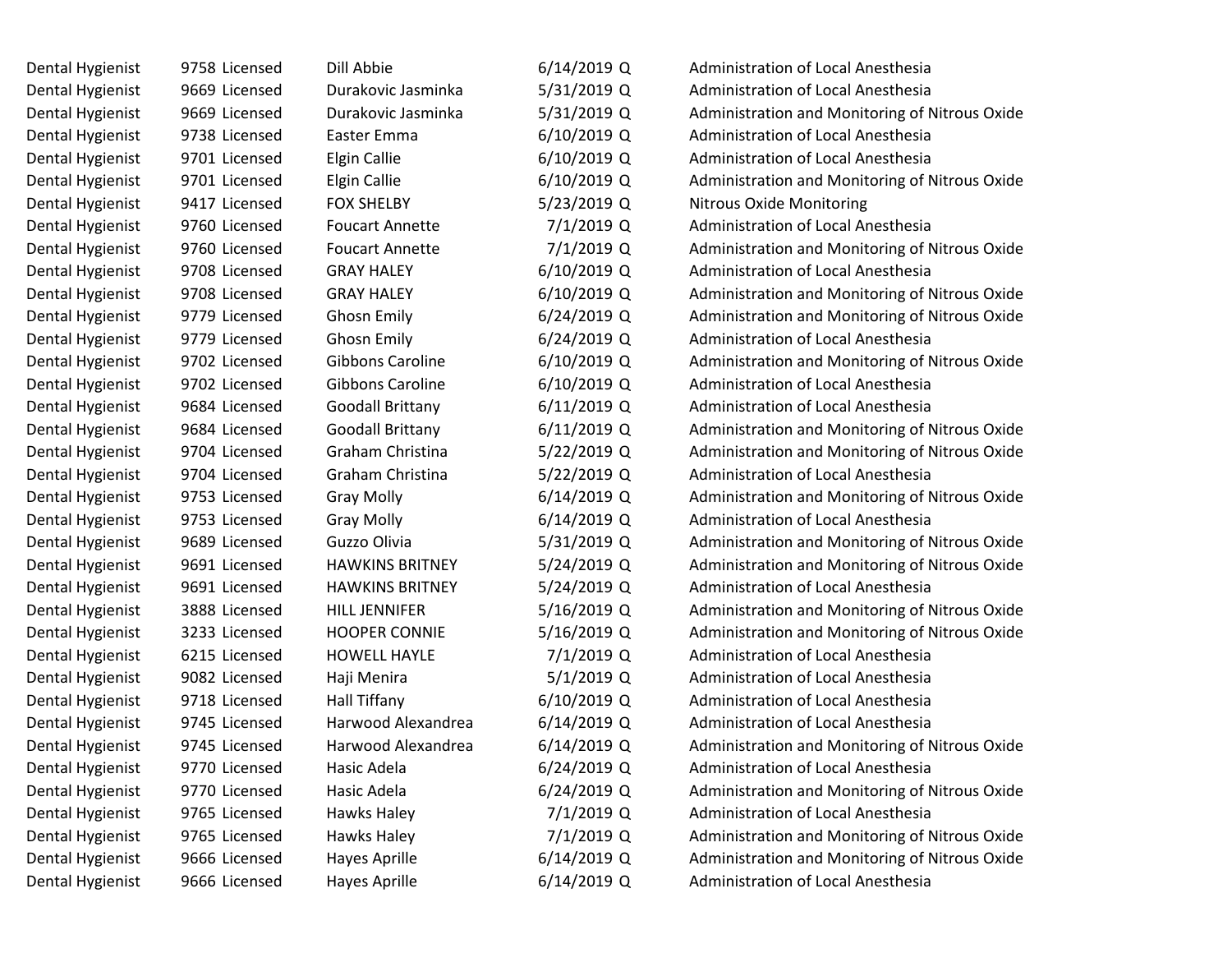| Dental Hygienist | 9682 Licensed | Hays Brooklyn         | $6/10/2019$ Q | Administration and Monitoring of Nitrous Oxide |
|------------------|---------------|-----------------------|---------------|------------------------------------------------|
| Dental Hygienist | 9682 Licensed | Hays Brooklyn         | $6/10/2019$ Q | Administration of Local Anesthesia             |
| Dental Hygienist | 9276 Licensed | Henderson Kristina    | 7/2/2019 Q    | Administration and Monitoring of Nitrous Oxide |
| Dental Hygienist | 8833 Licensed | Hendrixson Rachel     | 6/18/2019 Q   | Administration and Monitoring of Nitrous Oxide |
| Dental Hygienist | 9778 Licensed | <b>Hensley Emily</b>  | $6/24/2019$ Q | Administration of Local Anesthesia             |
| Dental Hygienist | 9746 Licensed | Herndon Brittany      | $6/14/2019$ Q | Administration of Local Anesthesia             |
| Dental Hygienist | 9723 Licensed | Hill Falisha          | 5/31/2019 Q   | Administration and Monitoring of Nitrous Oxide |
| Dental Hygienist | 9690 Licensed | Hodges Savanna        | 5/20/2019 Q   | Administration and Monitoring of Nitrous Oxide |
| Dental Hygienist | 9679 Licensed | Hollis Jennifer       | 5/24/2019 Q   | Administration and Monitoring of Nitrous Oxide |
| Dental Hygienist | 9679 Licensed | Hollis Jennifer       | 5/24/2019 Q   | Administration of Local Anesthesia             |
| Dental Hygienist | 9761 Licensed | Hopkins Staci         | $6/14/2019$ Q | Administration of Local Anesthesia             |
| Dental Hygienist | 9761 Licensed | Hopkins Staci         | $6/14/2019$ Q | Administration and Monitoring of Nitrous Oxide |
| Dental Hygienist | 5515 Licensed | <b>Howell Connie</b>  | $5/1/2019$ Q  | Administration of Local Anesthesia             |
| Dental Hygienist | 9742 Licensed | Hughes Megan          | $6/3/2019$ Q  | Administration of Local Anesthesia             |
| Dental Hygienist | 9742 Licensed | Hughes Megan          | $6/3/2019$ Q  | Administration and Monitoring of Nitrous Oxide |
| Dental Hygienist | 9693 Licensed | Ivy Hannah            | $6/10/2019$ Q | Administration of Local Anesthesia             |
| Dental Hygienist | 9693 Licensed | Ivy Hannah            | 6/10/2019 Q   | Administration and Monitoring of Nitrous Oxide |
| Dental Hygienist | 5523 Licensed | <b>JENNINGS DANA</b>  | $6/21/2019$ Q | Administration of Local Anesthesia             |
| Dental Hygienist | 9771 Licensed | Jordan Holly          | 7/1/2019 Q    | Administration of Local Anesthesia             |
| Dental Hygienist | 9700 Licensed | Judish Regan          | $6/11/2019$ Q | Administration and Monitoring of Nitrous Oxide |
| Dental Hygienist | 9700 Licensed | Judish Regan          | $6/11/2019$ Q | Administration of Local Anesthesia             |
| Dental Hygienist | 9720 Licensed | Kendzierski Kaitlin   | 5/31/2019 Q   | Administration of Local Anesthesia             |
| Dental Hygienist | 9763 Licensed | Khuu Phung            | $6/21/2019$ Q | Administration and Monitoring of Nitrous Oxide |
| Dental Hygienist | 9763 Licensed | Khuu Phung            | 6/21/2019 Q   | Administration of Local Anesthesia             |
| Dental Hygienist | 9709 Licensed | Kim Erica             | 5/31/2019 Q   | Administration of Local Anesthesia             |
| Dental Hygienist | 9724 Licensed | <b>LOWRY DESTINEY</b> | 6/11/2019 Q   | Administration and Monitoring of Nitrous Oxide |
| Dental Hygienist | 9724 Licensed | <b>LOWRY DESTINEY</b> | $6/11/2019$ Q | Administration of Local Anesthesia             |
| Dental Hygienist | 9764 Licensed | Lackey Stephanie      | $6/24/2019$ Q | Administration and Monitoring of Nitrous Oxide |
| Dental Hygienist | 9764 Licensed | Lackey Stephanie      | $6/24/2019$ Q | <b>Administration of Local Anesthesia</b>      |
| Dental Hygienist | 9739 Licensed | Lamb Lexie            | $6/14/2019$ Q | Administration of Local Anesthesia             |
| Dental Hygienist | 9739 Licensed | Lamb Lexie            | $6/14/2019$ Q | Administration and Monitoring of Nitrous Oxide |
| Dental Hygienist | 9667 Licensed | Laughlin Ginny        | 5/10/2019 Q   | Administration of Local Anesthesia             |
| Dental Hygienist | 9713 Licensed | LeJeune Bailey        | 6/24/2019 Q   | Administration and Monitoring of Nitrous Oxide |
| Dental Hygienist | 9713 Licensed | LeJeune Bailey        | 6/24/2019 Q   | Administration of Local Anesthesia             |
| Dental Hygienist | 9670 Licensed | Levis Destinee        | $6/11/2019$ Q | Administration of Local Anesthesia             |
| Dental Hygienist | 9670 Licensed | Levis Destinee        | 6/11/2019 Q   | Administration and Monitoring of Nitrous Oxide |
| Dental Hygienist | 9681 Licensed | Lewis Emily           | 5/20/2019 Q   | Administration and Monitoring of Nitrous Oxide |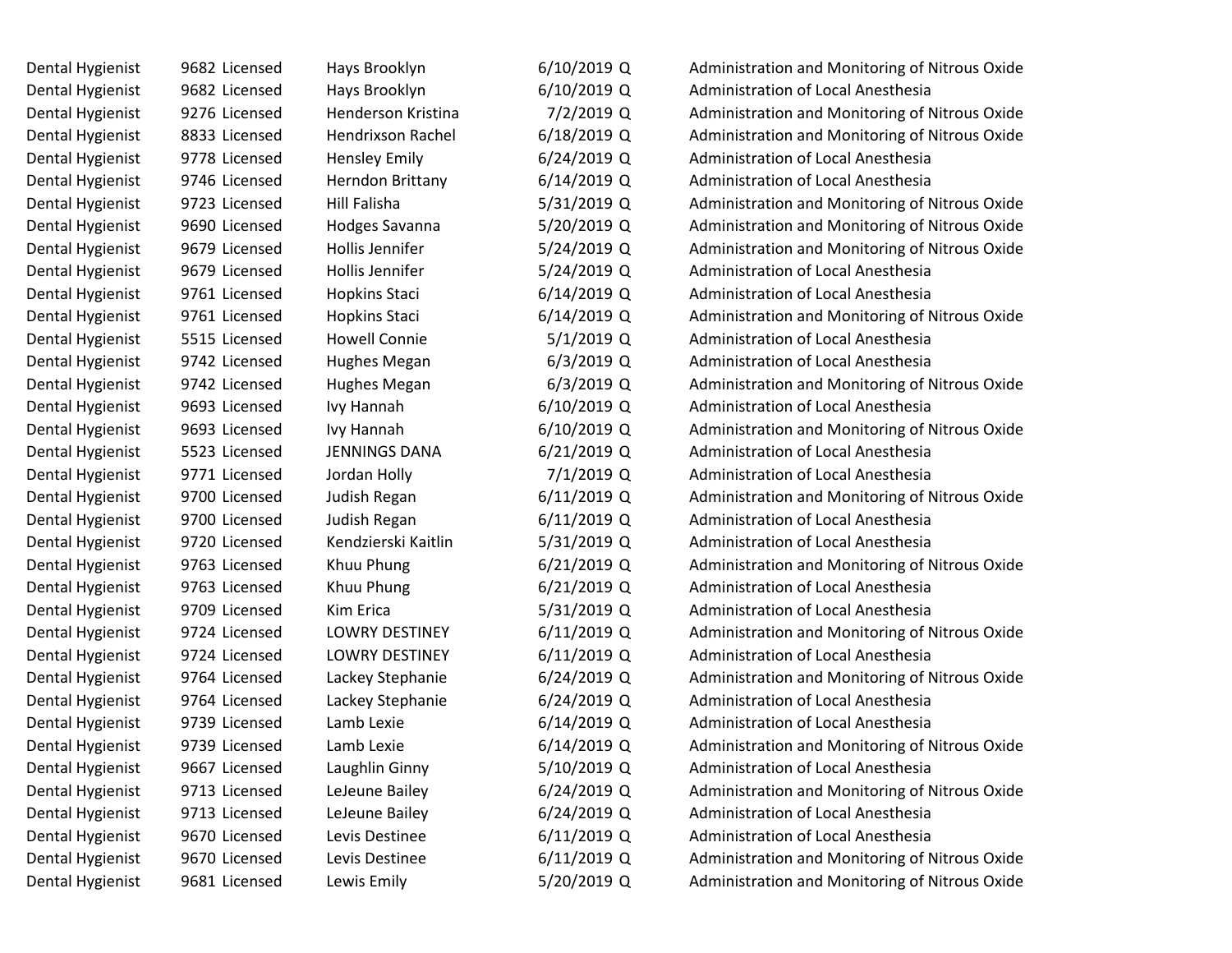| Dental Hygienist | 9681 Licensed | Lewis Emily            | 5/20/2019 Q   | <b>Administration of Local Anesthesia</b>      |
|------------------|---------------|------------------------|---------------|------------------------------------------------|
| Dental Hygienist | 9637 Licensed | Lockhart Linda         | 4/15/2019 Q   | Administration of Local Anesthesia             |
| Dental Hygienist | 9637 Licensed | Lockhart Linda         | 4/15/2019 Q   | Administration and Monitoring of Nitrous Oxide |
| Dental Hygienist | 9705 Licensed | <b>MULLINS RACHEL</b>  | 5/20/2019 Q   | Administration of Local Anesthesia             |
| Dental Hygienist | 9705 Licensed | <b>MULLINS RACHEL</b>  | 5/20/2019 Q   | Administration and Monitoring of Nitrous Oxide |
| Dental Hygienist | 8618 Licensed | Maidens Santana        | $5/1/2019$ Q  | Administration of Local Anesthesia             |
| Dental Hygienist | 8618 Licensed | Maidens Santana        | $5/1/2019$ Q  | Administration and Monitoring of Nitrous Oxide |
| Dental Hygienist | 9721 Licensed | Malashiy Alesya        | 6/10/2019 Q   | Administration of Local Anesthesia             |
| Dental Hygienist | 9721 Licensed | Malashiy Alesya        | $6/10/2019$ Q | Administration and Monitoring of Nitrous Oxide |
| Dental Hygienist | 9688 Licensed | Matheson Meghan        | $6/24/2019$ Q | Administration and Monitoring of Nitrous Oxide |
| Dental Hygienist | 9688 Licensed | Matheson Meghan        | $6/24/2019$ Q | Administration of Local Anesthesia             |
| Dental Hygienist | 9752 Licensed | McMahon Kady           | $6/14/2019$ Q | Administration of Local Anesthesia             |
| Dental Hygienist | 9752 Licensed | McMahon Kady           | $6/14/2019$ Q | Administration and Monitoring of Nitrous Oxide |
| Dental Hygienist | 9769 Licensed | <b>Messer Halle</b>    | $6/24/2019$ Q | Administration of Local Anesthesia             |
| Dental Hygienist | 9769 Licensed | <b>Messer Halle</b>    | 6/24/2019 Q   | Administration and Monitoring of Nitrous Oxide |
| Dental Hygienist | 9772 Licensed | Miller Amy             | 7/1/2019 Q    | Administration of Local Anesthesia             |
| Dental Hygienist | 9772 Licensed | Miller Amy             | 7/1/2019 Q    | Administration and Monitoring of Nitrous Oxide |
| Dental Hygienist | 9697 Licensed | Milligan Mackenzie     | 5/20/2019 Q   | Administration of Local Anesthesia             |
| Dental Hygienist | 9674 Licensed | Moore Kathleen         | $6/24/2019$ Q | Administration of Local Anesthesia             |
| Dental Hygienist | 9698 Licensed | Morgan Kayla           | $6/10/2019$ Q | Administration of Local Anesthesia             |
| Dental Hygienist | 9698 Licensed | Morgan Kayla           | $6/10/2019$ Q | Administration and Monitoring of Nitrous Oxide |
| Dental Hygienist | 9671 Licensed | Morgan Kristan         | 5/31/2019 Q   | Administration of Local Anesthesia             |
| Dental Hygienist | 9671 Licensed | Morgan Kristan         | 5/31/2019 Q   | Administration and Monitoring of Nitrous Oxide |
| Dental Hygienist | 9725 Licensed | Moses Ashlee           | $6/11/2019$ Q | Administration of Local Anesthesia             |
| Dental Hygienist | 9725 Licensed | Moses Ashlee           | $6/11/2019$ Q | Administration and Monitoring of Nitrous Oxide |
| Dental Hygienist | 9680 Licensed | <b>NELSON TORY</b>     | 5/20/2019 Q   | Administration of Local Anesthesia             |
| Dental Hygienist | 9680 Licensed | <b>NELSON TORY</b>     | 5/20/2019 Q   | Administration and Monitoring of Nitrous Oxide |
| Dental Hygienist | 9706 Licensed | Neumair Amy            | $6/10/2019$ Q | Administration and Monitoring of Nitrous Oxide |
| Dental Hygienist | 9706 Licensed | Neumair Amy            | $6/10/2019$ Q | Administration of Local Anesthesia             |
| Dental Hygienist | 9672 Licensed | Nguyen Hannah          | 5/31/2019 Q   | Administration and Monitoring of Nitrous Oxide |
| Dental Hygienist | 9672 Licensed | Nguyen Hannah          | 5/31/2019 Q   | Administration of Local Anesthesia             |
| Dental Hygienist | 9726 Licensed | <b>Ottinger Hope</b>   | 5/31/2019 Q   | Administration of Local Anesthesia             |
| Dental Hygienist | 3266 Licensed | <b>PARTRICK CONNIE</b> | 5/31/2019 Q   | Administration of Local Anesthesia             |
| Dental Hygienist | 5794 Licensed | PERCELL CYNTHIA        | 5/16/2019 Q   | Administration and Monitoring of Nitrous Oxide |
| Dental Hygienist | 5917 Licensed | PEWITT ERIN            | 5/31/2019 Q   | Administration of Local Anesthesia             |
| Dental Hygienist | 9685 Licensed | Patterson Savannah     | 5/20/2019 Q   | Administration of Local Anesthesia             |
| Dental Hygienist | 9685 Licensed | Patterson Savannah     | 5/20/2019 Q   | Administration and Monitoring of Nitrous Oxide |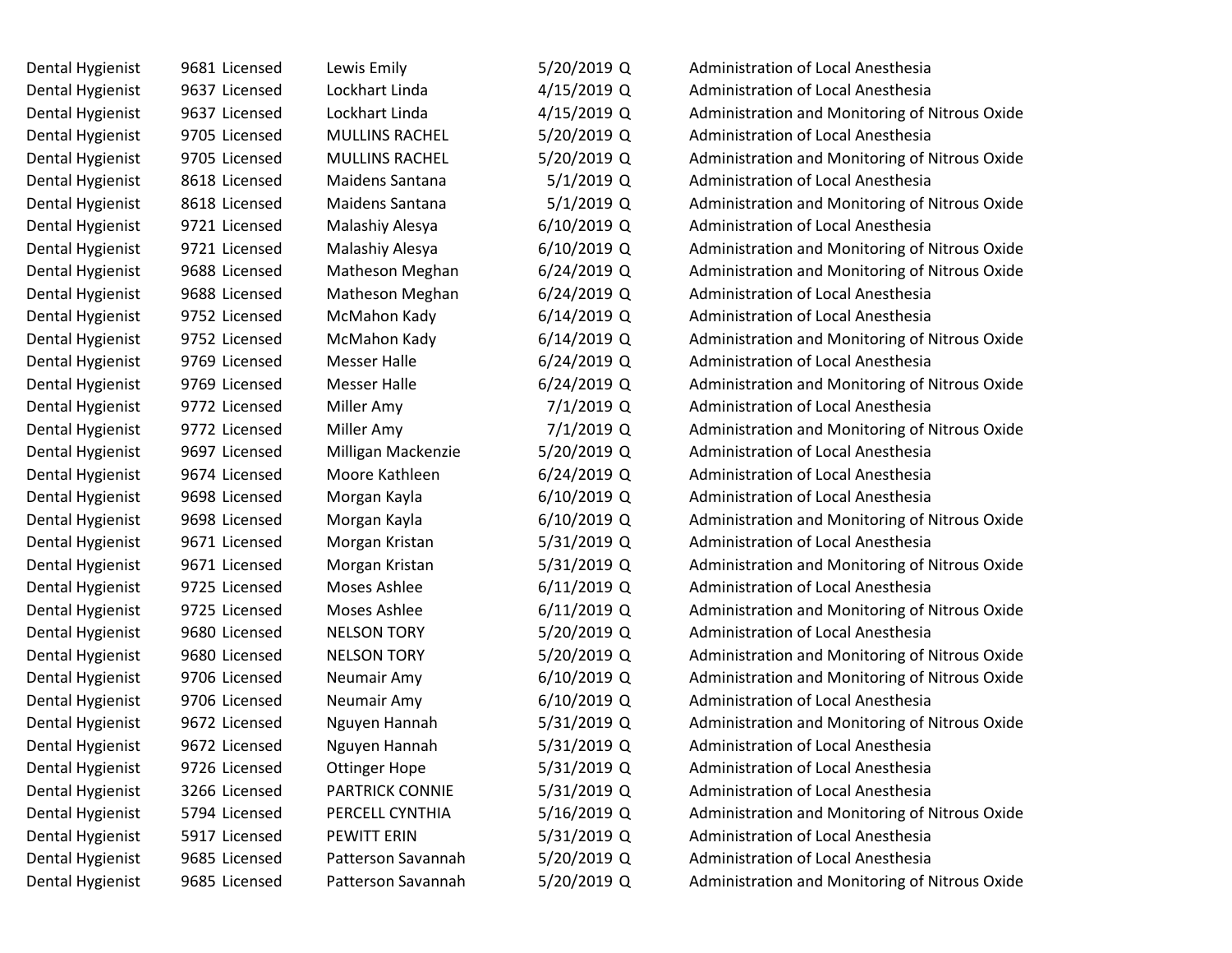| Dental Hygienist | 9662 Licensed | <b>Pennington Bailey</b> | $5/1/2019$ Q  | Administration of Local Anesthesia             |
|------------------|---------------|--------------------------|---------------|------------------------------------------------|
| Dental Hygienist | 9662 Licensed | Pennington Bailey        | 5/1/2019 Q    | Administration and Monitoring of Nitrous Oxide |
| Dental Hygienist | 9780 Licensed | <b>Pettitt Avery</b>     | 6/24/2019 Q   | Administration of Local Anesthesia             |
| Dental Hygienist | 9756 Licensed | Pike Logan               | 6/14/2019 Q   | <b>Administration of Local Anesthesia</b>      |
| Dental Hygienist | 9756 Licensed | Pike Logan               | 6/14/2019 Q   | Administration and Monitoring of Nitrous Oxide |
| Dental Hygienist | 9714 Licensed | Price Sydney             | 5/24/2019 Q   | Administration and Monitoring of Nitrous Oxide |
| Dental Hygienist | 9714 Licensed | Price Sydney             | 5/24/2019 Q   | <b>Administration of Local Anesthesia</b>      |
| Dental Hygienist | 9676 Licensed | <b>REED EMILY</b>        | $6/11/2019$ Q | Administration and Monitoring of Nitrous Oxide |
| Dental Hygienist | 9676 Licensed | <b>REED EMILY</b>        | $6/11/2019$ Q | <b>Administration of Local Anesthesia</b>      |
| Dental Hygienist | 8719 Licensed | <b>REED LESLIE</b>       | 5/16/2019 Q   | Administration and Monitoring of Nitrous Oxide |
| Dental Hygienist | 9506 Licensed | Rader Megan              | 5/16/2019 Q   | Administration and Monitoring of Nitrous Oxide |
| Dental Hygienist | 9663 Licensed | Ray Samantha             | 5/13/2019 Q   | Administration and Monitoring of Nitrous Oxide |
| Dental Hygienist | 9663 Licensed | Ray Samantha             | 5/13/2019 Q   | Administration of Local Anesthesia             |
| Dental Hygienist | 9781 Licensed | Robertson Bethany        | 6/24/2019 Q   | Administration of Local Anesthesia             |
| Dental Hygienist | 9781 Licensed | Robertson Bethany        | $6/24/2019$ Q | Administration and Monitoring of Nitrous Oxide |
| Dental Hygienist | 9776 Licensed | Rogers Kaitlyn           | $6/24/2019$ Q | Administration of Local Anesthesia             |
| Dental Hygienist | 9692 Licensed | <b>SMARTT APRIL</b>      | 6/10/2019 Q   | Administration and Monitoring of Nitrous Oxide |
| Dental Hygienist | 9692 Licensed | SMARTT APRIL             | 6/10/2019 Q   | Administration of Local Anesthesia             |
| Dental Hygienist | 8093 Licensed | <b>SMITH JACQUELYN</b>   | 7/2/2019 Q    | Administration and Monitoring of Nitrous Oxide |
| Dental Hygienist | 8055 Licensed | SNOW JESSICA             | 5/20/2019 Q   | Administration of Local Anesthesia             |
| Dental Hygienist | 9657 Licensed | <b>SPURLOCK ANDREA</b>   | $4/16/2019$ Q | Administration of Local Anesthesia             |
| Dental Hygienist | 9657 Licensed | <b>SPURLOCK ANDREA</b>   | 4/16/2019 Q   | Administration and Monitoring of Nitrous Oxide |
| Dental Hygienist | 9678 Licensed | Schaafsma Morgan         | 6/10/2019 Q   | Administration and Monitoring of Nitrous Oxide |
| Dental Hygienist | 9678 Licensed | Schaafsma Morgan         | 6/10/2019 Q   | Administration of Local Anesthesia             |
| Dental Hygienist | 9773 Licensed | Shafer Megan             | $6/24/2019$ Q | Administration and Monitoring of Nitrous Oxide |
| Dental Hygienist | 9773 Licensed | Shafer Megan             | $6/24/2019$ Q | Administration of Local Anesthesia             |
| Dental Hygienist | 9740 Licensed | Shaw Susan               | 6/14/2019 Q   | Administration of Local Anesthesia             |
| Dental Hygienist | 9740 Licensed | Shaw Susan               | 6/14/2019 Q   | Administration and Monitoring of Nitrous Oxide |
| Dental Hygienist | 9736 Licensed | Shoaf Carly              | 5/31/2019 Q   | Administration of Local Anesthesia             |
| Dental Hygienist | 9736 Licensed | Shoaf Carly              | 5/31/2019 Q   | Administration and Monitoring of Nitrous Oxide |
| Dental Hygienist | 9755 Licensed | Snowden Terricka         | 6/10/2019 Q   | Administration of Local Anesthesia             |
| Dental Hygienist | 9755 Licensed | Snowden Terricka         | $6/10/2019$ Q | Administration and Monitoring of Nitrous Oxide |
| Dental Hygienist | 9711 Licensed | Sprinkle Macy            | 5/24/2019 Q   | Administration of Local Anesthesia             |
| Dental Hygienist | 9711 Licensed | Sprinkle Macy            | 5/24/2019 Q   | Administration and Monitoring of Nitrous Oxide |
| Dental Hygienist | 9774 Licensed | <b>Stearns Abigail</b>   | 7/1/2019 Q    | Administration and Monitoring of Nitrous Oxide |
| Dental Hygienist | 9774 Licensed | <b>Stearns Abigail</b>   | 7/1/2019 Q    | Administration of Local Anesthesia             |
| Dental Hygienist | 9661 Licensed | Stockman Letitia         | 5/10/2019 Q   | Administration of Local Anesthesia             |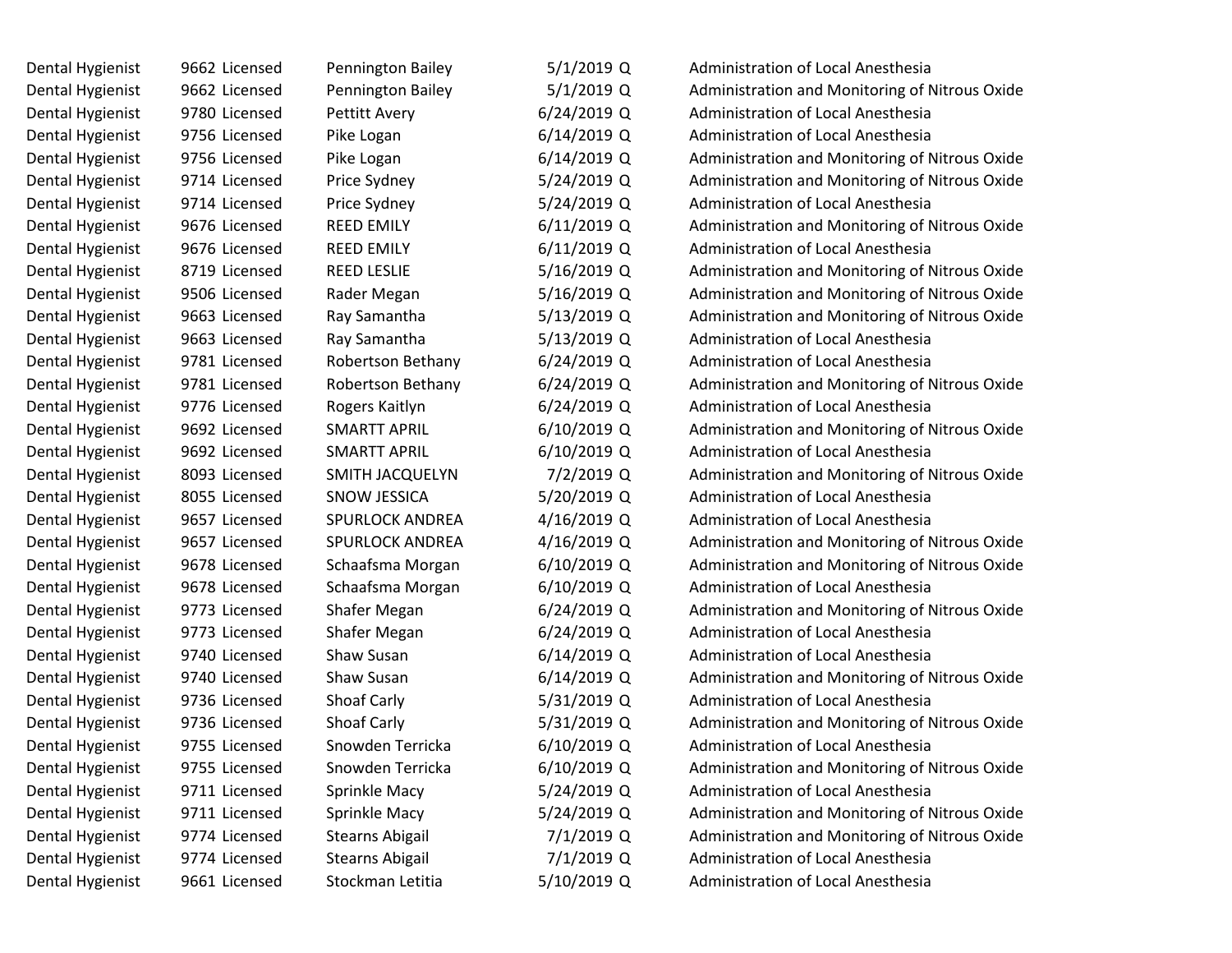| Dental Hygienist | 9735 Licensed    | <b>Stout Kenzie</b>     | $6/11/2019$ Q | Administration of Local Anesthesia             |
|------------------|------------------|-------------------------|---------------|------------------------------------------------|
| Dental Hygienist | 9735 Licensed    | <b>Stout Kenzie</b>     | $6/11/2019$ Q | Administration and Monitoring of Nitrous Oxide |
| Dental Hygienist | 9762 Licensed    | <b>Sutton Madison</b>   | $6/24/2019$ Q | Administration and Monitoring of Nitrous Oxide |
| Dental Hygienist | 9762 Licensed    | <b>Sutton Madison</b>   | $6/24/2019$ Q | <b>Administration of Local Anesthesia</b>      |
| Dental Hygienist | 3347 Licensed    | <b>TALLEY PAMELA</b>    | 5/16/2019 Q   | Administration and Monitoring of Nitrous Oxide |
| Dental Hygienist | 9767 Licensed    | <b>TIPTON RAMONA</b>    | $6/24/2019$ Q | <b>Administration of Local Anesthesia</b>      |
| Dental Hygienist | 9675 Licensed    | Tharp Samantha          | 5/31/2019 Q   | Administration of Local Anesthesia             |
| Dental Hygienist | 9791 Licensed    | <b>Travis Tina</b>      | $7/1/2019$ Q  | Administration of Local Anesthesia             |
| Dental Hygienist | 9791 Licensed    | <b>Travis Tina</b>      | 7/1/2019 Q    | Administration and Monitoring of Nitrous Oxide |
| Dental Hygienist | 9687 Licensed    | Vales DeEricka          | 5/24/2019 Q   | Administration of Local Anesthesia             |
| Dental Hygienist | 9677 Licensed    | Varoz Angela            | $6/24/2019$ Q | Administration of Local Anesthesia             |
| Dental Hygienist | 9677 Licensed    | Varoz Angela            | $6/24/2019$ Q | Administration and Monitoring of Nitrous Oxide |
| Dental Hygienist | 9744 Licensed    | Vazquez Andrea          | 5/31/2019 Q   | Administration of Local Anesthesia             |
| Dental Hygienist | 9694 Licensed    | Voda Alexandra          | 5/24/2019 Q   | <b>Administration of Local Anesthesia</b>      |
| Dental Hygienist | 9694 Licensed    | Voda Alexandra          | 5/24/2019 Q   | Administration and Monitoring of Nitrous Oxide |
| Dental Hygienist | 8312 Licensed    | <b>WILKINS COURTNEY</b> | $6/14/2019$ Q | <b>Administration of Local Anesthesia</b>      |
| Dental Hygienist | 9710 Licensed    | Wade Aubrey             | 5/24/2019 Q   | Administration of Local Anesthesia             |
| Dental Hygienist | 9710 Licensed    | Wade Aubrey             | 5/24/2019 Q   | Administration and Monitoring of Nitrous Oxide |
| Dental Hygienist | 9586 Licensed    | Wainscott Cassandra     | $6/14/2019$ Q | Administration of Local Anesthesia             |
| Dental Hygienist | 9715 Licensed    | <b>Wallace Ashley</b>   | 5/24/2019 Q   | Administration and Monitoring of Nitrous Oxide |
| Dental Hygienist | 9715 Licensed    | <b>Wallace Ashley</b>   | 5/24/2019 Q   | Administration of Local Anesthesia             |
| Dental Hygienist | 9748 Licensed    | Westbrooks Morgan       | $6/11/2019$ Q | Administration of Local Anesthesia             |
| Dental Hygienist | 9748 Licensed    | Westbrooks Morgan       | $6/11/2019$ Q | Administration and Monitoring of Nitrous Oxide |
| Dental Hygienist | 9707 Licensed    | Whiteaker Kristen       | 5/31/2019 Q   | Administration and Monitoring of Nitrous Oxide |
| Dental Hygienist | 9673 Licensed    | Williams Jordan         | $6/10/2019$ Q | Administration of Local Anesthesia             |
| Dental Hygienist | 9673 Licensed    | Williams Jordan         | $6/10/2019$ Q | Administration and Monitoring of Nitrous Oxide |
| Dental Hygienist | 9649 Licensed    | Wojcik Abby             | 4/15/2019 Q   | <b>Administration of Local Anesthesia</b>      |
| Dental Hygienist | 9649 Licensed    | Wojcik Abby             | 5/10/2019 Q   | Administration and Monitoring of Nitrous Oxide |
| Dental Hygienist | 9743 Licensed    | Wright Olivia           | 5/31/2019 Q   | Administration and Monitoring of Nitrous Oxide |
| Dental Hygienist | 9743 Licensed    | Wright Olivia           | 5/31/2019 Q   | Administration of Local Anesthesia             |
| Dental Hygienist | 9717 Licensed    | Yankey Royse            | 5/24/2019 Q   | Administration and Monitoring of Nitrous Oxide |
| Dental Hygienist | 9717 Licensed    | Yankey Royse            | 5/24/2019 Q   | Administration of Local Anesthesia             |
| Dental Assistant | 19077 Registered | <b>ADAMS ELLEN</b>      | 5/28/2019 Q   | <b>Coronal Polishing</b>                       |
| Dental Assistant | 19880 Registered | <b>ADAMS HALEY</b>      | $5/1/2019$ Q  | Nitrous Oxide Monitoring                       |
| Dental Assistant | 26203 Registered | <b>ADDEI GRACE</b>      | $6/24/2019$ Q | <b>Dental Radiology</b>                        |
| Dental Assistant | 19327 Registered | <b>AKIN LISA</b>        | 6/21/2019 Q   | <b>Dental Radiology</b>                        |
| Dental Assistant | 16732 Registered | <b>ALLEN TIFFANY</b>    | 5/28/2019 Q   | <b>Sealant Certification</b>                   |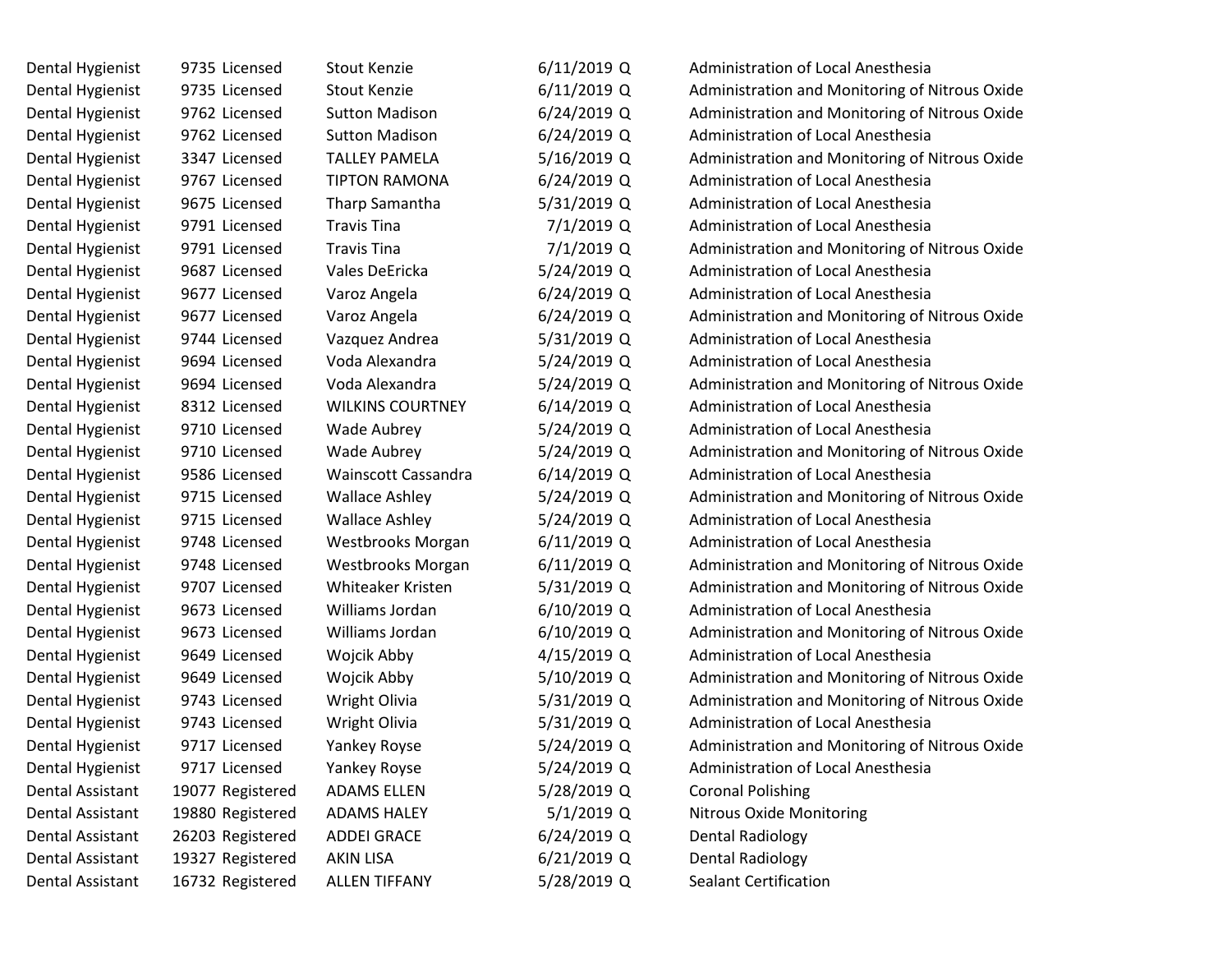| Dental Assistant        | 19004 Registered | ANDERSON NATASHA          | $6/24/2019$ Q | <b>Coronal Polishing</b>        |
|-------------------------|------------------|---------------------------|---------------|---------------------------------|
| Dental Assistant        | 6820 Registered  | <b>ANUNDSON SUSAN</b>     | 5/17/2019 Q   | <b>Prosthetic Functions</b>     |
| Dental Assistant        | 26270 Registered | <b>Adams Natalie</b>      | $6/10/2019$ Q | <b>Dental Radiology</b>         |
| Dental Assistant        | 24819 Registered | Ahmed Faduma              | 5/10/2019 Q   | <b>Coronal Polishing</b>        |
| Dental Assistant        | 25471 Registered | Ahumada Vanessa           | 6/10/2019 Q   | <b>Sealant Certification</b>    |
| Dental Assistant        | 25471 Registered | Ahumada Vanessa           | $5/1/2019$ Q  | Nitrous Oxide Monitoring        |
| Dental Assistant        | 26173 Registered | Alexander Ashley          | 7/1/2019 Q    | <b>Dental Radiology</b>         |
| Dental Assistant        | 23416 Registered | Alexander Audrey          | 4/12/2019 Q   | <b>Coronal Polishing</b>        |
| Dental Assistant        | 23416 Registered | Alexander Audrey          | $6/21/2019$ Q | <b>Sealant Certification</b>    |
| Dental Assistant        | 25833 Registered | Alexander Christina       | $5/1/2019$ Q  | <b>Nitrous Oxide Monitoring</b> |
| Dental Assistant        | 22037 Registered | Allen Katie               | $6/19/2019$ Q | Sealant Certification           |
| Dental Assistant        | 26199 Registered | Allen Markisha            | 5/24/2019 Q   | <b>Dental Radiology</b>         |
| Dental Assistant        | 26218 Registered | Allison Jamie             | $6/24/2019$ Q | <b>Dental Radiology</b>         |
| Dental Assistant        | 22036 Registered | <b>Allred Courtney</b>    | 5/13/2019 Q   | <b>Restorative Functions</b>    |
| Dental Assistant        | 23307 Registered | Alvanez Lacey             | 5/10/2019 Q   | <b>Nitrous Oxide Monitoring</b> |
| Dental Assistant        | 25892 Registered | Anchondo Ny               | 5/10/2019 Q   | <b>Nitrous Oxide Monitoring</b> |
| Dental Assistant        | 26216 Registered | Anderson Janie            | $6/24/2019$ Q | <b>Dental Radiology</b>         |
| <b>Dental Assistant</b> | 26104 Registered | Anderson Keari            | $6/10/2019$ Q | <b>Nitrous Oxide Monitoring</b> |
| Dental Assistant        | 26104 Registered | Anderson Keari            | $6/10/2019$ Q | Dental Radiology                |
| Dental Assistant        | 26210 Registered | Appiah Alexander          | 7/1/2019 Q    | <b>Dental Radiology</b>         |
| Dental Assistant        | 26202 Registered | Archer Amanda             | $6/24/2019$ Q | <b>Dental Radiology</b>         |
| Dental Assistant        | 26136 Registered | <b>Archibald Courtney</b> | 5/28/2019 Q   | Dental Radiology                |
| Dental Assistant        | 25566 Registered | Arnold Amberly            | $5/1/2019$ Q  | <b>Dental Radiology</b>         |
| Dental Assistant        | 25762 Registered | Arsta Julie               | 4/12/2019 Q   | <b>Coronal Polishing</b>        |
| Dental Assistant        | 25762 Registered | Arsta Julie               | 4/12/2019 Q   | <b>Nitrous Oxide Monitoring</b> |
| Dental Assistant        | 17999 Registered | Ashburn Chelise           | $6/10/2019$ Q | <b>Prosthetic Functions</b>     |
| Dental Assistant        | 17999 Registered | Ashburn Chelise           | $6/10/2019$ Q | <b>Sealant Certification</b>    |
| Dental Assistant        | 25788 Registered | Austell Jamie             | 5/10/2019 Q   | <b>Nitrous Oxide Monitoring</b> |
| Dental Assistant        | 26217 Registered | <b>Austin Destiny</b>     | $6/24/2019$ Q | <b>Dental Radiology</b>         |
| Dental Assistant        | 24989 Registered | Austin Jordan             | 5/31/2019 Q   | <b>Coronal Polishing</b>        |
| Dental Assistant        | 25693 Registered | <b>Austin Tiara</b>       | 5/31/2019 Q   | <b>Dental Radiology</b>         |
| Dental Assistant        | 25994 Registered | Aycock Samantha           | 5/20/2019 Q   | <b>Dental Radiology</b>         |
| Dental Assistant        | 20013 Registered | <b>BAILEY MALAYSIA</b>    | 5/31/2019 Q   | <b>Sealant Certification</b>    |
| Dental Assistant        | 20013 Registered | <b>BAILEY MALAYSIA</b>    | 5/31/2019 Q   | <b>Coronal Polishing</b>        |
| Dental Assistant        | 20349 Registered | <b>BALL MACEY</b>         | 5/13/2019 Q   | <b>Coronal Polishing</b>        |
| Dental Assistant        | 20583 Registered | <b>BASKIN MATTEA</b>      | 5/13/2019 Q   | <b>Coronal Polishing</b>        |
| Dental Assistant        | 11211 Registered | <b>BAYS LORI</b>          | 5/17/2019 Q   | <b>Prosthetic Functions</b>     |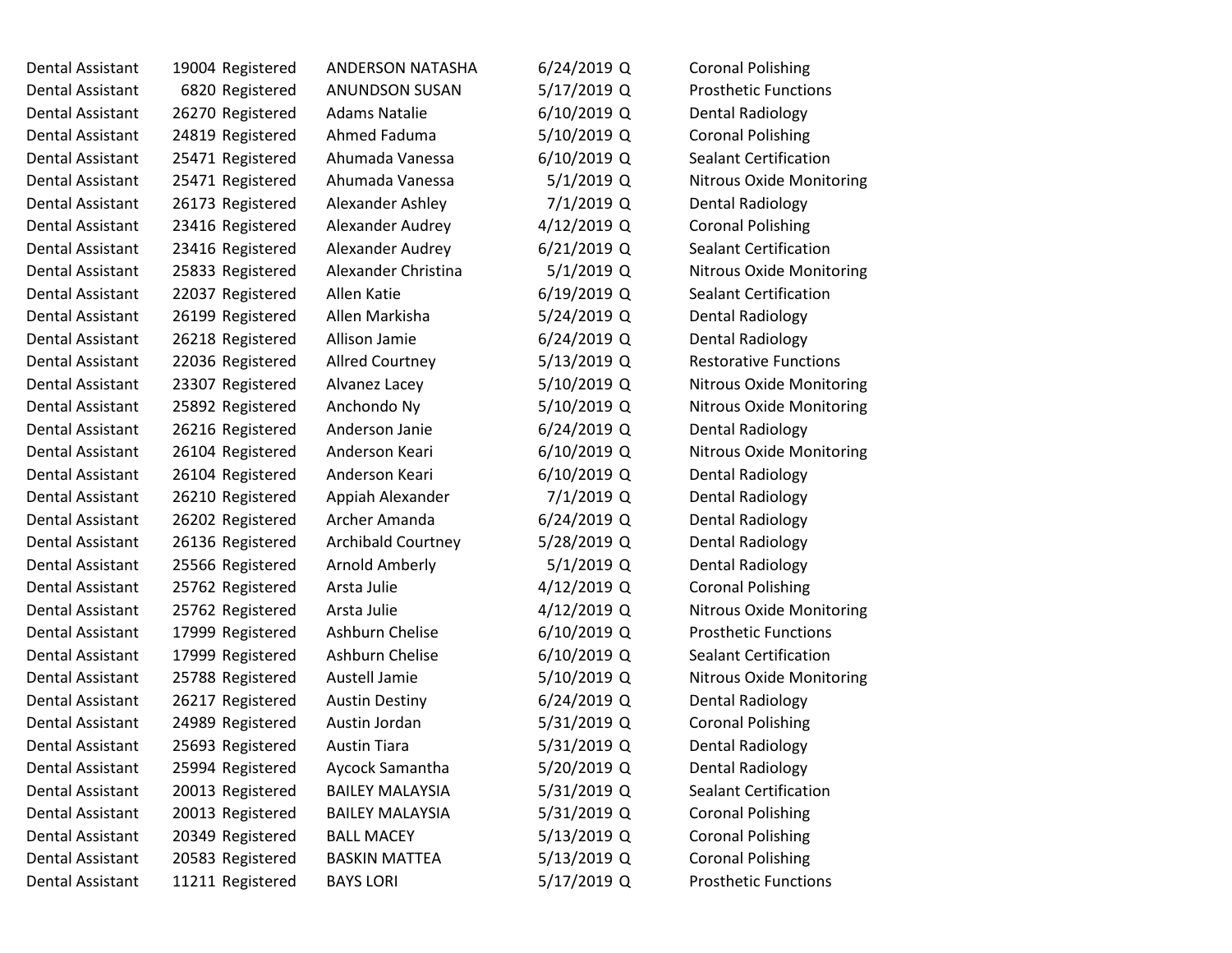| Dental Assistant | 18461 Registered | <b>BECKHAM MADYSON</b>   | $6/18/2019$ Q | <b>Prosthetic Functions</b>     |
|------------------|------------------|--------------------------|---------------|---------------------------------|
| Dental Assistant | 18461 Registered | <b>BECKHAM MADYSON</b>   | 7/1/2019 Q    | <b>Sealant Certification</b>    |
| Dental Assistant | 26044 Registered | <b>BEVERLY LOHNI</b>     | 7/1/2019 Q    | Nitrous Oxide Monitoring        |
| Dental Assistant | 26044 Registered | <b>BEVERLY LOHNI</b>     | 7/1/2019 Q    | <b>Coronal Polishing</b>        |
| Dental Assistant | 26044 Registered | <b>BEVERLY LOHNI</b>     | 5/13/2019 Q   | <b>Dental Radiology</b>         |
| Dental Assistant | 26044 Registered | <b>BEVERLY LOHNI</b>     | 7/1/2019 Q    | <b>Sealant Certification</b>    |
| Dental Assistant | 15704 Registered | <b>BOLES TERRI</b>       | 4/30/2019 Q   | <b>Restorative Functions</b>    |
| Dental Assistant | 25977 Registered | <b>BOUNPHONSY ANITA</b>  | $6/3/2019$ Q  | <b>Dental Radiology</b>         |
| Dental Assistant | 25563 Registered | BOWMAN LASHAWNDA         | 5/20/2019 Q   | <b>Nitrous Oxide Monitoring</b> |
| Dental Assistant | 25563 Registered | <b>BOWMAN LASHAWNDA</b>  | 5/20/2019 Q   | <b>Dental Radiology</b>         |
| Dental Assistant | 25563 Registered | <b>BOWMAN LASHAWNDA</b>  | 5/20/2019 Q   | <b>Coronal Polishing</b>        |
| Dental Assistant | 25372 Registered | <b>BROOKS MONIQUE</b>    | $5/1/2019$ Q  | Nitrous Oxide Monitoring        |
| Dental Assistant | 20106 Registered | <b>BROWN NICOLE</b>      | 5/10/2019 Q   | Nitrous Oxide Monitoring        |
| Dental Assistant | 17635 Registered | <b>BROWN STEPHANIE</b>   | 4/12/2019 Q   | <b>Restorative Functions</b>    |
| Dental Assistant | 25577 Registered | Baker Kaitlyn            | 5/20/2019 Q   | <b>Nitrous Oxide Monitoring</b> |
| Dental Assistant | 25577 Registered | Baker Kaitlyn            | 5/20/2019 Q   | <b>Coronal Polishing</b>        |
| Dental Assistant | 25577 Registered | Baker Kaitlyn            | 5/20/2019 Q   | <b>Dental Radiology</b>         |
| Dental Assistant | 25823 Registered | <b>Ball Kristle</b>      | $5/3/2019$ Q  | <b>Dental Radiology</b>         |
| Dental Assistant | 26254 Registered | <b>Banner Tiffany</b>    | 5/31/2019 Q   | Dental Radiology                |
| Dental Assistant | 25903 Registered | Barker Derraneka         | 4/12/2019 Q   | <b>Dental Radiology</b>         |
| Dental Assistant | 25935 Registered | <b>Barnickle Taylor</b>  | 5/28/2019 Q   | Nitrous Oxide Monitoring        |
| Dental Assistant | 25935 Registered | <b>Barnickle Taylor</b>  | 4/12/2019 Q   | <b>Dental Radiology</b>         |
| Dental Assistant | 25915 Registered | Barr Kayla               | 4/12/2019 Q   | <b>Dental Radiology</b>         |
| Dental Assistant | 26084 Registered | <b>Bass Ashley</b>       | 5/20/2019 Q   | <b>Dental Radiology</b>         |
| Dental Assistant | 25901 Registered | Baumgardner Carolyn      | $6/18/2019$ Q | <b>Coronal Polishing</b>        |
| Dental Assistant | 25901 Registered | Baumgardner Carolyn      | 5/20/2019 Q   | Nitrous Oxide Monitoring        |
| Dental Assistant | 25901 Registered | Baumgardner Carolyn      | 5/20/2019 Q   | <b>Dental Radiology</b>         |
| Dental Assistant | 25338 Registered | Baxter Jordyn            | 5/10/2019 Q   | <b>Nitrous Oxide Monitoring</b> |
| Dental Assistant | 25752 Registered | <b>Bell Brianna</b>      | 5/20/2019 Q   | <b>Coronal Polishing</b>        |
| Dental Assistant | 25752 Registered | <b>Bell Brianna</b>      | 5/10/2019 Q   | Nitrous Oxide Monitoring        |
| Dental Assistant | 22262 Registered | <b>Bell Lindsey</b>      | 5/28/2019 Q   | <b>Prosthetic Functions</b>     |
| Dental Assistant | 26214 Registered | Bennett Ashleigh         | $6/24/2019$ Q | <b>Dental Radiology</b>         |
| Dental Assistant | 25434 Registered | Bennett Brooklynne       | 4/12/2019 Q   | <b>Coronal Polishing</b>        |
| Dental Assistant | 25745 Registered | Berry Donavan            | 4/30/2019 Q   | Nitrous Oxide Monitoring        |
| Dental Assistant | 26139 Registered | <b>Best Victoria</b>     | $6/19/2019$ Q | <b>Dental Radiology</b>         |
| Dental Assistant | 25233 Registered | <b>Beverley Brittany</b> | 5/20/2019 Q   | <b>Coronal Polishing</b>        |
| Dental Assistant | 26132 Registered | Bingham Tanytha          | 5/24/2019 Q   | <b>Dental Radiology</b>         |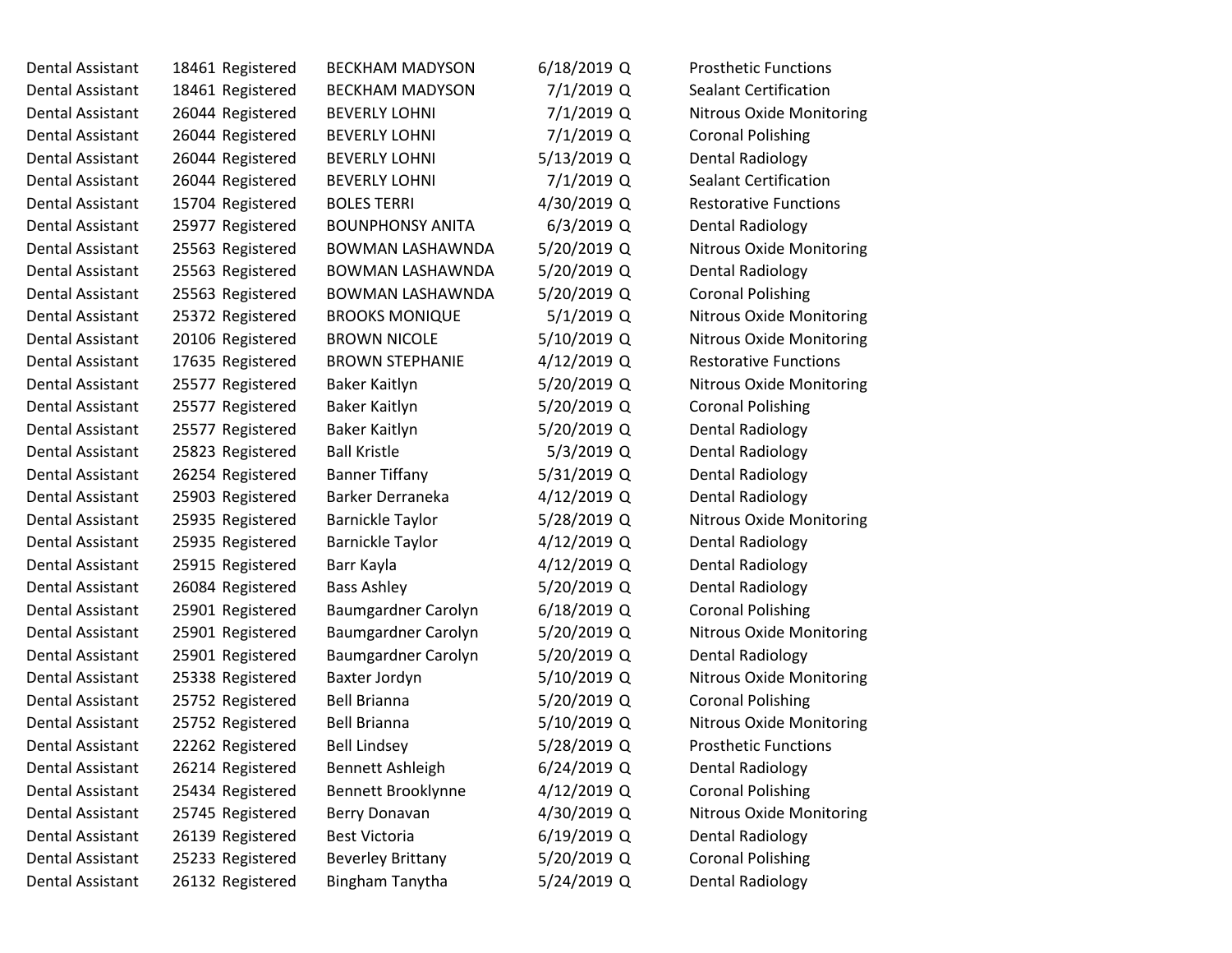| Dental Assistant        | 26027 Registered | <b>Bishop Haley</b>     | 5/20/2019 Q   | <b>Dental Radiology</b>         |
|-------------------------|------------------|-------------------------|---------------|---------------------------------|
| Dental Assistant        | 10679 Registered | <b>Bitner Jessica</b>   | 5/28/2019 Q   | <b>Sealant Certification</b>    |
| Dental Assistant        | 10679 Registered | <b>Bitner Jessica</b>   | 5/17/2019 Q   | <b>Prosthetic Functions</b>     |
| Dental Assistant        | 26166 Registered | <b>Bivens Susan</b>     | 6/24/2019 Q   | <b>Dental Radiology</b>         |
| <b>Dental Assistant</b> | 25694 Registered | <b>Bizzell Brittany</b> | 5/31/2019 Q   | <b>Dental Radiology</b>         |
| Dental Assistant        | 25646 Registered | <b>Blair Tranisha</b>   | 7/1/2019 Q    | <b>Sealant Certification</b>    |
| Dental Assistant        | 22905 Registered | <b>Blevins Amber</b>    | $6/18/2019$ Q | <b>Nitrous Oxide Monitoring</b> |
| Dental Assistant        | 24605 Registered | Bohanan Kelsey          | $6/19/2019$ Q | <b>Sealant Certification</b>    |
| Dental Assistant        | 24662 Registered | <b>Booher Della</b>     | 5/10/2019 Q   | Nitrous Oxide Monitoring        |
| Dental Assistant        | 26284 Registered | <b>Boone Sierra</b>     | $6/21/2019$ Q | <b>Dental Radiology</b>         |
| Dental Assistant        | 26097 Registered | Boone Tyneiceyia        | 5/24/2019 Q   | <b>Dental Radiology</b>         |
| Dental Assistant        | 25941 Registered | Boucher Keith           | 5/13/2019 Q   | Dental Radiology                |
| Dental Assistant        | 25369 Registered | <b>Boucher Sharon</b>   | 5/15/2019 Q   | <b>Sealant Certification</b>    |
| Dental Assistant        | 25369 Registered | <b>Boucher Sharon</b>   | $5/1/2019$ Q  | Nitrous Oxide Monitoring        |
| <b>Dental Assistant</b> | 25462 Registered | Boyce Karen             | 5/28/2019 Q   | <b>Dental Radiology</b>         |
| Dental Assistant        | 25586 Registered | Boyd Shavannah          | $6/10/2019$ Q | <b>Nitrous Oxide Monitoring</b> |
| Dental Assistant        | 21777 Registered | <b>Bragg Morgan</b>     | $6/18/2019$ Q | <b>Coronal Polishing</b>        |
| Dental Assistant        | 25816 Registered | <b>Brawner Sara</b>     | 6/10/2019 Q   | <b>Dental Radiology</b>         |
| Dental Assistant        | 26307 Registered | <b>Brenneise Mary</b>   | $6/21/2019$ Q | <b>Dental Radiology</b>         |
| Dental Assistant        | 26022 Registered | <b>Brewer Lanissa</b>   | 5/20/2019 Q   | <b>Dental Radiology</b>         |
| Dental Assistant        | 22722 Registered | <b>Briggs Sarah</b>     | $6/24/2019$ Q | <b>Coronal Polishing</b>        |
| Dental Assistant        | 25491 Registered | <b>Britton Chasten</b>  | 5/10/2019 Q   | Nitrous Oxide Monitoring        |
| Dental Assistant        | 26107 Registered | <b>Brock Reychelle</b>  | 7/1/2019 Q    | <b>Nitrous Oxide Monitoring</b> |
| Dental Assistant        | 26107 Registered | <b>Brock Reychelle</b>  | 5/14/2019 Q   | <b>Dental Radiology</b>         |
| Dental Assistant        | 26107 Registered | <b>Brock Reychelle</b>  | 7/1/2019 Q    | <b>Sealant Certification</b>    |
| <b>Dental Assistant</b> | 26107 Registered | <b>Brock Reychelle</b>  | 7/1/2019 Q    | <b>Coronal Polishing</b>        |
| Dental Assistant        | 25964 Registered | Brooks Kaylea           | $5/1/2019$ Q  | <b>Dental Radiology</b>         |
| Dental Assistant        | 24213 Registered | <b>Brown Hailee</b>     | 5/31/2019 Q   | <b>Sealant Certification</b>    |
| Dental Assistant        | 26005 Registered | <b>Brown Marissa</b>    | $5/1/2019$ Q  | <b>Dental Radiology</b>         |
| <b>Dental Assistant</b> | 26182 Registered | <b>Brown Trezjure</b>   | 5/31/2019 Q   | <b>Dental Radiology</b>         |
| Dental Assistant        | 26222 Registered | Bryant Roshanda         | $6/18/2019$ Q | <b>Dental Radiology</b>         |
| Dental Assistant        | 26163 Registered | <b>Burgess Bailey</b>   | $6/3/2019$ Q  | <b>Dental Radiology</b>         |
| <b>Dental Assistant</b> | 26113 Registered | <b>Burrows Madison</b>  | 7/1/2019 Q    | <b>Coronal Polishing</b>        |
| <b>Dental Assistant</b> | 26113 Registered | <b>Burrows Madison</b>  | 7/1/2019 Q    | <b>Nitrous Oxide Monitoring</b> |
| Dental Assistant        | 26113 Registered | <b>Burrows Madison</b>  | 7/1/2019 Q    | <b>Sealant Certification</b>    |
| <b>Dental Assistant</b> | 26113 Registered | <b>Burrows Madison</b>  | 6/14/2019 Q   | <b>Dental Radiology</b>         |
| <b>Dental Assistant</b> | 25687 Registered | <b>Bush Tymeria</b>     | 4/12/2019 Q   | <b>Dental Radiology</b>         |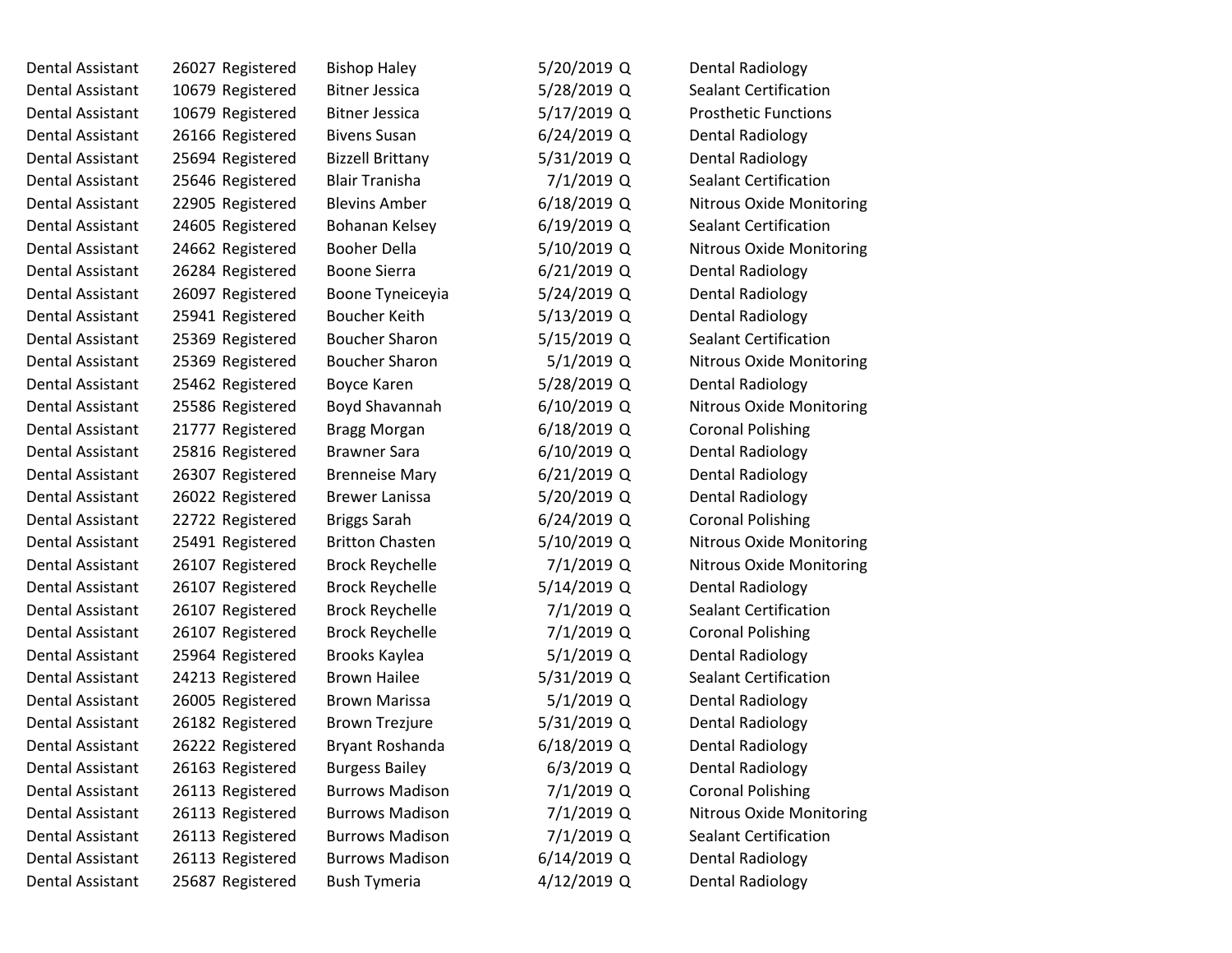| Dental Assistant | 19279 Registered | <b>Butler Ashley</b>      | 5/17/2019 Q   | <b>Prosthetic Functions</b>     |
|------------------|------------------|---------------------------|---------------|---------------------------------|
| Dental Assistant | 25981 Registered | <b>CAREY KATHERINE</b>    | 5/28/2019 Q   | Dental Radiology                |
| Dental Assistant | 9401 Registered  | <b>CASSADY LEIYA</b>      | 4/12/2019 Q   | <b>Coronal Polishing</b>        |
| Dental Assistant | 26068 Registered | <b>CORRAY ROSESHAMALA</b> | 5/20/2019 Q   | <b>Dental Radiology</b>         |
| Dental Assistant | 24963 Registered | <b>CURTIS LISA</b>        | 4/29/2019 Q   | <b>Nitrous Oxide Monitoring</b> |
| Dental Assistant | 24963 Registered | <b>CURTIS LISA</b>        | 4/29/2019 Q   | <b>Dental Radiology</b>         |
| Dental Assistant | 25758 Registered | Cable Rachel              | $5/1/2019$ Q  | Nitrous Oxide Monitoring        |
| Dental Assistant | 25558 Registered | Calabrese Kelley          | 4/30/2019 Q   | <b>Dental Radiology</b>         |
| Dental Assistant | 23571 Registered | Calderone Cheyanne        | 4/30/2019 Q   | <b>Coronal Polishing</b>        |
| Dental Assistant | 26308 Registered | Caldwell Laura            | $6/21/2019$ Q | <b>Dental Radiology</b>         |
| Dental Assistant | 26215 Registered | Campbell Tiffini          | 6/24/2019 Q   | <b>Dental Radiology</b>         |
| Dental Assistant | 25809 Registered | Campen Alexandria         | 5/28/2019 Q   | <b>Dental Radiology</b>         |
| Dental Assistant | 26012 Registered | Cannon Rachel             | 6/10/2019 Q   | <b>Nitrous Oxide Monitoring</b> |
| Dental Assistant | 26012 Registered | Cannon Rachel             | 5/15/2019 Q   | <b>Dental Radiology</b>         |
| Dental Assistant | 25759 Registered | Carey Shyann              | 4/12/2019 Q   | Nitrous Oxide Monitoring        |
| Dental Assistant | 25759 Registered | Carey Shyann              | 4/12/2019 Q   | <b>Coronal Polishing</b>        |
| Dental Assistant | 26083 Registered | Cash Vonda                | 7/1/2019 Q    | <b>Dental Radiology</b>         |
| Dental Assistant | 24703 Registered | Cavender Kortney          | $6/18/2019$ Q | <b>Nitrous Oxide Monitoring</b> |
| Dental Assistant | 22746 Registered | Cecil-Haney Ashley        | 6/10/2019 Q   | <b>Sealant Certification</b>    |
| Dental Assistant | 25056 Registered | <b>Chambers Courtney</b>  | 6/18/2019 Q   | <b>Nitrous Oxide Monitoring</b> |
| Dental Assistant | 26052 Registered | Chance Macy               | 5/13/2019 Q   | Dental Radiology                |
| Dental Assistant | 25596 Registered | Chapman Katherine         | 4/30/2019 Q   | <b>Dental Radiology</b>         |
| Dental Assistant | 22227 Registered | Chapman Tammy             | 5/28/2019 Q   | <b>Sealant Certification</b>    |
| Dental Assistant | 25937 Registered | Chapman Taylor            | 5/20/2019 Q   | Nitrous Oxide Monitoring        |
| Dental Assistant | 25937 Registered | Chapman Taylor            | 5/20/2019 Q   | <b>Dental Radiology</b>         |
| Dental Assistant | 26138 Registered | Charneicki Rena           | 7/1/2019 Q    | Nitrous Oxide Monitoring        |
| Dental Assistant | 26138 Registered | Charneicki Rena           | 7/1/2019 Q    | <b>Sealant Certification</b>    |
| Dental Assistant | 26138 Registered | Charneicki Rena           | 7/1/2019 Q    | <b>Coronal Polishing</b>        |
| Dental Assistant | 26138 Registered | Charneicki Rena           | 5/24/2019 Q   | <b>Dental Radiology</b>         |
| Dental Assistant | 26205 Registered | <b>Chassot Chance</b>     | 6/24/2019 Q   | <b>Dental Radiology</b>         |
| Dental Assistant | 26172 Registered | Chavez-Angulo Brenda      | 7/1/2019 Q    | Dental Radiology                |
| Dental Assistant | 26111 Registered | Clark Bethany             | 7/1/2019 Q    | <b>Coronal Polishing</b>        |
| Dental Assistant | 26111 Registered | Clark Bethany             | 7/1/2019 Q    | Nitrous Oxide Monitoring        |
| Dental Assistant | 26111 Registered | Clark Bethany             | 7/1/2019 Q    | <b>Sealant Certification</b>    |
| Dental Assistant | 26111 Registered | Clark Bethany             | 5/16/2019 Q   | <b>Dental Radiology</b>         |
| Dental Assistant | 24961 Registered | Clark Deslin              | 4/12/2019 Q   | Dental Radiology                |
| Dental Assistant | 26035 Registered | Clark Kaddesha            | 6/14/2019 Q   | <b>Dental Radiology</b>         |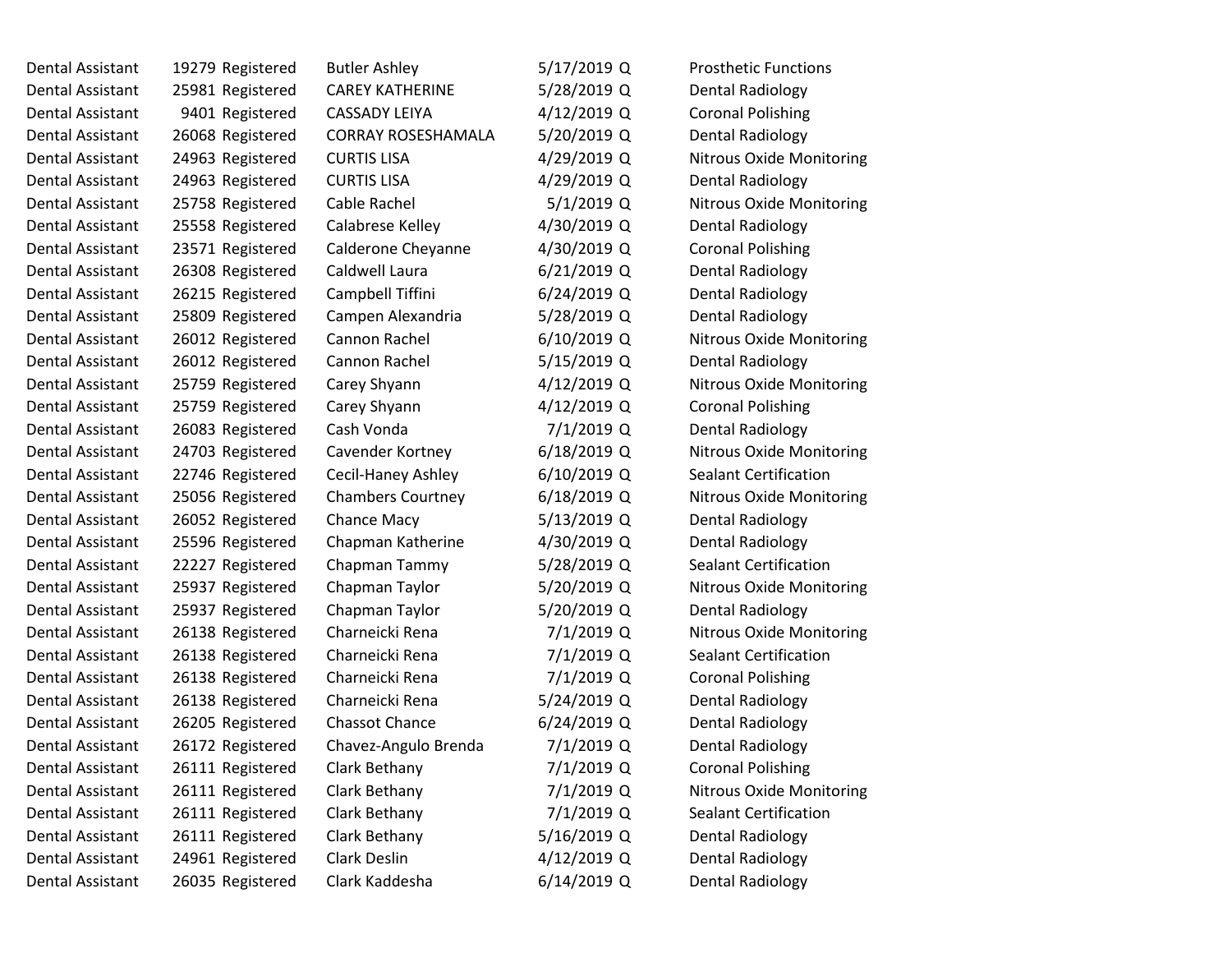| Dental Assistant | 26169 Registered | Clark Sarah             | $6/24/2019$ Q | Dental Radiology                |
|------------------|------------------|-------------------------|---------------|---------------------------------|
| Dental Assistant | 26146 Registered | Clayborn Chelsea        | 5/20/2019 Q   | <b>Dental Radiology</b>         |
| Dental Assistant | 25559 Registered | Cobble Lexus            | $5/1/2019$ Q  | <b>Coronal Polishing</b>        |
| Dental Assistant | 26069 Registered | Conger Savannah         | 5/20/2019 Q   | <b>Dental Radiology</b>         |
| Dental Assistant | 25280 Registered | Conner Kayla            | $5/1/2019$ Q  | <b>Dental Radiology</b>         |
| Dental Assistant | 25696 Registered | Conner Za'kinna         | 4/12/2019 Q   | <b>Dental Radiology</b>         |
| Dental Assistant | 26247 Registered | Cook Kaitlyn            | $6/10/2019$ Q | <b>Dental Radiology</b>         |
| Dental Assistant | 26209 Registered | Coop Elizabeth          | 6/24/2019 Q   | <b>Dental Radiology</b>         |
| Dental Assistant | 22344 Registered | Corder Pamela           | 5/28/2019 Q   | <b>Sealant Certification</b>    |
| Dental Assistant | 26259 Registered | Cox George              | 6/10/2019 Q   | <b>Dental Radiology</b>         |
| Dental Assistant | 21336 Registered | Cox Kara                | 5/20/2019 Q   | <b>Sealant Certification</b>    |
| Dental Assistant | 26251 Registered | Crosby Priscilla        | 5/31/2019 Q   | Dental Radiology                |
| Dental Assistant | 22833 Registered | Crowder Brittney        | 5/28/2019 Q   | <b>Coronal Polishing</b>        |
| Dental Assistant | 26020 Registered | Cupp Victoria           | $5/1/2019$ Q  | <b>Dental Radiology</b>         |
| Dental Assistant | 26079 Registered | Curl Kayla              | 5/20/2019 Q   | <b>Dental Radiology</b>         |
| Dental Assistant | 25840 Registered | <b>DAMRON REAGAN</b>    | 5/10/2019 Q   | <b>Nitrous Oxide Monitoring</b> |
| Dental Assistant | 6826 Registered  | <b>DELANEY MONICA</b>   | 6/18/2019 Q   | <b>Nitrous Oxide Monitoring</b> |
| Dental Assistant | 10148 Registered | <b>DENISON VIRGINIA</b> | $6/18/2019$ Q | <b>Sealant Certification</b>    |
| Dental Assistant | 25678 Registered | <b>DESOTO KRISTA</b>    | 6/10/2019 Q   | Dental Radiology                |
| Dental Assistant | 8951 Registered  | <b>DONELSON TONIE</b>   | 5/17/2019 Q   | <b>Nitrous Oxide Monitoring</b> |
| Dental Assistant | 25710 Registered | <b>DOWLEN JADA</b>      | 4/29/2019 Q   | <b>Coronal Polishing</b>        |
| Dental Assistant | 25710 Registered | <b>DOWLEN JADA</b>      | 4/29/2019 Q   | Dental Radiology                |
| Dental Assistant | 25772 Registered | Daniel Sabrina          | $5/1/2019$ Q  | <b>Nitrous Oxide Monitoring</b> |
| Dental Assistant | 21183 Registered | Dauberman Chelsea       | 5/13/2019 Q   | <b>Restorative Functions</b>    |
| Dental Assistant | 26028 Registered | Davenport Daria         | 5/20/2019 Q   | <b>Dental Radiology</b>         |
| Dental Assistant | 26200 Registered | Davenport Emily         | 5/24/2019 Q   | <b>Dental Radiology</b>         |
| Dental Assistant | 25634 Registered | Davis Allison           | $6/18/2019$ Q | Dental Radiology                |
| Dental Assistant | 25634 Registered | Davis Allison           | $6/18/2019$ Q | <b>Coronal Polishing</b>        |
| Dental Assistant | 25467 Registered | Davis Candice           | 5/10/2019 Q   | <b>Coronal Polishing</b>        |
| Dental Assistant | 25909 Registered | Davis Kaleigh           | 6/28/2019 Q   | Nitrous Oxide Monitoring        |
| Dental Assistant | 22467 Registered | Davis Peyton            | 5/28/2019 Q   | <b>Nitrous Oxide Monitoring</b> |
| Dental Assistant | 25645 Registered | Davis Robin             | $5/1/2019$ Q  | Dental Radiology                |
| Dental Assistant | 25848 Registered | Dean Latoya             | 5/28/2019 Q   | Dental Radiology                |
| Dental Assistant | 25703 Registered | Dolin Hanna             | 4/12/2019 Q   | <b>Nitrous Oxide Monitoring</b> |
| Dental Assistant | 25671 Registered | Dooley Niya             | 5/31/2019 Q   | <b>Coronal Polishing</b>        |
| Dental Assistant | 25593 Registered | Doran Taylor            | 5/31/2019 Q   | <b>Dental Radiology</b>         |
| Dental Assistant | 25976 Registered | Dorris KaDeverek        | 6/18/2019 Q   | <b>Dental Radiology</b>         |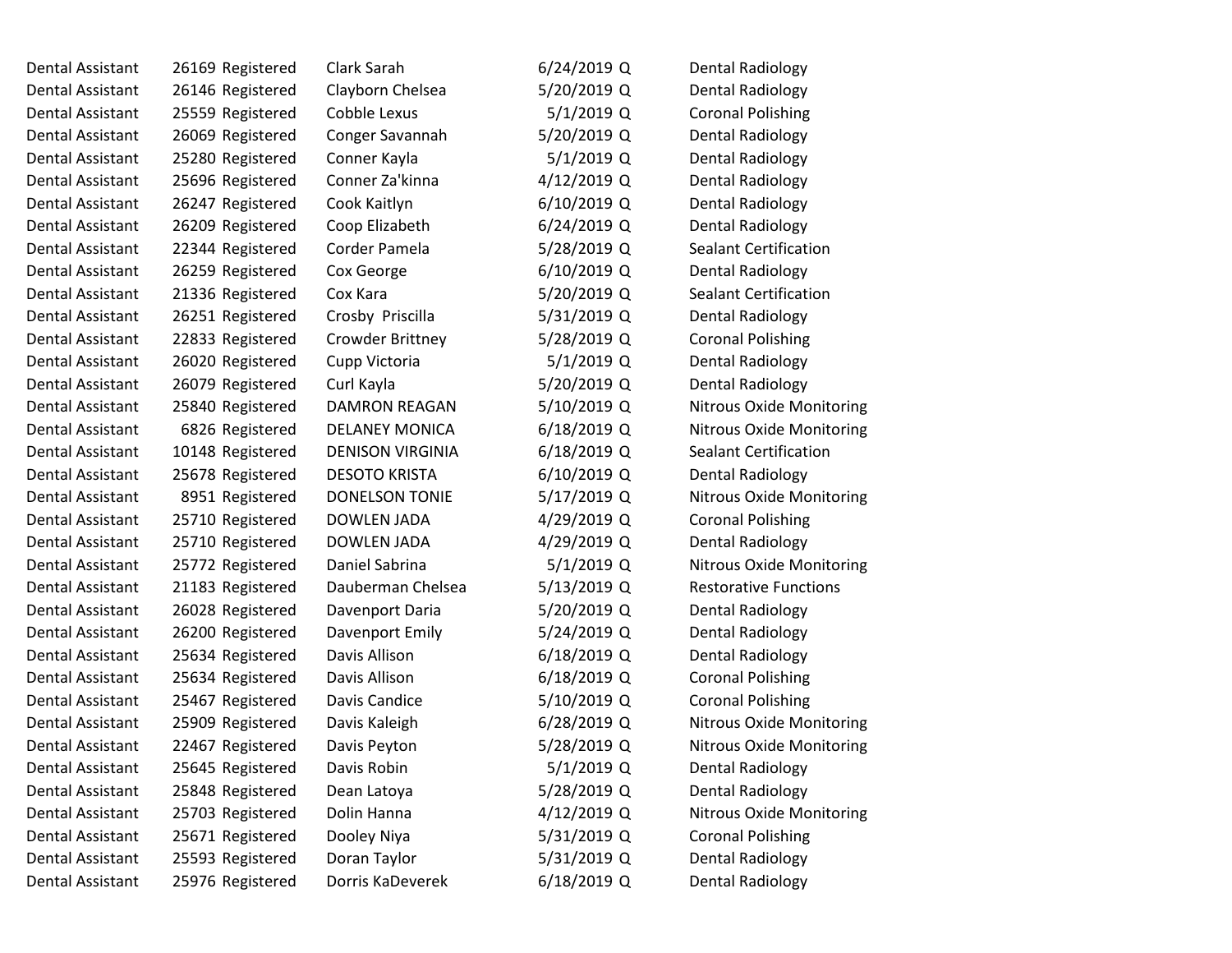| Dental Assistant        | 26162 Registered | Dotson Hailey            | 5/24/2019 Q   | <b>Dental Radiology</b>         |
|-------------------------|------------------|--------------------------|---------------|---------------------------------|
| Dental Assistant        | 26162 Registered | Dotson Hailey            | 6/18/2019 Q   | <b>Nitrous Oxide Monitoring</b> |
| Dental Assistant        | 25731 Registered | Doughtie Amanda          | 5/20/2019 Q   | <b>Dental Radiology</b>         |
| Dental Assistant        | 26119 Registered | Duarte Leah              | 5/13/2019 Q   | <b>Dental Radiology</b>         |
| Dental Assistant        | 23889 Registered | <b>EATON CHELSEA</b>     | 5/20/2019 Q   | Dental Radiology                |
| Dental Assistant        | 25953 Registered | <b>EDWARDS BROOKLYN</b>  | $5/1/2019$ Q  | <b>Dental Radiology</b>         |
| Dental Assistant        | 18620 Registered | <b>EDWARDS SARAH</b>     | $5/1/2019$ Q  | Nitrous Oxide Monitoring        |
| Dental Assistant        | 22734 Registered | <b>ELLIOTT Lakin</b>     | $6/18/2019$ Q | <b>Coronal Polishing</b>        |
| Dental Assistant        | 16816 Registered | <b>ERICKSON TONIA</b>    | 5/20/2019 Q   | <b>Nitrous Oxide Monitoring</b> |
| Dental Assistant        | 26302 Registered | <b>ERVIN BARBARA</b>     | $6/21/2019$ Q | <b>Dental Radiology</b>         |
| Dental Assistant        | 26014 Registered | <b>Edwards Whitley</b>   | $6/19/2019$ Q | <b>Dental Radiology</b>         |
| Dental Assistant        | 25838 Registered | <b>Eslick Carmen</b>     | 5/16/2019 Q   | Nitrous Oxide Monitoring        |
| Dental Assistant        | 25378 Registered | Evans Ashley             | 4/30/2019 Q   | Nitrous Oxide Monitoring        |
| Dental Assistant        | 11139 Registered | <b>FARRA SAMANTHA</b>    | 4/30/2019 Q   | <b>Coronal Polishing</b>        |
| <b>Dental Assistant</b> | 26258 Registered | <b>FEELY CHASITI</b>     | 6/21/2019 Q   | <b>Dental Radiology</b>         |
| Dental Assistant        | 18724 Registered | <b>FLORES IRMA</b>       | 4/30/2019 Q   | <b>Restorative Functions</b>    |
| Dental Assistant        | 17162 Registered | <b>FORBECK KELI</b>      | 5/28/2019 Q   | <b>Coronal Polishing</b>        |
| Dental Assistant        | 25698 Registered | <b>FREEMAN AVEIN</b>     | 5/10/2019 Q   | <b>Dental Radiology</b>         |
| Dental Assistant        | 24492 Registered | Fitzhugh AriAnna         | 5/31/2019 Q   | <b>Coronal Polishing</b>        |
| Dental Assistant        | 25717 Registered | Flanagin Martia          | 4/30/2019 Q   | <b>Dental Radiology</b>         |
| Dental Assistant        | 25771 Registered | Fletcher Amanda          | 5/1/2019 Q    | Nitrous Oxide Monitoring        |
| Dental Assistant        | 25009 Registered | <b>Flowe Miracle</b>     | 4/30/2019 Q   | <b>Sealant Certification</b>    |
| Dental Assistant        | 25422 Registered | Floyd Andrea             | 5/13/2019 Q   | <b>Coronal Polishing</b>        |
| Dental Assistant        | 25897 Registered | Fowler Amber             | 4/12/2019 Q   | <b>Dental Radiology</b>         |
| Dental Assistant        | 25803 Registered | <b>Fowler Nicole</b>     | 5/20/2019 Q   | <b>Dental Radiology</b>         |
| Dental Assistant        | 26010 Registered | Franklin Sharonica       | 5/31/2019 Q   | Dental Radiology                |
| Dental Assistant        | 22381 Registered | <b>Funez Donia</b>       | 4/12/2019 Q   | <b>Coronal Polishing</b>        |
| Dental Assistant        | 26208 Registered | Fuqua Savanna            | 6/24/2019 Q   | <b>Dental Radiology</b>         |
| Dental Assistant        | 17524 Registered | <b>GIBSON CHELSIE</b>    | 5/28/2019 Q   | <b>Coronal Polishing</b>        |
| Dental Assistant        | 17847 Registered | <b>GIVENS CHRISTIE</b>   | 5/28/2019 Q   | <b>Prosthetic Functions</b>     |
| Dental Assistant        | 17847 Registered | <b>GIVENS CHRISTIE</b>   | 5/28/2019 Q   | <b>Nitrous Oxide Monitoring</b> |
| Dental Assistant        | 25707 Registered | <b>GOGGANS LAUREN</b>    | 5/28/2019 Q   | <b>Coronal Polishing</b>        |
| Dental Assistant        | 25707 Registered | <b>GOGGANS LAUREN</b>    | 6/28/2019 Q   | <b>Dental Radiology</b>         |
| Dental Assistant        | 14330 Registered | <b>GONZALEZ ELISABET</b> | 5/28/2019 Q   | <b>Sealant Certification</b>    |
| Dental Assistant        | 24396 Registered | <b>GROOMS KELCY</b>      | 5/10/2019 Q   | Nitrous Oxide Monitoring        |
| Dental Assistant        | 11733 Registered | <b>GULMIRE MACHELLE</b>  | $5/1/2019$ Q  | <b>Nitrous Oxide Monitoring</b> |
| Dental Assistant        | 14539 Registered | <b>GUNNELS RACHEL</b>    | 5/13/2019 Q   | <b>Restorative Functions</b>    |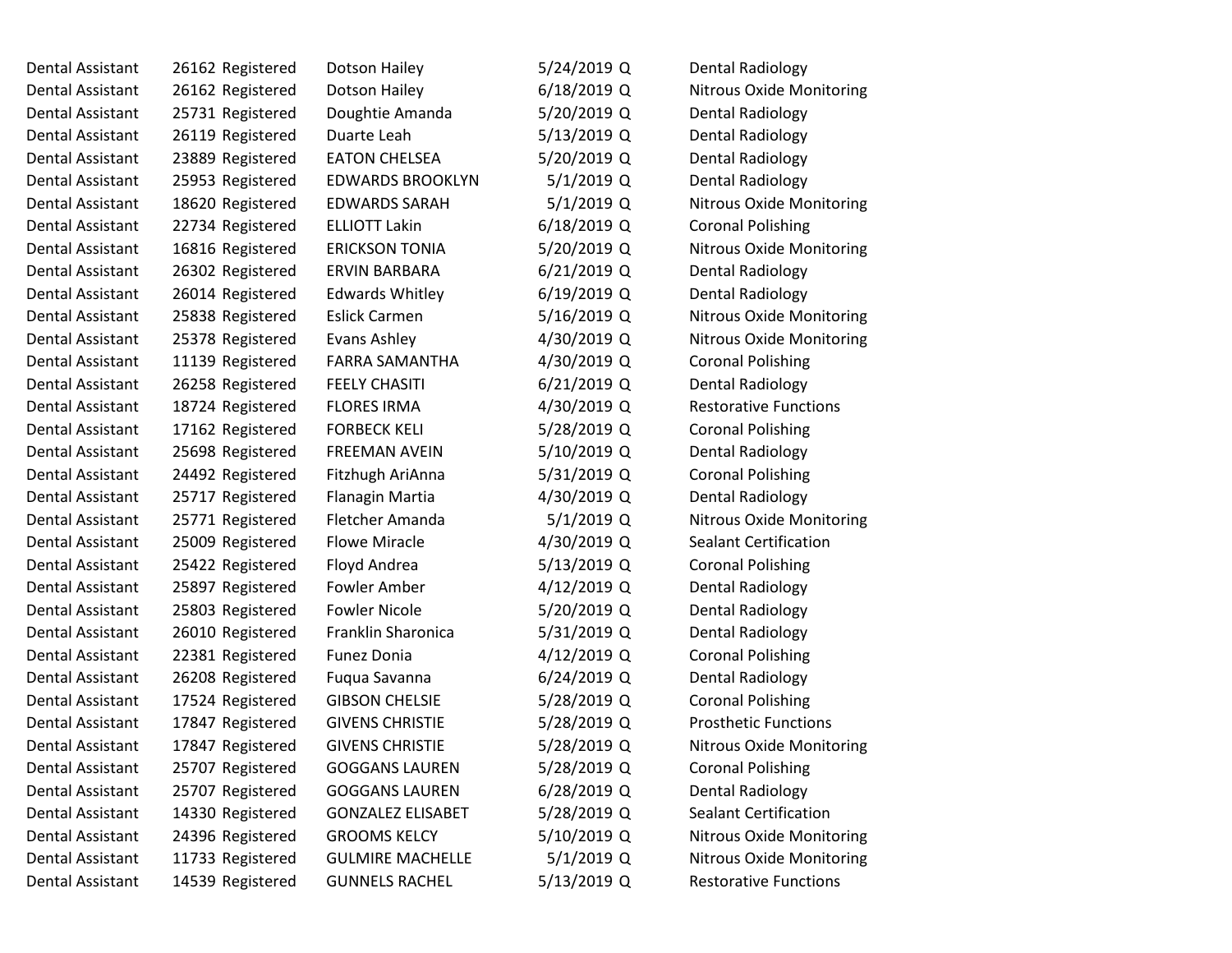| <b>Dental Assistant</b> | 26252 Registered | Garber Shania             | 7/1/2019 Q    | <b>Dental Radiology</b>         |
|-------------------------|------------------|---------------------------|---------------|---------------------------------|
| <b>Dental Assistant</b> | 25864 Registered | Garner Megan              | $6/14/2019$ Q | <b>Sealant Certification</b>    |
| Dental Assistant        | 25864 Registered | Garner Megan              | 5/10/2019 Q   | Nitrous Oxide Monitoring        |
| Dental Assistant        | 25864 Registered | Garner Megan              | $6/19/2019$ Q | <b>Dental Radiology</b>         |
| <b>Dental Assistant</b> | 25864 Registered | Garner Megan              | 5/20/2019 Q   | <b>Coronal Polishing</b>        |
| Dental Assistant        | 26318 Registered | Garrett Chelsea           | 7/1/2019 Q    | <b>Dental Radiology</b>         |
| Dental Assistant        | 25834 Registered | Gifford Chelsea           | 4/12/2019 Q   | <b>Nitrous Oxide Monitoring</b> |
| <b>Dental Assistant</b> | 25834 Registered | Gifford Chelsea           | 4/12/2019 Q   | <b>Coronal Polishing</b>        |
| Dental Assistant        | 26082 Registered | Gilbert Jasmine           | 7/1/2019 Q    | <b>Coronal Polishing</b>        |
| Dental Assistant        | 26082 Registered | Gilbert Jasmine           | $7/1/2019$ Q  | <b>Sealant Certification</b>    |
| <b>Dental Assistant</b> | 26082 Registered | Gilbert Jasmine           | $7/1/2019$ Q  | <b>Nitrous Oxide Monitoring</b> |
| <b>Dental Assistant</b> | 26082 Registered | Gilbert Jasmine           | 5/13/2019 Q   | Dental Radiology                |
| Dental Assistant        | 25737 Registered | Gipson Samantha           | 5/20/2019 Q   | <b>Dental Radiology</b>         |
| Dental Assistant        | 23278 Registered | Giraldo Paula             | $6/18/2019$ Q | <b>Sealant Certification</b>    |
| <b>Dental Assistant</b> | 23278 Registered | Giraldo Paula             | 4/12/2019 Q   | <b>Coronal Polishing</b>        |
| Dental Assistant        | 26066 Registered | Goins Tegan               | 5/16/2019 Q   | <b>Dental Radiology</b>         |
| <b>Dental Assistant</b> | 26077 Registered | Gordon April              | 5/20/2019 Q   | <b>Dental Radiology</b>         |
| Dental Assistant        | 25922 Registered | Gorman Leotha             | 4/18/2019 Q   | <b>Dental Radiology</b>         |
| Dental Assistant        | 25922 Registered | Gorman Leotha             | 4/18/2019 Q   | <b>Sealant Certification</b>    |
| Dental Assistant        | 25922 Registered | Gorman Leotha             | 4/18/2019 Q   | <b>Coronal Polishing</b>        |
| <b>Dental Assistant</b> | 25922 Registered | Gorman Leotha             | 4/18/2019 Q   | <b>Restorative Functions</b>    |
| Dental Assistant        | 25922 Registered | Gorman Leotha             | 4/18/2019 Q   | <b>Prosthetic Functions</b>     |
| Dental Assistant        | 24458 Registered | <b>Graves Summer</b>      | 5/10/2019 Q   | <b>Nitrous Oxide Monitoring</b> |
| Dental Assistant        | 26265 Registered | Gray Kaitlyn              | 6/10/2019 Q   | <b>Dental Radiology</b>         |
| Dental Assistant        | 25524 Registered | Green Katelyn             | $5/3/2019$ Q  | Dental Radiology                |
| Dental Assistant        | 25670 Registered | Green Shalena             | 5/20/2019 Q   | <b>Dental Radiology</b>         |
| Dental Assistant        | 25782 Registered | Gresham Kennedy           | $5/1/2019$ Q  | Nitrous Oxide Monitoring        |
| Dental Assistant        | 25426 Registered | Grizzard Abby             | 4/12/2019 Q   | <b>Coronal Polishing</b>        |
| Dental Assistant        | 25426 Registered | Grizzard Abby             | 4/12/2019 Q   | Nitrous Oxide Monitoring        |
| <b>Dental Assistant</b> | 13974 Registered | <b>HALL LINDSEY</b>       | 5/20/2019 Q   | Nitrous Oxide Monitoring        |
| Dental Assistant        | 25545 Registered | <b>HARPER DALLAS</b>      | 6/18/2019 Q   | <b>Dental Radiology</b>         |
| Dental Assistant        | 25455 Registered | <b>HASSELL KIMBERLY</b>   | $5/1/2019$ Q  | <b>Nitrous Oxide Monitoring</b> |
| Dental Assistant        | 20249 Registered | <b>HENDERSON COURTNEY</b> | 6/10/2019 Q   | <b>Coronal Polishing</b>        |
| <b>Dental Assistant</b> | 18635 Registered | <b>HOLLIS AUDREY</b>      | 5/20/2019 Q   | <b>Coronal Polishing</b>        |
| <b>Dental Assistant</b> | 25592 Registered | <b>HOUSTON LAKEISHA</b>   | 5/10/2019 Q   | <b>Dental Radiology</b>         |
| Dental Assistant        | 24353 Registered | Haag Robin                | 5/1/2019 Q    | <b>Nitrous Oxide Monitoring</b> |
| Dental Assistant        | 20153 Registered | Hale Michelle             | 5/13/2019 Q   | <b>Restorative Functions</b>    |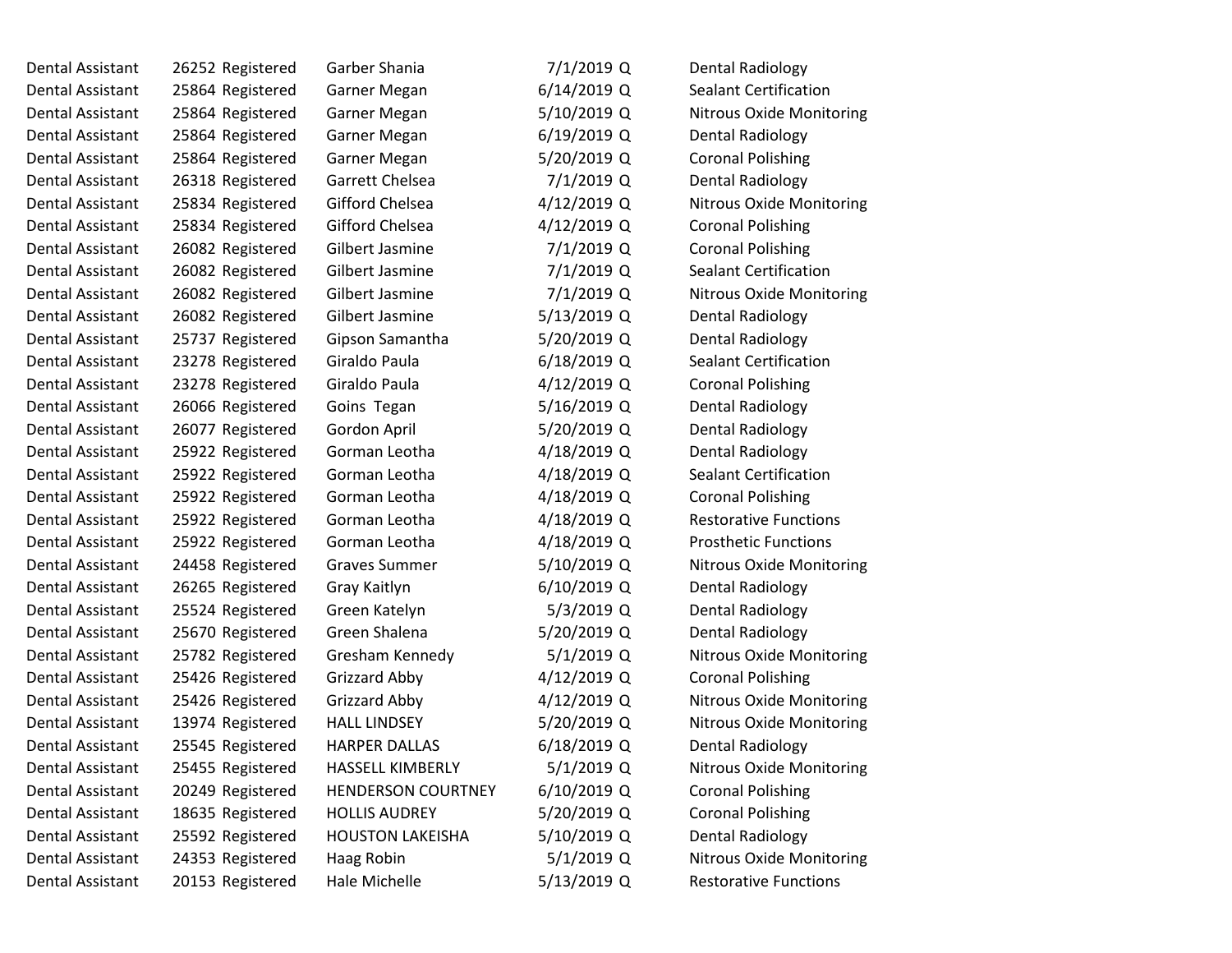| Dental Assistant        | 26296 Registered | Hall Courtney           | $6/14/2019$ Q | <b>Dental Radiology</b>         |
|-------------------------|------------------|-------------------------|---------------|---------------------------------|
| <b>Dental Assistant</b> | 24659 Registered | Hall Makenzie           | 5/31/2019 Q   | <b>Coronal Polishing</b>        |
| Dental Assistant        | 24397 Registered | <b>Hall Nicole</b>      | $6/18/2019$ Q | <b>Coronal Polishing</b>        |
| Dental Assistant        | 24269 Registered | Hamby Lacey             | $6/10/2019$ Q | <b>Sealant Certification</b>    |
| Dental Assistant        | 24846 Registered | <b>Hamilton Ashley</b>  | 5/15/2019 Q   | <b>Nitrous Oxide Monitoring</b> |
| Dental Assistant        | 24888 Registered | Hanks Taylor            | $5/13/2019$ Q | <b>Dental Radiology</b>         |
| Dental Assistant        | 24888 Registered | Hanks Taylor            | 5/13/2019 Q   | <b>Nitrous Oxide Monitoring</b> |
| Dental Assistant        | 25947 Registered | Harper Kendra           | $6/28/2019$ Q | <b>Dental Radiology</b>         |
| Dental Assistant        | 25985 Registered | Harris Monica           | $6/18/2019$ Q | <b>Coronal Polishing</b>        |
| Dental Assistant        | 25985 Registered | Harris Monica           | 5/20/2019 Q   | <b>Dental Radiology</b>         |
| Dental Assistant        | 25985 Registered | Harris Monica           | $6/24/2019$ Q | <b>Nitrous Oxide Monitoring</b> |
| Dental Assistant        | 25614 Registered | Harris Shea             | 4/12/2019 Q   | <b>Nitrous Oxide Monitoring</b> |
| Dental Assistant        | 25928 Registered | Haston Katelyn          | 6/10/2019 Q   | <b>Dental Radiology</b>         |
| Dental Assistant        | 26250 Registered | Hayes Madison           | 5/31/2019 Q   | <b>Dental Radiology</b>         |
| Dental Assistant        | 25227 Registered | Haynes Britne           | $5/1/2019$ Q  | <b>Nitrous Oxide Monitoring</b> |
| Dental Assistant        | 26207 Registered | Henson Ashley           | $6/24/2019$ Q | <b>Dental Radiology</b>         |
| Dental Assistant        | 25704 Registered | Henson Dianna           | $6/28/2019$ Q | <b>Coronal Polishing</b>        |
| Dental Assistant        | 25929 Registered | Henson McKayla          | $5/13/2019$ Q | <b>Dental Radiology</b>         |
| Dental Assistant        | 24664 Registered | <b>Herring Briley</b>   | 4/30/2019 Q   | <b>Sealant Certification</b>    |
| Dental Assistant        | 26197 Registered | Herron Haleigh          | $6/24/2019$ Q | <b>Dental Radiology</b>         |
| Dental Assistant        | 26106 Registered | <b>Hickey Kelsey</b>    | 5/13/2019 Q   | Dental Radiology                |
| Dental Assistant        | 26106 Registered | <b>Hickey Kelsey</b>    | 7/1/2019 Q    | <b>Sealant Certification</b>    |
| Dental Assistant        | 26106 Registered | Hickey Kelsey           | 7/1/2019 Q    | <b>Nitrous Oxide Monitoring</b> |
| Dental Assistant        | 26106 Registered | <b>Hickey Kelsey</b>    | 7/1/2019 Q    | <b>Coronal Polishing</b>        |
| Dental Assistant        | 26295 Registered | Hickman Summer          | $6/21/2019$ Q | Dental Radiology                |
| Dental Assistant        | 21328 Registered | <b>Hicks Danielle</b>   | 5/13/2019 Q   | <b>Restorative Functions</b>    |
| Dental Assistant        | 25992 Registered | Hill Janay              | $5/2/2019$ Q  | <b>Dental Radiology</b>         |
| Dental Assistant        | 25944 Registered | Hines Sharetha          | 5/13/2019 Q   | <b>Dental Radiology</b>         |
| <b>Dental Assistant</b> | 24726 Registered | Hively Julia            | 5/10/2019 Q   | <b>Nitrous Oxide Monitoring</b> |
| Dental Assistant        | 26186 Registered | <b>Holcomb Marion</b>   | $6/24/2019$ Q | <b>Dental Radiology</b>         |
| Dental Assistant        | 24029 Registered | <b>Holder Stasie</b>    | 6/28/2019 Q   | <b>Coronal Polishing</b>        |
| Dental Assistant        | 26040 Registered | <b>Holder Tevan</b>     | 5/20/2019 Q   | <b>Dental Radiology</b>         |
| <b>Dental Assistant</b> | 25930 Registered | Holland Kyla            | $6/18/2019$ Q | <b>Dental Radiology</b>         |
| Dental Assistant        | 21214 Registered | Hollingsworth Danielle  | $6/21/2019$ Q | <b>Sealant Certification</b>    |
| <b>Dental Assistant</b> | 21214 Registered | Hollingsworth Danielle  | 4/12/2019 Q   | <b>Nitrous Oxide Monitoring</b> |
| <b>Dental Assistant</b> | 25649 Registered | <b>Hollins Antwanay</b> | 4/12/2019 Q   | <b>Dental Radiology</b>         |
| Dental Assistant        | 26054 Registered | Holt Whitney            | 5/20/2019 Q   | <b>Dental Radiology</b>         |
|                         |                  |                         |               |                                 |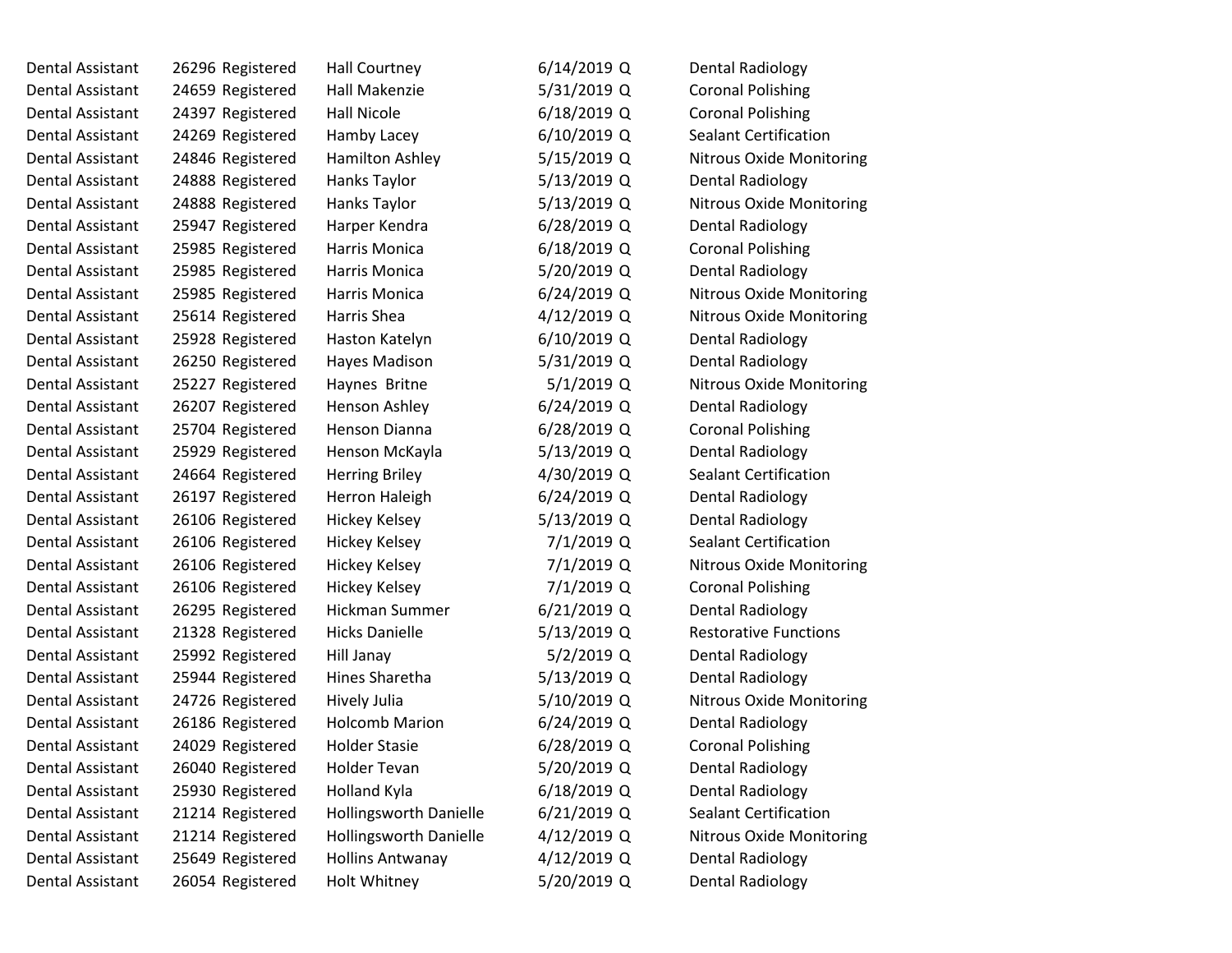| Dental Assistant | 25879 Registered | Hoskins Angela        | $6/10/2019$ Q | <b>Dental Radiology</b>         |  |
|------------------|------------------|-----------------------|---------------|---------------------------------|--|
| Dental Assistant | 26160 Registered | <b>Hughes Taylor</b>  | $7/1/2019$ Q  | <b>Coronal Polishing</b>        |  |
| Dental Assistant | 26160 Registered | <b>Hughes Taylor</b>  | 7/1/2019 Q    | <b>Sealant Certification</b>    |  |
| Dental Assistant | 26160 Registered | <b>Hughes Taylor</b>  | 5/24/2019 Q   | <b>Dental Radiology</b>         |  |
| Dental Assistant | 26160 Registered | <b>Hughes Taylor</b>  | 7/1/2019 Q    | Nitrous Oxide Monitoring        |  |
| Dental Assistant | 26041 Registered | Humphrey Laporcha     | $6/24/2019$ Q | <b>Nitrous Oxide Monitoring</b> |  |
| Dental Assistant | 22567 Registered | <b>Hurst Raylin</b>   | 4/30/2019 Q   | <b>Coronal Polishing</b>        |  |
| Dental Assistant | 25999 Registered | Inman Dana            | 5/13/2019 Q   | <b>Dental Radiology</b>         |  |
| Dental Assistant | 21722 Registered | Irvin Amanda          | 5/17/2019 Q   | <b>Nitrous Oxide Monitoring</b> |  |
| Dental Assistant | 25428 Registered | <b>JOENKS SHYANNA</b> | 4/12/2019 Q   | <b>Coronal Polishing</b>        |  |
| Dental Assistant | 25428 Registered | <b>JOENKS SHYANNA</b> | 4/12/2019 Q   | Nitrous Oxide Monitoring        |  |
| Dental Assistant | 25428 Registered | <b>JOENKS SHYANNA</b> | 4/30/2019 Q   | Dental Radiology                |  |
| Dental Assistant | 14548 Registered | <b>JONES CORRETTA</b> | 5/28/2019 Q   | <b>Nitrous Oxide Monitoring</b> |  |
| Dental Assistant | 25911 Registered | Jack Jonathan         | $6/24/2019$ Q | <b>Nitrous Oxide Monitoring</b> |  |
| Dental Assistant | 25302 Registered | James Ariyana         | 5/15/2019 Q   | <b>Dental Radiology</b>         |  |
| Dental Assistant | 24048 Registered | James Shawnta         | 5/31/2019 Q   | <b>Sealant Certification</b>    |  |
| Dental Assistant | 24866 Registered | James Taylor          | 5/20/2019 Q   | <b>Sealant Certification</b>    |  |
| Dental Assistant | 26274 Registered | Jarrell Samantha      | $6/10/2019$ Q | <b>Dental Radiology</b>         |  |
| Dental Assistant | 26144 Registered | Jean Tibote           | $6/3/2019$ Q  | <b>Dental Radiology</b>         |  |
| Dental Assistant | 26236 Registered | Jenkins Cynthia       | 5/31/2019 Q   | <b>Dental Radiology</b>         |  |
| Dental Assistant | 25845 Registered | Jeter Mandi           | 5/20/2019 Q   | Dental Radiology                |  |
| Dental Assistant | 26343 Registered | Johnson Ashley        | 7/1/2019 Q    | Dental Radiology                |  |
| Dental Assistant | 26212 Registered | Johnson Emily         | $6/24/2019$ Q | <b>Dental Radiology</b>         |  |
| Dental Assistant | 26021 Registered | Johnson Kaitlyn       | 5/20/2019 Q   | <b>Dental Radiology</b>         |  |
| Dental Assistant | 24921 Registered | Johnson Katelyn       | 5/10/2019 Q   | <b>Coronal Polishing</b>        |  |
| Dental Assistant | 22686 Registered | Johnson Mikayla       | 5/28/2019 Q   | <b>Sealant Certification</b>    |  |
| Dental Assistant | 25716 Registered | Johnson Savannah      | 4/29/2019 Q   | Nitrous Oxide Monitoring        |  |
| Dental Assistant | 25716 Registered | Johnson Savannah      | 4/29/2019 Q   | <b>Dental Radiology</b>         |  |
| Dental Assistant | 25229 Registered | Joiner Jennifer       | 4/30/2019 Q   | <b>Sealant Certification</b>    |  |
| Dental Assistant | 26001 Registered | Jolly Lexy            | 5/20/2019 Q   | <b>Dental Radiology</b>         |  |
| Dental Assistant | 25843 Registered | <b>Jones Alexis</b>   | 5/20/2019 Q   | <b>Dental Radiology</b>         |  |
| Dental Assistant | 25885 Registered | Jones Darian          | 5/20/2019 Q   | <b>Nitrous Oxide Monitoring</b> |  |
| Dental Assistant | 25306 Registered | Jones Elisha          | 4/30/2019 Q   | <b>Dental Radiology</b>         |  |
| Dental Assistant | 24736 Registered | Jordan Emily          | $5/1/2019$ Q  | Nitrous Oxide Monitoring        |  |
| Dental Assistant | 25587 Registered | Joseph Jessica        | 4/30/2019 Q   | <b>Dental Radiology</b>         |  |
| Dental Assistant | 25070 Registered | <b>KECK SHAILYN</b>   | $5/1/2019$ Q  | Nitrous Oxide Monitoring        |  |
| Dental Assistant | 24136 Registered | KIRKHAM AMANDA        | 6/21/2019 Q   | Sealant Certification           |  |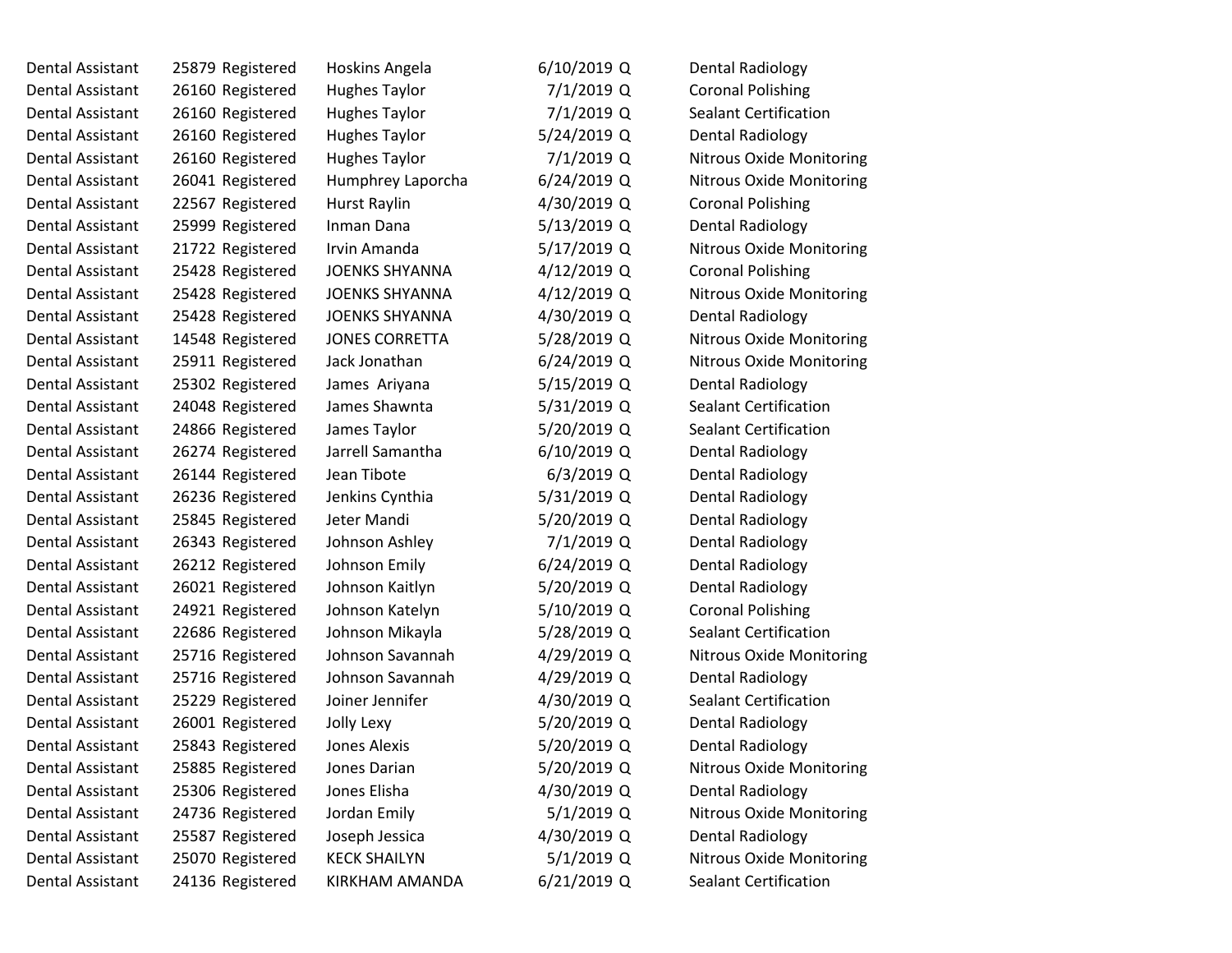| Dental Assistant        | 25837 Registered | Kaneer Brittney         | 5/15/2019 Q   | <b>Dental Radiology</b>         |
|-------------------------|------------------|-------------------------|---------------|---------------------------------|
| Dental Assistant        | 25087 Registered | Kaplan Caroline         | 5/28/2019 Q   | <b>Coronal Polishing</b>        |
| Dental Assistant        | 26193 Registered | Keel Josiana            | $6/24/2019$ Q | <b>Dental Radiology</b>         |
| Dental Assistant        | 25831 Registered | Kelley Breanna          | 4/12/2019 Q   | Nitrous Oxide Monitoring        |
| <b>Dental Assistant</b> | 25831 Registered | Kelley Breanna          | 4/12/2019 Q   | <b>Dental Radiology</b>         |
| Dental Assistant        | 25960 Registered | <b>Kennedy Courtney</b> | 5/1/2019 Q    | <b>Dental Radiology</b>         |
| Dental Assistant        | 26023 Registered | Kennedy Lauren          | 5/20/2019 Q   | Dental Radiology                |
| Dental Assistant        | 25700 Registered | Kilgore Alexandra       | $6/10/2019$ Q | <b>Dental Radiology</b>         |
| Dental Assistant        | 25702 Registered | Kilgore Kelli           | 5/10/2019 Q   | <b>Dental Radiology</b>         |
| <b>Dental Assistant</b> | 25910 Registered | King Lindsay            | 5/1/2019 Q    | <b>Dental Radiology</b>         |
| Dental Assistant        | 23232 Registered | Kitzmiller Julie        | 5/10/2019 Q   | <b>Nitrous Oxide Monitoring</b> |
| Dental Assistant        | 26191 Registered | Klinkel Kaylie          | $6/24/2019$ Q | Dental Radiology                |
| Dental Assistant        | 25973 Registered | Knighten Alicia         | $6/18/2019$ Q | <b>Dental Radiology</b>         |
| Dental Assistant        | 23236 Registered | Kolodziej Michael       | 6/18/2019 Q   | Nitrous Oxide Monitoring        |
| Dental Assistant        | 25839 Registered | Kolwyck Ashley          | 5/20/2019 Q   | <b>Dental Radiology</b>         |
| Dental Assistant        | 25839 Registered | Kolwyck Ashley          | 5/20/2019 Q   | Nitrous Oxide Monitoring        |
| <b>Dental Assistant</b> | 24644 Registered | <b>Krueger Carrie</b>   | 5/1/2019 Q    | <b>Nitrous Oxide Monitoring</b> |
| <b>Dental Assistant</b> | 24644 Registered | <b>Krueger Carrie</b>   | $5/1/2019$ Q  | <b>Sealant Certification</b>    |
| <b>Dental Assistant</b> | 24644 Registered | Krueger Carrie          | 5/1/2019 Q    | <b>Coronal Polishing</b>        |
| Dental Assistant        | 24644 Registered | <b>Krueger Carrie</b>   | 5/1/2019 Q    | <b>Dental Radiology</b>         |
| Dental Assistant        | 20587 Registered | <b>LACKEY KELSEY</b>    | 5/17/2019 Q   | <b>Nitrous Oxide Monitoring</b> |
| Dental Assistant        | 9706 Registered  | <b>LANGLEY VICKIE</b>   | $6/10/2019$ Q | <b>Prosthetic Functions</b>     |
| Dental Assistant        | 25458 Registered | <b>LEDBETTER LOGAN</b>  | $6/28/2019$ Q | <b>Coronal Polishing</b>        |
| Dental Assistant        | 25488 Registered | <b>LEMON JADE</b>       | 5/17/2019 Q   | <b>Dental Radiology</b>         |
| Dental Assistant        | 25488 Registered | <b>LEMON JADE</b>       | 5/17/2019 Q   | Nitrous Oxide Monitoring        |
| Dental Assistant        | 25133 Registered | <b>LOPEZ GABRIELA</b>   | 5/10/2019 Q   | <b>Nitrous Oxide Monitoring</b> |
| Dental Assistant        | 20510 Registered | <b>LOVE KAYLA</b>       | $6/28/2019$ Q | <b>Coronal Polishing</b>        |
| Dental Assistant        | 25969 Registered | La Rue Allison          | $6/18/2019$ Q | <b>Dental Radiology</b>         |
| Dental Assistant        | 25761 Registered | LaTourrette Amber       | $4/12/2019$ Q | <b>Coronal Polishing</b>        |
| Dental Assistant        | 25761 Registered | LaTourrette Amber       | 4/12/2019 Q   | <b>Nitrous Oxide Monitoring</b> |
| Dental Assistant        | 26086 Registered | Lafraniere Theresa      | 5/13/2019 Q   | <b>Dental Radiology</b>         |
| Dental Assistant        | 25978 Registered | Lair Chelsea            | $5/10/2019$ Q | <b>Dental Radiology</b>         |
| Dental Assistant        | 26348 Registered | Lambers Ashley          | 7/1/2019 Q    | <b>Dental Radiology</b>         |
| <b>Dental Assistant</b> | 25971 Registered | Langham Hannah          | $6/18/2019$ Q | <b>Dental Radiology</b>         |
| Dental Assistant        | 26024 Registered | Laudermilk Tara         | 7/1/2019 Q    | <b>Dental Radiology</b>         |
| <b>Dental Assistant</b> | 25611 Registered | Lawmann Lawrenda        | 5/1/2019 Q    | Nitrous Oxide Monitoring        |
| Dental Assistant        | 25611 Registered | Lawmann Lawrenda        | $6/10/2019$ Q | <b>Coronal Polishing</b>        |
|                         |                  |                         |               |                                 |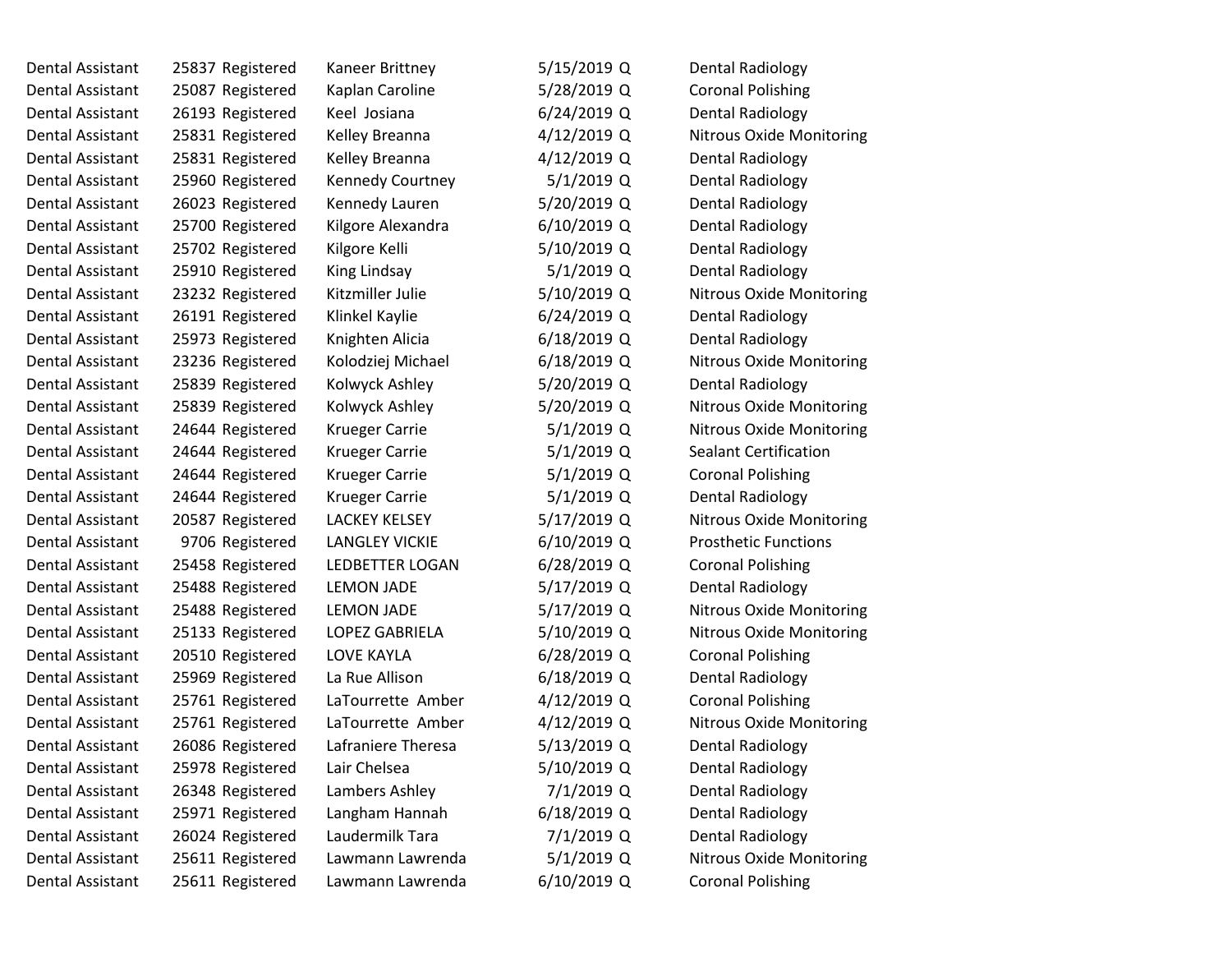| Dental Assistant        | 26117 Registered | Lawson Haley            | 5/20/2019 Q   | <b>Dental Radiology</b>         |
|-------------------------|------------------|-------------------------|---------------|---------------------------------|
| Dental Assistant        | 25683 Registered | Layola Shajara          | 5/1/2019 Q    | Nitrous Oxide Monitoring        |
| Dental Assistant        | 26188 Registered | Leath Meleah            | 6/24/2019 Q   | <b>Dental Radiology</b>         |
| Dental Assistant        | 25409 Registered | Lee Mysti               | 4/12/2019 Q   | <b>Dental Radiology</b>         |
| <b>Dental Assistant</b> | 25409 Registered | Lee Mysti               | 4/12/2019 Q   | Nitrous Oxide Monitoring        |
| Dental Assistant        | 25409 Registered | Lee Mysti               | 4/30/2019 Q   | <b>Coronal Polishing</b>        |
| Dental Assistant        | 24930 Registered | Leigh Kendyll           | 5/28/2019 Q   | <b>Coronal Polishing</b>        |
| Dental Assistant        | 22967 Registered | Leopard Vreshiuna       | 6/18/2019 Q   | <b>Nitrous Oxide Monitoring</b> |
| Dental Assistant        | 26125 Registered | Lett Erin               | 5/13/2019 Q   | <b>Dental Radiology</b>         |
| Dental Assistant        | 26125 Registered | Lett Erin               | 7/1/2019 Q    | <b>Coronal Polishing</b>        |
| Dental Assistant        | 26125 Registered | Lett Erin               | 7/1/2019 Q    | <b>Sealant Certification</b>    |
| Dental Assistant        | 26125 Registered | Lett Erin               | 7/1/2019 Q    | <b>Nitrous Oxide Monitoring</b> |
| Dental Assistant        | 26164 Registered | Lewis Ashley            | 5/24/2019 Q   | <b>Dental Radiology</b>         |
| Dental Assistant        | 24257 Registered | Lindsey Miranda         | 5/13/2019 Q   | <b>Coronal Polishing</b>        |
| Dental Assistant        | 24416 Registered | Locke Aundranique'      | 7/1/2019 Q    | <b>Dental Radiology</b>         |
| Dental Assistant        | 25672 Registered | Lomax Sarah             | $5/1/2019$ Q  | Nitrous Oxide Monitoring        |
| Dental Assistant        | 25672 Registered | Lomax Sarah             | 5/20/2019 Q   | <b>Sealant Certification</b>    |
| Dental Assistant        | 26185 Registered | Longshore Kayla         | 6/24/2019 Q   | <b>Dental Radiology</b>         |
| Dental Assistant        | 26073 Registered | Loveday Candace         | 6/21/2019 Q   | <b>Dental Radiology</b>         |
| Dental Assistant        | 24387 Registered | Lowery Candaus          | 5/1/2019 Q    | <b>Nitrous Oxide Monitoring</b> |
| Dental Assistant        | 25814 Registered | Lucas Dana              | 4/12/2019 Q   | <b>Coronal Polishing</b>        |
| Dental Assistant        | 25597 Registered | Lynn Hannah             | 5/1/2019 Q    | <b>Nitrous Oxide Monitoring</b> |
| Dental Assistant        | 26080 Registered | Lyons Taylor            | 5/20/2019 Q   | <b>Dental Radiology</b>         |
| Dental Assistant        | 25620 Registered | <b>MAKTAB MARTHA</b>    | 5/10/2019 Q   | <b>Nitrous Oxide Monitoring</b> |
| Dental Assistant        | 25620 Registered | <b>MAKTAB MARTHA</b>    | 5/10/2019 Q   | <b>Dental Radiology</b>         |
| Dental Assistant        | 19626 Registered | <b>MARTINEZ ALICIA</b>  | 5/13/2019 Q   | Sealant Certification           |
| Dental Assistant        | 26301 Registered | <b>MASHBURN CORTNEY</b> | 6/14/2019 Q   | <b>Dental Radiology</b>         |
| Dental Assistant        | 25354 Registered | <b>MERTEL LINDSAY</b>   | 5/28/2019 Q   | <b>Coronal Polishing</b>        |
| <b>Dental Assistant</b> | 26114 Registered | <b>MILLER SHARON</b>    | 6/3/2019 Q    | <b>Dental Radiology</b>         |
| Dental Assistant        | 25441 Registered | <b>MOORE NICHOLE</b>    | 4/12/2019 Q   | <b>Coronal Polishing</b>        |
| Dental Assistant        | 26176 Registered | <b>Maginnis Emily</b>   | 6/24/2019 Q   | <b>Dental Radiology</b>         |
| Dental Assistant        | 26043 Registered | <b>Manning Staley</b>   | $6/18/2019$ Q | <b>Dental Radiology</b>         |
| <b>Dental Assistant</b> | 26112 Registered | <b>Martin Bailey</b>    | 7/1/2019 Q    | <b>Sealant Certification</b>    |
| Dental Assistant        | 26112 Registered | <b>Martin Bailey</b>    | 6/14/2019 Q   | <b>Dental Radiology</b>         |
| Dental Assistant        | 26112 Registered | <b>Martin Bailey</b>    | 7/1/2019 Q    | <b>Coronal Polishing</b>        |
| <b>Dental Assistant</b> | 26112 Registered | <b>Martin Bailey</b>    | 7/1/2019 Q    | <b>Nitrous Oxide Monitoring</b> |
| Dental Assistant        | 25872 Registered | Martin Hannah           | $5/1/2019$ Q  | <b>Dental Radiology</b>         |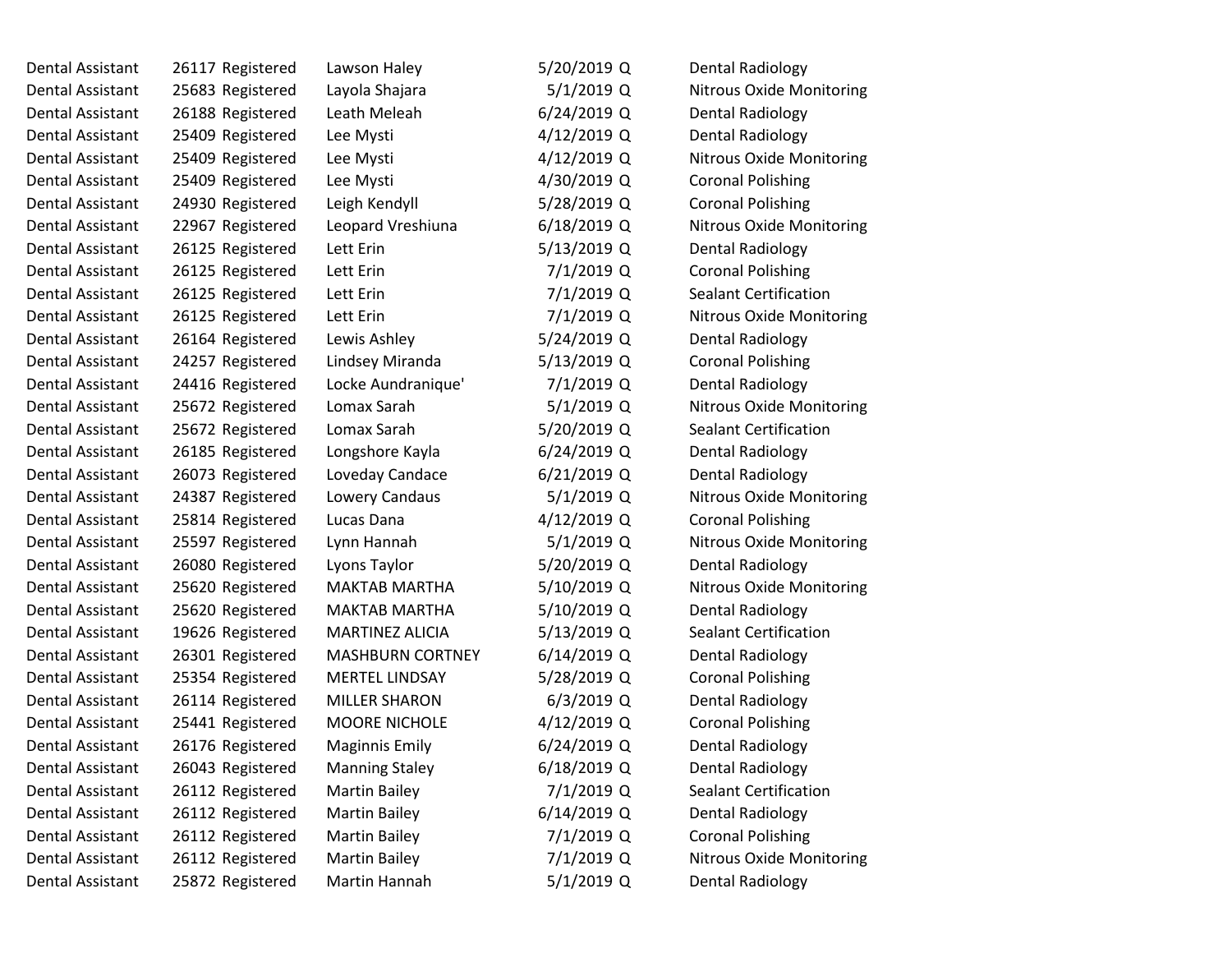| Dental Assistant        | 22830 Registered | Martin Jordan            | 5/20/2019 Q   | <b>Sealant Certification</b>    |
|-------------------------|------------------|--------------------------|---------------|---------------------------------|
| Dental Assistant        | 24275 Registered | Martin Shatiqua          | 5/10/2019 Q   | <b>Coronal Polishing</b>        |
| Dental Assistant        | 25424 Registered | Maxwell Brittany         | $5/1/2019$ Q  | <b>Nitrous Oxide Monitoring</b> |
| Dental Assistant        | 22748 Registered | McCaleb Samantha         | 5/28/2019 Q   | <b>Coronal Polishing</b>        |
| Dental Assistant        | 19928 Registered | McDONALD KAYLA           | 5/13/2019 Q   | <b>Coronal Polishing</b>        |
| Dental Assistant        | 19928 Registered | McDONALD KAYLA           | 5/10/2019 Q   | <b>Nitrous Oxide Monitoring</b> |
| Dental Assistant        | 19928 Registered | McDONALD KAYLA           | 5/20/2019 Q   | <b>Sealant Certification</b>    |
| Dental Assistant        | 26008 Registered | <b>McKinney Brynette</b> | $6/3/2019$ Q  | <b>Dental Radiology</b>         |
| Dental Assistant        | 22252 Registered | McManis Lisa             | 5/31/2019 Q   | <b>Sealant Certification</b>    |
| Dental Assistant        | 25481 Registered | <b>McNeil Whitney</b>    | 5/24/2019 Q   | <b>Dental Radiology</b>         |
| Dental Assistant        | 25939 Registered | Mendoza Alexis           | $6/3/2019$ Q  | <b>Dental Radiology</b>         |
| Dental Assistant        | 25480 Registered | Metz Tanya               | 5/20/2019 Q   | <b>Nitrous Oxide Monitoring</b> |
| Dental Assistant        | 25847 Registered | Miles Kendra             | 5/20/2019 Q   | <b>Dental Radiology</b>         |
| Dental Assistant        | 25650 Registered | Miller Brianna           | 4/30/2019 Q   | <b>Dental Radiology</b>         |
| Dental Assistant        | 26168 Registered | Mohaghegh Parissa        | $6/24/2019$ Q | <b>Dental Radiology</b>         |
| Dental Assistant        | 25714 Registered | Mohammed Riyam           | 4/30/2019 Q   | Nitrous Oxide Monitoring        |
| Dental Assistant        | 26108 Registered | Moore Amy                | 5/14/2019 Q   | <b>Dental Radiology</b>         |
| Dental Assistant        | 26108 Registered | Moore Amy                | 7/1/2019 Q    | <b>Sealant Certification</b>    |
| Dental Assistant        | 26108 Registered | Moore Amy                | 7/1/2019 Q    | <b>Nitrous Oxide Monitoring</b> |
| Dental Assistant        | 26108 Registered | Moore Amy                | 7/1/2019 Q    | <b>Coronal Polishing</b>        |
| Dental Assistant        | 25652 Registered | Moore Brandy             | $6/28/2019$ Q | Dental Radiology                |
| Dental Assistant        | 23479 Registered | Morales Brenda           | 4/30/2019 Q   | Sealant Certification           |
| Dental Assistant        | 25975 Registered | Morris Mackenzie         | $6/18/2019$ Q | <b>Dental Radiology</b>         |
| Dental Assistant        | 25968 Registered | Mosley Masheetta         | 7/1/2019 Q    | <b>Dental Radiology</b>         |
| Dental Assistant        | 25886 Registered | <b>Moton Catera</b>      | 5/20/2019 Q   | <b>Dental Radiology</b>         |
| Dental Assistant        | 24929 Registered | Muncy Kaley              | $5/1/2019$ Q  | <b>Nitrous Oxide Monitoring</b> |
| Dental Assistant        | 25549 Registered | Munoz Perez Alexandra    | 4/29/2019 Q   | <b>Dental Radiology</b>         |
| Dental Assistant        | 25549 Registered | Munoz Perez Alexandra    | 4/29/2019 Q   | <b>Coronal Polishing</b>        |
| Dental Assistant        | 25250 Registered | <b>Murray Tracie</b>     | 5/28/2019 Q   | Nitrous Oxide Monitoring        |
| Dental Assistant        | 25776 Registered | <b>Myers Kealey</b>      | 5/28/2019 Q   | <b>Nitrous Oxide Monitoring</b> |
| Dental Assistant        | 25776 Registered | <b>Myers Kealey</b>      | 5/28/2019 Q   | <b>Coronal Polishing</b>        |
| Dental Assistant        | 25776 Registered | <b>Myers Kealey</b>      | 5/15/2019 Q   | <b>Dental Radiology</b>         |
| Dental Assistant        | 25815 Registered | <b>Myers Kerry</b>       | 4/12/2019 Q   | <b>Nitrous Oxide Monitoring</b> |
| Dental Assistant        | 25815 Registered | <b>Myers Kerry</b>       | $4/12/2019$ Q | <b>Dental Radiology</b>         |
| Dental Assistant        | 25815 Registered | <b>Myers Kerry</b>       | 7/1/2019 Q    | Sealant Certification           |
| <b>Dental Assistant</b> | 9707 Registered  | NICHOLS AMANDA           | 6/10/2019 Q   | <b>Prosthetic Functions</b>     |
| Dental Assistant        | 9707 Registered  | NICHOLS AMANDA           | 6/10/2019 Q   | <b>Sealant Certification</b>    |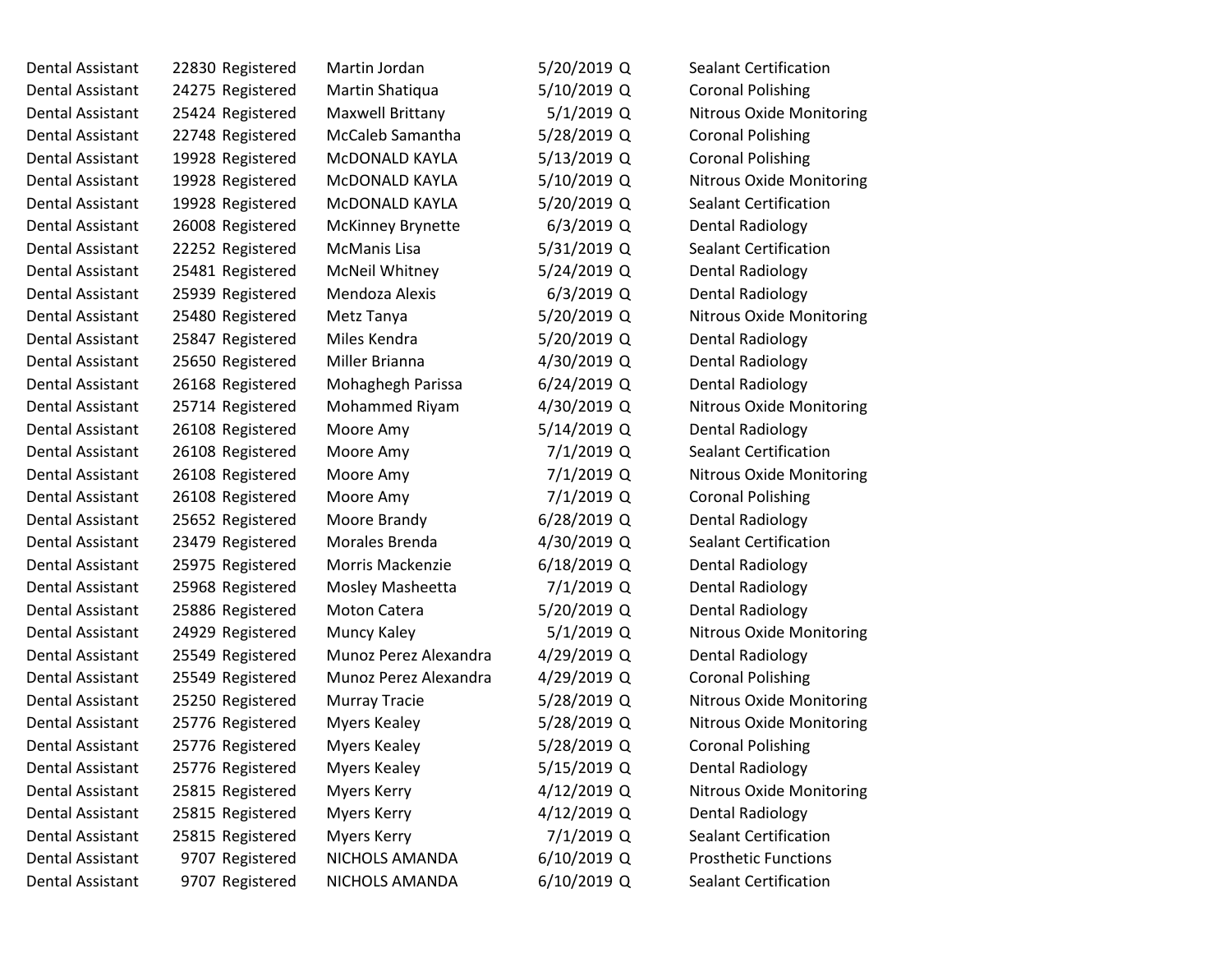| Dental Assistant        | 25827 Registered | <b>NORTON COURTNIE</b> | $4/12/2019$ Q | <b>Coronal Polishing</b>        |
|-------------------------|------------------|------------------------|---------------|---------------------------------|
| Dental Assistant        | 25827 Registered | <b>NORTON COURTNIE</b> | $4/12/2019$ Q | Nitrous Oxide Monitoring        |
| <b>Dental Assistant</b> | 25415 Registered | Napier Karly           | 5/20/2019 Q   | <b>Sealant Certification</b>    |
| Dental Assistant        | 24307 Registered | Nason Mariah           | 4/12/2019 Q   | <b>Nitrous Oxide Monitoring</b> |
| Dental Assistant        | 25844 Registered | Nawls Charlicia        | 5/20/2019 Q   | <b>Dental Radiology</b>         |
| Dental Assistant        | 26192 Registered | Nguyen Thi Ngoc Hoa    | $6/24/2019$ Q | <b>Dental Radiology</b>         |
| Dental Assistant        | 26165 Registered | Nipple Bridgett        | $6/24/2019$ Q | <b>Dental Radiology</b>         |
| Dental Assistant        | 25916 Registered | Nolan Jessica          | 7/1/2019 Q    | <b>Dental Radiology</b>         |
| Dental Assistant        | 26187 Registered | Norwood Fara           | $6/24/2019$ Q | <b>Dental Radiology</b>         |
| Dental Assistant        | 24556 Registered | O'Quinn Morgan         | $6/18/2019$ Q | Nitrous Oxide Monitoring        |
| Dental Assistant        | 25720 Registered | <b>OCHOA KIARA</b>     | 5/10/2019 Q   | Nitrous Oxide Monitoring        |
| Dental Assistant        | 26183 Registered | OLIVA LIZBETH          | 6/24/2019 Q   | Dental Radiology                |
| Dental Assistant        | 25544 Registered | OTTEM DESARAE          | 5/20/2019 Q   | <b>Coronal Polishing</b>        |
| Dental Assistant        | 25544 Registered | OTTEM DESARAE          | 5/20/2019 Q   | <b>Nitrous Oxide Monitoring</b> |
| Dental Assistant        | 14206 Registered | <b>OWEN MARCY</b>      | $6/18/2019$ Q | <b>Coronal Polishing</b>        |
| Dental Assistant        | 25721 Registered | Ochoa Josara           | 5/10/2019 Q   | <b>Nitrous Oxide Monitoring</b> |
| Dental Assistant        | 26128 Registered | Ogle BritLee           | 5/24/2019 Q   | <b>Dental Radiology</b>         |
| Dental Assistant        | 23284 Registered | Osborne Rebecca        | 4/12/2019 Q   | <b>Coronal Polishing</b>        |
| Dental Assistant        | 25796 Registered | <b>Overall Paula</b>   | 5/20/2019 Q   | <b>Dental Radiology</b>         |
| <b>Dental Assistant</b> | 25791 Registered | PARADISE DAVION        | $6/10/2019$ Q | <b>Dental Radiology</b>         |
| Dental Assistant        | 12813 Registered | PELFREY ASHLEY         | $6/10/2019$ Q | <b>Prosthetic Functions</b>     |
| Dental Assistant        | 25618 Registered | PEWITT MACIL           | 5/10/2019 Q   | <b>Sealant Certification</b>    |
| Dental Assistant        | 25618 Registered | PEWITT MACIL           | 7/1/2019 Q    | <b>Dental Radiology</b>         |
| Dental Assistant        | 25618 Registered | PEWITT MACIL           | 4/12/2019 Q   | <b>Nitrous Oxide Monitoring</b> |
| Dental Assistant        | 25618 Registered | PEWITT MACIL           | $4/12/2019$ Q | <b>Coronal Polishing</b>        |
| Dental Assistant        | 25708 Registered | PHILLIPS BONNIE        | 6/18/2019 Q   | Dental Radiology                |
| Dental Assistant        | 25708 Registered | PHILLIPS BONNIE        | 6/18/2019 Q   | <b>Coronal Polishing</b>        |
| Dental Assistant        | 25615 Registered | PONCE CINDY            | $6/18/2019$ Q | <b>Nitrous Oxide Monitoring</b> |
| <b>Dental Assistant</b> | 25615 Registered | PONCE CINDY            | 6/18/2019 Q   | <b>Dental Radiology</b>         |
| Dental Assistant        | 25571 Registered | POTSKO SHELLY          | 5/10/2019 Q   | <b>Nitrous Oxide Monitoring</b> |
| Dental Assistant        | 25129 Registered | PROFFITT SABRINA       | 4/30/2019 Q   | <b>Coronal Polishing</b>        |
| Dental Assistant        | 26152 Registered | Paco Erika             | 5/13/2019 Q   | <b>Dental Radiology</b>         |
| Dental Assistant        | 26129 Registered | Page Caroline          | $6/3/2019$ Q  | <b>Dental Radiology</b>         |
| Dental Assistant        | 24150 Registered | Page Sydney            | 5/28/2019 Q   | <b>Coronal Polishing</b>        |
| Dental Assistant        | 25820 Registered | Painter Bethany        | 4/12/2019 Q   | <b>Coronal Polishing</b>        |
| <b>Dental Assistant</b> | 25820 Registered | Painter Bethany        | 4/12/2019 Q   | Nitrous Oxide Monitoring        |
| <b>Dental Assistant</b> | 26123 Registered | Parker Hallie          | 5/13/2019 Q   | <b>Dental Radiology</b>         |
|                         |                  |                        |               |                                 |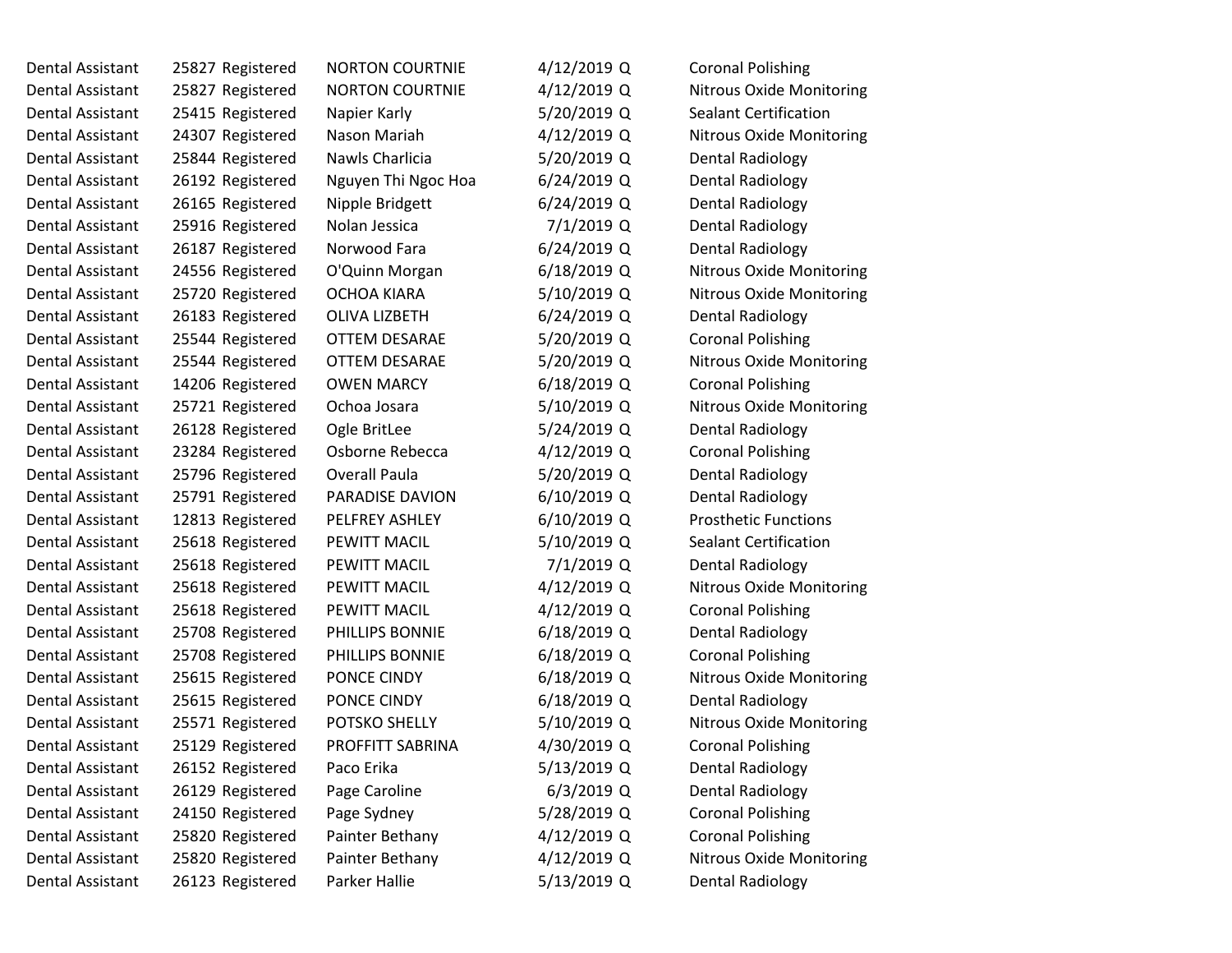| Dental Assistant        | 26123 Registered | Parker Hallie          | 7/1/2019 Q    | <b>Sealant Certification</b>    |  |
|-------------------------|------------------|------------------------|---------------|---------------------------------|--|
| <b>Dental Assistant</b> | 26123 Registered | Parker Hallie          | 7/1/2019 Q    | <b>Coronal Polishing</b>        |  |
| Dental Assistant        | 26123 Registered | Parker Hallie          | 7/1/2019 Q    | <b>Nitrous Oxide Monitoring</b> |  |
| Dental Assistant        | 25917 Registered | Patel Hemangi          | 4/12/2019 Q   | <b>Dental Radiology</b>         |  |
| Dental Assistant        | 25442 Registered | Patin Taylor           | 4/12/2019 Q   | <b>Nitrous Oxide Monitoring</b> |  |
| Dental Assistant        | 25442 Registered | Patin Taylor           | 4/12/2019 Q   | <b>Coronal Polishing</b>        |  |
| Dental Assistant        | 25442 Registered | Patin Taylor           | $6/18/2019$ Q | <b>Sealant Certification</b>    |  |
| Dental Assistant        | 22002 Registered | Patino Arlene          | $6/24/2019$ Q | <b>Nitrous Oxide Monitoring</b> |  |
| Dental Assistant        | 25479 Registered | Peacock Autumn         | 5/28/2019 Q   | <b>Coronal Polishing</b>        |  |
| Dental Assistant        | 26124 Registered | Pendley Megan          | 7/1/2019 Q    | <b>Coronal Polishing</b>        |  |
| Dental Assistant        | 26124 Registered | Pendley Megan          | 7/1/2019 Q    | <b>Nitrous Oxide Monitoring</b> |  |
| Dental Assistant        | 26124 Registered | Pendley Megan          | 7/1/2019 Q    | <b>Sealant Certification</b>    |  |
| Dental Assistant        | 26124 Registered | Pendley Megan          | 5/17/2019 Q   | <b>Dental Radiology</b>         |  |
| Dental Assistant        | 22186 Registered | <b>Pewitt Brittany</b> | 6/18/2019 Q   | <b>Coronal Polishing</b>        |  |
| Dental Assistant        | 25813 Registered | Phinnessee Lametria    | 4/12/2019 Q   | <b>Nitrous Oxide Monitoring</b> |  |
| Dental Assistant        | 25813 Registered | Phinnessee Lametria    | 4/12/2019 Q   | <b>Dental Radiology</b>         |  |
| <b>Dental Assistant</b> | 26286 Registered | Pittman Zarlei         | 6/14/2019 Q   | <b>Dental Radiology</b>         |  |
| Dental Assistant        | 18150 Registered | Pollan Jennie          | 5/13/2019 Q   | <b>Restorative Functions</b>    |  |
| <b>Dental Assistant</b> | 26121 Registered | <b>Posley Princess</b> | 7/1/2019 Q    | <b>Nitrous Oxide Monitoring</b> |  |
| Dental Assistant        | 26121 Registered | <b>Posley Princess</b> | 7/1/2019 Q    | Sealant Certification           |  |
| Dental Assistant        | 26121 Registered | <b>Posley Princess</b> | 7/1/2019 Q    | <b>Coronal Polishing</b>        |  |
| Dental Assistant        | 26121 Registered | <b>Posley Princess</b> | 5/31/2019 Q   | Dental Radiology                |  |
| Dental Assistant        | 25763 Registered | Poynor Ashlyn          | 4/12/2019 Q   | <b>Coronal Polishing</b>        |  |
| Dental Assistant        | 25763 Registered | Poynor Ashlyn          | 4/12/2019 Q   | <b>Dental Radiology</b>         |  |
| Dental Assistant        | 24301 Registered | Prato Williams         | $6/18/2019$ Q | Nitrous Oxide Monitoring        |  |
| <b>Dental Assistant</b> | 24301 Registered | Prato Williams         | $6/18/2019$ Q | <b>Coronal Polishing</b>        |  |
| Dental Assistant        | 25360 Registered | Price Tiffany          | 6/18/2019 Q   | <b>Coronal Polishing</b>        |  |
| <b>Dental Assistant</b> | 25391 Registered | <b>Prince Tessa</b>    | 4/30/2019 Q   | <b>Sealant Certification</b>    |  |
| Dental Assistant        | 25765 Registered | Proctor Gracie         | 4/12/2019 Q   | <b>Coronal Polishing</b>        |  |
| <b>Dental Assistant</b> | 25765 Registered | Proctor Gracie         | 4/12/2019 Q   | Nitrous Oxide Monitoring        |  |
| Dental Assistant        | 25956 Registered | Proctor Clarissa       | 4/12/2019 Q   | <b>Dental Radiology</b>         |  |
| Dental Assistant        | 26031 Registered | <b>Prueitt Morgan</b>  | $6/10/2019$ Q | <b>Dental Radiology</b>         |  |
| <b>Dental Assistant</b> | 25938 Registered | Purvis Kaila           | 7/2/2019 Q    | <b>Dental Radiology</b>         |  |
| Dental Assistant        | 25938 Registered | Purvis Kaila           | 7/2/2019 Q    | <b>Nitrous Oxide Monitoring</b> |  |
| Dental Assistant        | 26273 Registered | Qasim Abdullah         | 6/14/2019 Q   | <b>Dental Radiology</b>         |  |
| <b>Dental Assistant</b> | 26285 Registered | Queener Kimberly       | 6/14/2019 Q   | <b>Dental Radiology</b>         |  |
| <b>Dental Assistant</b> | 11100 Registered | RAY JENIFER            | 6/18/2019 Q   | <b>Coronal Polishing</b>        |  |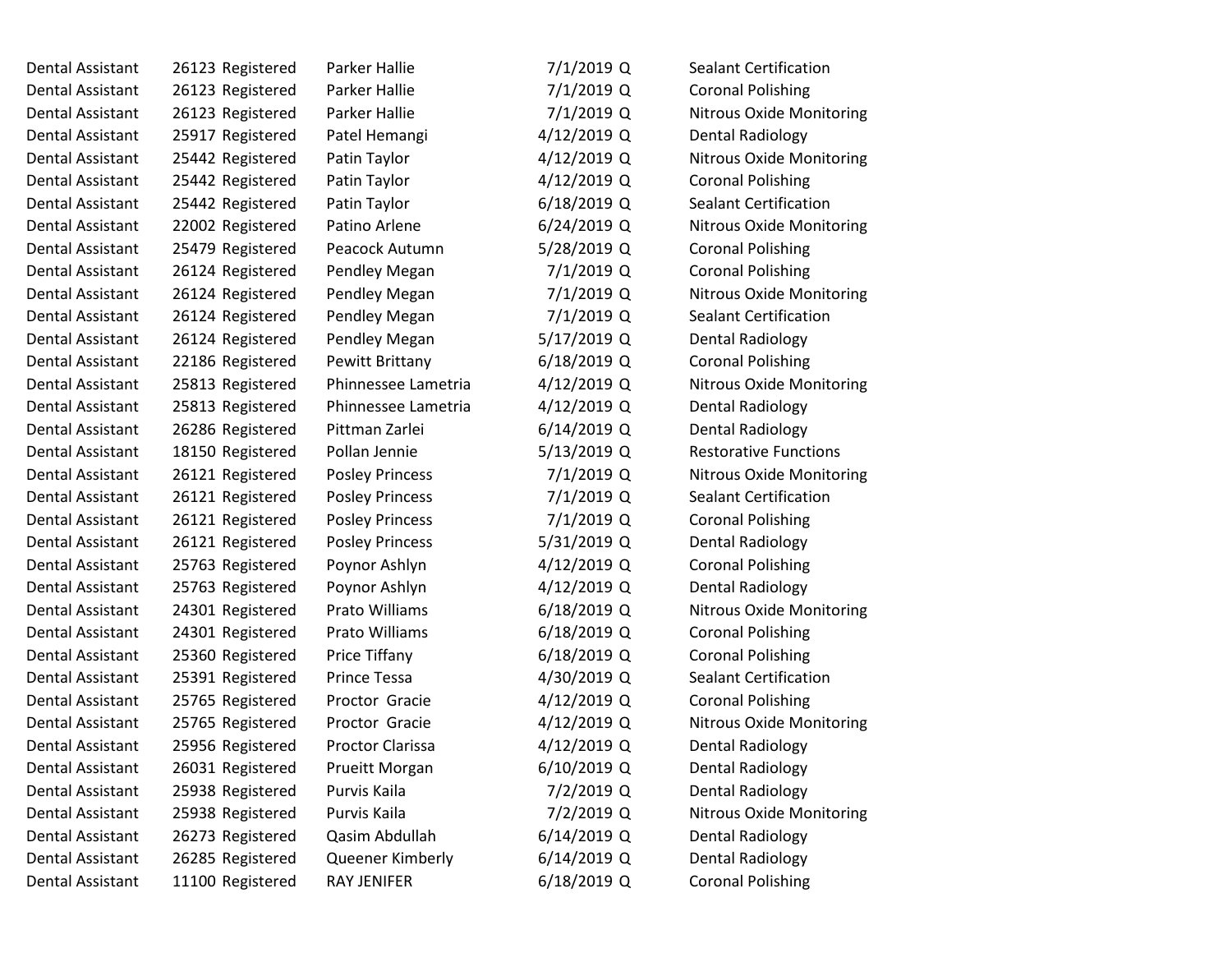| <b>Dental Assistant</b> | 17298 Registered | <b>RICH HALEY</b>       | 5/13/2019 Q   | <b>Restorative Functions</b>    |
|-------------------------|------------------|-------------------------|---------------|---------------------------------|
| <b>Dental Assistant</b> | 20775 Registered | <b>ROARK SKYLOR</b>     | 5/10/2019 Q   | Dental Radiology                |
| Dental Assistant        | 25946 Registered | <b>ROBERTS KELSI</b>    | 4/12/2019 Q   | Dental Radiology                |
| Dental Assistant        | 10645 Registered | <b>ROBINSON DONNA</b>   | 5/20/2019 Q   | <b>Nitrous Oxide Monitoring</b> |
| <b>Dental Assistant</b> | 25982 Registered | <b>ROBINSON HOLLI</b>   | $6/25/2019$ Q | <b>Dental Radiology</b>         |
| Dental Assistant        | 12340 Registered | ROPER ANDREA            | 6/18/2019 Q   | <b>Coronal Polishing</b>        |
| Dental Assistant        | 25686 Registered | <b>ROSA ANALISE</b>     | $6/24/2019$ Q | <b>Nitrous Oxide Monitoring</b> |
| Dental Assistant        | 24765 Registered | RUSSELL BAILEY          | 5/20/2019 Q   | <b>Coronal Polishing</b>        |
| Dental Assistant        | 26316 Registered | Rameriz Adrian          | $6/21/2019$ Q | Dental Radiology                |
| Dental Assistant        | 26268 Registered | Ramirez Abigail         | $6/21/2019$ Q | Dental Radiology                |
| Dental Assistant        | 25024 Registered | Ramsey Erica            | $5/1/2019$ Q  | <b>Nitrous Oxide Monitoring</b> |
| Dental Assistant        | 26161 Registered | Ransome Mylania         | 5/24/2019 Q   | Dental Radiology                |
| Dental Assistant        | 26159 Registered | Reed Savanah            | 7/1/2019 Q    | <b>Dental Radiology</b>         |
| Dental Assistant        | 24547 Registered | <b>Relford Brittney</b> | 6/10/2019 Q   | <b>Coronal Polishing</b>        |
| <b>Dental Assistant</b> | 22460 Registered | Rivera Carolyn          | 5/10/2019 Q   | Dental Radiology                |
| Dental Assistant        | 22460 Registered | Rivera Carolyn          | 5/10/2019 Q   | <b>Nitrous Oxide Monitoring</b> |
| Dental Assistant        | 24104 Registered | Roberson Elissa         | 5/1/2019 Q    | <b>Nitrous Oxide Monitoring</b> |
| Dental Assistant        | 25626 Registered | Roberson Rachel         | $6/24/2019$ Q | <b>Coronal Polishing</b>        |
| Dental Assistant        | 25626 Registered | Roberson Rachel         | 4/30/2019 Q   | <b>Dental Radiology</b>         |
| Dental Assistant        | 26070 Registered | <b>Roberts Destinee</b> | 5/20/2019 Q   | <b>Dental Radiology</b>         |
| Dental Assistant        | 25520 Registered | Roberts Joy             | 5/17/2019 Q   | <b>Nitrous Oxide Monitoring</b> |
| Dental Assistant        | 25647 Registered | Robinson Amara          | 6/18/2019 Q   | Dental Radiology                |
| Dental Assistant        | 21028 Registered | Robinson Kelcey         | $5/1/2019$ Q  | <b>Nitrous Oxide Monitoring</b> |
| Dental Assistant        | 25888 Registered | Robles Tania            | $6/18/2019$ Q | <b>Dental Radiology</b>         |
| Dental Assistant        | 25769 Registered | Rogers Kayley           | 4/29/2019 Q   | <b>Coronal Polishing</b>        |
| <b>Dental Assistant</b> | 25769 Registered | Rogers Kayley           | 4/29/2019 Q   | Nitrous Oxide Monitoring        |
| Dental Assistant        | 25951 Registered | Rojas Laura             | $5/1/2019$ Q  | Dental Radiology                |
| <b>Dental Assistant</b> | 25951 Registered | Rojas Laura             | 5/31/2019 Q   | <b>Coronal Polishing</b>        |
| Dental Assistant        | 26092 Registered | Roy Asjylyn             | 6/25/2019 Q   | Dental Radiology                |
| Dental Assistant        | 26156 Registered | Rudd Amelia             | 7/1/2019 Q    | <b>Dental Radiology</b>         |
| Dental Assistant        | 26170 Registered | <b>Runions Daisy</b>    | 6/24/2019 Q   | <b>Dental Radiology</b>         |
| Dental Assistant        | 25448 Registered | Russell Dakota          | 5/1/2019 Q    | <b>Nitrous Oxide Monitoring</b> |
| Dental Assistant        | 24964 Registered | <b>Russell Melina</b>   | 5/28/2019 Q   | <b>Nitrous Oxide Monitoring</b> |
| Dental Assistant        | 26201 Registered | <b>Russell Shelby</b>   | 6/24/2019 Q   | Dental Radiology                |
| Dental Assistant        | 25817 Registered | <b>SATTY HANNAH</b>     | 4/29/2019 Q   | <b>Coronal Polishing</b>        |
| <b>Dental Assistant</b> | 25817 Registered | SATTY HANNAH            | 4/29/2019 Q   | Nitrous Oxide Monitoring        |
| Dental Assistant        | 25689 Registered | <b>SEAY ABBAGAIL</b>    | 5/15/2019 Q   | <b>Dental Radiology</b>         |
|                         |                  |                         |               |                                 |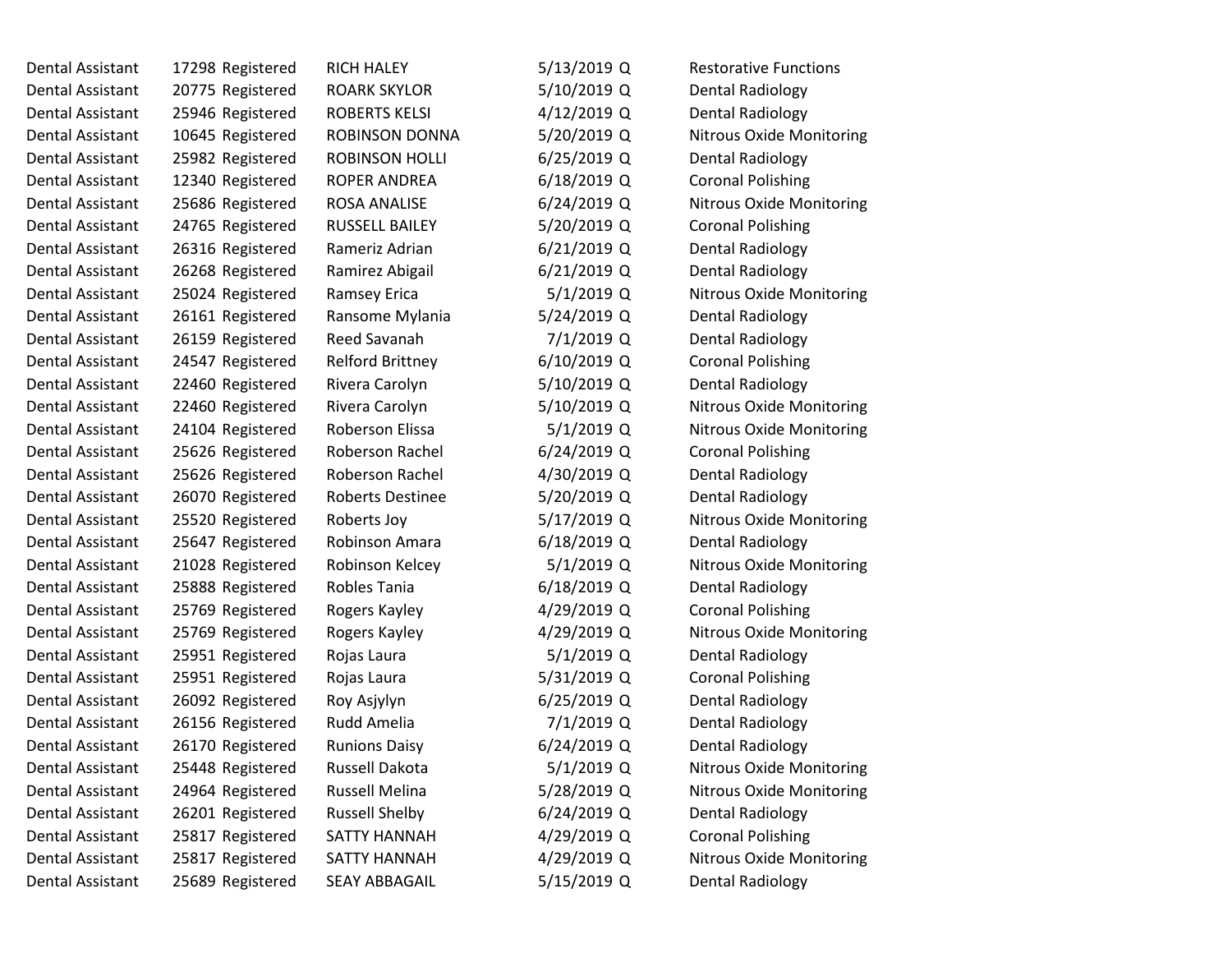| Dental Assistant        | 17582 Registered | SHELBY JESSICA           | 6/18/2019 Q  | <b>Nitrous Oxide Monitoring</b> |
|-------------------------|------------------|--------------------------|--------------|---------------------------------|
| Dental Assistant        | 12817 Registered | SHERLIN RACHEL           | 5/28/2019 Q  | <b>Coronal Polishing</b>        |
| <b>Dental Assistant</b> | 25531 Registered | <b>SHERRILL HEATHER</b>  | 5/31/2019 Q  | <b>Dental Radiology</b>         |
| Dental Assistant        | 10743 Registered | SHINBAUM WENDY           | 6/24/2019 Q  | <b>Coronal Polishing</b>        |
| <b>Dental Assistant</b> | 25029 Registered | <b>SHIRLEY KATHRYN</b>   | 6/18/2019 Q  | <b>Dental Radiology</b>         |
| <b>Dental Assistant</b> | 19864 Registered | <b>SHROUT GINGER</b>     | 5/17/2019 Q  | <b>Prosthetic Functions</b>     |
| <b>Dental Assistant</b> | 25863 Registered | <b>SIDAROUS KERSTIN</b>  | 6/10/2019 Q  | Dental Radiology                |
| <b>Dental Assistant</b> | 25806 Registered | <b>SMITH KAYLA</b>       | 5/20/2019 Q  | <b>Dental Radiology</b>         |
| Dental Assistant        | 1988 Registered  | <b>SMITH LISA</b>        | $5/1/2019$ Q | <b>Nitrous Oxide Monitoring</b> |
| <b>Dental Assistant</b> | 26122 Registered | <b>SNEED LORI</b>        | 7/1/2019 Q   | Sealant Certification           |
| <b>Dental Assistant</b> | 26122 Registered | <b>SNEED LORI</b>        | 6/10/2019 Q  | Dental Radiology                |
| Dental Assistant        | 26122 Registered | <b>SNEED LORI</b>        | 7/1/2019 Q   | <b>Nitrous Oxide Monitoring</b> |
| Dental Assistant        | 26122 Registered | <b>SNEED LORI</b>        | 7/1/2019 Q   | <b>Coronal Polishing</b>        |
| Dental Assistant        | 6602 Registered  | <b>STEPHENSON TAMMY</b>  | 5/28/2019 Q  | <b>Nitrous Oxide Monitoring</b> |
| Dental Assistant        | 11489 Registered | <b>STRANDBERG STACY</b>  | 6/19/2019 Q  | <b>Sealant Certification</b>    |
| Dental Assistant        | 25243 Registered | <b>SUMMERS ALISHA</b>    | 4/30/2019 Q  | <b>Coronal Polishing</b>        |
| <b>Dental Assistant</b> | 26120 Registered | Salaices Claribel        | 7/1/2019 Q   | <b>Coronal Polishing</b>        |
| <b>Dental Assistant</b> | 26120 Registered | <b>Salaices Claribel</b> | 7/1/2019 Q   | <b>Nitrous Oxide Monitoring</b> |
| Dental Assistant        | 26120 Registered | Salaices Claribel        | 7/1/2019 Q   | <b>Sealant Certification</b>    |
| <b>Dental Assistant</b> | 26120 Registered | Salaices Claribel        | 5/20/2019 Q  | <b>Dental Radiology</b>         |
| Dental Assistant        | 26075 Registered | Sanderfur Alissa         | 7/1/2019 Q   | <b>Coronal Polishing</b>        |
| Dental Assistant        | 26075 Registered | Sanderfur Alissa         | 7/1/2019 Q   | <b>Sealant Certification</b>    |
| Dental Assistant        | 26075 Registered | Sanderfur Alissa         | 7/1/2019 Q   | <b>Nitrous Oxide Monitoring</b> |
| Dental Assistant        | 26075 Registered | Sanderfur Alissa         | 5/13/2019 Q  | <b>Dental Radiology</b>         |
| <b>Dental Assistant</b> | 24774 Registered | Schmidt Jocelyn          | 4/30/2019 Q  | <b>Coronal Polishing</b>        |
| <b>Dental Assistant</b> | 24774 Registered | Schmidt Jocelyn          | 4/30/2019 Q  | Nitrous Oxide Monitoring        |
| Dental Assistant        | 25114 Registered | Schroeder Kasi           | 5/10/2019 Q  | <b>Coronal Polishing</b>        |
| Dental Assistant        | 25114 Registered | Schroeder Kasi           | 5/20/2019 Q  | <b>Nitrous Oxide Monitoring</b> |
| Dental Assistant        | 26255 Registered | Schultze Jennifer        | 7/1/2019 Q   | Dental Radiology                |
| <b>Dental Assistant</b> | 25733 Registered | Schutt Ashley            | $5/1/2019$ Q | <b>Nitrous Oxide Monitoring</b> |
| Dental Assistant        | 25179 Registered | Scott Crystal            | 6/18/2019 Q  | <b>Coronal Polishing</b>        |
| Dental Assistant        | 25825 Registered | <b>Scruggs Julie</b>     | 5/28/2019 Q  | <b>Coronal Polishing</b>        |
| Dental Assistant        | 25825 Registered | <b>Scruggs Julie</b>     | 4/29/2019 Q  | <b>Nitrous Oxide Monitoring</b> |
| Dental Assistant        | 25825 Registered | <b>Scruggs Julie</b>     | 4/29/2019 Q  | <b>Dental Radiology</b>         |
| <b>Dental Assistant</b> | 26287 Registered | Seate Brett              | 6/14/2019 Q  | <b>Dental Radiology</b>         |
| <b>Dental Assistant</b> | 25876 Registered | Sellers Ankayla          | 5/20/2019 Q  | <b>Dental Radiology</b>         |
| Dental Assistant        | 22834 Registered | Senz Gabrielle           | 5/28/2019 Q  | <b>Coronal Polishing</b>        |
|                         |                  |                          |              |                                 |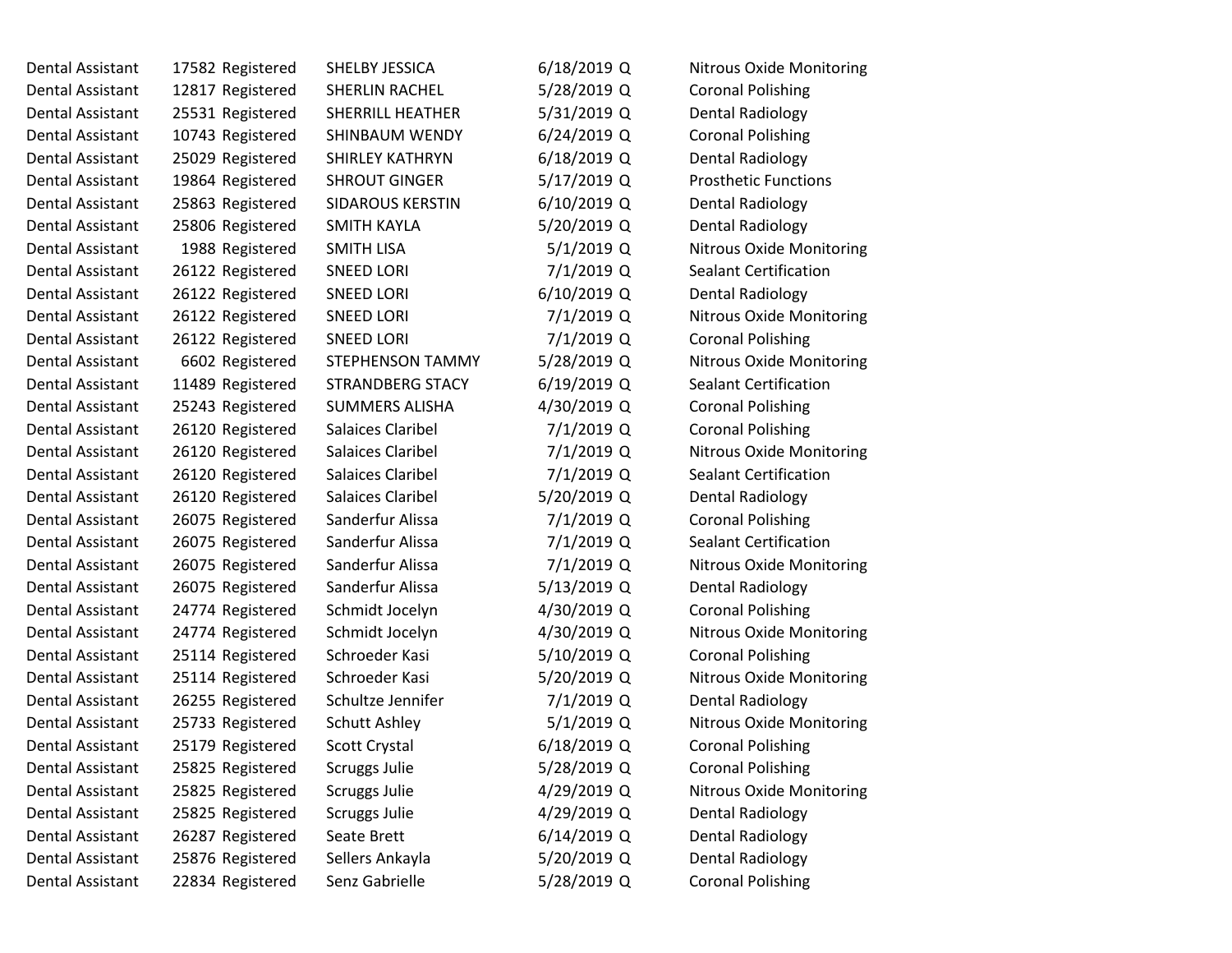| Dental Assistant | 25795 Registered | Sewell Mitzi            | 5/20/2019 Q   | <b>Dental Radiology</b>         |  |
|------------------|------------------|-------------------------|---------------|---------------------------------|--|
| Dental Assistant | 26081 Registered | Sharp Sierra            | 5/20/2019 Q   | <b>Dental Radiology</b>         |  |
| Dental Assistant | 25724 Registered | <b>Shelton Cassie</b>   | 5/10/2019 Q   | <b>Nitrous Oxide Monitoring</b> |  |
| Dental Assistant | 23629 Registered | Shepherd Lyndsie        | 5/20/2019 Q   | Nitrous Oxide Monitoring        |  |
| Dental Assistant | 25800 Registered | Shingala Abhikumar      | 4/12/2019 Q   | <b>Dental Radiology</b>         |  |
| Dental Assistant | 23040 Registered | Shoemamaker Kelsey      | 5/28/2019 Q   | <b>Coronal Polishing</b>        |  |
| Dental Assistant | 23040 Registered | Shoemamaker Kelsey      | 5/28/2019 Q   | <b>Nitrous Oxide Monitoring</b> |  |
| Dental Assistant | 26116 Registered | Sidlinskiy Liliya       | $7/1/2019$ Q  | <b>Sealant Certification</b>    |  |
| Dental Assistant | 26116 Registered | Sidlinskiy Liliya       | 5/20/2019 Q   | <b>Dental Radiology</b>         |  |
| Dental Assistant | 26116 Registered | Sidlinskiy Liliya       | $7/1/2019$ Q  | <b>Coronal Polishing</b>        |  |
| Dental Assistant | 26116 Registered | Sidlinskiy Liliya       | $7/1/2019$ Q  | <b>Nitrous Oxide Monitoring</b> |  |
| Dental Assistant | 26198 Registered | Simmons Haleigh         | $6/24/2019$ Q | Dental Radiology                |  |
| Dental Assistant | 26038 Registered | Simmons Shatoriah       | 5/13/2019 Q   | <b>Dental Radiology</b>         |  |
| Dental Assistant | 25997 Registered | Slover Sharon           | 5/20/2019 Q   | <b>Dental Radiology</b>         |  |
| Dental Assistant | 23016 Registered | <b>Smelcer Brittany</b> | 4/30/2019 Q   | <b>Coronal Polishing</b>        |  |
| Dental Assistant | 25600 Registered | Smith Diamond           | 4/29/2019 Q   | Nitrous Oxide Monitoring        |  |
| Dental Assistant | 25600 Registered | Smith Diamond           | 4/29/2019 Q   | <b>Dental Radiology</b>         |  |
| Dental Assistant | 26148 Registered | Smith Haley             | 5/17/2019 Q   | <b>Dental Radiology</b>         |  |
| Dental Assistant | 25612 Registered | Smith Kaneshia          | 5/13/2019 Q   | <b>Dental Radiology</b>         |  |
| Dental Assistant | 25389 Registered | Smith Morgan            | 4/30/2019 Q   | <b>Coronal Polishing</b>        |  |
| Dental Assistant | 25389 Registered | Smith Morgan            | 4/30/2019 Q   | <b>Nitrous Oxide Monitoring</b> |  |
| Dental Assistant | 26007 Registered | Smith Rachel            | $6/19/2019$ Q | Dental Radiology                |  |
| Dental Assistant | 22769 Registered | Smith Stephanie         | $6/28/2019$ Q | <b>Coronal Polishing</b>        |  |
| Dental Assistant | 25853 Registered | Snapp Tristen           | $6/18/2019$ Q | <b>Dental Radiology</b>         |  |
| Dental Assistant | 21804 Registered | Spears Cailah           | 5/20/2019 Q   | Nitrous Oxide Monitoring        |  |
| Dental Assistant | 21804 Registered | Spears Cailah           | 5/20/2019 Q   | <b>Coronal Polishing</b>        |  |
| Dental Assistant | 26034 Registered | Spencer Olivia          | 5/31/2019 Q   | <b>Dental Radiology</b>         |  |
| Dental Assistant | 26276 Registered | <b>Stamm Emily</b>      | 6/14/2019 Q   | <b>Dental Radiology</b>         |  |
| Dental Assistant | 25778 Registered | Steadman Cassidy        | 4/30/2019 Q   | <b>Nitrous Oxide Monitoring</b> |  |
| Dental Assistant | 26015 Registered | Stemke Amber            | 5/24/2019 Q   | <b>Dental Radiology</b>         |  |
| Dental Assistant | 26061 Registered | <b>Sterling DeAndra</b> | 5/13/2019 Q   | Dental Radiology                |  |
| Dental Assistant | 22180 Registered | <b>Stewart Baylee</b>   | 5/10/2019 Q   | <b>Nitrous Oxide Monitoring</b> |  |
| Dental Assistant | 26211 Registered | <b>Stewart Summer</b>   | 6/24/2019 Q   | <b>Dental Radiology</b>         |  |
| Dental Assistant | 26283 Registered | Stinnett Lauren         | 7/1/2019 Q    | <b>Dental Radiology</b>         |  |
| Dental Assistant | 24072 Registered | Stinson Jessica         | 5/17/2019 Q   | Nitrous Oxide Monitoring        |  |
| Dental Assistant | 24072 Registered | Stinson Jessica         | 6/28/2019 Q   | <b>Coronal Polishing</b>        |  |
| Dental Assistant | 26266 Registered | Straughn Lateshia       | $6/10/2019$ Q | <b>Dental Radiology</b>         |  |
|                  |                  |                         |               |                                 |  |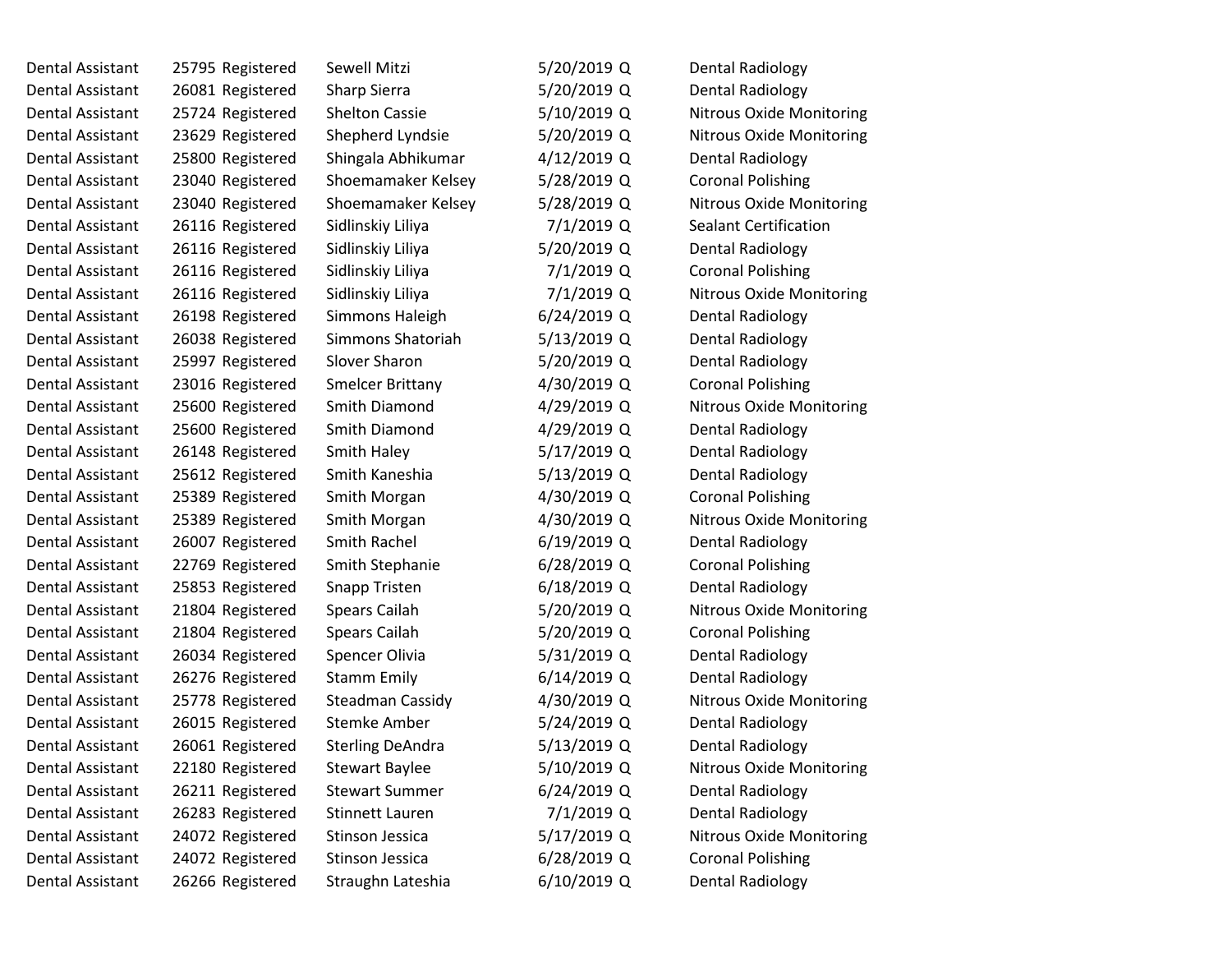| <b>Dental Assistant</b> | 25955 Registered | Sullivan Victoria        | $6/10/2019$ Q | <b>Dental Radiology</b>         |
|-------------------------|------------------|--------------------------|---------------|---------------------------------|
| Dental Assistant        | 15396 Registered | <b>TAHIR VEHIM</b>       | 4/30/2019 Q   | <b>Restorative Functions</b>    |
| Dental Assistant        | 26133 Registered | <b>TANKERSLEY BROOKE</b> | 7/1/2019 Q    | <b>Coronal Polishing</b>        |
| <b>Dental Assistant</b> | 26133 Registered | <b>TANKERSLEY BROOKE</b> | 7/1/2019 Q    | <b>Nitrous Oxide Monitoring</b> |
| Dental Assistant        | 26133 Registered | <b>TANKERSLEY BROOKE</b> | 7/1/2019 Q    | <b>Sealant Certification</b>    |
| Dental Assistant        | 26133 Registered | <b>TANKERSLEY BROOKE</b> | 5/31/2019 Q   | Dental Radiology                |
| Dental Assistant        | 4310 Registered  | <b>TIPTON RACHEL</b>     | 5/10/2019 Q   | <b>Nitrous Oxide Monitoring</b> |
| <b>Dental Assistant</b> | 17067 Registered | <b>TUMMINS HOLLY</b>     | $6/21/2019$ Q | <b>Sealant Certification</b>    |
| <b>Dental Assistant</b> | 19859 Registered | <b>TURNER LAKESENY</b>   | 5/28/2019 Q   | <b>Nitrous Oxide Monitoring</b> |
| <b>Dental Assistant</b> | 25653 Registered | Tate O'laysha            | 5/10/2019 Q   | <b>Nitrous Oxide Monitoring</b> |
| Dental Assistant        | 25653 Registered | Tate O'laysha            | 5/28/2019 Q   | <b>Coronal Polishing</b>        |
| Dental Assistant        | 25653 Registered | Tate O'laysha            | 7/1/2019 Q    | <b>Sealant Certification</b>    |
| Dental Assistant        | 22311 Registered | <b>Taylor Maggie</b>     | 5/28/2019 Q   | <b>Coronal Polishing</b>        |
| Dental Assistant        | 25654 Registered | <b>Taylor Michelle</b>   | 4/29/2019 Q   | <b>Dental Radiology</b>         |
| Dental Assistant        | 25654 Registered | <b>Taylor Michelle</b>   | 4/29/2019 Q   | <b>Coronal Polishing</b>        |
| <b>Dental Assistant</b> | 25962 Registered | Teague Jasmyn            | $5/1/2019$ Q  | <b>Dental Radiology</b>         |
| Dental Assistant        | 25561 Registered | Tennis Hannah            | 5/28/2019 Q   | <b>Nitrous Oxide Monitoring</b> |
| <b>Dental Assistant</b> | 25561 Registered | <b>Tennis Hannah</b>     | 5/28/2019 Q   | <b>Dental Radiology</b>         |
| Dental Assistant        | 25561 Registered | Tennis Hannah            | 5/28/2019 Q   | <b>Coronal Polishing</b>        |
| Dental Assistant        | 26058 Registered | <b>Terry Aubrie</b>      | $6/14/2019$ Q | <b>Dental Radiology</b>         |
| Dental Assistant        | 26016 Registered | Thomas Jennifer          | $5/1/2019$ Q  | <b>Dental Radiology</b>         |
| Dental Assistant        | 23529 Registered | <b>Thomas Robtrice</b>   | $6/18/2019$ Q | <b>Nitrous Oxide Monitoring</b> |
| Dental Assistant        | 25152 Registered | <b>Thompson Allison</b>  | 4/30/2019 Q   | <b>Coronal Polishing</b>        |
| Dental Assistant        | 23639 Registered | <b>Thompson Cheryl</b>   | $6/18/2019$ Q | <b>Sealant Certification</b>    |
| Dental Assistant        | 25564 Registered | Thompson Shaventa        | 4/30/2019 Q   | <b>Coronal Polishing</b>        |
| Dental Assistant        | 25564 Registered | Thompson Shaventa        | 4/30/2019 Q   | Dental Radiology                |
| Dental Assistant        | 25564 Registered | Thompson Shaventa        | 7/1/2019 Q    | <b>Nitrous Oxide Monitoring</b> |
| <b>Dental Assistant</b> | 23344 Registered | <b>Tidwell Brianna</b>   | 4/30/2019 Q   | <b>Coronal Polishing</b>        |
| Dental Assistant        | 25858 Registered | <b>Tidwell Emma</b>      | $6/28/2019$ Q | <b>Dental Radiology</b>         |
| <b>Dental Assistant</b> | 26000 Registered | <b>Tollett Mattye</b>    | 5/20/2019 Q   | <b>Dental Radiology</b>         |
| Dental Assistant        | 22407 Registered | <b>Tompkins Cheyenne</b> | 5/28/2019 Q   | <b>Prosthetic Functions</b>     |
| Dental Assistant        | 26143 Registered | <b>Torner Leslie</b>     | 7/1/2019 Q    | <b>Nitrous Oxide Monitoring</b> |
| Dental Assistant        | 26143 Registered | <b>Torner Leslie</b>     | 6/21/2019 Q   | <b>Dental Radiology</b>         |
| Dental Assistant        | 26143 Registered | <b>Torner Leslie</b>     | 7/1/2019 Q    | <b>Coronal Polishing</b>        |
| <b>Dental Assistant</b> | 26167 Registered | <b>Tracz Danielle</b>    | $6/24/2019$ Q | <b>Dental Radiology</b>         |
| <b>Dental Assistant</b> | 24225 Registered | Treadway Ashleigh        | 5/31/2019 Q   | <b>Coronal Polishing</b>        |
| Dental Assistant        | 25802 Registered | Tucker Arnesha           | 5/20/2019 Q   | <b>Dental Radiology</b>         |
|                         |                  |                          |               |                                 |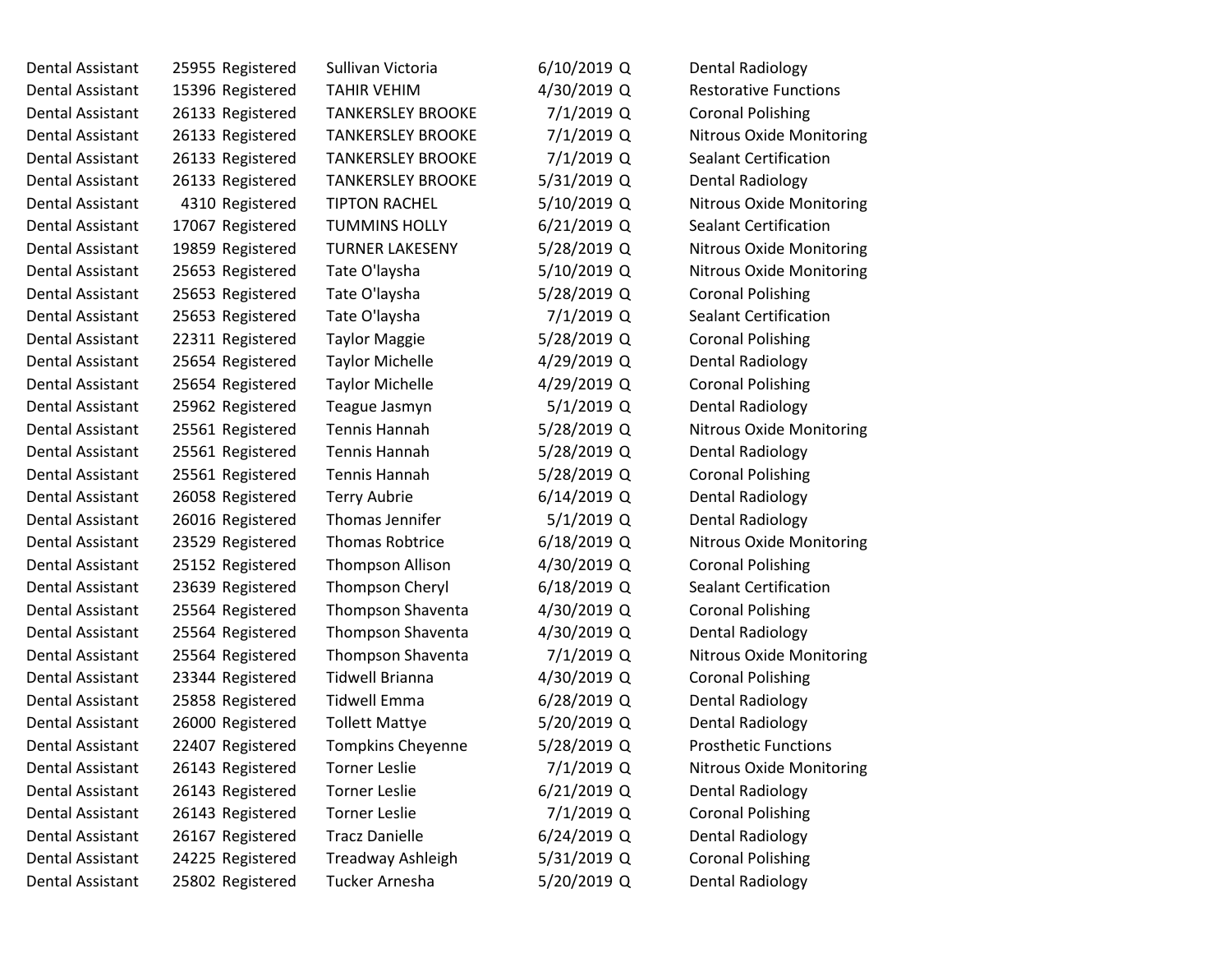| Dental Assistant | 25591 Registered | Tucker Leigh-Ayn         | 5/20/2019 Q   | <b>Dental Radiology</b>         |
|------------------|------------------|--------------------------|---------------|---------------------------------|
| Dental Assistant | 25591 Registered | Tucker Leigh-Ayn         | 5/20/2019 Q   | Nitrous Oxide Monitoring        |
| Dental Assistant | 25656 Registered | <b>Tunstall Kevon</b>    | 5/3/2019 Q    | <b>Dental Radiology</b>         |
| Dental Assistant | 25970 Registered | Turner Shinahriya        | 7/1/2019 Q    | <b>Dental Radiology</b>         |
| Dental Assistant | 26190 Registered | Tyson Kristen            | 7/1/2019 Q    | <b>Dental Radiology</b>         |
| Dental Assistant | 25926 Registered | Umbles Chelsey           | 4/30/2019 Q   | <b>Dental Radiology</b>         |
| Dental Assistant | 2456 Registered  | <b>VANCE LISA</b>        | 5/28/2019 Q   | <b>Coronal Polishing</b>        |
| Dental Assistant | 25979 Registered | <b>VAUGHN ALEXANDER</b>  | 5/13/2019 Q   | <b>Dental Radiology</b>         |
| Dental Assistant | 20201 Registered | <b>VAUGHN STACEY</b>     | 4/30/2019 Q   | <b>Coronal Polishing</b>        |
| Dental Assistant | 25636 Registered | <b>VICTORY HONG</b>      | 5/20/2019 Q   | <b>Dental Radiology</b>         |
| Dental Assistant | 25857 Registered | Vazquez Yadira           | $6/18/2019$ Q | <b>Dental Radiology</b>         |
| Dental Assistant | 26057 Registered | <b>Velez Eunice</b>      | 5/20/2019 Q   | Dental Radiology                |
| Dental Assistant | 26178 Registered | Ventura Emily            | 6/24/2019 Q   | <b>Dental Radiology</b>         |
| Dental Assistant | 25112 Registered | Vinson Taylor            | 6/28/2019 Q   | <b>Coronal Polishing</b>        |
| Dental Assistant | 25627 Registered | Voiles Alexandra         | 5/20/2019 Q   | <b>Nitrous Oxide Monitoring</b> |
| Dental Assistant | 25627 Registered | Voiles Alexandra         | $6/18/2019$ Q | <b>Dental Radiology</b>         |
| Dental Assistant | 16606 Registered | <b>WALKER JARVIS</b>     | 4/30/2019 Q   | <b>Restorative Functions</b>    |
| Dental Assistant | 25594 Registered | WHEELER JOCQUELYN        | 5/13/2019 Q   | <b>Coronal Polishing</b>        |
| Dental Assistant | 6363 Registered  | <b>WILLIAMSON MONTEZ</b> | 6/18/2019 Q   | Nitrous Oxide Monitoring        |
| Dental Assistant | 26194 Registered | <b>WILLWERTH HEATHER</b> | 6/24/2019 Q   | <b>Dental Radiology</b>         |
| Dental Assistant | 5133 Registered  | <b>WOMBLE TERRI</b>      | $6/10/2019$ Q | <b>Prosthetic Functions</b>     |
| Dental Assistant | 5008 Registered  | WOOD JENNIFER            | 4/30/2019 Q   | <b>Restorative Functions</b>    |
| Dental Assistant | 14646 Registered | <b>WOODWARD ASHLEY</b>   | 5/17/2019 Q   | Nitrous Oxide Monitoring        |
| Dental Assistant | 23520 Registered | Wagers Wendi             | 5/10/2019 Q   | Nitrous Oxide Monitoring        |
| Dental Assistant | 23506 Registered | <b>Wagers Jessie</b>     | 4/30/2019 Q   | <b>Nitrous Oxide Monitoring</b> |
| Dental Assistant | 11558 Registered | <b>Walker LACEY</b>      | 4/30/2019 Q   | <b>Restorative Functions</b>    |
| Dental Assistant | 26127 Registered | Ward Brittany            | 5/24/2019 Q   | <b>Dental Radiology</b>         |
| Dental Assistant | 25987 Registered | <b>Watkins Krista</b>    | 5/20/2019 Q   | <b>Dental Radiology</b>         |
| Dental Assistant | 25874 Registered | <b>Watkins Shakerra</b>  | 5/20/2019 Q   | <b>Dental Radiology</b>         |
| Dental Assistant | 22947 Registered | <b>Watson Regan</b>      | 5/28/2019 Q   | <b>Nitrous Oxide Monitoring</b> |
| Dental Assistant | 26181 Registered | Wells Lacy               | 5/24/2019 Q   | Dental Radiology                |
| Dental Assistant | 25760 Registered | <b>Wenrick Stephanie</b> | $6/24/2019$ Q | <b>Coronal Polishing</b>        |
| Dental Assistant | 25760 Registered | Wenrick Stephanie        | 5/1/2019 Q    | <b>Nitrous Oxide Monitoring</b> |
| Dental Assistant | 26223 Registered | White Haley              | $6/19/2019$ Q | <b>Dental Radiology</b>         |
| Dental Assistant | 23341 Registered | Whitehead Crystal        | 6/18/2019 Q   | <b>Coronal Polishing</b>        |
| Dental Assistant | 25959 Registered | <b>Whitler Maci</b>      | 4/12/2019 Q   | <b>Dental Radiology</b>         |
| Dental Assistant | 15216 Registered | Wilkerson Jami           | 4/30/2019 Q   | <b>Restorative Functions</b>    |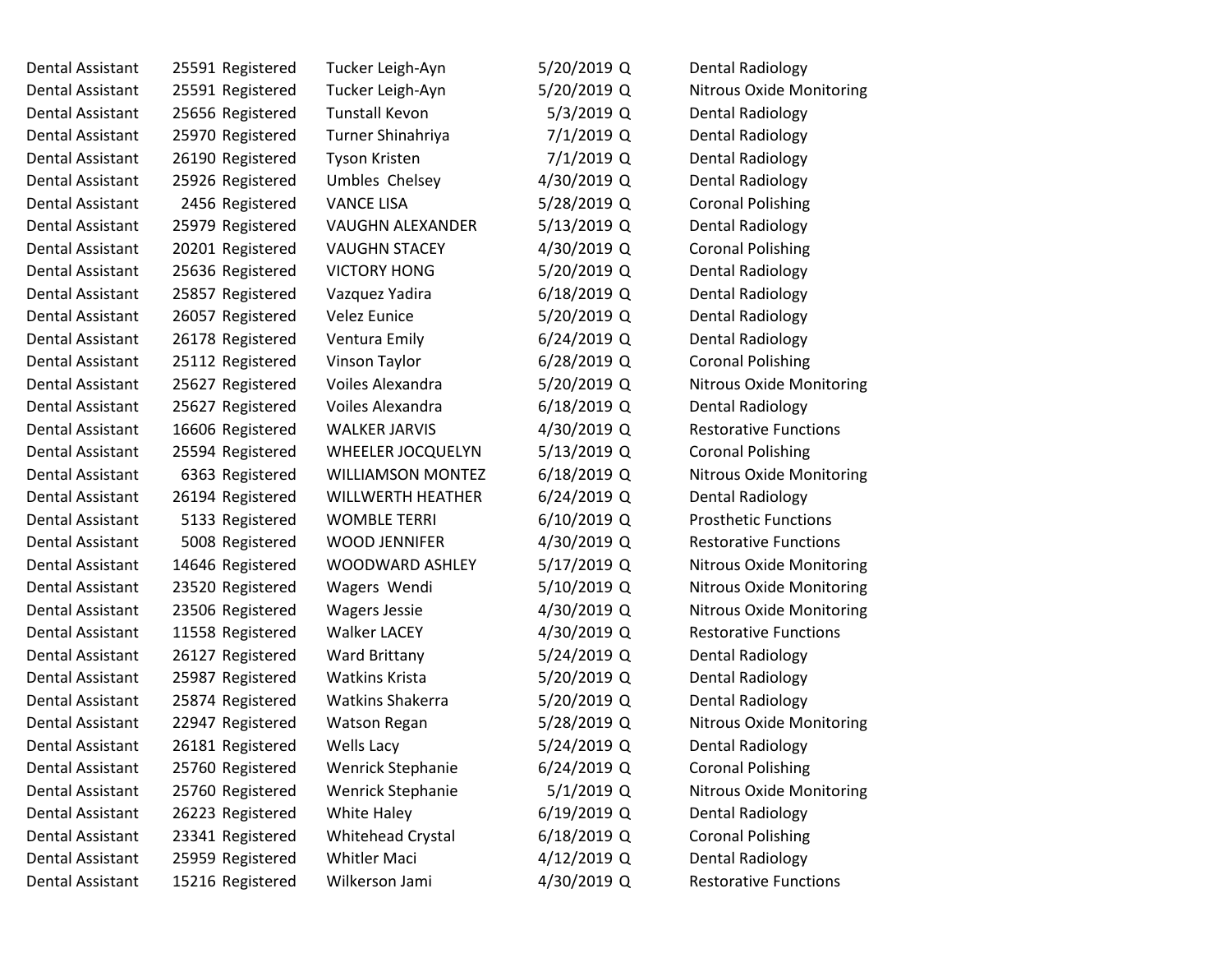| Dental Assistant | 26018 Registered | Wilkerson Shamar            | $5/2/2019$ Q  | <b>Dental Radiology</b>         |  |
|------------------|------------------|-----------------------------|---------------|---------------------------------|--|
| Dental Assistant | 26118 Registered | Willard Kristina            | 7/1/2019 Q    | <b>Coronal Polishing</b>        |  |
| Dental Assistant | 26118 Registered | Willard Kristina            | 7/1/2019 Q    | <b>Nitrous Oxide Monitoring</b> |  |
| Dental Assistant | 26118 Registered | Willard Kristina            | 5/20/2019 Q   | <b>Dental Radiology</b>         |  |
| Dental Assistant | 26118 Registered | Willard Kristina            | 7/1/2019 Q    | <b>Sealant Certification</b>    |  |
| Dental Assistant | 25871 Registered | Williams Amber              | 4/30/2019 Q   | <b>Dental Radiology</b>         |  |
| Dental Assistant | 26045 Registered | <b>Williams Brooke</b>      | 5/20/2019 Q   | <b>Dental Radiology</b>         |  |
| Dental Assistant | 25822 Registered | Williams Chelsea            | 4/29/2019 Q   | <b>Nitrous Oxide Monitoring</b> |  |
| Dental Assistant | 25822 Registered | Williams Chelsea            | 4/29/2019 Q   | <b>Coronal Polishing</b>        |  |
| Dental Assistant | 25406 Registered | <b>Williams Heather</b>     | 5/10/2019 Q   | <b>Nitrous Oxide Monitoring</b> |  |
| Dental Assistant | 26149 Registered | <b>Williams Kerianne</b>    | $6/21/2019$ Q | <b>Dental Radiology</b>         |  |
| Dental Assistant | 26257 Registered | <b>Williamson Domonique</b> | $6/21/2019$ Q | Dental Radiology                |  |
| Dental Assistant | 26109 Registered | Willis Jordan               | 5/20/2019 Q   | <b>Dental Radiology</b>         |  |
| Dental Assistant | 26109 Registered | Willis Jordan               | 7/1/2019 Q    | <b>Sealant Certification</b>    |  |
| Dental Assistant | 26109 Registered | Willis Jordan               | 7/1/2019 Q    | <b>Coronal Polishing</b>        |  |
| Dental Assistant | 26109 Registered | Willis Jordan               | 7/1/2019 Q    | <b>Nitrous Oxide Monitoring</b> |  |
| Dental Assistant | 25824 Registered | Willoughby Chelsea          | 4/30/2019 Q   | <b>Nitrous Oxide Monitoring</b> |  |
| Dental Assistant | 25824 Registered | Willoughby Chelsea          | $6/18/2019$ Q | <b>Sealant Certification</b>    |  |
| Dental Assistant | 25824 Registered | Willoughby Chelsea          | 4/30/2019 Q   | <b>Coronal Polishing</b>        |  |
| Dental Assistant | 26174 Registered | Wills Macy                  | $6/24/2019$ Q | <b>Dental Radiology</b>         |  |
| Dental Assistant | 24820 Registered | <b>Wilson Emily</b>         | $6/28/2019$ Q | <b>Coronal Polishing</b>        |  |
| Dental Assistant | 25881 Registered | <b>Wilson Taylor</b>        | 4/30/2019 Q   | <b>Coronal Polishing</b>        |  |
| Dental Assistant | 26237 Registered | Winter Leandra              | 5/31/2019 Q   | <b>Dental Radiology</b>         |  |
| Dental Assistant | 26071 Registered | Wolfenbarger Maddison       | 5/17/2019 Q   | <b>Dental Radiology</b>         |  |
| Dental Assistant | 25923 Registered | Wood Victoria               | $6/3/2019$ Q  | <b>Dental Radiology</b>         |  |
| Dental Assistant | 25923 Registered | Wood Victoria               | $6/3/2019$ Q  | <b>Nitrous Oxide Monitoring</b> |  |
| Dental Assistant | 25923 Registered | Wood Victoria               | $6/3/2019$ Q  | <b>Coronal Polishing</b>        |  |
| Dental Assistant | 21541 Registered | <b>Wooding Haley</b>        | $5/1/2019$ Q  | <b>Nitrous Oxide Monitoring</b> |  |
| Dental Assistant | 26175 Registered | Woods Ashley                | $6/24/2019$ Q | <b>Dental Radiology</b>         |  |
| Dental Assistant | 21170 Registered | Woods Kayla                 | 6/10/2019 Q   | Sealant Certification           |  |
| Dental Assistant | 26158 Registered | <b>Worles Teandre</b>       | 5/24/2019 Q   | <b>Dental Radiology</b>         |  |
| Dental Assistant | 25766 Registered | <b>Worthy Ashley</b>        | 4/29/2019 Q   | <b>Coronal Polishing</b>        |  |
| Dental Assistant | 25766 Registered | <b>Worthy Ashley</b>        | 4/29/2019 Q   | Nitrous Oxide Monitoring        |  |
| Dental Assistant | 24720 Registered | Wynn Marissa                | 5/20/2019 Q   | <b>Sealant Certification</b>    |  |
| Dental Assistant | 25642 Registered | YOUNG LORETTA               | $5/1/2019$ Q  | <b>Dental Radiology</b>         |  |
| Dental Assistant | 26230 Registered | Yang Mai                    | 5/31/2019 Q   | <b>Dental Radiology</b>         |  |
| Dental Assistant | 26026 Registered | Young Tara                  | 5/24/2019 Q   | <b>Dental Radiology</b>         |  |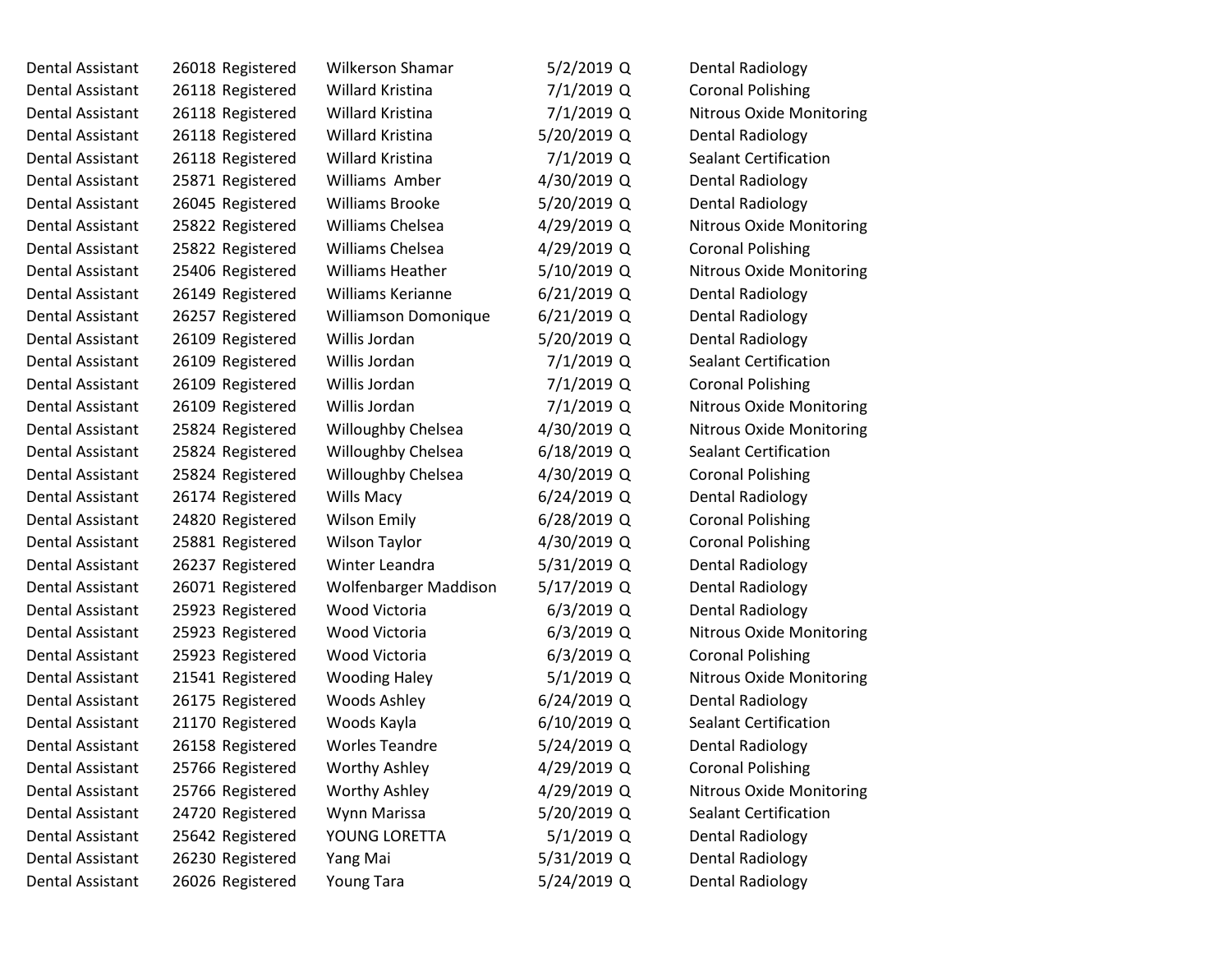| Dental Assistant | 25980 Registered | Zaitz Pamela    | 5/20/2019 Q   | Dental Radiology                |
|------------------|------------------|-----------------|---------------|---------------------------------|
| Dental Assistant | 26225 Registered | adams ella      | $6/19/2019$ Q | <b>Dental Radiology</b>         |
| Dental Assistant | 26226 Registered | brooks chyna    | 6/18/2019 Q   | Dental Radiology                |
| Dental Assistant | 26155 Registered | goe sydney      | 7/1/2019 Q    | Sealant Certification           |
| Dental Assistant | 26155 Registered | goe sydney      | 5/24/2019 Q   | <b>Dental Radiology</b>         |
| Dental Assistant | 26155 Registered | goe sydney      | 7/1/2019 Q    | <b>Coronal Polishing</b>        |
| Dental Assistant | 26155 Registered | goe sydney      | 7/1/2019 Q    | <b>Nitrous Oxide Monitoring</b> |
| Dental Assistant | 26126 Registered | haidar nisrin   | 5/20/2019 Q   | Dental Radiology                |
| Dental Assistant | 26180 Registered | henry morgan    | 5/24/2019 Q   | <b>Dental Radiology</b>         |
| Dental Assistant | 26002 Registered | huffman miranda | 5/20/2019 Q   | Dental Radiology                |
| Dental Assistant | 26177 Registered | lyles Britney   | 6/24/2019 Q   | Dental Radiology                |
| Dental Assistant | 26025 Registered | mcdonald tina   | 6/24/2019 Q   | <b>Nitrous Oxide Monitoring</b> |
| Dental Assistant | 26219 Registered | modena sabrina  | $6/24/2019$ Q | Dental Radiology                |
| Dental Assistant | 25265 Registered | nunley taylor   | 4/30/2019 Q   | <b>Sealant Certification</b>    |
| Dental Assistant | 26272 Registered | qasim fatiamh   | 6/14/2019 Q   | <b>Dental Radiology</b>         |
| Dental Assistant | 26232 Registered | smith cara      | $6/3/2019$ Q  | Dental Radiology                |
| Dental Assistant | 26017 Registered | wright kelsy    | 5/13/2019 Q   | Dental Radiology                |
| Dental Assistant | 26195 Registered | young victoria  | 7/1/2019 Q    | Dental Radiology                |
|                  |                  |                 |               |                                 |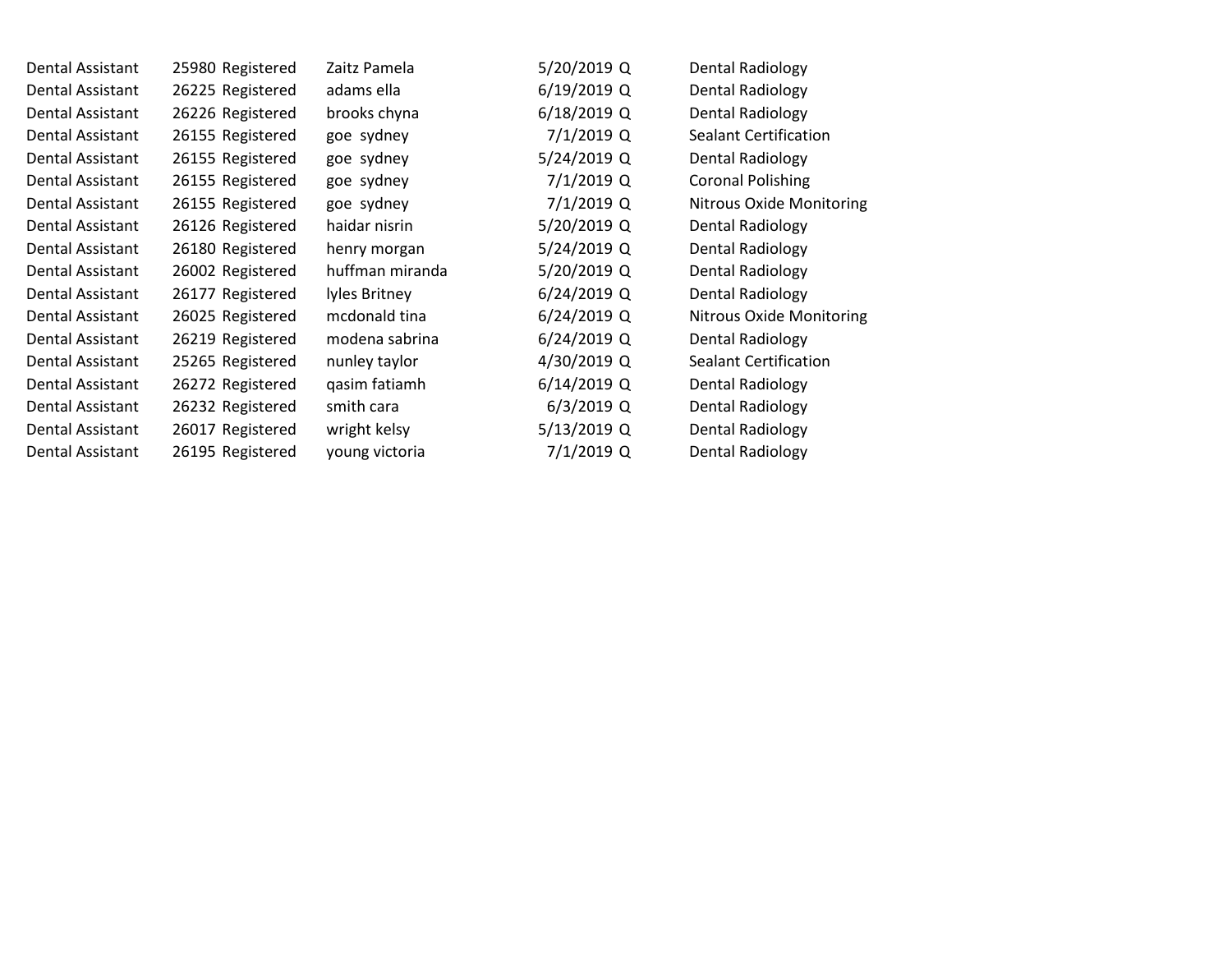License

|                          |            | Status           |                               | Previous      |             |                                  |                      |            | License   | Rank                 |
|--------------------------|------------|------------------|-------------------------------|---------------|-------------|----------------------------------|----------------------|------------|-----------|----------------------|
|                          |            | Effective        |                               | License       | License     |                                  |                      |            | Expiry    | Effective            |
| Profession               | Rank Date  |                  | <b>Current License Status</b> | <b>Status</b> | Number Name |                                  | City                 | State      | Date      | Date                 |
| Dentist                  | <b>DS</b>  | 6/7/2019 Expired |                               | Licensed      |             | 4650 Barnes David E              | Murfreesboro         | Tennessee  | 3/31/2019 | 7/16/1986            |
| Dentist                  | <b>DS</b>  | 5/7/2019 Expired |                               | Licensed      |             | 10350 Bassi Paridhi              | Yorktown             | Virgina    | 2/28/2019 | 7/25/2016            |
| Dentist                  | DS         | 5/7/2019 Expired |                               | Licensed      |             | 10353 Batz Justin Whitney        | Tucson               | Arizona    | 2/28/2019 | 7/25/2016            |
| Dentist                  | <b>DS</b>  | 6/7/2019 Expired |                               | Licensed      |             | 10456 Cary Nathan Tyler          | Memphis              | Tennessee  | 3/31/2019 | 3/17/2017            |
| Dentist                  | DS         | 6/7/2019 Expired |                               | Licensed      |             | 10614 Cho Sungmin                | Saugatuck            | Michigan   | 3/31/2019 | 8/21/2017            |
| Dentist                  | <b>DS</b>  | 7/7/2019 Expired |                               | Licensed      |             | 9689 Fadahunsi Olufemi Folabi    | Wylie                | Texas      | 4/30/2019 | 6/13/2013            |
| Dentist                  | <b>DS</b>  | 6/7/2019 Expired |                               | Licensed      |             | 1687 Fair James E                | Knoxville            | Tennessee  | 3/31/2019 | 1/1/1965             |
| Dentist                  | <b>DS</b>  | 5/7/2019 Expired |                               | Licensed      |             | 10381 Graham Christopher Elliott | <b>Bowling Green</b> | Kentucky   | 2/28/2019 | 5/3/2017             |
| Dentist                  | <b>DS</b>  | 6/7/2019 Expired |                               | Licensed      |             | 10408 Graves Mark Wilson         | <b>Bowling Green</b> | Kentucky   | 3/31/2019 | 1/27/2017            |
| Dentist                  | <b>DS</b>  | 6/7/2019 Expired |                               | Licensed      |             | 3996 Jefferson Kathy L           | Brentwood            | Tennessee  | 3/31/2019 | 7/27/1982            |
| Dentist                  | <b>DS</b>  | 5/7/2019 Expired |                               | Licensed      |             | 10358 Kim Hyun Bok               | Duluth               | Georgia    | 2/28/2019 | 9/19/2016            |
| Dentist                  | <b>DS</b>  | 5/7/2019 Expired |                               | Licensed      |             | 2216 Mcnutt Charles D            | Sunrise              | Florida    | 2/28/2019 | 1/1/1971             |
| Dentist                  | <b>DS</b>  | 7/7/2019 Expired |                               | Licensed      |             | 10128 Olmos Steven Ruben         | La Mesa              | California | 4/30/2019 | 8/6/2015             |
| Dentist                  | <b>DS</b>  | 6/7/2019 Expired |                               | Licensed      |             | 10412 Pack William A             | Midland              | Texas      | 3/31/2019 | 1/13/2017            |
| Dentist                  | <b>DS</b>  | 5/7/2019 Expired |                               | Licensed      |             | 10380 Shealy Jr. James Welton    | Cartersville         | Georgia    | 2/28/2019 | 3/17/2017            |
| Dentist                  | <b>DS</b>  | 7/7/2019 Expired |                               | Licensed      |             | 9911 Steele Brian Mathew         | Texarkana            | Texas      | 4/30/2019 | 7/7/2014             |
| Dentist                  | <b>DS</b>  | 5/7/2019 Expired |                               | Licensed      |             | 9861 Storm Elliot R              | Lebanon              | Tennessee  | 2/28/2019 | 9/8/2014             |
| Dentist                  | <b>DS</b>  | 7/7/2019 Expired |                               | Licensed      |             | 8498 Taylor James Robert         | Franklin             | Tennessee  | 4/30/2019 | 4/6/2006             |
| Dentist                  | <b>DS</b>  | 6/7/2019 Expired |                               | Licensed      |             | 4091 Van Brocklin Ralph J        | Johnson City         | Tennessee  | 3/31/2019 | 2/8/1983             |
| Dentist                  | EL.        | 6/7/2019 Expired |                               | Licensed      |             | 9172 Seeberg John Douglas        | Arlington            | Tennessee  | 3/31/2019 | 6/7/2019             |
| Dentist                  | <b>IPB</b> | 5/7/2019 Expired |                               | Licensed      |             | 10357 Hope Mallory               | Nashville            | Tennessee  | 2/28/2019 | 8/29/2016            |
| <b>Dental Hygienists</b> | DH         | 5/7/2019 Expired |                               | Licensed      |             | 8674 Adkins Laura Kathleen       | Memphis              | Tennessee  | 2/28/2019 | 3/24/2016            |
| <b>Dental Hygienists</b> | DH         | 5/7/2019 Expired |                               | Licensed      |             | 8103 Aroas Jeanous Kohan         | Nashville            | Tennessee  | 2/28/2019 | 5/7/2015             |
| <b>Dental Hygienists</b> | DH         | 7/7/2019 Expired |                               | Licensed      |             | 9273 Barker Caitlin Morgan Ms.   | Austin               | Texas      | 4/30/2019 | 1/26/2018            |
| <b>Dental Hygienists</b> | DH         | 6/7/2019 Expired |                               | Licensed      |             | 7868 Beaver Deborah Lynn         | Sahuarita            | Arizona    | 3/31/2019 | 5/10/2013            |
| <b>Dental Hygienists</b> | DH         | 6/7/2019 Expired |                               | Licensed      |             | 8330 Bissell Brittney M          | Clarksville          | Tennessee  | 3/31/2019 | 10/3/2014            |
| <b>Dental Hygienists</b> | DH         | 5/7/2019 Expired |                               | Licensed      |             | 5816 Bradford Laura Anne         | Ooltewah             | Tennessee  | 2/28/2019 | 5/28/2004            |
| <b>Dental Hygienists</b> | DH         | 5/7/2019 Expired |                               | Licensed      |             | 5638 Caughron Lee Ann            | Lenoir City          | Tennessee  | 2/28/2019 | 6/19/2003            |
| <b>Dental Hygienists</b> | DH         | 7/7/2019 Expired |                               | Licensed      |             | 8655 Del Castillo Lorraine Mary  | Clarksville          | Tennessee  | 4/30/2019 | 4/8/2016             |
| <b>Dental Hygienists</b> | DH         | 7/7/2019 Expired |                               | Licensed      |             | 8334 Dillmann Christine Lynn     | Sheboygan            | Wisconsin  |           | 4/30/2019 10/20/2014 |
| <b>Dental Hygienists</b> | DH         | 5/7/2019 Expired |                               | Licensed      |             | 9044 Ellis Samantha Joann        | Memphis              | Tennessee  | 2/28/2019 | 6/13/2017            |
| Dental Hygienists        | DH         | 5/7/2019 Expired |                               | Licensed      |             | 8561 Finch Susanna Davidson      | Clarksville          | Tennessee  | 2/28/2019 | 8/13/2015            |
|                          |            |                  |                               |               |             |                                  |                      |            |           |                      |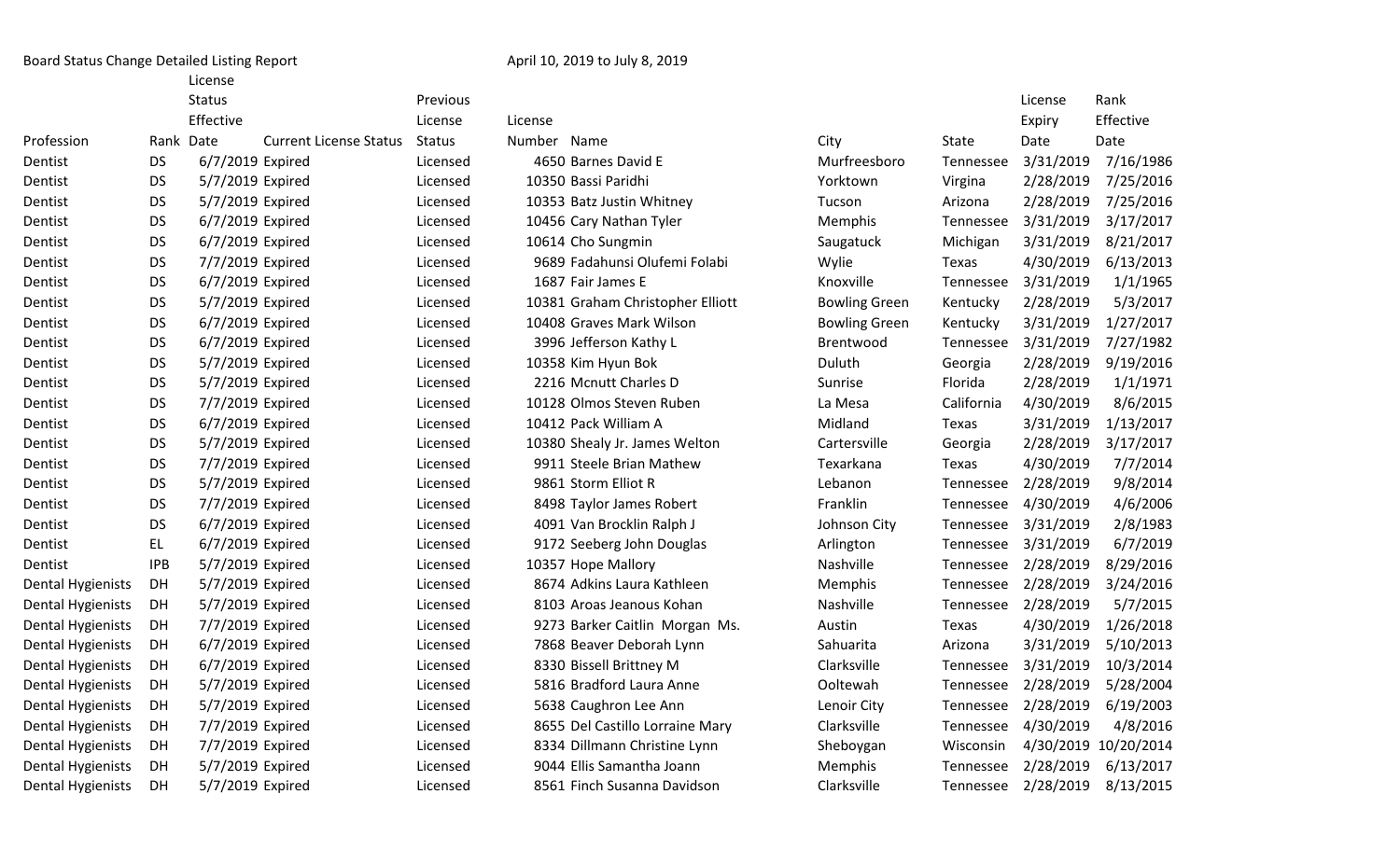| DH | 7/7/2019 Expired | Licensed   | 4646 H Rector Heather R        | Arlington         | Tennessee       | 4/30/2019 | 7/28/1997  |
|----|------------------|------------|--------------------------------|-------------------|-----------------|-----------|------------|
| DH | 7/7/2019 Expired | Licensed   | 6610 Haggett Kelly Wendelin    | Knoxville         | Tennessee       | 4/30/2019 | 9/7/2007   |
| DH | 7/7/2019 Expired | Licensed   | 7870 Hatfield Chasity Lynn     | Olive Branch      | Mississippi     | 4/30/2019 | 4/11/2013  |
| DH | 7/7/2019 Expired | Licensed   | 1606 Hearnsberger Julia K      | Fayetteville      | Tennessee       | 4/30/2019 | 1/24/1977  |
| DH | 7/7/2019 Expired | Licensed   | 9345 Heberle Destiny           | Old Hickory       | Tennessee       | 4/30/2019 | 4/23/2018  |
| DH | 5/7/2019 Expired | Licensed   | 6237 Hilton Natalie Ann        | Collierville      | Tennessee       | 2/28/2019 | 6/2/2006   |
| DH | 5/7/2019 Expired | Licensed   | 3320 Hobbs Sarah B             | Titusville        |                 | 2/28/2019 | 6/6/1989   |
| DH | 6/7/2019 Expired | Licensed   | 3196 Hunt Kimberly T           | Leoma             | Tennessee       | 3/31/2019 | 3/8/1988   |
| DH | 6/7/2019 Expired | Licensed   | 7037 Krahl Jenny Rebecca       | Clarksville       | Tennessee       | 3/31/2019 | 6/4/2010   |
| DH | 6/7/2019 Expired | Licensed   | 2049 Lowrey Lana J             | Midlothian        | Virgina         | 3/31/2019 | 10/24/1979 |
| DH | 5/7/2019 Expired | Licensed   | 9267 Manmektot Hirut           | Nashville         | Tennessee       | 2/28/2019 | 1/26/2018  |
| DH | 7/7/2019 Expired | Licensed   | 5244 Marin Cindy Anne          | Herriman          | Utah            | 4/30/2019 | 6/6/2001   |
| DH | 5/7/2019 Expired | Licensed   | 5984 Martin Angela Avery       | Olive Branch      | Mississippi     | 2/28/2019 | 5/24/2005  |
| DH | 5/7/2019 Expired | Licensed   | 8596 Mccord Lauren Robertson   | Lake Village      | Arkansas        | 2/28/2019 | 9/29/2015  |
| DH | 7/7/2019 Expired | Licensed   | 2224 Milan Robbie D            | Memphis           | Tennessee       | 4/30/2019 | 8/26/1980  |
| DH | 5/7/2019 Expired | Licensed   | 8882 Miller Trechia            | Grenada           | Mississippi     | 2/28/2019 | 9/6/2016   |
| DH | 7/7/2019 Expired | Licensed   | 9090 Mulroy Mary Martin        | Memphis           | Tennessee       | 4/30/2019 | 6/13/2017  |
| DH | 5/7/2019 Expired | Licensed   | 751 Newbern Thedis C           | Nashville         | Tennessee       | 2/28/2019 | 1/1/1975   |
| DH | 6/7/2019 Expired | Licensed   | 415 Pickel Rita B              | Madison           | Tennessee       | 3/31/2019 | 1/1/1975   |
| DH | 5/7/2019 Expired | Licensed   | 6857 Risner Dawn Renae         | Middlesboro       | Kentucky        | 2/28/2019 | 1/16/2009  |
| DH | 7/7/2019 Expired | Licensed   | 8767 Taylor Kalyn Amanda       | Memphis           | Tennessee       | 4/30/2019 | 6/24/2016  |
| DH | 5/7/2019 Expired | Licensed   | 8395 Tomlinson Breanna Lindy   | Gallatin          | Tennessee       | 2/28/2019 | 2/5/2015   |
| DH | 7/7/2019 Expired | Licensed   | 1077 Trull Charlotte D         | Camden            | Tennessee       | 4/30/2019 | 6/8/1973   |
| DH | 5/7/2019 Expired | Licensed   | 9086 Weber Brooke Megan Ms.    | Kankakee          | <b>Illinois</b> | 2/28/2019 | 6/26/2017  |
| DH | 5/7/2019 Expired | Licensed   | 1515 Willette Susan J          | Bloomingdale      | New York        | 2/28/2019 | 7/7/1976   |
| DH | 6/7/2019 Expired | Licensed   | 6313 Wolfe Lisa Renee'         | Hendersonville    | Tennessee       | 3/31/2019 | 6/2/2006   |
| DA | 7/7/2019 Expired | Registered | 23125 Ackley April Dawn        | Antioch           | Tennessee       | 4/30/2019 | 3/17/2017  |
| DA | 7/7/2019 Expired | Registered | 21866 Al Obaidi Marwah         | Clarksville       | Tennessee       | 4/30/2019 | 3/3/2017   |
| DA | 7/7/2019 Expired | Registered | 22973 Alexander Heather Nicole | <b>Batesville</b> | Mississippi     | 4/30/2019 | 4/24/2017  |
| DA | 6/7/2019 Expired | Registered | 20181 Armes Alexis Erin        | Harriman          | Tennessee       | 3/31/2019 | 9/25/2014  |
| DA | 6/7/2019 Expired | Registered | 7844 Armour Tina Marie         | Jackson           | Tennessee       | 3/31/2019 | 7/26/1999  |
| DA | 6/7/2019 Expired | Registered | 15443 Ashley Heather Denise    | Alexandria        | Indiana         | 3/31/2019 | 9/3/2010   |
| DA | 7/7/2019 Expired | Registered | 16921 Baggett Caroline Anna    | Knoxville         | Tennessee       | 4/30/2019 | 2/2/2012   |
| DA | 5/7/2019 Expired | Registered | 23264 Baker Cheryl Cox         | Cordova           | Tennessee       | 2/28/2019 | 4/28/2017  |
| DA | 5/7/2019 Expired | Registered | 10311 Baker Leah Susanne       | Adams             | Tennessee       | 2/28/2019 | 10/13/2004 |
| DA | 6/7/2019 Expired | Registered | 23869 Bankston Tristea Leigh   | Wartrace          | Tennessee       | 3/31/2019 | 10/9/2017  |
| DA | 6/7/2019 Expired | Registered | 24440 Barker Payton            | Portland          | Tennessee       | 3/31/2019 | 3/19/2018  |
|    |                  |            |                                |                   |                 |           |            |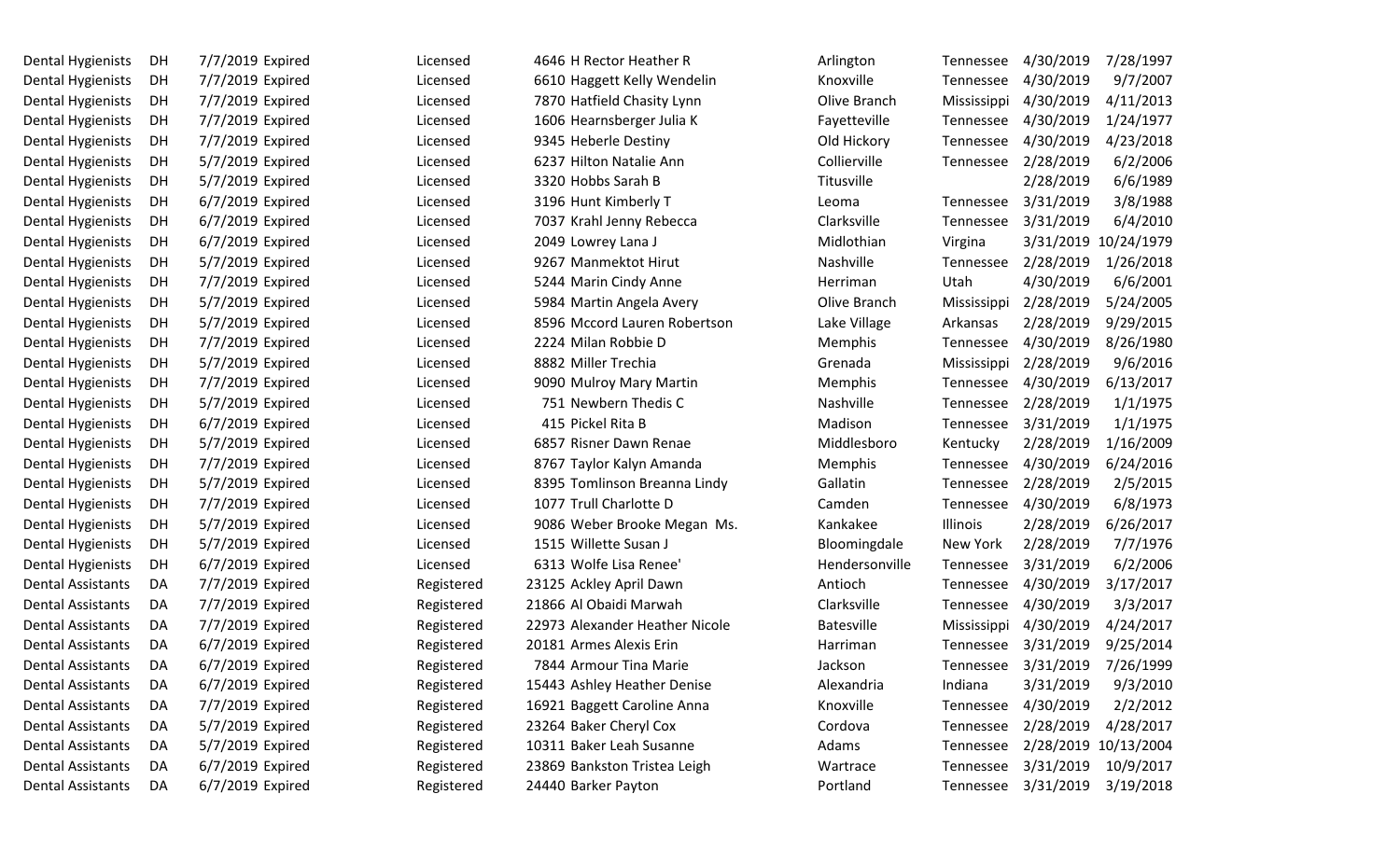| Dental Assistants        | DA | 6/7/2019 Expired | Registered | 21946 Barnes Rachel Marie              | Columbia             | Tennessee   | 3/31/2019<br>4/15/2016  |
|--------------------------|----|------------------|------------|----------------------------------------|----------------------|-------------|-------------------------|
| <b>Dental Assistants</b> | DA | 5/7/2019 Expired | Registered | 21105 Beckham Christopher L.           | Southaven            | Mississippi | 2/28/2019<br>10/23/2015 |
| <b>Dental Assistants</b> | DA | 5/7/2019 Expired | Registered | 17677 Bell Stephanie Leigh             | <b>Burlington</b>    | Kentucky    | 2/28/2019<br>8/24/2012  |
| <b>Dental Assistants</b> | DA | 7/7/2019 Expired | Registered | 20821 Blake Takesha T.                 | Nashville            | Tennessee   | 6/4/2015<br>4/30/2019   |
| <b>Dental Assistants</b> | DA | 5/7/2019 Expired | Registered | 21944 Bland Aliyah Michelle            | Smyrna               | Tennessee   | 6/21/2016<br>2/28/2019  |
| <b>Dental Assistants</b> | DA | 5/7/2019 Expired | Registered | 17601 Blankenship Telisa Marie         | <b>Sharps Chapel</b> | Tennessee   | 5/7/2015<br>2/28/2019   |
| <b>Dental Assistants</b> | DA | 5/7/2019 Expired | Registered | 23971 Boclair Kiara Tanise Ms.         | Charleston           | Mississippi | 2/28/2019 10/27/2017    |
| <b>Dental Assistants</b> | DA | 5/7/2019 Expired | Registered | 15988 Bodiford Vickie Loretta          | Selmer               | Tennessee   | 2/28/2019<br>3/25/2011  |
| <b>Dental Assistants</b> | DA | 6/7/2019 Expired | Registered | 19629 Bohanan Mikalea Lee              | New Market           | Tennessee   | 5/22/2014<br>3/31/2019  |
| <b>Dental Assistants</b> | DA | 6/7/2019 Expired | Registered | 24386 Booker Victoria Pearl            | Memphis              | Tennessee   | 3/27/2018<br>3/31/2019  |
| <b>Dental Assistants</b> | DA | 7/7/2019 Expired | Registered | 13107 Boyd Shunna Deandra              | Memphis              | Tennessee   | 8/18/2008<br>4/30/2019  |
| <b>Dental Assistants</b> | DA | 6/7/2019 Expired | Registered | 22792 Branch Dana                      | Memphis              | Tennessee   | 1/13/2017<br>3/31/2019  |
| <b>Dental Assistants</b> | DA | 6/7/2019 Expired | Registered | 6293 Brasher April D.                  | Medina               | Tennessee   | 3/31/2019<br>1/30/1996  |
| <b>Dental Assistants</b> | DA | 5/7/2019 Expired | Registered | 19565 Briley Annica Chance             | Lavergne             | Tennessee   | 4/24/2014<br>2/28/2019  |
| <b>Dental Assistants</b> | DA | 5/7/2019 Expired | Registered | 3343 Broadrick Georgina                | Gallatin             | Tennessee   | 2/8/1990<br>2/28/2019   |
| <b>Dental Assistants</b> | DA | 6/7/2019 Expired | Registered | 22051 Brock Nathaniel Lee              | Knoxville            | Tennessee   | 1/30/2017<br>3/31/2019  |
| <b>Dental Assistants</b> | DA | 5/7/2019 Expired | Registered | 23183 Brown Amber Nicole               | Memphis              | Tennessee   | 6/23/2017<br>2/28/2019  |
| <b>Dental Assistants</b> | DA | 5/7/2019 Expired | Registered | 14523 Brown Debbie Mccarty             | Columbia             | Tennessee   | 3/18/2010<br>2/28/2019  |
| <b>Dental Assistants</b> | DA | 7/7/2019 Expired | Registered | 23039 Brown Quanisha Danelle           | Columbia             | Tennessee   | 2/23/2017<br>4/30/2019  |
| <b>Dental Assistants</b> | DA | 5/7/2019 Expired | Registered | 24251 Brown Ra'Kia Sharmez             | Memphis              | Tennessee   | 1/11/2018<br>2/28/2019  |
| <b>Dental Assistants</b> | DA | 6/7/2019 Expired | Registered | 12640 Buford Letonya Renee             | Memphis              | Tennessee   | 2/22/2008<br>3/31/2019  |
| <b>Dental Assistants</b> | DA | 6/7/2019 Expired | Registered | 22188 Bunnell Ciara Sharae             | <b>Brighton</b>      | Tennessee   | 1/30/2017<br>3/31/2019  |
| <b>Dental Assistants</b> | DA | 7/7/2019 Expired | Registered | 20549 Burgess Julie Yvonne             | Cordova              | Tennessee   | 4/30/2019<br>3/6/2015   |
| <b>Dental Assistants</b> | DA | 5/7/2019 Expired | Registered | 21525 Burke Anjanae                    | Memphis              | Tennessee   | 10/19/2015<br>2/28/2019 |
| <b>Dental Assistants</b> | DA | 6/7/2019 Expired | Registered | 13833 Burton Courtland Wade            | Franklin             | Tennessee   | 3/31/2019<br>7/24/2009  |
| <b>Dental Assistants</b> | DA | 6/7/2019 Expired | Registered | 23919 Cameron Shantris                 | Acworth              | Georgia     | 3/31/2019 12/11/2017    |
| <b>Dental Assistants</b> | DA | 7/7/2019 Expired | Registered | 22439 Campos-Mandujano Amairani Teresa | Memphis              | Tennessee   | 4/30/2019<br>7/11/2017  |
| <b>Dental Assistants</b> | DA | 7/7/2019 Expired | Registered | 23663 Carlisle Ashley N                | Senatobia            | Mississippi | 4/30/2019<br>9/25/2017  |
| <b>Dental Assistants</b> | DA | 6/7/2019 Expired | Registered | 22130 Carter-Merriweather Ellesse E.   | Atlanta              | Georgia     | 5/23/2016<br>3/31/2019  |
| <b>Dental Assistants</b> | DA | 7/7/2019 Expired | Registered | 23678 Castro Janicely Marie            | Evensville           | Tennessee   | 8/14/2017<br>4/30/2019  |
| <b>Dental Assistants</b> | DA | 5/7/2019 Expired | Registered | 23855 Christian Rykidevonna Sheinall   | San Antonio          | Texas       | 10/2/2017<br>2/28/2019  |
| <b>Dental Assistants</b> | DA | 5/7/2019 Expired | Registered | 14046 Clements Heather Lynne           | Smyrna               | Georgia     | 2/28/2019<br>6/5/2009   |
| <b>Dental Assistants</b> | DA | 7/7/2019 Expired | Registered | 14436 Clemons Brittnie Ranee           | Lawrenceburg         | Tennessee   | 4/30/2019<br>10/23/2009 |
| <b>Dental Assistants</b> | DA | 7/7/2019 Expired | Registered | 6102 Cobb Susan D.                     | <b>Bridgeport</b>    | Alabama     | 4/30/2019<br>2/21/1995  |
| <b>Dental Assistants</b> | DA | 6/7/2019 Expired | Registered | 8866 Cohen Kimberly                    | Kansas               | Missouri    | 3/31/2019<br>8/3/2015   |
| <b>Dental Assistants</b> | DA | 6/7/2019 Expired | Registered | 23707 Coker Olivia Paige               | Knoxville            | Tennessee   | 8/16/2017<br>3/31/2019  |
| <b>Dental Assistants</b> | DA | 6/7/2019 Expired | Registered | 22827 Cole Haley Elizabeth             | Dickson              | Tennessee   | 3/31/2019<br>2/13/2017  |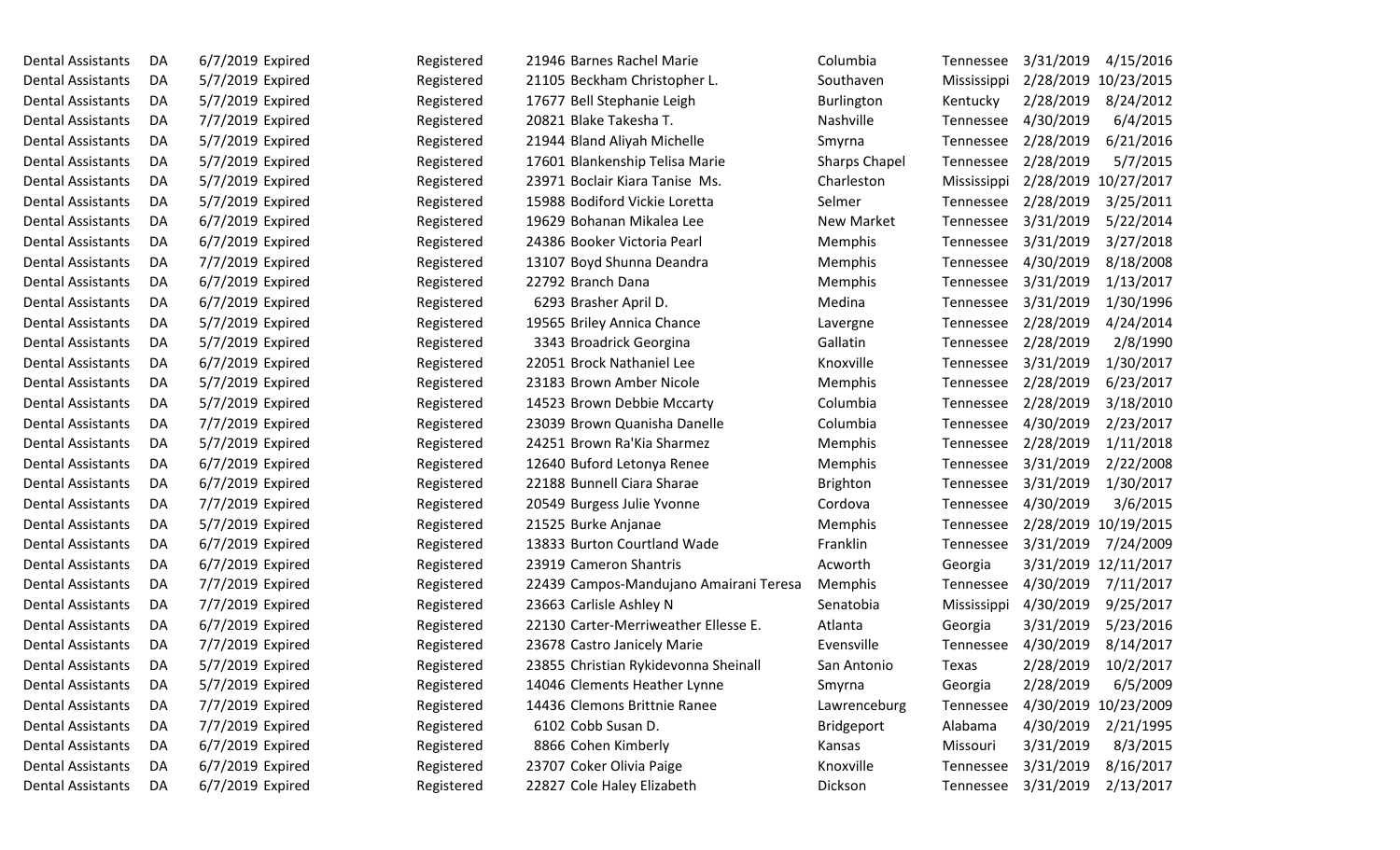| <b>Dental Assistants</b> | DA | 6/7/2019 Expired | Registered | 6811 Corley Lashonda M.          | Antioch            | Tennessee   | 3/31/2019 | 7/18/2016            |
|--------------------------|----|------------------|------------|----------------------------------|--------------------|-------------|-----------|----------------------|
| <b>Dental Assistants</b> | DA | 6/7/2019 Expired | Registered | 18845 Costello Jessica Lynne     | Lynnville          | Tennessee   | 3/31/2019 | 11/2/2015            |
| <b>Dental Assistants</b> | DA | 7/7/2019 Expired | Registered | 21985 Costley Jennifer Gail      | Southaven          | Mississippi | 4/30/2019 | 3/28/2016            |
| <b>Dental Assistants</b> | DA | 5/7/2019 Expired | Registered | 8530 Cowan Yolanda Diane         | Murfreesboro       | Tennessee   | 2/28/2019 | 2/5/2001             |
| <b>Dental Assistants</b> | DA | 5/7/2019 Expired | Registered | 16670 Creasman Carie Ashley      | Soddy Daisy        | Tennessee   | 2/28/2019 | 7/7/2015             |
| <b>Dental Assistants</b> | DA | 6/7/2019 Expired | Registered | 23429 Cronan Ashley Rose         | Riceville          | Tennessee   | 3/31/2019 | 7/10/2017            |
| <b>Dental Assistants</b> | DA | 6/7/2019 Expired | Registered | 7627 Crosier Amy Catherine       | Murray             | Kentucky    | 3/31/2019 | 2/4/1999             |
| <b>Dental Assistants</b> | DA | 5/7/2019 Expired | Registered | 22008 Cunningham Travis Neil     | Nashville          | Tennessee   | 2/28/2019 | 4/8/2016             |
| <b>Dental Assistants</b> | DA | 7/7/2019 Expired | Registered | 24485 Dale Peyton                | Columbia           | Tennessee   | 4/30/2019 | 3/19/2018            |
| <b>Dental Assistants</b> | DA | 7/7/2019 Expired | Registered | 13554 Daniel Ashley Ryan         | Lawrenceburg       | Tennessee   | 4/30/2019 | 11/7/2008            |
| Dental Assistants        | DA | 7/7/2019 Expired | Registered | 18829 Davenport Chelsey Elyse    | Murfreesboro       | Tennessee   | 4/30/2019 | 9/13/2013            |
| <b>Dental Assistants</b> | DA | 7/7/2019 Expired | Registered | 22327 Davis Brittany Nicole      | Hernando           | Mississippi | 4/30/2019 | 9/23/2016            |
| Dental Assistants        | DA | 7/7/2019 Expired | Registered | 24362 Davis Johnesha Johnae Ms   | Memphis            | Tennessee   | 4/30/2019 | 3/12/2018            |
| <b>Dental Assistants</b> | DA | 7/7/2019 Expired | Registered | 18945 Davis Markie Ann           | Jamestown          | Tennessee   | 4/30/2019 | 11/7/2013            |
| Dental Assistants        | DA | 5/7/2019 Expired | Registered | 22273 Davis Rikeshia Ja'Nae      | Chattanooga        | Tennessee   | 2/28/2019 | 7/21/2016            |
| <b>Dental Assistants</b> | DA | 6/7/2019 Expired | Registered | 10377 Denney Pamela Mae          | Pikeville          | Tennessee   | 3/31/2019 | 7/7/2004             |
| <b>Dental Assistants</b> | DA | 7/7/2019 Expired | Registered | 23985 Denson Cameron Mr.         | Cookeville         | Tennessee   | 4/30/2019 | 11/6/2017            |
| <b>Dental Assistants</b> | DA | 5/7/2019 Expired | Registered | 1457 Dodds-Grissom Penny G       | Lexington          | Tennessee   | 2/28/2019 | 6/21/1984            |
| <b>Dental Assistants</b> | DA | 5/7/2019 Expired | Registered | 8006 Dozier Meredith Wright      | Rockvale           | Tennessee   | 2/28/2019 | 12/21/1999           |
| Dental Assistants        | DA | 5/7/2019 Expired | Registered | 16689 Duke Scarlett Amber        | Soddy Daisy        | Tennessee   | 2/28/2019 | 1/30/2015            |
| <b>Dental Assistants</b> | DA | 7/7/2019 Expired | Registered | 22959 Durrah Danielle Denise     | Belden             | Mississippi | 4/30/2019 | 7/21/2017            |
| Dental Assistants        | DA | 7/7/2019 Expired | Registered | 14790 Dykes Christian Michelle   | Monteagle          | Tennessee   | 4/30/2019 | 4/1/2010             |
| Dental Assistants        | DA | 6/7/2019 Expired | Registered | 24068 Eakes Ashley               | <b>Spring Hill</b> | Tennessee   | 3/31/2019 | 12/4/2017            |
| <b>Dental Assistants</b> | DA | 7/7/2019 Expired | Registered | 12145 Eberle Lisa R              | <b>Bells</b>       | Tennessee   | 4/30/2019 | 11/9/2007            |
| Dental Assistants        | DA | 5/7/2019 Expired | Registered | 3458 Echols Lori E               | Millington         | Tennessee   | 2/28/2019 | 6/13/1990            |
| <b>Dental Assistants</b> | DA | 5/7/2019 Expired | Registered | 23537 Elam Leah Charlene         | Knoxville          | Tennessee   |           | 2/28/2019 10/27/2017 |
| Dental Assistants        | DA | 6/7/2019 Expired | Registered | 22882 Eldridge Erica Yvonne      | Clarksville        | Tennessee   | 3/31/2019 | 2/10/2017            |
| <b>Dental Assistants</b> | DA | 5/7/2019 Expired | Registered | 22542 Elliott Victoria Elizabeth | Lenoir City        | Tennessee   | 2/28/2019 | 10/4/2016            |
| <b>Dental Assistants</b> | DA | 6/7/2019 Expired | Registered | 12935 Ellis Kimberley Yvette     | Clarksville        | Tennessee   | 3/31/2019 | 4/16/2008            |
| <b>Dental Assistants</b> | DA | 6/7/2019 Expired | Registered | 22441 Ellison Tabitha Brooke     | Newport            | Tennessee   | 3/31/2019 | 7/10/2017            |
| Dental Assistants        | DA | 7/7/2019 Expired | Registered | 23654 Fee Heaven Tiffany Gean    | Christiana         | Tennessee   | 4/30/2019 | 9/11/2017            |
| <b>Dental Assistants</b> | DA | 7/7/2019 Expired | Registered | 22248 Fischer Marisa             | Hendersonville     | Tennessee   | 4/30/2019 | 6/17/2016            |
| <b>Dental Assistants</b> | DA | 6/7/2019 Expired | Registered | 22956 Ford Mindy Dawn            | Chestnut Mnd       | Tennessee   | 3/31/2019 | 4/4/2017             |
| <b>Dental Assistants</b> | DA | 7/7/2019 Expired | Registered | 23955 Frazey Sarah Eluzabeth     | Dunlap             | Tennessee   | 4/30/2019 | 12/1/2017            |
| <b>Dental Assistants</b> | DA | 5/7/2019 Expired | Registered | 2866 Fulton Margaret A           | Memphis            | Tennessee   | 2/28/2019 | 2/23/1989            |
| <b>Dental Assistants</b> | DA | 7/7/2019 Expired | Registered | 22022 Galler Denajae' Shantree   | Clarksville        | Tennessee   | 4/30/2019 | 4/25/2016            |
| Dental Assistants        | DA | 5/7/2019 Expired | Registered | 18037 Garrett Kayla Dawn         | Clarksville        | Tennessee   | 2/28/2019 | 1/13/2017            |
|                          |    |                  |            |                                  |                    |             |           |                      |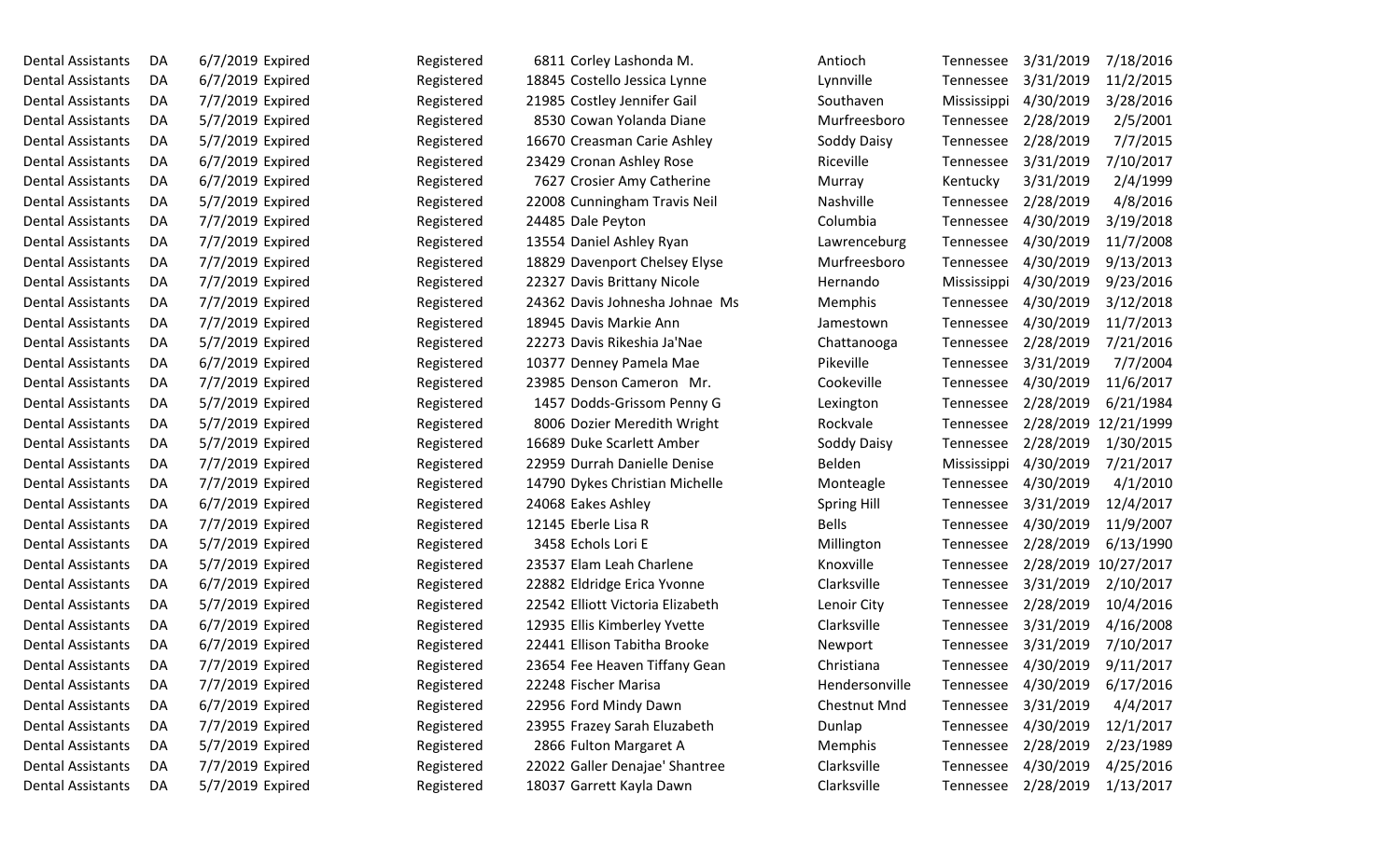| <b>Dental Assistants</b> | DA | 6/7/2019 Expired | Registered | 22694 Garrison Sierra Kayla      | Rockwood          | Tennessee   | 3/31/2019 | 11/1/2016            |
|--------------------------|----|------------------|------------|----------------------------------|-------------------|-------------|-----------|----------------------|
| <b>Dental Assistants</b> | DA | 6/7/2019 Expired | Registered | 23627 Geames Haley Ann           | Loudon            | Tennessee   | 3/31/2019 | 8/31/2017            |
| <b>Dental Assistants</b> | DA | 6/7/2019 Expired | Registered | 21311 Geib Jennifer Marie        | Lewisburg         | Tennessee   | 3/31/2019 | 4/24/2017            |
| <b>Dental Assistants</b> | DA | 7/7/2019 Expired | Registered | 16266 Ghoston Aerial Lasha       | Horn Lake         | Mississippi | 4/30/2019 | 11/8/2016            |
| Dental Assistants        | DA | 6/7/2019 Expired | Registered | 20838 Gilliam Patti Jean         | Fairbanks         | Alaska      | 3/31/2019 | 5/22/2015            |
| <b>Dental Assistants</b> | DA | 5/7/2019 Expired | Registered | 22850 Glenn Jenifer Shannon      | Portland          | Tennessee   | 2/28/2019 | 1/30/2017            |
| <b>Dental Assistants</b> | DA | 7/7/2019 Expired | Registered | 23552 Golden Randy Austin        | Memphis           | Tennessee   | 4/30/2019 | 7/14/2017            |
| <b>Dental Assistants</b> | DA | 7/7/2019 Expired | Registered | 21716 Gonzalez Yadira            | Antioch           | Tennessee   | 4/30/2019 | 7/7/2017             |
| <b>Dental Assistants</b> | DA | 5/7/2019 Expired | Registered | 21893 Goodman Jacqueline Kuzann  | Memphis           | Tennessee   | 2/28/2019 | 3/11/2016            |
| <b>Dental Assistants</b> | DA | 6/7/2019 Expired | Registered | 23708 Grate Kayla                | Knoxville         | Tennessee   | 3/31/2019 | 9/11/2017            |
| <b>Dental Assistants</b> | DA | 7/7/2019 Expired | Registered | 22139 Greathouse Laura Danielle  | Hixson            | Tennessee   |           | 4/30/2019 10/17/2016 |
| <b>Dental Assistants</b> | DA | 7/7/2019 Expired | Registered | 20234 Green Kylie Ellen          | Kingsport         | Tennessee   |           | 4/30/2019 10/13/2014 |
| <b>Dental Assistants</b> | DA | 5/7/2019 Expired | Registered | 18972 Greene Brittany Ann        | Morristown        | Tennessee   |           | 2/28/2019 10/22/2013 |
| <b>Dental Assistants</b> | DA | 6/7/2019 Expired | Registered | 23055 Haggard Anna Elizabeth     | Waynesboro        | Tennessee   | 3/31/2019 | 5/19/2017            |
| <b>Dental Assistants</b> | DA | 5/7/2019 Expired | Registered | 23721 Hanna Nada Maurice         | Mount Juliet      | Tennessee   | 2/28/2019 | 8/25/2017            |
| <b>Dental Assistants</b> | DA | 7/7/2019 Expired | Registered | 21869 Harris Alexis Antoniesha   | Memphis           | Tennessee   | 4/30/2019 | 5/9/2016             |
| <b>Dental Assistants</b> | DA | 5/7/2019 Expired | Registered | 21009 Harris Lindsey Dawn        | White Bluff       | Tennessee   | 2/28/2019 | 1/11/2016            |
| <b>Dental Assistants</b> | DA | 6/7/2019 Expired | Registered | 8826 Harris Marla Kaye           | Fairview          | Tennessee   | 3/31/2019 | 1/18/2002            |
| <b>Dental Assistants</b> | DA | 6/7/2019 Expired | Registered | 22587 Harris Sylvia Alexis       | Jasper            | Tennessee   | 3/31/2019 | 10/4/2016            |
| <b>Dental Assistants</b> | DA | 7/7/2019 Expired | Registered | 2282 Heilman Debra K             | Nashville         | Tennessee   | 4/30/2019 | 6/17/1987            |
| <b>Dental Assistants</b> | DA | 7/7/2019 Expired | Registered | 75 Helbert Rita Carol            | Hendersonville    | Tennessee   | 4/30/2019 | 5/1/1978             |
| <b>Dental Assistants</b> | DA | 5/7/2019 Expired | Registered | 23886 Herndon Resa               | Camden            | Tennessee   | 2/28/2019 | 10/6/2017            |
| <b>Dental Assistants</b> | DA | 6/7/2019 Expired | Registered | 22309 Hibbs Courtney Morgan      | Germantown        | Tennessee   | 3/31/2019 | 11/8/2016            |
| <b>Dental Assistants</b> | DA | 5/7/2019 Expired | Registered | 24247 Hicks Taylor               | Ooltewah          | Tennessee   | 2/28/2019 | 1/11/2018            |
| <b>Dental Assistants</b> | DA | 5/7/2019 Expired | Registered | 1615 Hilbert Teresa              | Kingsport         | Tennessee   | 2/28/2019 | 5/23/1989            |
| <b>Dental Assistants</b> | DA | 5/7/2019 Expired | Registered | 24158 Hill Madison mrs           | <b>Batesville</b> | Mississippi |           | 2/28/2019 12/11/2017 |
| <b>Dental Assistants</b> | DA | 7/7/2019 Expired | Registered | 24172 Hoover Bridget             | Chapel Hill       | Tennessee   |           | 4/30/2019 12/20/2017 |
| <b>Dental Assistants</b> | DA | 5/7/2019 Expired | Registered | 21768 Hopper Tammy Rena          | Tazewell          | Tennessee   | 2/28/2019 | 6/9/2016             |
| <b>Dental Assistants</b> | DA | 5/7/2019 Expired | Registered | 12406 Howard Christy Allen       | Knoxville         | Tennessee   | 2/28/2019 | 9/7/2007             |
| <b>Dental Assistants</b> | DA | 5/7/2019 Expired | Registered | 15759 Hudson Natasha Nicole      | Clarksville       | Tennessee   | 2/28/2019 | 1/13/2011            |
| <b>Dental Assistants</b> | DA | 6/7/2019 Expired | Registered | 22996 Hughes Alyssa Michelle     | Maryville         | Tennessee   | 3/31/2019 | 4/21/2017            |
| <b>Dental Assistants</b> | DA | 6/7/2019 Expired | Registered | 15858 Hunt Stacey Brooke         | Nashville         | Tennessee   | 3/31/2019 | 2/24/2011            |
| <b>Dental Assistants</b> | DA | 7/7/2019 Expired | Registered | 23053 Ingram Danielle Alexandria | Johnson City      | Tennessee   | 4/30/2019 | 3/17/2017            |
| <b>Dental Assistants</b> | DA | 7/7/2019 Expired | Registered | 9588 James Deborah Lynne         | Knoxville         | Tennessee   |           | 4/30/2019 12/16/2002 |
| <b>Dental Assistants</b> | DA | 5/7/2019 Expired | Registered | 24043 James Megan                | Smyrna            | Tennessee   |           | 2/28/2019 11/17/2017 |
| <b>Dental Assistants</b> | DA | 7/7/2019 Expired | Registered | 20219 Jenkins Shawna A.          | Troy              | Michigan    | 4/30/2019 | 6/24/2016            |
| Dental Assistants        | DA | 7/7/2019 Expired | Registered | 18602 Johnson Jacinta Regina     | Memphis           | Tennessee   | 4/30/2019 | 7/2/2013             |
|                          |    |                  |            |                                  |                   |             |           |                      |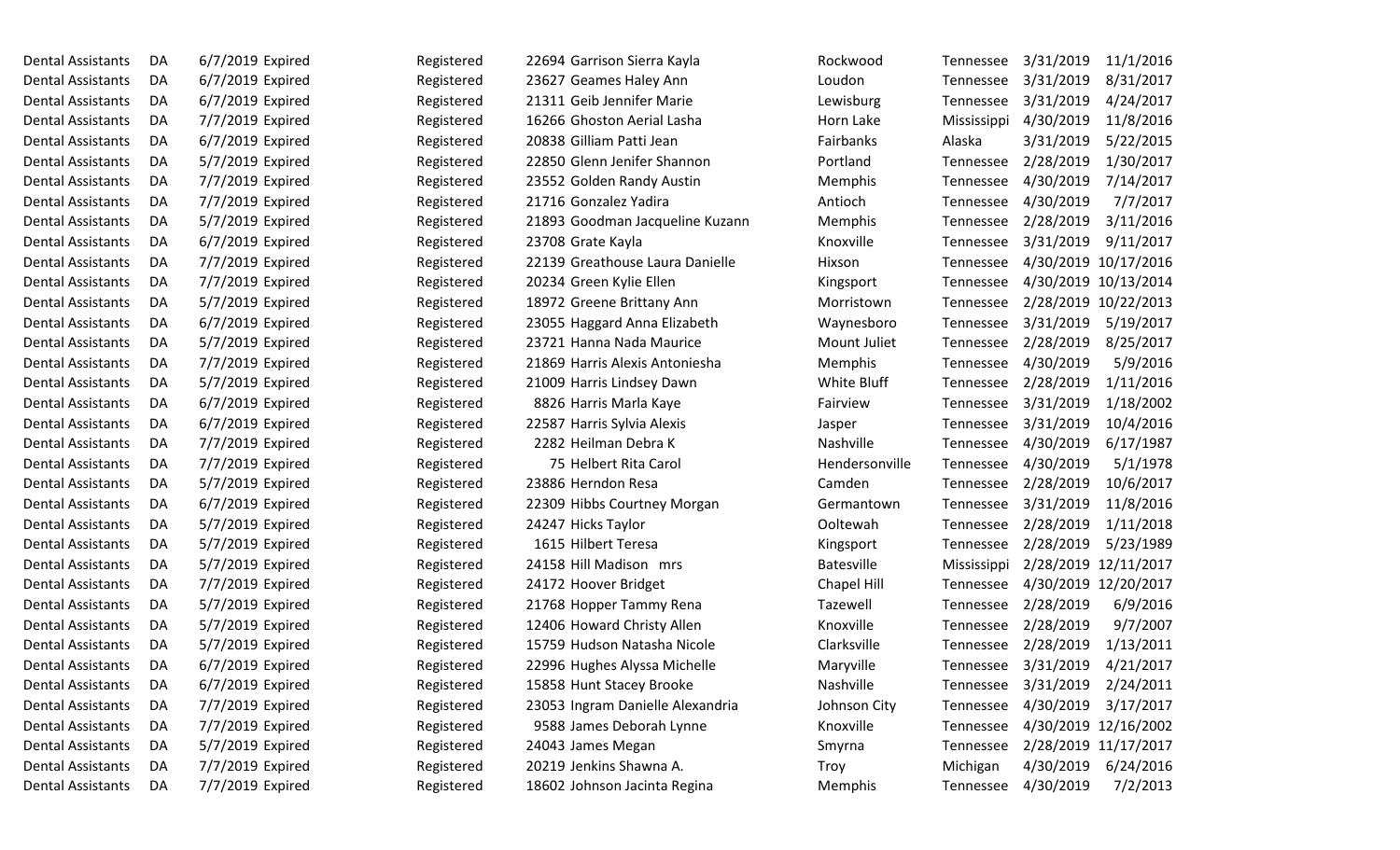| <b>Dental Assistants</b> | DA | 7/7/2019 Expired | Registered | 14969 Johnson Lois Ann         | Hampshire       | Tennessee   | 4/30/2019            | 6/25/2010            |
|--------------------------|----|------------------|------------|--------------------------------|-----------------|-------------|----------------------|----------------------|
| Dental Assistants        | DA | 5/7/2019 Expired | Registered | 18991 Johnson Montesa Nicole   | Nashville       | Tennessee   | 2/28/2019            | 4/2/2014             |
| Dental Assistants        | DA | 6/7/2019 Expired | Registered | 22974 Jones Brianna Jamecia    | Olive Branch    | Mississippi | 3/31/2019            | 4/24/2017            |
| <b>Dental Assistants</b> | DA | 7/7/2019 Expired | Registered | 22898 Jones Caylee Annette     | Knoxville       | Tennessee   | 4/30/2019            | 3/3/2017             |
| Dental Assistants        | DA | 7/7/2019 Expired | Registered | 19499 Jones Kayla Marie        | Greeneville     | Tennessee   | 4/30/2019            | 4/11/2014            |
| <b>Dental Assistants</b> | DA | 5/7/2019 Expired | Registered | 2006 Jones Millie J.           | Jasper          | Tennessee   | 2/28/2019            | 6/23/1986            |
| Dental Assistants        | DA | 7/7/2019 Expired | Registered | 23187 Jones Nyeasha D          | Chattanooga     | Tennessee   | 4/30/2019            | 10/9/2017            |
| <b>Dental Assistants</b> | DA | 6/7/2019 Expired | Registered | 22552 Jones Shenese Nicole     | Lk Cormorant    | Mississippi |                      | 3/31/2019 12/15/2016 |
| <b>Dental Assistants</b> | DA | 7/7/2019 Expired | Registered | 7759 Jordan-Ewing April Janae  | Rockvale        | Tennessee   | 4/30/2019            | 5/3/2000             |
| Dental Assistants        | DA | 6/7/2019 Expired | Registered | 18742 Joseph Lori Reece        | Franklin        | Tennessee   | 3/31/2019            | 8/16/2013            |
| Dental Assistants        | DA | 5/7/2019 Expired | Registered | 22626 Joyner Angelia D.        | Jackson         | Tennessee   | 2/28/2019            | 1/13/2017            |
| <b>Dental Assistants</b> | DA | 7/7/2019 Expired | Registered | 22033 Keita Djenabou           | Memphis         | Tennessee   | 4/30/2019            | 5/2/2016             |
| <b>Dental Assistants</b> | DA | 7/7/2019 Expired | Registered | 19953 Kerley Andee Michelle    | Johnson City    | Tennessee   | 4/30/2019            | 9/5/2014             |
| <b>Dental Assistants</b> | DA | 7/7/2019 Expired | Registered | 17930 Kimble Autumn Nicole     | Rockvale        | Tennessee   | 4/30/2019            | 12/6/2012            |
| Dental Assistants        | DA | 7/7/2019 Expired | Registered | 17416 Knoll Justin Scott       | Cleveland       | Tennessee   | 4/30/2019            | 7/10/2012            |
| <b>Dental Assistants</b> | DA | 7/7/2019 Expired | Registered | 7867 Kossa Irene Rena          | Old Hickory     | Tennessee   |                      | 4/30/2019 11/24/1999 |
| Dental Assistants        | DA | 6/7/2019 Expired | Registered | 24153 Kushnir Jennifer         | Unionville      | Tennessee   |                      | 3/31/2019 12/11/2017 |
| <b>Dental Assistants</b> | DA | 6/7/2019 Expired | Registered | 15122 Lamb Karen Marie         | Flintstone      | Georgia     | 3/31/2019            | 6/18/2010            |
| Dental Assistants        | DA | 6/7/2019 Expired | Registered | 20643 Lancaster Kadie Chesteen | <b>Brighton</b> | Tennessee   | 3/31/2019            | 11/5/2015            |
| Dental Assistants        | DA | 7/7/2019 Expired | Registered | 4898 Langenbrunner Tonya Lynn  | Johnson City    | Tennessee   | 4/30/2019            | 1/22/1992            |
| Dental Assistants        | DA | 5/7/2019 Expired | Registered | 22153 Lay April Renee'         | Chattanooga     | Tennessee   | 2/28/2019            | 7/19/2016            |
| <b>Dental Assistants</b> | DA | 5/7/2019 Expired | Registered | 13640 Leach Amber Dawn         | Johnson City    | Tennessee   | 2/28/2019            | 3/19/2010            |
| <b>Dental Assistants</b> | DA | 6/7/2019 Expired | Registered | 13177 Leding Virginia A.       | Clarksville     | Tennessee   | 3/31/2019            | 6/19/2008            |
| Dental Assistants        | DA | 5/7/2019 Expired | Registered | 11011 Lee Stephanie Dawn       | Athens          | Tennessee   |                      | 2/28/2019 11/15/2005 |
| Dental Assistants        | DA | 7/7/2019 Expired | Registered | 10250 Lester Shelley Lynn      | New Tazewell    | Tennessee   | 4/30/2019            | 9/14/2004            |
| <b>Dental Assistants</b> | DA | 7/7/2019 Expired | Registered | 24472 Loving Autumn            | Murfreesboro    | Tennessee   | 4/30/2019            | 3/27/2018            |
| Dental Assistants        | DA | 5/7/2019 Expired | Registered | 3191 Lowe Angela D             | <b>Norris</b>   | Tennessee   | 2/28/2019            | 8/9/1989             |
| <b>Dental Assistants</b> | DA | 6/7/2019 Expired | Registered | 22135 Mabon Lakela             | Tunica          | Mississippi | 3/31/2019            | 8/1/2016             |
| <b>Dental Assistants</b> | DA | 7/7/2019 Expired | Registered | 9819 Madico Lana Meeks         | San Diego       | California  | 4/30/2019            | 10/8/2003            |
| <b>Dental Assistants</b> | DA | 5/7/2019 Expired | Registered | 21856 Martin Amanda Marie      | Southaven       | Mississippi | 2/28/2019            | 5/13/2016            |
| <b>Dental Assistants</b> | DA | 6/7/2019 Expired | Registered | 12278 Martinez Jessica L.      | Palmyra         | Tennessee   | 3/31/2019            | 9/7/2007             |
| <b>Dental Assistants</b> | DA | 6/7/2019 Expired | Registered | 22577 Mata Rinna Nataly        | Clarksville     | Tennessee   | 3/31/2019            | 10/4/2016            |
| <b>Dental Assistants</b> | DA | 7/7/2019 Expired | Registered | 15065 Mata Yailyn              | Old Hickory     | Tennessee   | 4/30/2019            | 7/7/2015             |
| <b>Dental Assistants</b> | DA | 5/7/2019 Expired | Registered | 23978 Mathes Starla            | Elizabethton    | Tennessee   | 2/28/2019 12/18/2017 |                      |
| <b>Dental Assistants</b> | DA | 7/7/2019 Expired | Registered | 21966 Matoy Ashley Michelle    | Madisonville    | Tennessee   | 4/30/2019            | 6/6/2016             |
| <b>Dental Assistants</b> | DA | 7/7/2019 Expired | Registered | 20383 Matthews Britney Nicole  | Antioch         | Tennessee   | 4/30/2019            | 12/5/2014            |
| <b>Dental Assistants</b> | DA | 6/7/2019 Expired | Registered | 20063 Maxwell Stephanie Lynn   | Newport         | Tennessee   | 3/31/2019            | 7/24/2015            |
|                          |    |                  |            |                                |                 |             |                      |                      |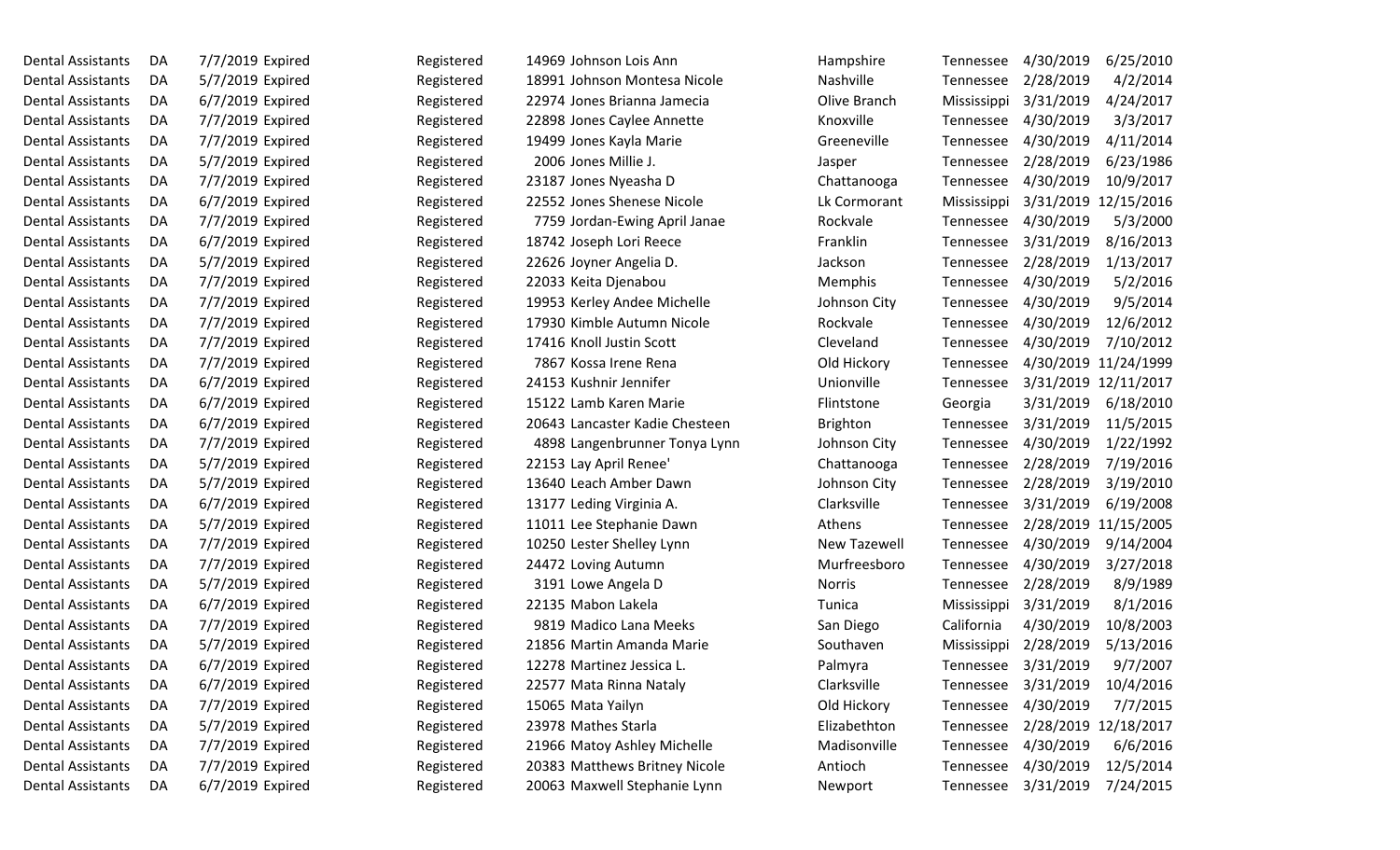| <b>Dental Assistants</b> | DA | 6/7/2019 Expired | Registered | 23596 Mcbee Rebecca Lynne             | Cowan          | Tennessee   | 3/31/2019            | 8/1/2017  |
|--------------------------|----|------------------|------------|---------------------------------------|----------------|-------------|----------------------|-----------|
| <b>Dental Assistants</b> | DA | 6/7/2019 Expired | Registered | 18148 Mccain Amber R                  | Horn Lake      | Mississippi | 3/31/2019            | 6/13/2013 |
| <b>Dental Assistants</b> | DA | 7/7/2019 Expired | Registered | 22122 Mccarthy Tammi Lynn             | Clarksville    | Tennessee   | 4/30/2019            | 5/24/2016 |
| <b>Dental Assistants</b> | DA | 6/7/2019 Expired | Registered | 17924 Mcconnell Shawna Catherine      | Lafayette      | Tennessee   | 3/31/2019            | 1/18/2013 |
| <b>Dental Assistants</b> | DA | 7/7/2019 Expired | Registered | 670 Mcdaniel Anna Ruth                | Cookeville     | Tennessee   | 4/30/2019            | 10/4/1970 |
| <b>Dental Assistants</b> | DA | 7/7/2019 Expired | Registered | 21888 Mcdaniel Kimberly Ann           | Morristown     | Tennessee   | 4/30/2019            | 3/14/2016 |
| <b>Dental Assistants</b> | DA | 6/7/2019 Expired | Registered | 7575 Mcdaniel Mandy Sue               | Murfreesboro   | Tennessee   | 3/31/2019 10/14/1998 |           |
| <b>Dental Assistants</b> | DA | 6/7/2019 Expired | Registered | 23176 Mcknight David                  | Walls          | Mississippi | 3/31/2019            | 6/23/2017 |
| <b>Dental Assistants</b> | DA | 5/7/2019 Expired | Registered | 23531 Mclaurin Ashley Chanel          | Jackson        | Tennessee   | 2/28/2019            | 9/11/2017 |
| Dental Assistants        | DA | 5/7/2019 Expired | Registered | 13209 Mcmahan Tena Annette            | Mc Minnville   | Tennessee   | 2/28/2019            | 7/3/2008  |
| <b>Dental Assistants</b> | DA | 6/7/2019 Expired | Registered | 6066 Mcnabb Paula J.                  | Somerville     | Tennessee   | 3/31/2019            | 2/27/1995 |
| <b>Dental Assistants</b> | DA | 6/7/2019 Expired | Registered | 21908 Mcneary Genevieve Synthia       | Memphis        | Tennessee   | 3/31/2019 10/17/2016 |           |
| <b>Dental Assistants</b> | DA | 6/7/2019 Expired | Registered | 15370 Meador Nicole Renee'            | Rockvale       | Tennessee   | 3/31/2019            | 8/20/2010 |
| <b>Dental Assistants</b> | DA | 6/7/2019 Expired | Registered | 11818 Medders Rebecca Favre           | Covington      | Louisiana   | 3/31/2019            | 11/9/2006 |
| <b>Dental Assistants</b> | DA | 5/7/2019 Expired | Registered | 23255 Merdanovic Rifeta Rasim         | Maryville      | Tennessee   | 2/28/2019            | 6/6/2017  |
| Dental Assistants        | DA | 5/7/2019 Expired | Registered | 15736 Meza Carolina Loredo            | Madison        | Tennessee   | 2/28/2019            | 1/6/2011  |
| <b>Dental Assistants</b> | DA | 7/7/2019 Expired | Registered | 23683 Miles Courtney Lee              | Memphis        | Tennessee   | 4/30/2019            | 8/14/2017 |
| <b>Dental Assistants</b> | DA | 5/7/2019 Expired | Registered | 23085 Miles Dakota Erin               | Dresden        | Tennessee   | 2/28/2019            | 5/15/2017 |
| <b>Dental Assistants</b> | DA | 5/7/2019 Expired | Registered | 22700 Miles Whitney Michelle          | Ten Mile       | Tennessee   | 2/28/2019 10/31/2016 |           |
| <b>Dental Assistants</b> | DA | 6/7/2019 Expired | Registered | 22653 Miller Tessa Madison            | Dandridge      | Tennessee   | 3/31/2019 10/18/2016 |           |
| <b>Dental Assistants</b> | DA | 6/7/2019 Expired | Registered | 23884 Mistretta Illana                | Greenback      | Tennessee   | 3/31/2019            | 10/6/2017 |
| <b>Dental Assistants</b> | DA | 6/7/2019 Expired | Registered | 22067 Mixon Meredith Paige            | Courtland      | Mississippi | 3/31/2019            | 7/5/2016  |
| <b>Dental Assistants</b> | DA | 7/7/2019 Expired | Registered | 16304 Moore Lacey Suzanne             | Vonore         | Tennessee   | 4/30/2019            | 7/7/2015  |
| <b>Dental Assistants</b> | DA | 7/7/2019 Expired | Registered | 13202 Moore Laura Elizabeth           | Clarksville    | Tennessee   | 4/30/2019            | 9/5/2008  |
| <b>Dental Assistants</b> | DA | 5/7/2019 Expired | Registered | 22113 Morgan Ashlie Maire             | Duck River     | Tennessee   | 2/28/2019            | 5/23/2016 |
| <b>Dental Assistants</b> | DA | 5/7/2019 Expired | Registered | 6803 Mullinax Jacquline P.            | Murfreesboro   | Tennessee   | 2/28/2019            | 5/27/1997 |
| <b>Dental Assistants</b> | DA | 6/7/2019 Expired | Registered | 16424 Murray Brittney Leah            | Sevierville    | Tennessee   | 3/31/2019            | 8/1/2011  |
| <b>Dental Assistants</b> | DA | 5/7/2019 Expired | Registered | 10226 Myers Brandi Lane               | Covington      | Tennessee   | 2/28/2019            | 8/22/2006 |
| <b>Dental Assistants</b> | DA | 5/7/2019 Expired | Registered | 21528 Nace Meagan Alexis              | Woodlawn       | Tennessee   | 2/28/2019            | 6/23/2017 |
| <b>Dental Assistants</b> | DA | 7/7/2019 Expired | Registered | 23186 Nelson Hannah Layne             | Arlington      | Tennessee   | 4/30/2019            | 4/7/2017  |
| Dental Assistants        | DA | 6/7/2019 Expired | Registered | 24183 Neuenschwander Fallon Christine | Hendersonville | Tennessee   | 3/31/2019 12/15/2017 |           |
| <b>Dental Assistants</b> | DA | 7/7/2019 Expired | Registered | 17175 Nicely Jessica Ava              | Chattanooga    | Tennessee   | 4/30/2019            | 4/26/2012 |
| <b>Dental Assistants</b> | DA | 6/7/2019 Expired | Registered | 10911 Norwood Christie Michelle       | Cleveland      | Tennessee   | 3/31/2019            | 9/14/2005 |
| Dental Assistants        | DA | 7/7/2019 Expired | Registered | 11417 Palk Kourtneii Gabrielle        | Gordonsville   | Tennessee   | 4/30/2019            | 6/29/2006 |
| <b>Dental Assistants</b> | DA | 6/7/2019 Expired | Registered | 16759 Parker Camelia Renee            | Cordova        | Tennessee   | 3/31/2019            | 1/5/2012  |
| Dental Assistants        | DA | 7/7/2019 Expired | Registered | 9488 Parker Katrina Leann             | Monteagle      | Tennessee   | 4/30/2019            | 3/13/2018 |
| <b>Dental Assistants</b> | DA | 6/7/2019 Expired | Registered | 22759 Patel Ishani M.                 | Greenbrier     | Tennessee   | 3/31/2019            | 12/5/2016 |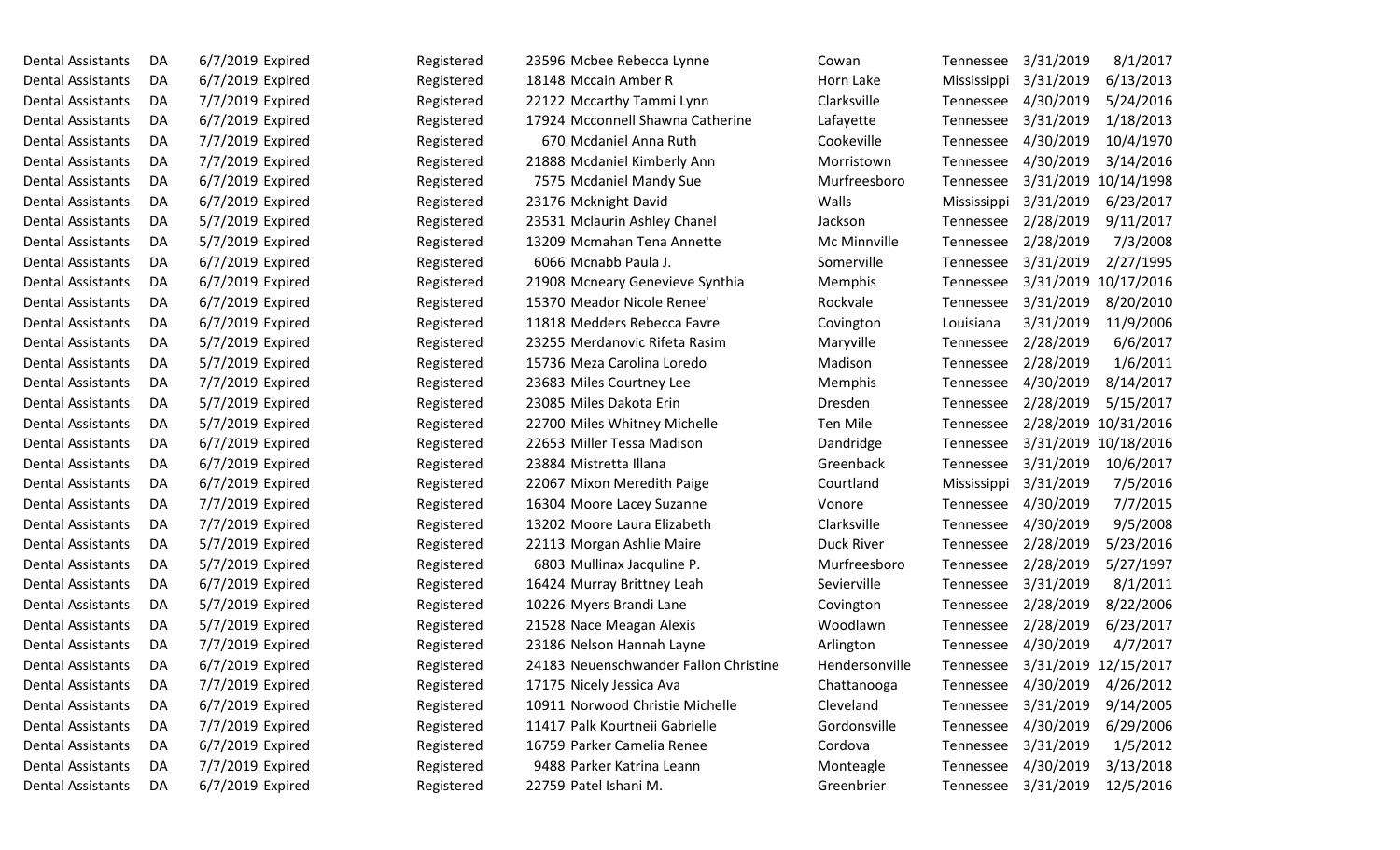| <b>Dental Assistants</b> | DA | 5/7/2019 Expired | Registered | 3120 Patton Marsha F                 | Decherd           | Tennessee   | 2/28/2019 | 7/11/1989            |
|--------------------------|----|------------------|------------|--------------------------------------|-------------------|-------------|-----------|----------------------|
| <b>Dental Assistants</b> | DA | 7/7/2019 Expired | Registered | 17959 Pfleiderer Nicole Ann          | Smithville        | Tennessee   | 4/30/2019 | 12/6/2012            |
| <b>Dental Assistants</b> | DA | 5/7/2019 Expired | Registered | 23311 Phillips Kimberly Diann        | Hendersonville    | Tennessee   | 2/28/2019 | 6/13/2017            |
| <b>Dental Assistants</b> | DA | 7/7/2019 Expired | Registered | 20171 Poelstra Susan Kay Reid        | Dickson           | Tennessee   | 4/30/2019 | 10/3/2014            |
| <b>Dental Assistants</b> | DA | 5/7/2019 Expired | Registered | 6491 Polinski Buffy R.               | Hernando          | Mississippi | 2/28/2019 | 4/12/2012            |
| <b>Dental Assistants</b> | DA | 7/7/2019 Expired | Registered | 14176 Pride Leontine Renee           | Chattanooga       | Tennessee   | 4/30/2019 | 10/6/2016            |
| <b>Dental Assistants</b> | DA | 7/7/2019 Expired | Registered | 11015 Purvis Crystal Lynn            | Murfreesboro      | Tennessee   | 4/30/2019 | 9/14/2012            |
| <b>Dental Assistants</b> | DA | 6/7/2019 Expired | Registered | 21319 Quick Amelia L.                | Hickman           | Tennessee   | 3/31/2019 | 9/4/2015             |
| <b>Dental Assistants</b> | DA | 7/7/2019 Expired | Registered | 11715 Ragsdale Cheryl Renee          | Waverly           | Tennessee   | 4/30/2019 | 9/18/2006            |
| <b>Dental Assistants</b> | DA | 5/7/2019 Expired | Registered | 6018 Raper King Rhonda J.            | Maryville         | Tennessee   | 2/28/2019 | 9/30/1994            |
| <b>Dental Assistants</b> | DA | 5/7/2019 Expired | Registered | 23606 Rawn Emily Elizabeth           | Hixson            | Tennessee   | 2/28/2019 | 7/31/2017            |
| <b>Dental Assistants</b> | DA | 6/7/2019 Expired | Registered | 15531 Rennie Amanda Lea              | Gallatin          | Tennessee   | 3/31/2019 | 8/31/2017            |
| <b>Dental Assistants</b> | DA | 5/7/2019 Expired | Registered | 9079 Rhodes Tiffany Marie            | Millington        | Tennessee   | 2/28/2019 | 4/13/2007            |
| <b>Dental Assistants</b> | DA | 5/7/2019 Expired | Registered | 9839 Rich Lori Dion                  | Columbia          | Tennessee   | 2/28/2019 | 5/11/2004            |
| <b>Dental Assistants</b> | DA | 6/7/2019 Expired | Registered | 22612 Rivera-Velazquez Ashley        | Clarksville       | Tennessee   |           | 3/31/2019 10/17/2016 |
| <b>Dental Assistants</b> | DA | 6/7/2019 Expired | Registered | 22672 Roach Gregory Allen            | Chattanooga       | Tennessee   | 3/31/2019 | 7/18/2017            |
| <b>Dental Assistants</b> | DA | 7/7/2019 Expired | Registered | 302 Roach-Henegar Joni L             | Westmoreland      | Tennessee   | 4/30/2019 | 4/23/1979            |
| <b>Dental Assistants</b> | DA | 6/7/2019 Expired | Registered | 10985 Robinson Catrina Y             | Memphis           | Tennessee   |           | 3/31/2019 12/22/2005 |
| <b>Dental Assistants</b> | DA | 6/7/2019 Expired | Registered | 23265 Robinson Kamesha Vonshay       | Memphis           | Tennessee   | 3/31/2019 | 8/1/2017             |
| <b>Dental Assistants</b> | DA | 5/7/2019 Expired | Registered | 22968 Rodgers Alaxsundria Nicola     | Horn Lake         | Mississippi | 2/28/2019 | 4/24/2017            |
| <b>Dental Assistants</b> | DA | 7/7/2019 Expired | Registered | 21363 Rogers Payton Nicole           | Ooltewah          | Tennessee   | 4/30/2019 | 7/7/2017             |
| <b>Dental Assistants</b> | DA | 7/7/2019 Expired | Registered | 14095 Rollins Lachanda Renee         | Chattanooga       | Tennessee   | 4/30/2019 | 8/28/2009            |
| <b>Dental Assistants</b> | DA | 7/7/2019 Expired | Registered | 21460 Rosier Autumn Danielle         | Spartanburg       | S.Carolina  | 4/30/2019 | 4/22/2016            |
| <b>Dental Assistants</b> | DA | 6/7/2019 Expired | Registered | 21978 Sanchez Victoria Gail          | Knoxville         | Tennessee   | 3/31/2019 | 4/8/2016             |
| <b>Dental Assistants</b> | DA | 7/7/2019 Expired | Registered | 8326 Sanders Dalana T                | Memphis           | Tennessee   | 4/30/2019 | 12/1/2000            |
| <b>Dental Assistants</b> | DA | 6/7/2019 Expired | Registered | 23285 Sansiri Mary                   | La Vergne         | Tennessee   | 3/31/2019 | 6/13/2017            |
| <b>Dental Assistants</b> | DA | 7/7/2019 Expired | Registered | 23943 Sartain Jennifer D             | <b>Bluff City</b> | Tennessee   | 4/30/2019 | 11/6/2017            |
| <b>Dental Assistants</b> | DA | 6/7/2019 Expired | Registered | 21132 Schneeberger Alexandra Madonna | Smyrna            | Tennessee   | 3/31/2019 | 6/7/2017             |
| <b>Dental Assistants</b> | DA | 7/7/2019 Expired | Registered | 23767 Schwab Ashley miss             | Springfield       | Tennessee   | 4/30/2019 | 9/22/2017            |
| <b>Dental Assistants</b> | DA | 6/7/2019 Expired | Registered | 23799 Sellars Thomas Kenneth Jr Mr   | Memphis           | Tennessee   |           | 3/31/2019 10/27/2017 |
| <b>Dental Assistants</b> | DA | 6/7/2019 Expired | Registered | 19687 Selmanovic Lejla               | Nashville         | Tennessee   | 3/31/2019 | 5/30/2014            |
| <b>Dental Assistants</b> | DA | 7/7/2019 Expired | Registered | 14610 Shanks Elizabeth Ashley        | Madison           | Tennessee   | 4/30/2019 | 2/5/2010             |
| <b>Dental Assistants</b> | DA | 7/7/2019 Expired | Registered | 1962 Shaw Amanda L                   | Vonore            | Tennessee   | 4/30/2019 | 6/13/1986            |
| <b>Dental Assistants</b> | DA | 7/7/2019 Expired | Registered | 23386 Shaw Jada Danielle             | Memphis           | Tennessee   | 4/30/2019 | 6/23/2017            |
| <b>Dental Assistants</b> | DA | 5/7/2019 Expired | Registered | 14839 Shelton Jessica Alayne         | Soddy Daisy       | Tennessee   | 2/28/2019 | 4/1/2010             |
| <b>Dental Assistants</b> | DA | 5/7/2019 Expired | Registered | 10227 Sheppard Elizabeth Leigh       | Knoxville         | Tennessee   | 2/28/2019 | 4/1/2004             |
| <b>Dental Assistants</b> | DA | 6/7/2019 Expired | Registered | 23337 Sheppard Kiara Kimaya          | Memphis           | Tennessee   | 3/31/2019 | 6/5/2017             |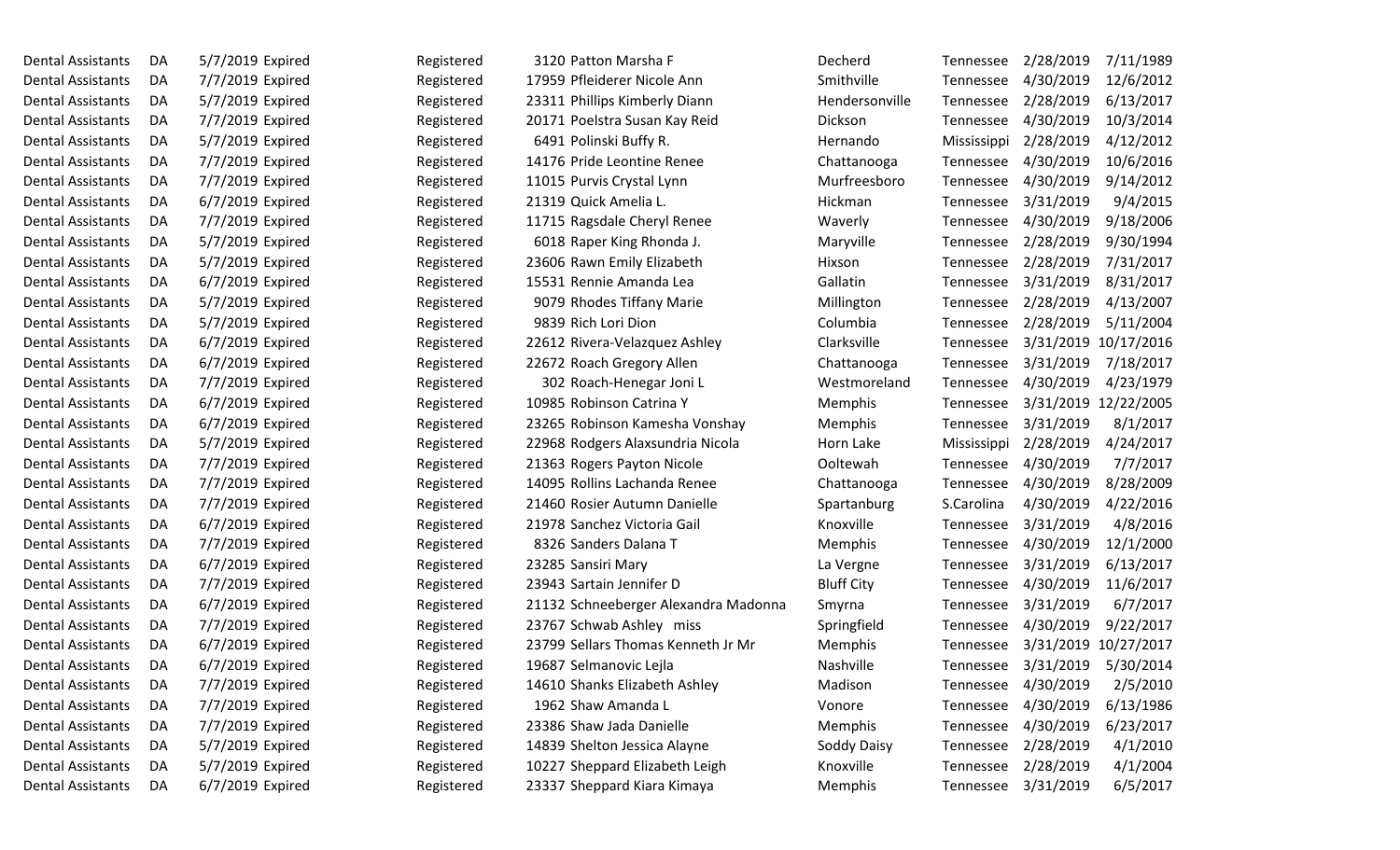| Dental Assistants        | DA | 5/7/2019 Expired | Registered | 10075 Simpson Lois Marie            | Collierville            | Tennessee   | 2/28/2019            | 3/26/2004 |
|--------------------------|----|------------------|------------|-------------------------------------|-------------------------|-------------|----------------------|-----------|
| <b>Dental Assistants</b> | DA | 7/7/2019 Expired | Registered | 24405 Sinkiewich Kristin            | Kodak                   | Tennessee   | 4/30/2019            | 3/26/2018 |
| <b>Dental Assistants</b> | DA | 6/7/2019 Expired | Registered | 23165 Siu Velazquez Hsuguiko Karina | Cosby                   | Tennessee   | 3/31/2019            | 4/7/2017  |
| <b>Dental Assistants</b> | DA | 6/7/2019 Expired | Registered | 20857 Smith Courtney Erin           | Clarksville             | Tennessee   | 3/31/2019            | 8/11/2017 |
| Dental Assistants        | DA | 6/7/2019 Expired | Registered | 23273 Smith Jamesia B               | Memphis                 | Tennessee   | 3/31/2019            | 5/12/2017 |
| <b>Dental Assistants</b> | DA | 5/7/2019 Expired | Registered | 19832 Smith Jessica Lynne           | Olive Branch            | Mississippi | 2/28/2019            | 6/20/2014 |
| <b>Dental Assistants</b> | DA | 6/7/2019 Expired | Registered | 17858 Smith Keonnie Lakisha         | Fort Stewart            | Georgia     | 3/31/2019            | 11/2/2012 |
| <b>Dental Assistants</b> | DA | 6/7/2019 Expired | Registered | 22293 Smith Lindsey Ray             | Cookeville              | Tennessee   | 3/31/2019            | 7/6/2016  |
| <b>Dental Assistants</b> | DA | 5/7/2019 Expired | Registered | 21792 Smith Shauna Kathryn          | Chattanooga             | Tennessee   | 2/28/2019            | 2/1/2016  |
| Dental Assistants        | DA | 7/7/2019 Expired | Registered | 23342 Snowden Terricka Latrice      | Millington              | Tennessee   | 4/30/2019            | 8/1/2017  |
| Dental Assistants        | DA | 7/7/2019 Expired | Registered | 2877 Southerland Pamela S           | Rossville               | Georgia     | 4/30/2019            | 3/1/1989  |
| <b>Dental Assistants</b> | DA | 7/7/2019 Expired | Registered | 22406 Springhart Alexxandrya Ann    | Gallatin                | Tennessee   | 4/30/2019            | 7/21/2016 |
| <b>Dental Assistants</b> | DA | 5/7/2019 Expired | Registered | 17176 Staten Rebecca Mae            | Chattanooga             | Tennessee   | 2/28/2019            | 4/26/2012 |
| <b>Dental Assistants</b> | DA | 5/7/2019 Expired | Registered | 23218 Stratton Caycee Cheyene       | Rutledge                | Tennessee   | 2/28/2019            | 4/21/2017 |
| <b>Dental Assistants</b> | DA | 6/7/2019 Expired | Registered | 19091 Strickland Amanda Keri        | Murfreesboro            | Tennessee   | 3/31/2019 11/26/2013 |           |
| Dental Assistants        | DA | 7/7/2019 Expired | Registered | 22673 Summitt Jennifer Leigh        | Chattanooga             | Tennessee   | 4/30/2019            | 11/1/2016 |
| Dental Assistants        | DA | 6/7/2019 Expired | Registered | 23196 Sutherland Jessica Suzanne    | Dunlap                  | Tennessee   | 3/31/2019            | 4/21/2017 |
| <b>Dental Assistants</b> | DA | 7/7/2019 Expired | Registered | 8248 Taylor Denise C                | South Fulton            | Tennessee   | 4/30/2019            | 5/27/2016 |
| Dental Assistants        | DA | 6/7/2019 Expired | Registered | 22572 Threet Abigail Dianna         | Portland                | Tennessee   | 3/31/2019            | 5/25/2017 |
| <b>Dental Assistants</b> | DA | 5/7/2019 Expired | Registered | 23648 Tripplett Endia Mrs.          | Horn Lake               | Mississippi | 2/28/2019            | 1/11/2018 |
| <b>Dental Assistants</b> | DA | 6/7/2019 Expired | Registered | 24332 Troy Laurel Elizabeth         | Franklin                | Tennessee   | 3/31/2019            | 3/27/2018 |
| Dental Assistants        | DA | 6/7/2019 Expired | Registered | 23474 Trump Autumn Marie            | Clarksville             | Tennessee   | 3/31/2019            | 9/11/2017 |
| <b>Dental Assistants</b> | DA | 7/7/2019 Expired | Registered | 23695 Vaughn Elexa Ann              | Waverly                 | Tennessee   | 4/30/2019            | 9/11/2017 |
| <b>Dental Assistants</b> | DA | 5/7/2019 Expired | Registered | 12509 Wagner Amy Lloyd              | Blountville             | Tennessee   | 2/28/2019 12/19/2007 |           |
| <b>Dental Assistants</b> | DA | 7/7/2019 Expired | Registered | 23458 Wakefield Amanda Kay          | Christiana              | Tennessee   | 4/30/2019            | 6/13/2017 |
| <b>Dental Assistants</b> | DA | 7/7/2019 Expired | Registered | 22664 Ward Zina Nicole              | Memphis                 | Tennessee   | 4/30/2019            | 5/11/2017 |
| <b>Dental Assistants</b> | DA | 5/7/2019 Expired | Registered | 24248 Warren Mary Elna Mrs.         | Afton                   | Tennessee   | 2/28/2019            | 2/9/2018  |
| <b>Dental Assistants</b> | DA | 6/7/2019 Expired | Registered | 16467 Webb Jenne Catrece            | Murfreesboro            | Tennessee   | 3/31/2019            | 8/12/2011 |
| Dental Assistants        | DA | 7/7/2019 Expired | Registered | 12109 Whisnant Edna R               | South Pittsburg         | Tennessee   | 4/30/2019            | 3/14/2008 |
| <b>Dental Assistants</b> | DA | 7/7/2019 Expired | Registered | 18368 Williams Cynthia Allison      | Columbia                | Tennessee   | 4/30/2019            | 5/10/2013 |
| Dental Assistants        | DA | 7/7/2019 Expired | Registered | 22035 Williamson Mckenzie Brooke    | <b>Oliver Spgs</b>      | Tennessee   | 4/30/2019            | 3/9/2017  |
| <b>Dental Assistants</b> | DA | 6/7/2019 Expired | Registered | 24234 Willis Erica                  | Rogersville             | Tennessee   | 3/31/2019            | 1/29/2018 |
| <b>Dental Assistants</b> | DA | 5/7/2019 Expired | Registered | 17778 Willson Melissa Sue Mrs       | <b>Thompson Station</b> | Tennessee   | 2/28/2019            | 9/20/2012 |
| <b>Dental Assistants</b> | DA | 6/7/2019 Expired | Registered | 23139 Wilson Brittney V.            | Oak Grove               | Kentucky    | 3/31/2019            | 3/20/2017 |
| <b>Dental Assistants</b> | DA | 5/7/2019 Expired | Registered | 13819 Wilson Rebecca Ward           | Maryville               | Tennessee   | 2/28/2019            | 3/6/2009  |
| <b>Dental Assistants</b> | DA | 7/7/2019 Expired | Registered | 11980 Wilson Sandra Kaye            | Hendersonville          | Tennessee   | 4/30/2019            | 6/22/2007 |
| Dental Assistants        | DA | 7/7/2019 Expired | Registered | 18140 Wolken June                   | Kahului                 | Hawaii      | 4/30/2019            | 3/8/2013  |